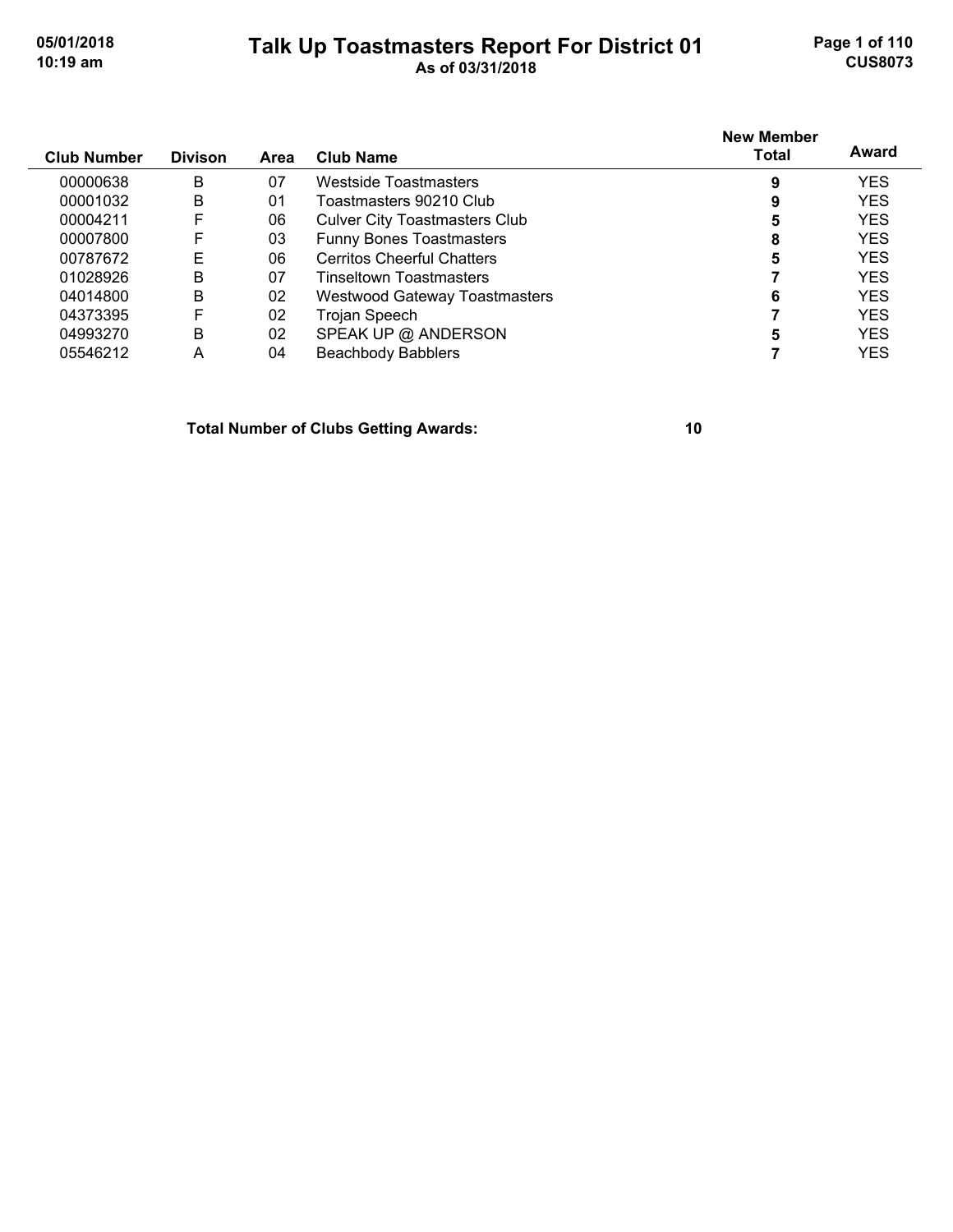#### **Talk Up Toastmasters Report For District 02 05/01/2018 Page 2 of 110 10:19 am As of 03/31/2018 CUS8073**

|                    |                |      |                                       | <b>New Member</b> |            |
|--------------------|----------------|------|---------------------------------------|-------------------|------------|
| <b>Club Number</b> | <b>Divison</b> | Area | <b>Club Name</b>                      | <b>Total</b>      | Award      |
| 00000117           | A              | 14   | Everett Pacesetters Toastmasters Club | 5                 | <b>YES</b> |
| 00000690           | A              | 14   | Snohomish County Toastmasters Club    |                   | <b>YES</b> |
| 00000822           | E              | 53   | Kirkland Eclectics Toastmasters Club  |                   | <b>YES</b> |
| 00002713           | С              | 34   | Downtowners Club                      | 5                 | <b>YES</b> |
| 00005092           | F              | 64   | Rhetoracles Toastmasters Club         | 5                 | <b>YES</b> |
| 00935462           | G              | 74   | Amazon Toastmasters Club              | 10                | <b>YES</b> |
| 01382501           | Е              | 55   | Ah-T&T Toastmasters                   | 6                 | <b>YES</b> |
| 01694786           | F              | 63   | Source Masters                        | 13                | <b>YES</b> |
| 01838761           | E              | 53   | Gone Wilde Toastmasters               | 6                 | <b>YES</b> |
| 02967790           | F              | 65   | Downtown Bellevue Toastmasters        | 6                 | <b>YES</b> |
| 04729823           | F              | 62   | Costco Techmasters                    |                   | <b>YES</b> |
| 06096728           | G              | 74   | Amazon Toastmasters - Doppler         | 9                 | <b>YES</b> |
| 06571935           | G              | 74   | Amazon Toastmasters - Day 1           | 5                 | <b>YES</b> |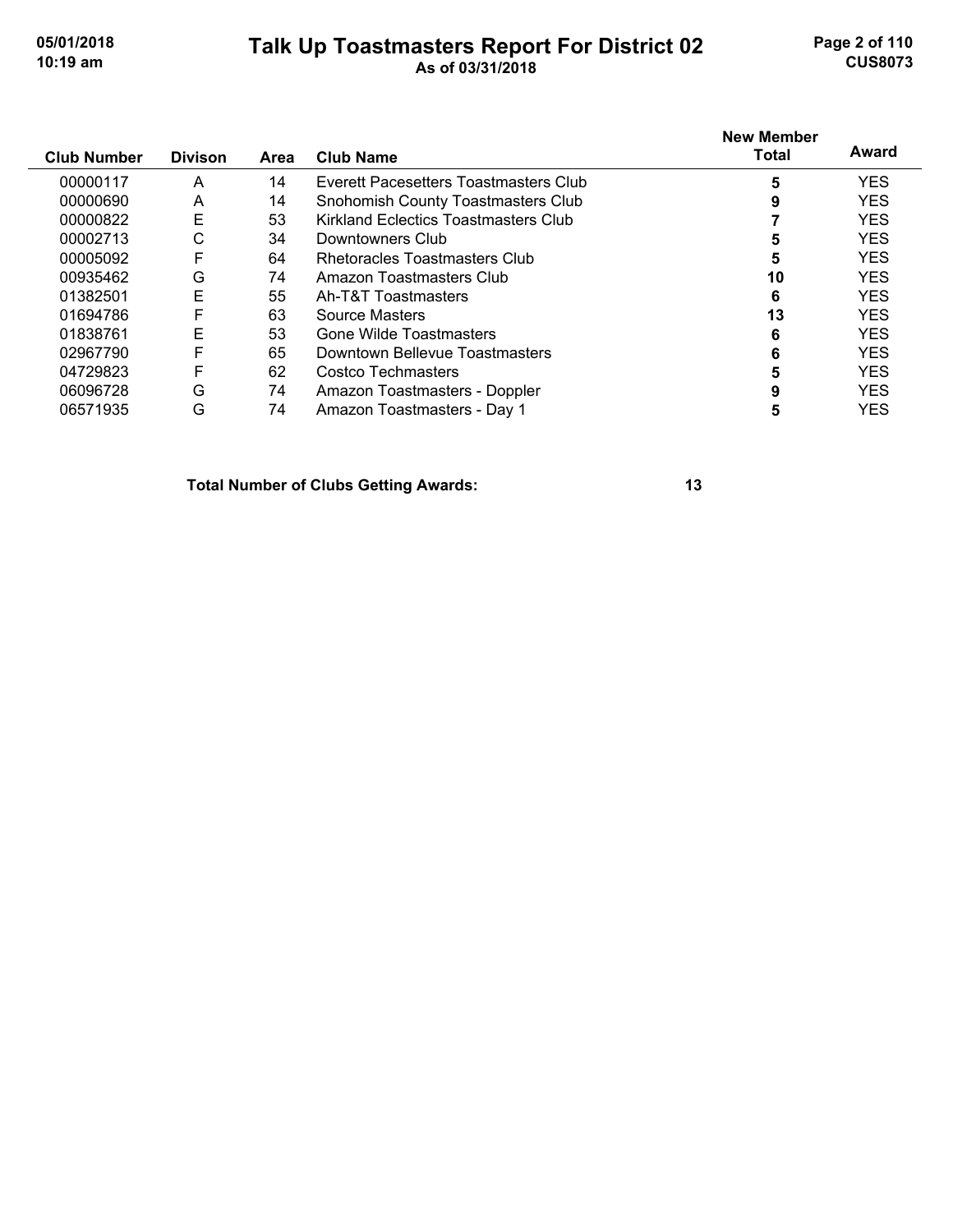#### **Talk Up Toastmasters Report For District 03 05/01/2018 Page 3 of 110 10:19 am As of 03/31/2018 CUS8073**

| <b>Club Number</b> | <b>Divison</b> | Area | <b>Club Name</b>                      | <b>New Member</b><br><b>Total</b> | Award      |
|--------------------|----------------|------|---------------------------------------|-----------------------------------|------------|
| 00007381           | C              | 04   | <b>Tucson Toastmasters</b>            | 5                                 | <b>YES</b> |
| 00007538           | Z              | 05   | <b>Chipmasters Club</b>               |                                   | <b>YES</b> |
| 00008343           | A              | 02   | <b>Platinum Club</b>                  | 6                                 | <b>YES</b> |
| 00008963           | N              | 05   | <b>Airpark Toastmasters</b>           | 5                                 | <b>YES</b> |
| 00009120           |                | 05   | <b>Fearless Speakers Toastmasters</b> | 5                                 | <b>YES</b> |
| 00009230           | ٧              | 04   | <b>Biltmore Toastmasters Club</b>     | 5                                 | <b>YES</b> |
| 00877563           | S              | 01   | Stagecoach Speakers - Chandler        | 5                                 | <b>YES</b> |
| 01109501           | A              | 05   | <b>WeMAR-kable Speakers</b>           | 5                                 | <b>YES</b> |
| 01475770           | S              | 05   | Carpe Diem Toastmasters               |                                   | <b>YES</b> |
| 01811239           |                | 06   | Maverick Toastmasters Club            | 6                                 | <b>YES</b> |
| 01811442           | Z              | 03   | Ahwatukee Chamber Toastmasters        | 5                                 | <b>YES</b> |
| 05732737           | V              | 05   | Junior League of Phoenix Toastmasters | 5                                 | <b>YES</b> |
| 06547338           | S              | 06   | <b>AZ Tivity Toasters</b>             | 8                                 | <b>YES</b> |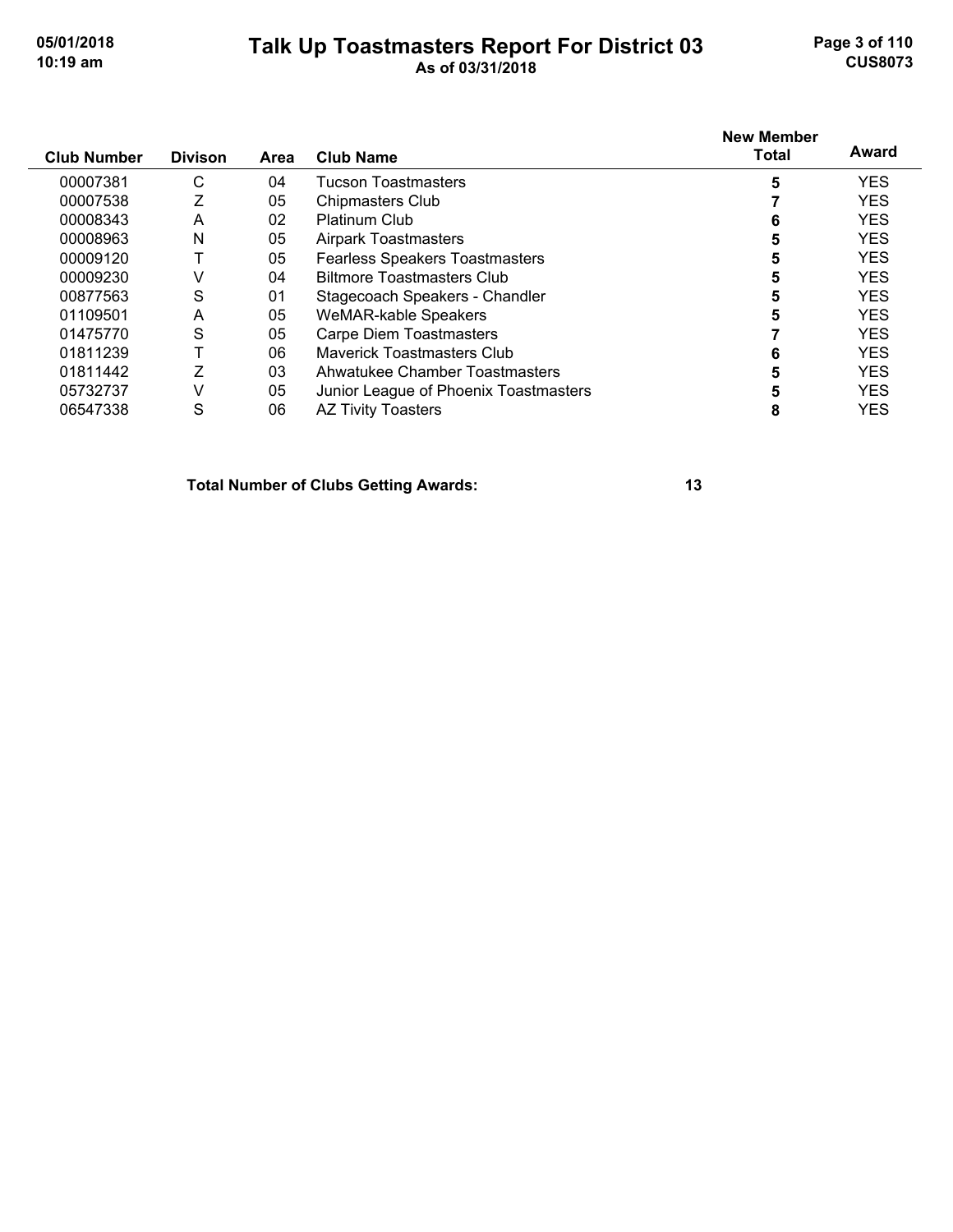#### **Talk Up Toastmasters Report For District 04 05/01/2018 Page 4 of 110 10:19 am As of 03/31/2018 CUS8073**

|                    |                |      |                                         | <b>New Member</b> | Award      |
|--------------------|----------------|------|-----------------------------------------|-------------------|------------|
| <b>Club Number</b> | <b>Divison</b> | Area | <b>Club Name</b>                        | <b>Total</b>      |            |
| 00000033           | A              | 03   | Lee Emerson Bassett Club                | 6                 | <b>YES</b> |
| 00000056           | E              | 02   | Golden Gate Toastmasters Club           | 9                 | <b>YES</b> |
| 00000191           | B              | 04   | San Mateo Toastmasters Club 191         | 6                 | <b>YES</b> |
| 00003295           | E              | 01   | Money Talks Toastmasters Club           | 5                 | <b>YES</b> |
| 00004014           | B              | 02   | <b>Foster City Toastmasters Club</b>    | 5                 | <b>YES</b> |
| 00006094           | С              | 02   | <b>GGU Toastmasters</b>                 |                   | <b>YES</b> |
| 00007190           | B              | 03   | Visa Speakers' Circle Toastmasters Club | 9                 | <b>YES</b> |
| 00008218           | A              | 03   | Palo Alto Toastmsters                   | 6                 | <b>YES</b> |
| 00009109           | E              | 03   | Rhino Business Club                     | 5                 | <b>YES</b> |
| 01567667           | E              | 01   | Global San Francisco Toastmasters       | 5                 | <b>YES</b> |
| 01573264           | A              | 03   | Move Fast and Say Things                | 22                | <b>YES</b> |
| 02020878           | D              | 06   | <b>Hubmasters</b>                       | 5                 | <b>YES</b> |
| 03528251           | A              | 01   | <b>Stanford Toastmasters</b>            | 5                 | <b>YES</b> |
| 06662257           | A              | 05   | Mindfulness Toastmasters                | 12                | <b>YES</b> |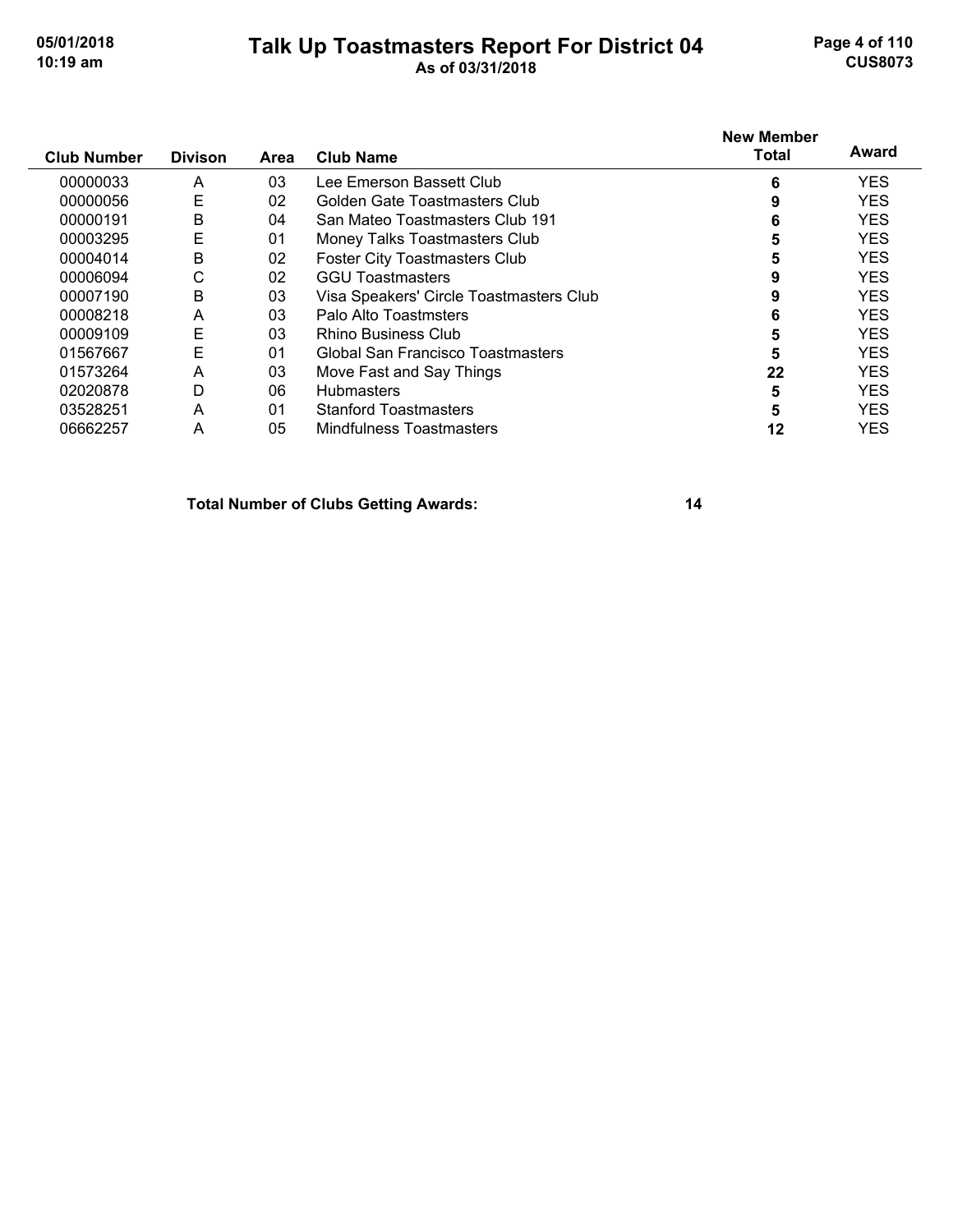#### **Talk Up Toastmasters Report For District 05 05/01/2018 Page 5 of 110 10:19 am As of 03/31/2018 CUS8073**

| <b>Club Number</b> | <b>Divison</b> | Area | <b>Club Name</b>                    | <b>New Member</b><br><b>Total</b> | Award      |
|--------------------|----------------|------|-------------------------------------|-----------------------------------|------------|
|                    |                |      |                                     |                                   |            |
| 00001532           | Ν              | 11   | <b>Encinitas Toastmasters</b>       | 5                                 | <b>YES</b> |
| 00001815           | Е              | 20   | Stadium Club 1815                   | 5                                 | <b>YES</b> |
| 00002012           | W              | 08   | Toastmasters of the Cove Club       | 6                                 | <b>YES</b> |
| 00002504           | N              | 23   | San Marcos Toastmasters             | 6                                 | <b>YES</b> |
| 00003524           | Ν              | 11   | Del Mar Toastmasters Club           | 5                                 | <b>YES</b> |
| 00007129           | Ν              | 18   | Palomar Airport Club 7129           | 5                                 | <b>YES</b> |
| 00009273           | C              | 33   | <b>Century Toastmasters Club</b>    | 5                                 | <b>YES</b> |
| 00686972           | N              | 24   | AMN Cheers! Club                    | 14                                | <b>YES</b> |
| 00801978           |                | 16   | <b>Hewlett Packard Toastmasters</b> | 6                                 | <b>YES</b> |
| 01600514           | W              | 17   | <b>UCSD Table Talkers</b>           | 6                                 | <b>YES</b> |
| 04427819           | W              | 17   | G3 Speakers                         | 9                                 | <b>YES</b> |
| 05440227           | Ν              | 23   | <b>PMCU Breakers</b>                | 6                                 | <b>YES</b> |
| 06547464           | E              | 34   | Ava Healthcare                      | 5                                 | <b>YES</b> |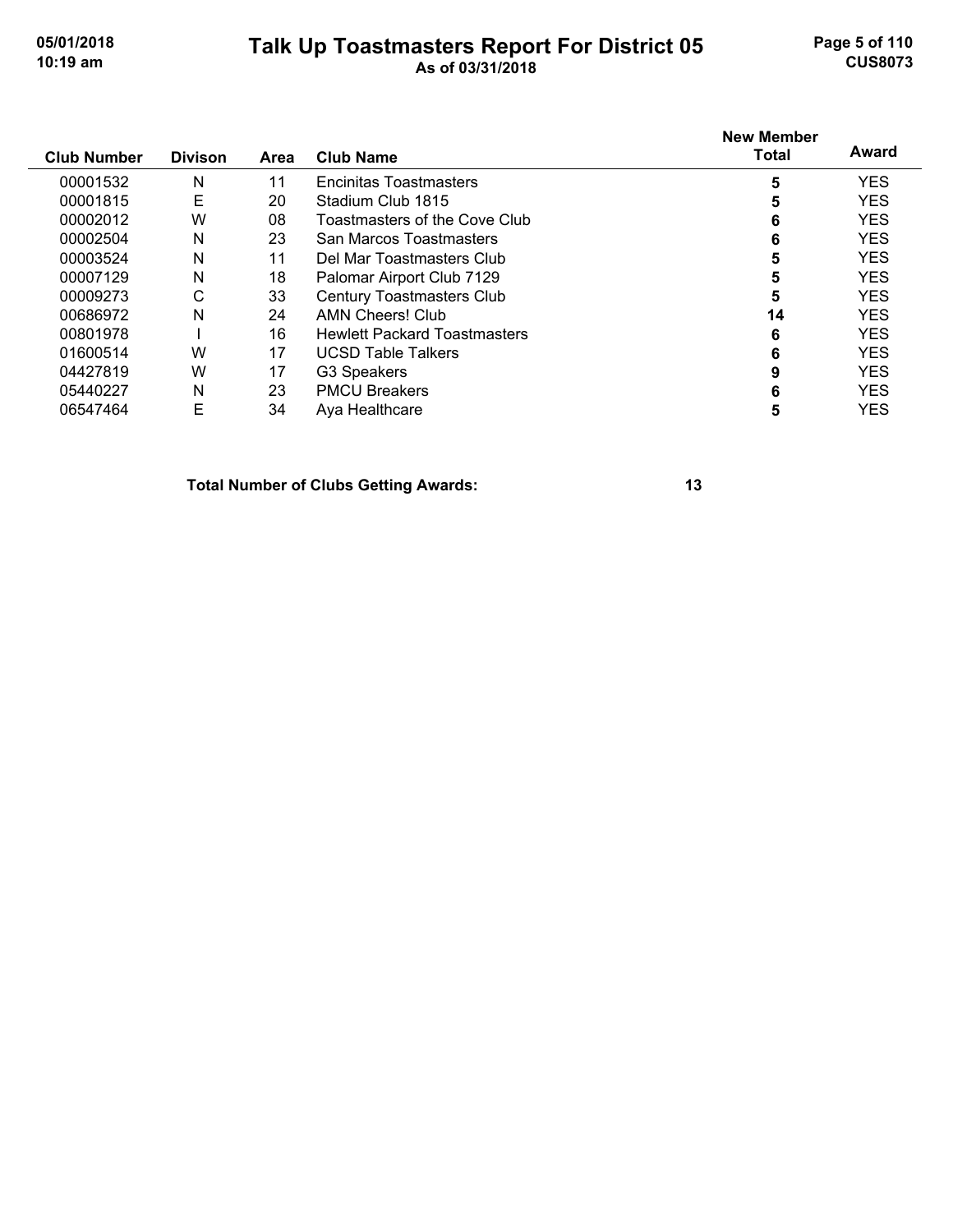# **Talk Up Toastmasters Report For District 06 05/01/2018 Page 6 of 110 10:19 am As of 03/31/2018 CUS8073**

| <b>Club Number</b> | <b>Divison</b> | Area | Club Name                              | <b>New Member</b><br><b>Total</b> | Award      |
|--------------------|----------------|------|----------------------------------------|-----------------------------------|------------|
| 00000075           | н              | 74   | Minneapolis Club                       | 5                                 | <b>YES</b> |
| 00007127           | B              |      | Past Trio's                            | 5                                 | <b>YES</b> |
| 00009218           | D              | 32   | Speakers After Hours Toastmasters Club | 5                                 | <b>YES</b> |
| 01036446           | A              | 02   | <b>ALLETE Power Cord Toastmasters</b>  | 6                                 | <b>YES</b> |
| 02342360           | D              | 33   | <b>OPTUMists</b>                       | 5                                 | <b>YES</b> |
| 05421188           | А              | 02   | North Star Toastmasters                |                                   | <b>YES</b> |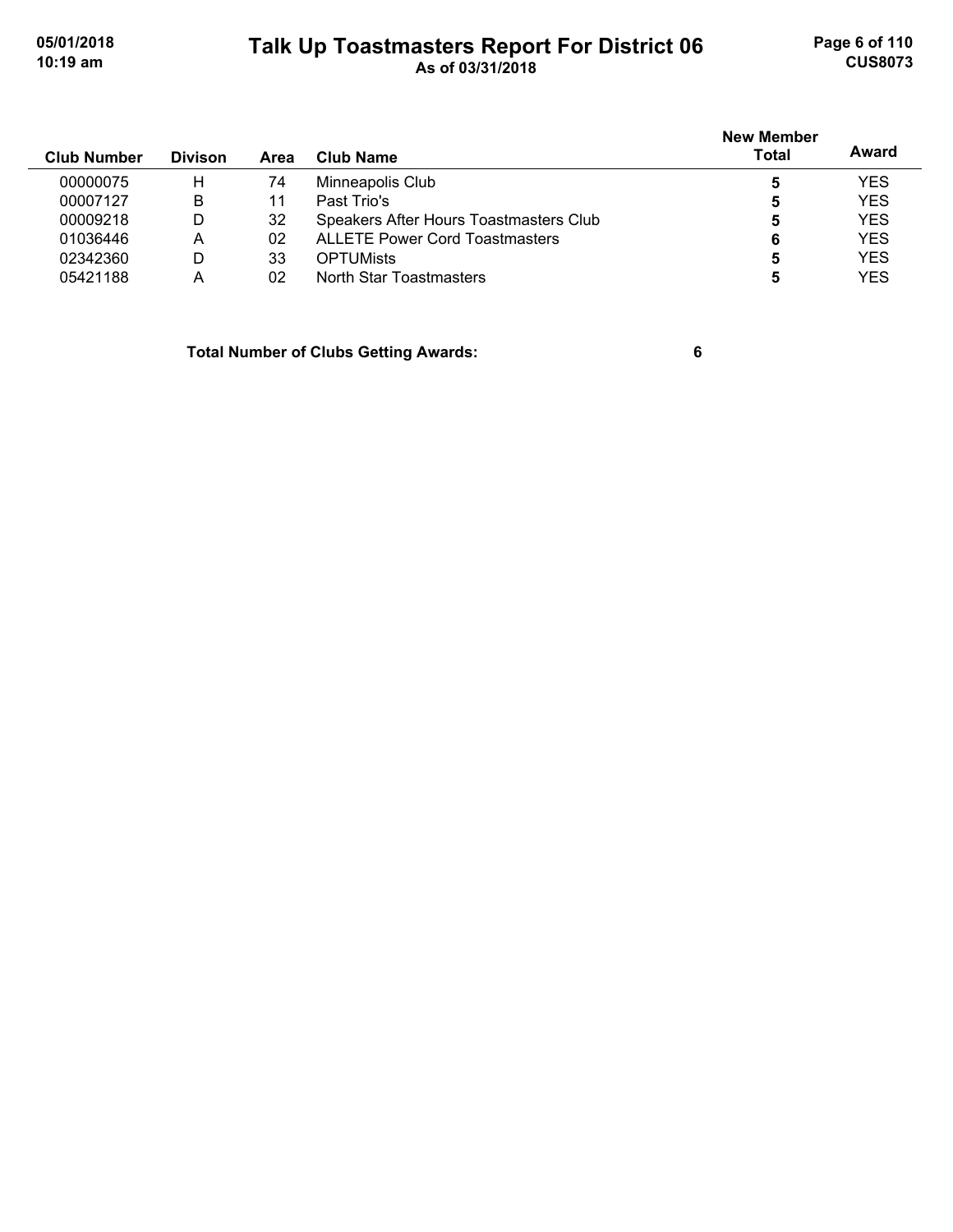# **Talk Up Toastmasters Report For District 07 05/01/2018 Page 7 of 110 10:19 am As of 03/31/2018 CUS8073**

| <b>Club Number</b> | <b>Divison</b> | Area | Club Name                               | <b>New Member</b><br>Total | Award      |
|--------------------|----------------|------|-----------------------------------------|----------------------------|------------|
| 00004379           |                | 72   | <b>Pearl District Toastmasters Club</b> | 5                          | <b>YES</b> |
| 00009521           | D              | 52   | <b>Moser Community Toastmasters</b>     | 6                          | <b>YES</b> |
| 00608093           | D              | 53   | Babble-On Toastmasters Club             | 8                          | <b>YES</b> |
| 05950166           | Α              | 24   | VA SORCC Toastmasters                   | 6                          | <b>YES</b> |
| 06716110           |                | 10   | G5 Marketing                            | 6                          | <b>YES</b> |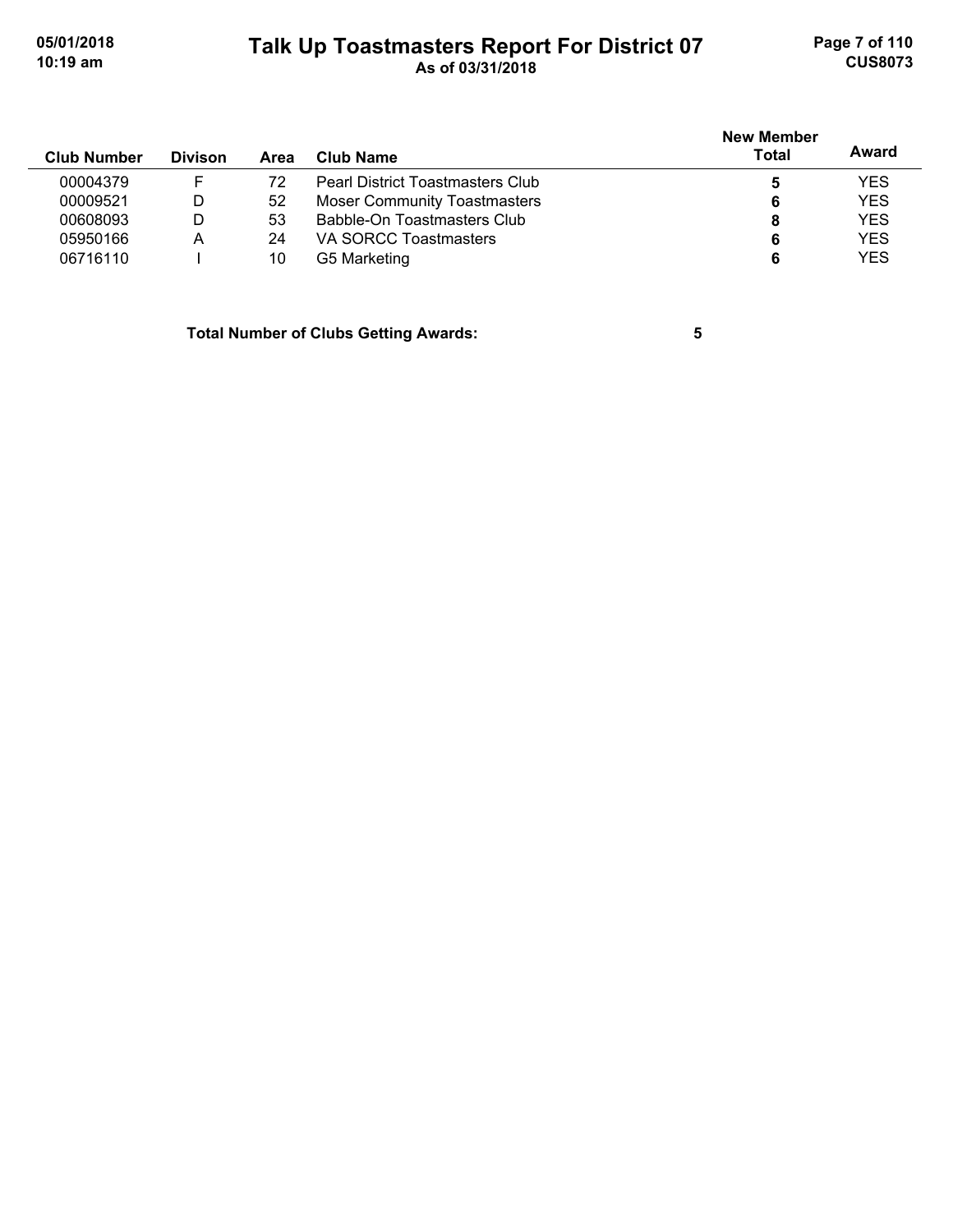# **Talk Up Toastmasters Report For District 08 05/01/2018 Page 8 of 110 10:19 am As of 03/31/2018 CUS8073**

|                    |                |      |                                   | <b>New Member</b> |            |
|--------------------|----------------|------|-----------------------------------|-------------------|------------|
| <b>Club Number</b> | <b>Divison</b> | Area | Club Name                         | Total             | Award      |
| 00004928           |                | 08   | F.R.B. Club                       |                   | <b>YES</b> |
| 00008974           |                | 15   | Wells Fargo Advisors Toastmasters |                   | <b>YES</b> |
| 01254245           |                | 15   | MilliporeSigma Toastmasters       | 12                | <b>YES</b> |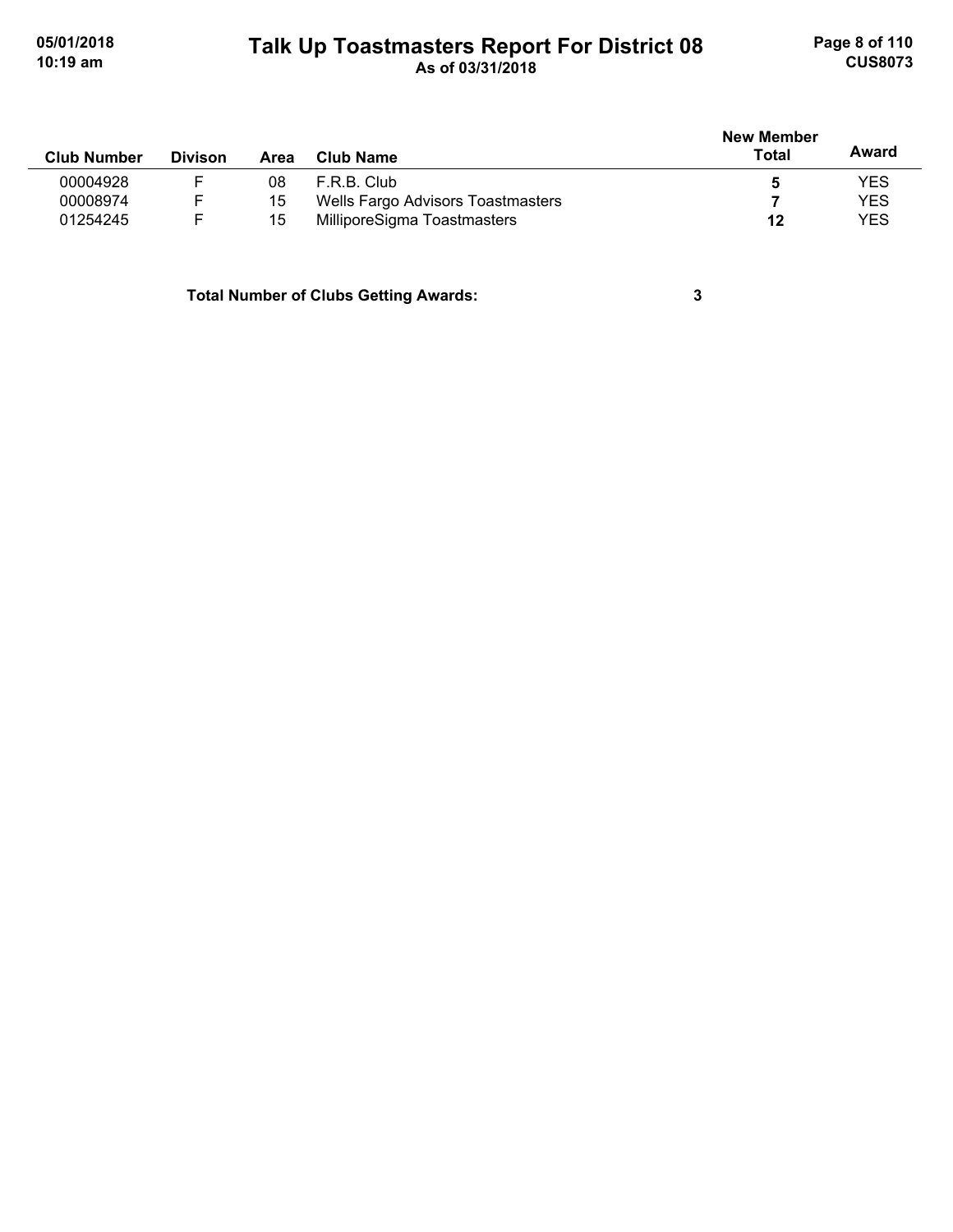#### **Talk Up Toastmasters Report For District 09 05/01/2018 Page 9 of 110 10:19 am As of 03/31/2018 CUS8073**

**Club Number Divison Club Name New Member Total Award Area** 00000160 C 01 Sunrise Toastmasters Club **10** YES 00007285 D 01 Hog Heaven Club<br>
00977217 B 04 Toastmasters International of Covote Ridge **10** 10 YES 00977217 B 04 Toastmasters International of Coyote Ridge **10** YES 01010891 A 04 Insiders **15** YES 01817601 A 04 Verbal Architects **8** YES 03704261 C 04 Fairchild Toastmasters **6** YES 04408890 A 04 Veritas Warriors **7** YES 06563510 D 03 Numerica Credit Union **7** YES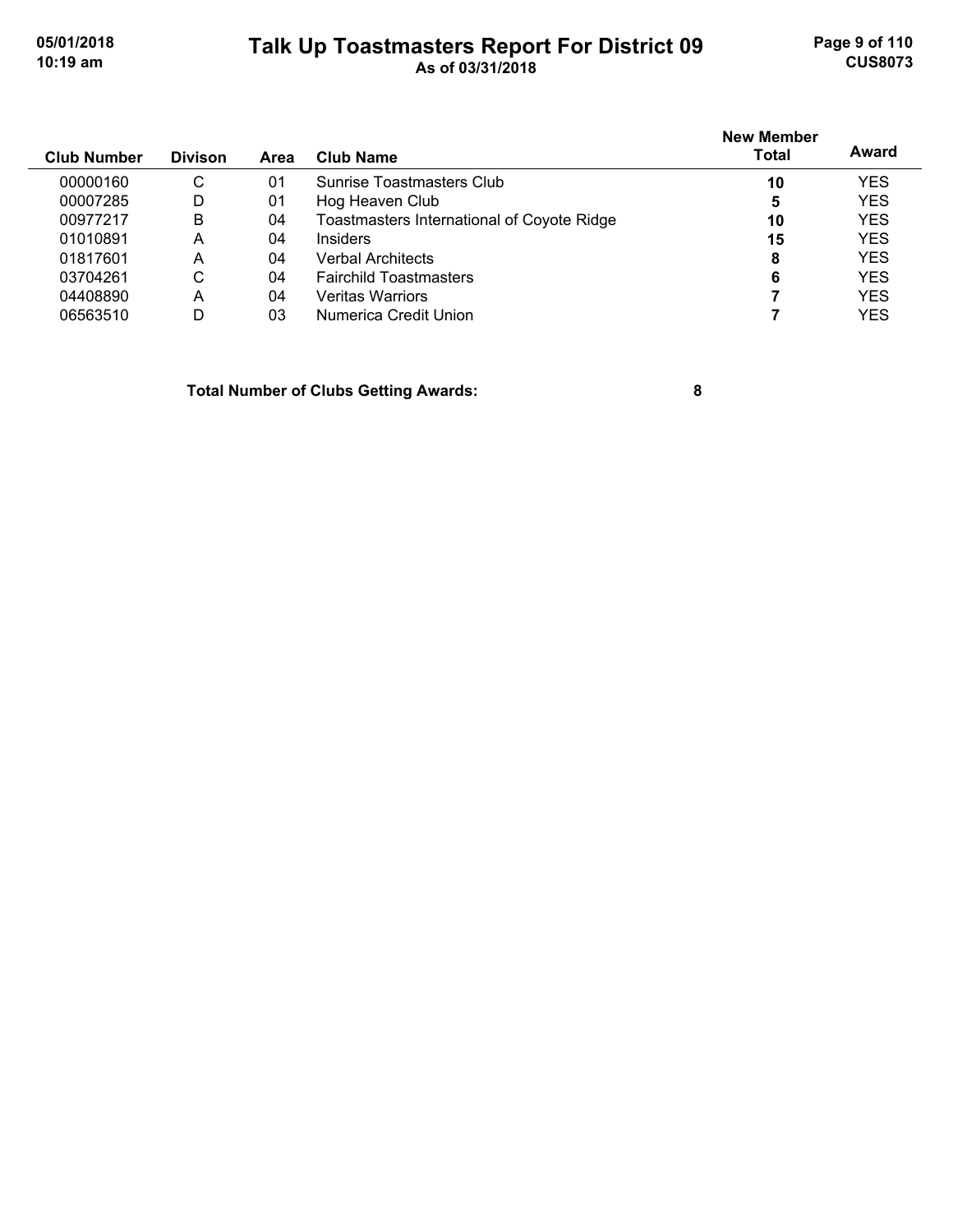# **Talk Up Toastmasters Report For District 10** age 10 of 110 **10:19 am As of 03/31/2018 CUS8073**

|                    |                |      |                               | <b>New Member</b> |            |  |
|--------------------|----------------|------|-------------------------------|-------------------|------------|--|
| <b>Club Number</b> | <b>Divison</b> | Area | Club Name                     | <b>Total</b>      | Award      |  |
| 00000351           | N              | 50   | Cleveland Club                | 5                 | <b>YES</b> |  |
| 00000408           | C              | 13   | Executive Club                | 5                 | <b>YES</b> |  |
| 00003578           | W              | 40   | <b>Word Warriors</b>          | 6                 | <b>YES</b> |  |
| 03055923           | N              | 53   | <b>CWRU Toastmasters Club</b> |                   | <b>YES</b> |  |
| 03154914           | S              | 32   | Ariel Toastmasters 1          | 9                 | <b>YES</b> |  |
| 03154949           | S              | 32   | Ariel Toastmasters 2          | 9                 | <b>YES</b> |  |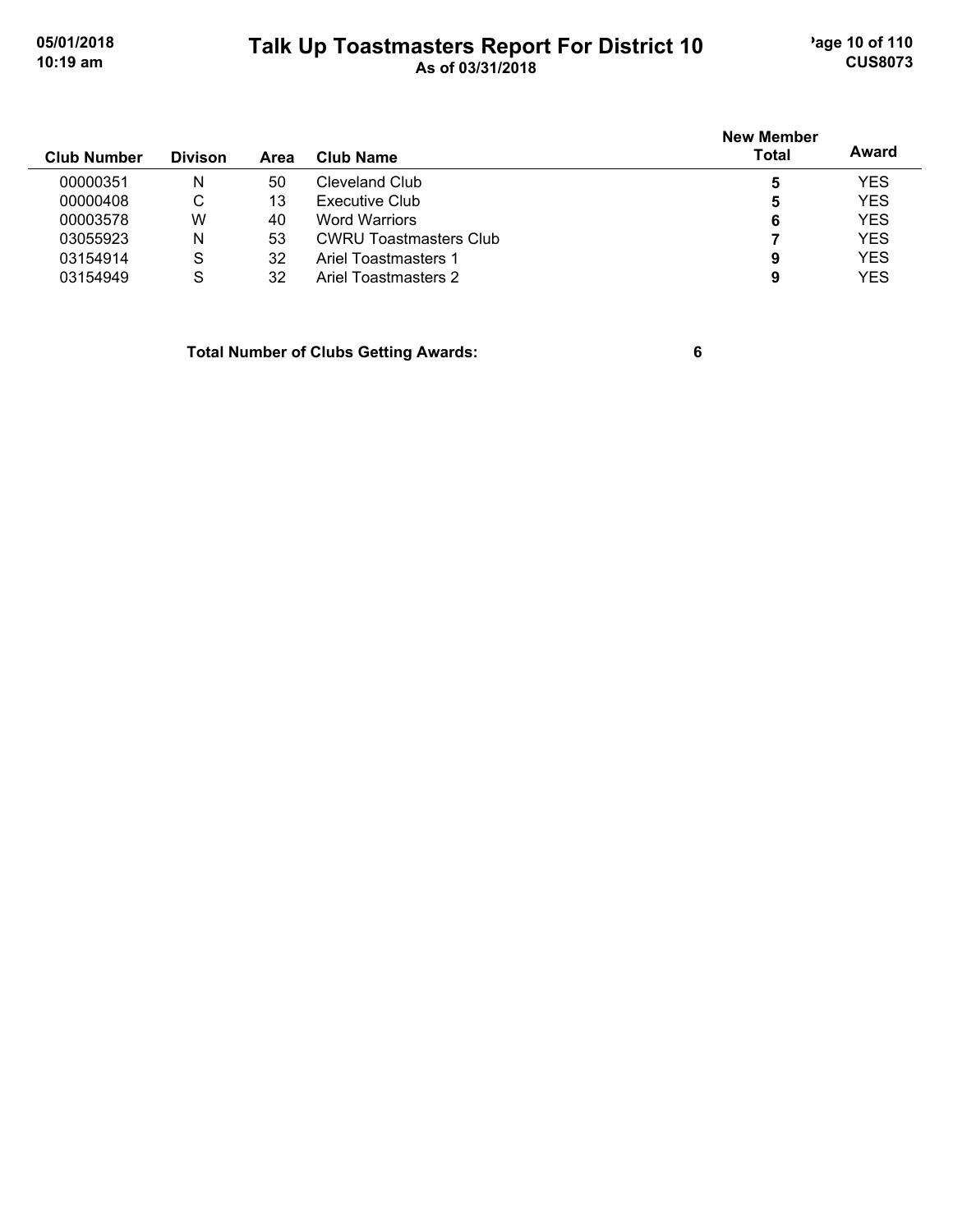# **Talk Up Toastmasters Report For District 100** age 11 of 110<br> **Contains the Contains Structure 100 10:19 am As of 03/31/2018 CUS8073**

| <b>Club Number</b> | <b>Divison</b> | Area | Club Name                 | <b>New Member</b><br><b>Total</b> | Award      |
|--------------------|----------------|------|---------------------------|-----------------------------------|------------|
| 00000002           | P              | 03   | Anaheim Club              | 5                                 | <b>YES</b> |
| 00000115           | R              | 03   | Arcadia Toastmasters      | 8                                 | <b>YES</b> |
| 00008735           | Α              | 01   | Kaiser Toastmasters       | 5                                 | <b>YES</b> |
| 00835704           | S              | 02   | Speaking of Glory Club    | 6                                 | <b>YES</b> |
| 03026363           |                | 01   | Century 21 Allstars       |                                   | <b>YES</b> |
| 04714177           | S              | 01   | <b>PRIMO Toastmasters</b> | 5                                 | <b>YES</b> |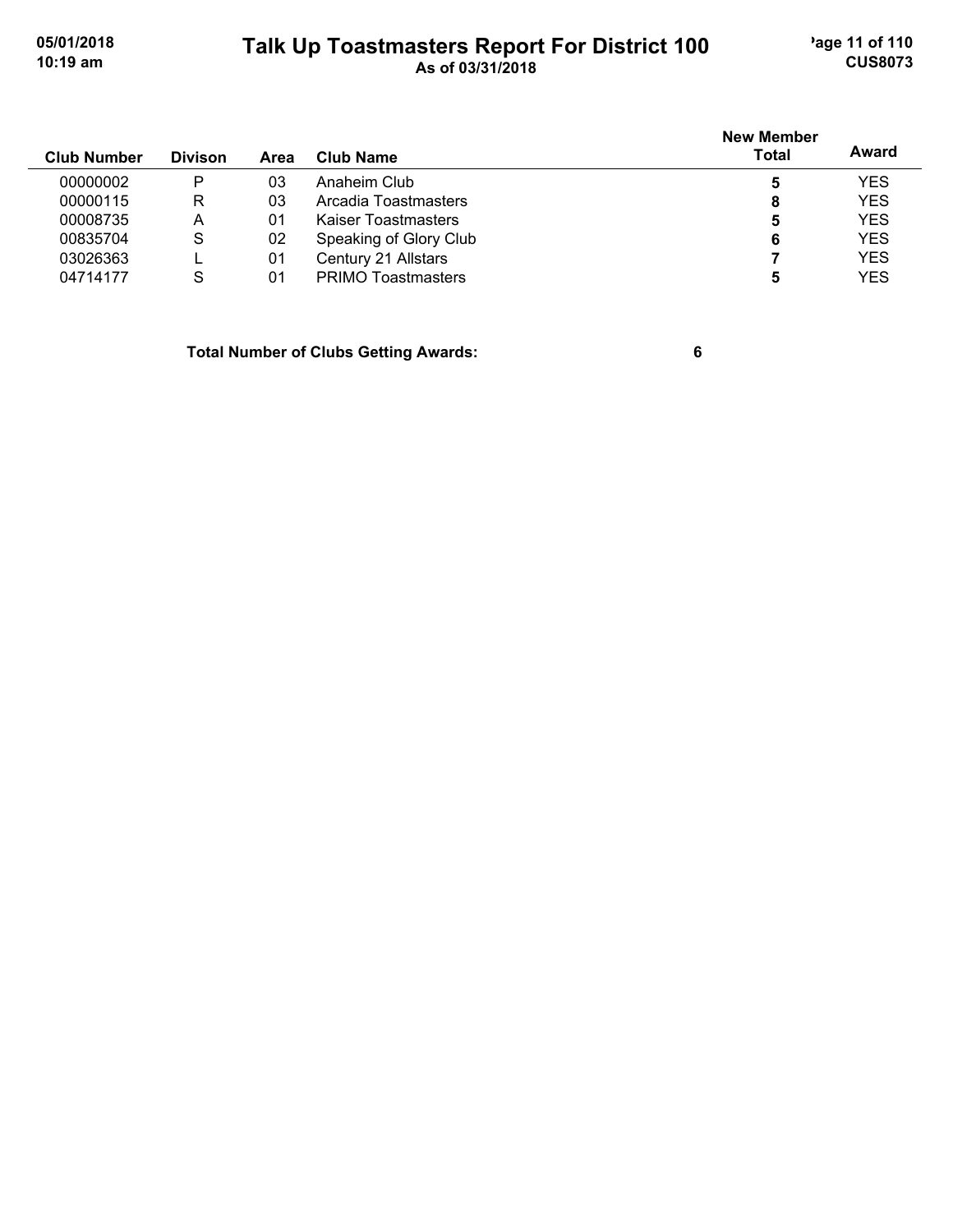#### **Talk Up Toastmasters Report For District 101** age 12 of 110 **10:19 am As of 03/31/2018 CUS8073**

| <b>Club Number</b> | <b>Divison</b> | <b>Area</b>    | Club Name                                    | <b>New Member</b><br><b>Total</b> | Award      |
|--------------------|----------------|----------------|----------------------------------------------|-----------------------------------|------------|
| 00001803           | A              | 04             | Santa Cruz Downtown Toastmasters             | 5                                 | <b>YES</b> |
| 00004148           | B              | 01             | Almaden Valley Orators Club                  | 6                                 | <b>YES</b> |
| 00004606           | B              | 06             | <b>Cupertino Morningmasters</b>              | 9                                 | <b>YES</b> |
| 00004648           | G              | 02             | <b>Talking Heads Toastmasters Club</b>       | 5                                 | <b>YES</b> |
| 00009473           | B              | 02             | Xilinx Xpressionists Toastmasters Club       | 5                                 | <b>YES</b> |
| 00668615           | B              | 05             | True Talking Toastmasters (TTT)              |                                   | <b>YES</b> |
| 01424963           | E              | 01             | AMD Speak                                    | 5                                 | <b>YES</b> |
| 02113833           | B              | 05             | Spartans Toastmasters - SJSU                 | 11                                | <b>YES</b> |
| 02419756           | D              | 0 <sub>1</sub> | <b>Maxim Toastmasters</b>                    | 5                                 | <b>YES</b> |
| 02814312           | С              | 06             | Lumentum Toastmasters Club                   | 5                                 | <b>YES</b> |
| 05785357           | G              | 05             | Mandarin-English Toastmasters, Mountain View |                                   | <b>YES</b> |
| 06437449           | B              | 06             | <b>Amazon Cupertino Toastmasters</b>         | 5                                 | <b>YES</b> |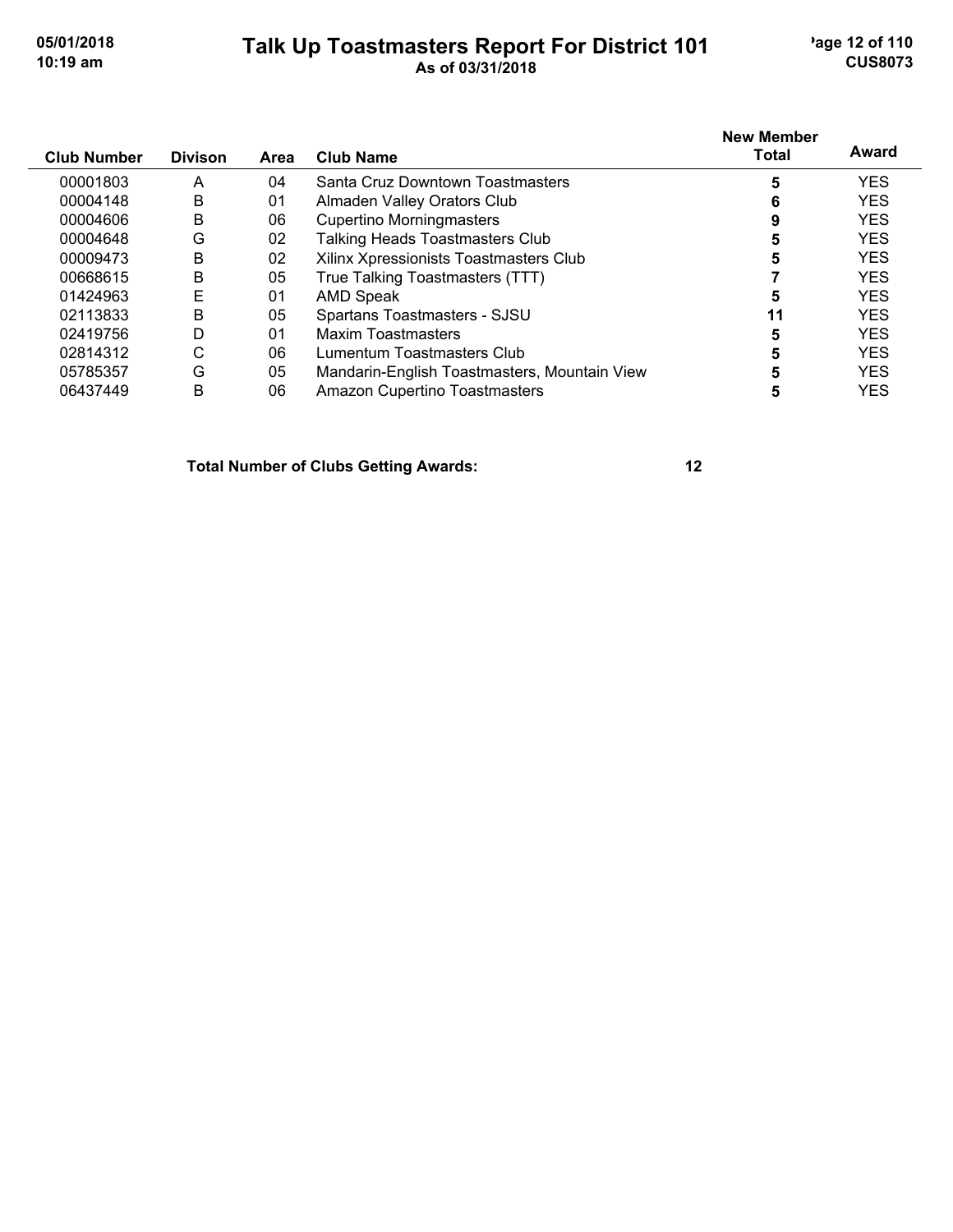# **Talk Up Toastmasters Report For District 102** age 13 of 110 **10:19 am As of 03/31/2018 CUS8073**

| <b>Club Number</b> | <b>Divison</b> | Area | Club Name                            | <b>New Member</b><br><b>Total</b> | Award      |
|--------------------|----------------|------|--------------------------------------|-----------------------------------|------------|
| 00007086           | C              | 04   | <b>Sunway Toastmasters Club</b>      | 5                                 | <b>YES</b> |
| 01054927           | D              | 04   | <b>LEKOR Toastmasters Club</b>       | 5                                 | <b>YES</b> |
| 04106368           | A              | 03   | Kotra Toastmasters Club              |                                   | <b>YES</b> |
| 04729722           | A              | 04   | Infineon Melaka Toastmasters Club    | 5                                 | <b>YES</b> |
| 04818898           | Е              | 04   | WEG SEA Toastmasters Club            | 8                                 | <b>YES</b> |
| 05163258           | A              | 04   | <b>MMMC Toastmasters Club</b>        | 5                                 | <b>YES</b> |
| 05177581           | B              | 05   | <b>GAAM German Toastmasters Club</b> | 22                                | <b>YES</b> |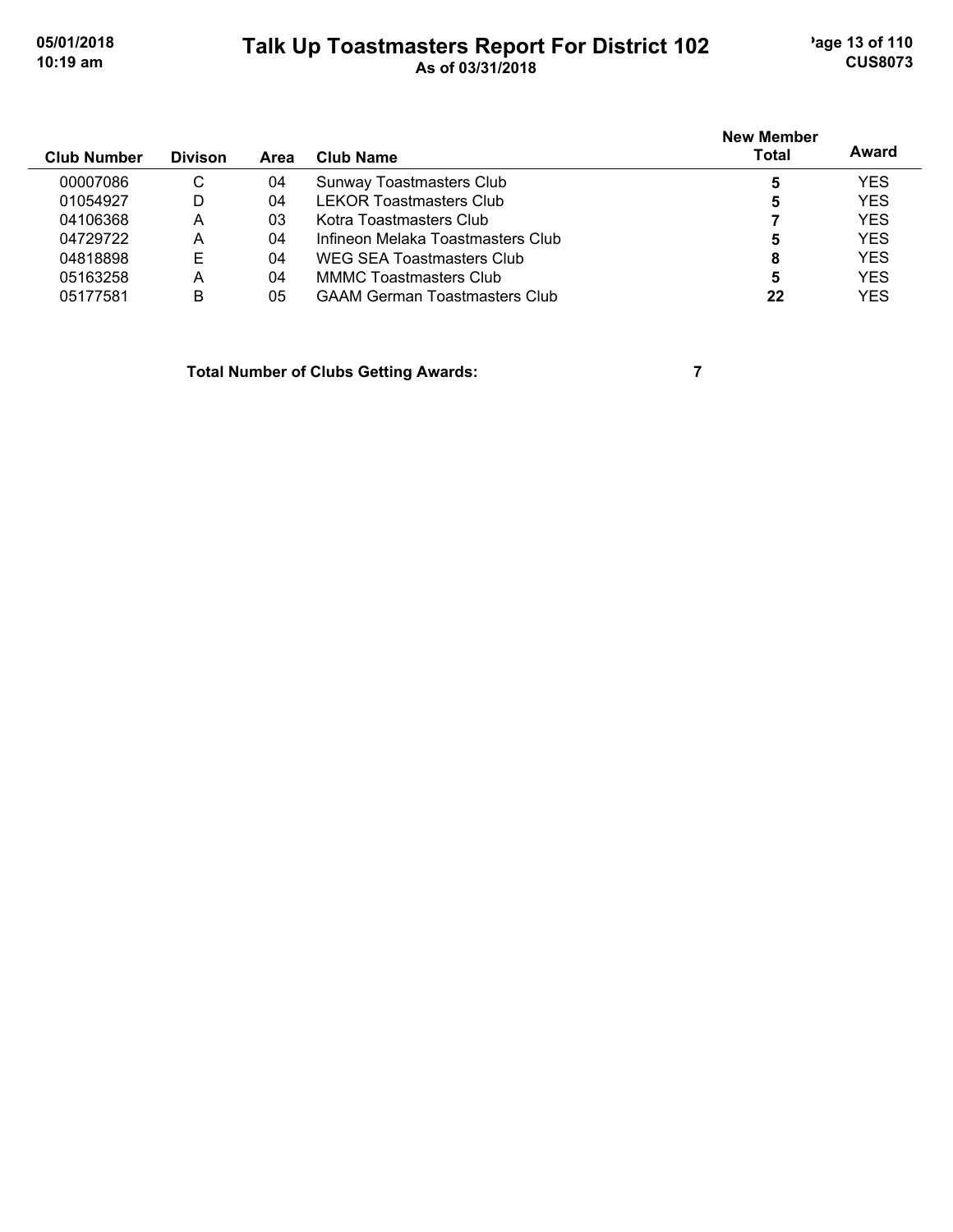# **Talk Up Toastmasters Report For District 103** age 14 of 110

| UJIU IIZU I U | Taik Up Toastmasters Report For District 103 | $70001 + 01110$ |
|---------------|----------------------------------------------|-----------------|
| 10:19 am      | As of 03/31/2018                             | <b>CUS8073</b>  |
|               |                                              |                 |

| <b>Club Number</b> | <b>Divison</b> | Area | <b>Club Name</b>                         | <b>New Member</b><br><b>Total</b> | Award      |
|--------------------|----------------|------|------------------------------------------|-----------------------------------|------------|
| 00000614           | S              | 52   | Oak Park Toastmasters Club               | 8                                 | <b>YES</b> |
| 00005752           | С              | 23   | Michigan Avenue Club                     | 11                                | <b>YES</b> |
| 00666595           | S              | 54   | Christ Universal Temple Club #3 - 666595 |                                   | <b>YES</b> |
| 01331442           | B              | 15   | Cars.Communicators                       | 5                                 | <b>YES</b> |
| 01610593           | С              | 21   | Gogo Toastmasters                        | 10                                | <b>YES</b> |
| 02296313           | С              | 25   | SPOT - A Speaking Club For Professionals | 5                                 | <b>YES</b> |
| 02918455           | B              | 12   | <b>CDW Toastmasters - RS</b>             | 6                                 | <b>YES</b> |
| 03063999           | B              | 13   | TransUnion Toastmasters                  | 5                                 | <b>YES</b> |
| 05740779           | B              | 12   | <b>Futures Toastmasters</b>              |                                   | YES        |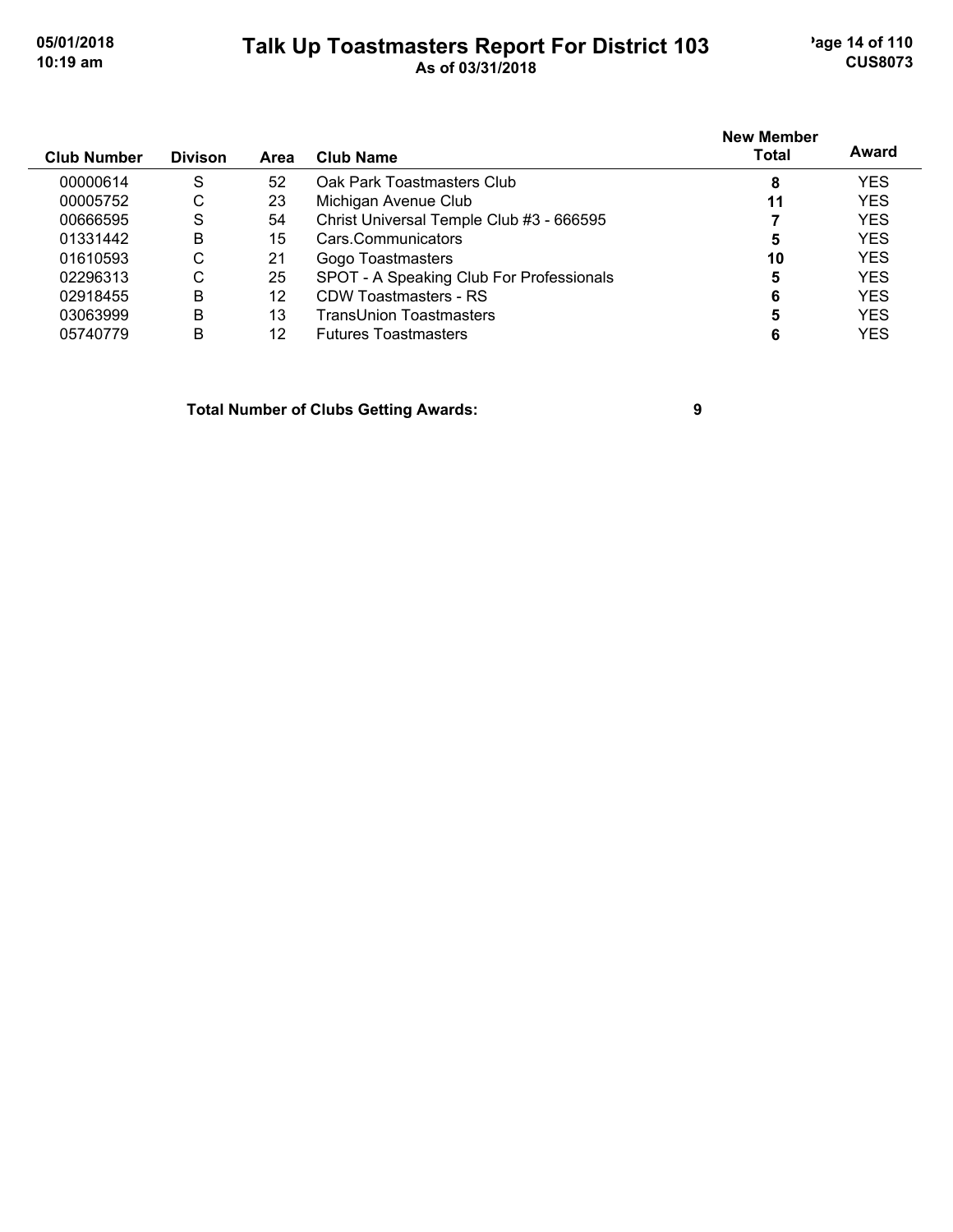### **Talk Up Toastmasters Report For District 104** age 15 of 110 **10:19 am As of 03/31/2018 CUS8073**

# **New Member Total Award**

| <b>Club Number</b> | <b>Divison</b> | Area | <b>Club Name</b>                          | Total | Award      |
|--------------------|----------------|------|-------------------------------------------|-------|------------|
| 00003394           | н              | 37   | PACE Club                                 | 6     | <b>YES</b> |
| 01426276           | С              | 27   | <b>Effat University Toastmasters Club</b> | 9     | <b>YES</b> |
| 01567006           | D              | 72   | Danat Yanbu                               | 12    | <b>YES</b> |
| 02477760           |                | 74   | Al-Alya                                   | 5     | <b>YES</b> |
| 02907782           | D              | 72   | Rise In Glory                             | 6     | <b>YES</b> |
| 03337592           | Κ              | 16   | <b>IISJ Ladies Toastmasters Club</b>      | 5     | <b>YES</b> |
| 05114161           |                | 73   | Al-Wehda Toastmasters Club                | 6     | <b>YES</b> |
| 05438011           |                | 71   | Tabh TM Club                              | 5     | <b>YES</b> |
| 05533428           |                | 71   | Ghars TM Club                             | 5     | <b>YES</b> |
| 05920726           |                | 74   | Manarah Advanced Toastmasters             | 5     | <b>YES</b> |
| 05922371           |                | 46   | Alresalah                                 | 9     | <b>YES</b> |
| 06509848           | J              | 01   | Al Hazem Toastmasters Club                |       | <b>YES</b> |
| 06591925           | J              | 02   | Jazan Toastmasters Club                   | 6     | <b>YES</b> |
|                    |                |      |                                           |       |            |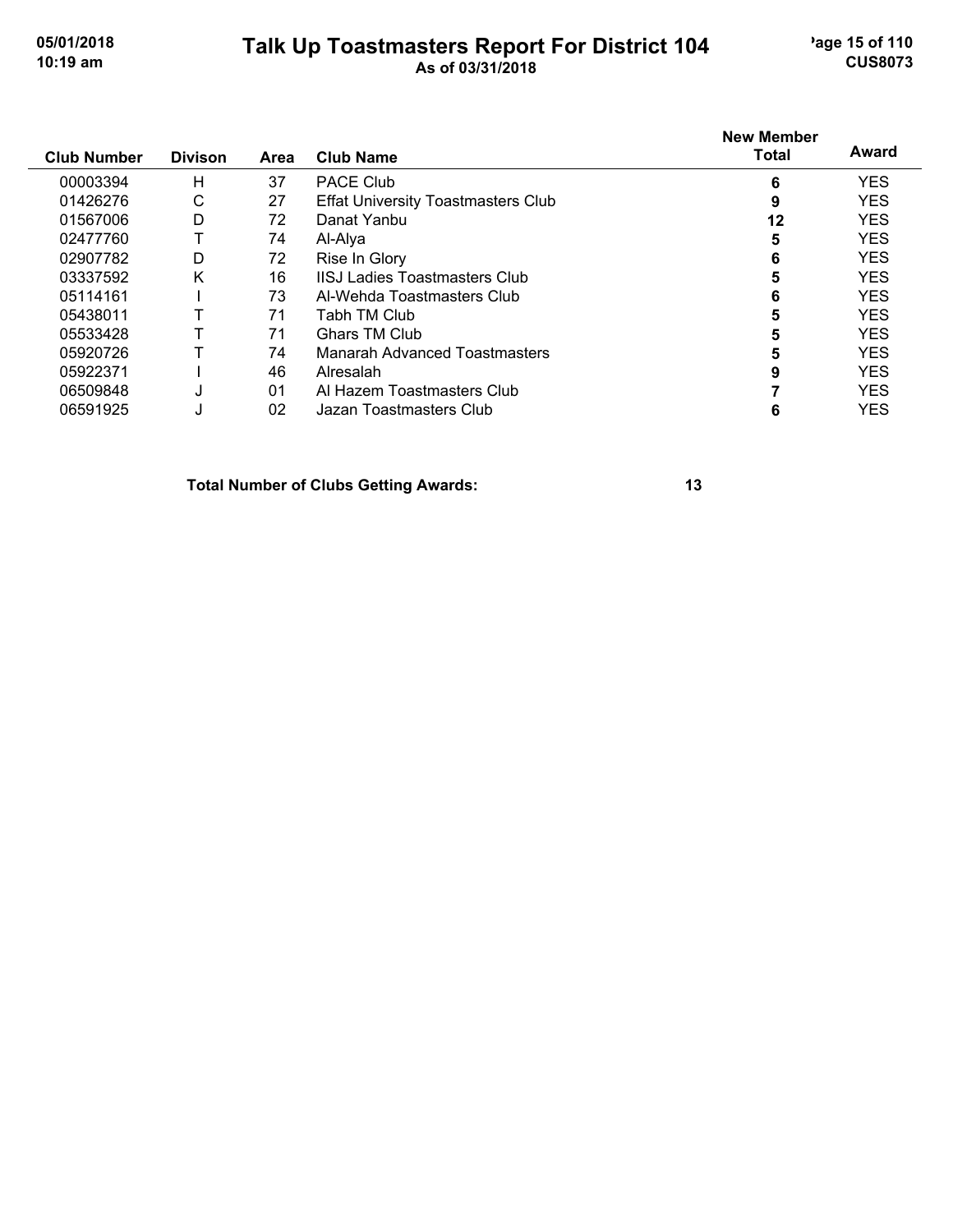#### **Talk Up Toastmasters Report For District 105** age 16 of 110 **10:19 am As of 03/31/2018 CUS8073**

|                    |                |      |                                                | <b>New Member</b>       | Award      |
|--------------------|----------------|------|------------------------------------------------|-------------------------|------------|
| <b>Club Number</b> | <b>Divison</b> | Area | <b>Club Name</b>                               | <b>Total</b>            |            |
| 00001950           | H              | 39   | Abu Dhabi Toastmasters                         | 5                       | <b>YES</b> |
| 00004066           | H              | 41   | NMC Corporate Chapter Club                     | $\overline{\mathbf{7}}$ | <b>YES</b> |
| 00006664           | H              | 41   | Millennium Toastmasters Club                   | 8                       | <b>YES</b> |
| 00007492           | B              | 20   | Dubai Toastmasters Club                        | 5                       | <b>YES</b> |
| 00008403           | J              | 38   | Sharjah Club                                   | 5                       | <b>YES</b> |
| 00009028           | D              | 07   | PDO Toastmasters Club                          | 5                       | <b>YES</b> |
| 00584495           | H              | 44   | Al Ain Toastmasters Club                       | 7                       | <b>YES</b> |
| 00624236           | F              | 26   | <b>Emirates Toastmasters Club</b>              | 5                       | <b>YES</b> |
| 00632593           | Β              | 24   | Kanoo Toastmasters Club                        | 5                       | <b>YES</b> |
| 00635300           | Β              | 21   | <b>Gardens Toastmasters Club</b>               | 7                       | <b>YES</b> |
| 00687847           | J              | 36   | <b>FUJAIRAH TOASTMASTERS CLUB</b>              | 5                       | <b>YES</b> |
| 00788926           | H              | 42   | <b>NMC Community Chapter</b>                   | 7                       | <b>YES</b> |
| 00876565           | H              | 41   | Abu Dhabi ICAI Toastmasters Club               | 5                       | <b>YES</b> |
| 00882137           | H              | 40   | Intilaaqah Abu Dhabi Club                      | 5                       | <b>YES</b> |
| 00909218           | F              | 26   | Dubai Internet City Toastmasters Club          | 6                       | <b>YES</b> |
| 00925620           | H              | 42   | Inner Universe Toastmasters Club               | 5                       | <b>YES</b> |
| 00976090           | H              | 39   | Spectrum                                       | 5                       | <b>YES</b> |
| 01078342           | D              | 09   | <b>Morison Muscat Toastmasters Club</b>        | 5                       | <b>YES</b> |
| 01079197           | E              | 13   | <b>NTI Toastmasters</b>                        | 6                       | <b>YES</b> |
| 01183425           |                | 32   | <b>Emirates Group Toastmasters</b>             | 5                       | <b>YES</b> |
| 01218973           | Α              | 01   | Loudspeakers                                   | 5                       | <b>YES</b> |
| 01347513           | F              | 25   | <b>ECC Toastmasters Club</b>                   | 8                       | <b>YES</b> |
| 01353103           | G              | 17   | <b>ABC Toastmasters Club</b>                   | 5                       | <b>YES</b> |
| 01436618           | A              | 01   | Pro-Toast Club                                 | 8                       | <b>YES</b> |
| 01594550           |                | 31   | AL NAHDA TOASTMASTERS CLUB                     | 5                       | <b>YES</b> |
| 01774682           | D              | 06   | Royal Hospital Toastmasters                    | 5                       | <b>YES</b> |
| 01901915           | H              | 43   | <b>Mussafah Toastmasters</b>                   | 6                       | <b>YES</b> |
| 01940491           | E              | 15   | <b>Omantel Toastmasters</b>                    | 6                       | <b>YES</b> |
| 01989858           | J              | 33   | HSBC Corporate Toastmasters Club A             | 5                       | <b>YES</b> |
| 02044089           | H              | 41   | Humoroids Advanced Toastmasters Club           | 9                       | <b>YES</b> |
| 02165361           | J              | 34   | <b>Skyline Toastmasters Club</b>               | 164                     | <b>YES</b> |
| 02254635           | J              | 35   | <b>TRISTAR Toastmasters Club</b>               | 5                       | <b>YES</b> |
| 02257012           |                | 29   | <b>UAE Leaders Toastmasters Clubs</b>          | 5                       | <b>YES</b> |
| 02298659           | J              | 36   | <b>Scholars Toastmaster Club</b>               | 5                       | <b>YES</b> |
| 02519207           | A              | 05   | La Vie En Rose International Toastmasters Club | 5                       | YES        |
| 02527551           | F              | 25   | Wings of Magic                                 | 5                       | <b>YES</b> |
| 02741533           | J              | 38   | <b>Bowlers Toastmasters Club</b>               | 5                       | <b>YES</b> |
| 02991308           | F              | 28   | Discovery Gardens Toastmasters Club            | 12                      | <b>YES</b> |
| 03123172           | Α              | 05   | Al Fanar Toastmasters Club of Jordan           | 5                       | <b>YES</b> |
| 03134985           |                | 29   | Muhaisnah Toastmasters Club                    | 6                       | <b>YES</b> |
| 03216640           | D              | 07   | PDO 2 Toastmasters                             | 6                       | <b>YES</b> |
| 03234183           | Β              | 20   | <b>Blue Ocean Academy Toastmasters</b>         | 7                       | <b>YES</b> |
| 03267382           | J              | 33   | <b>PSME UAE &amp; Associates</b>               | 5                       | <b>YES</b> |
| 03373303           | J              | 36   | Pentair Sharjah Toastmasters                   | 6                       | <b>YES</b> |
| 03498575           | Β              | 22   | Shell Dubai Toastmasters Club                  | 6                       | <b>YES</b> |
| 03560827           | D              | 06   | <b>HIA Toastmasters</b>                        | 5                       | <b>YES</b> |
| 03881962           | G              | 18   | Ha Ha He He Ho Ho Toastmasters                 | 9                       | <b>YES</b> |
| 03903450           | Η              | 43   | <b>Etihad Airways Toastmasters</b>             | 6                       | <b>YES</b> |
| 03922931           | F              | 26   | <b>DIC2 Toastmasters Club</b>                  | 6                       | <b>YES</b> |
| 04390780           | G              | 18   | <b>GRC Toastmasters Club</b>                   | 5                       | <b>YES</b> |
| 04544070           | H              | 43   | <b>NPCC Toastmasters</b>                       | 6                       | <b>YES</b> |
| 04579811           | Е              | 16   | Aljameah Toastmasters                          | 5                       | <b>YES</b> |
| 04657736           | $\sf B$        | 23   | <b>DSO Toastmasters Club</b>                   | 6                       | <b>YES</b> |
| 04705496           | D              | 07   | PDO FAHUD Toastmasters                         | 5                       | <b>YES</b> |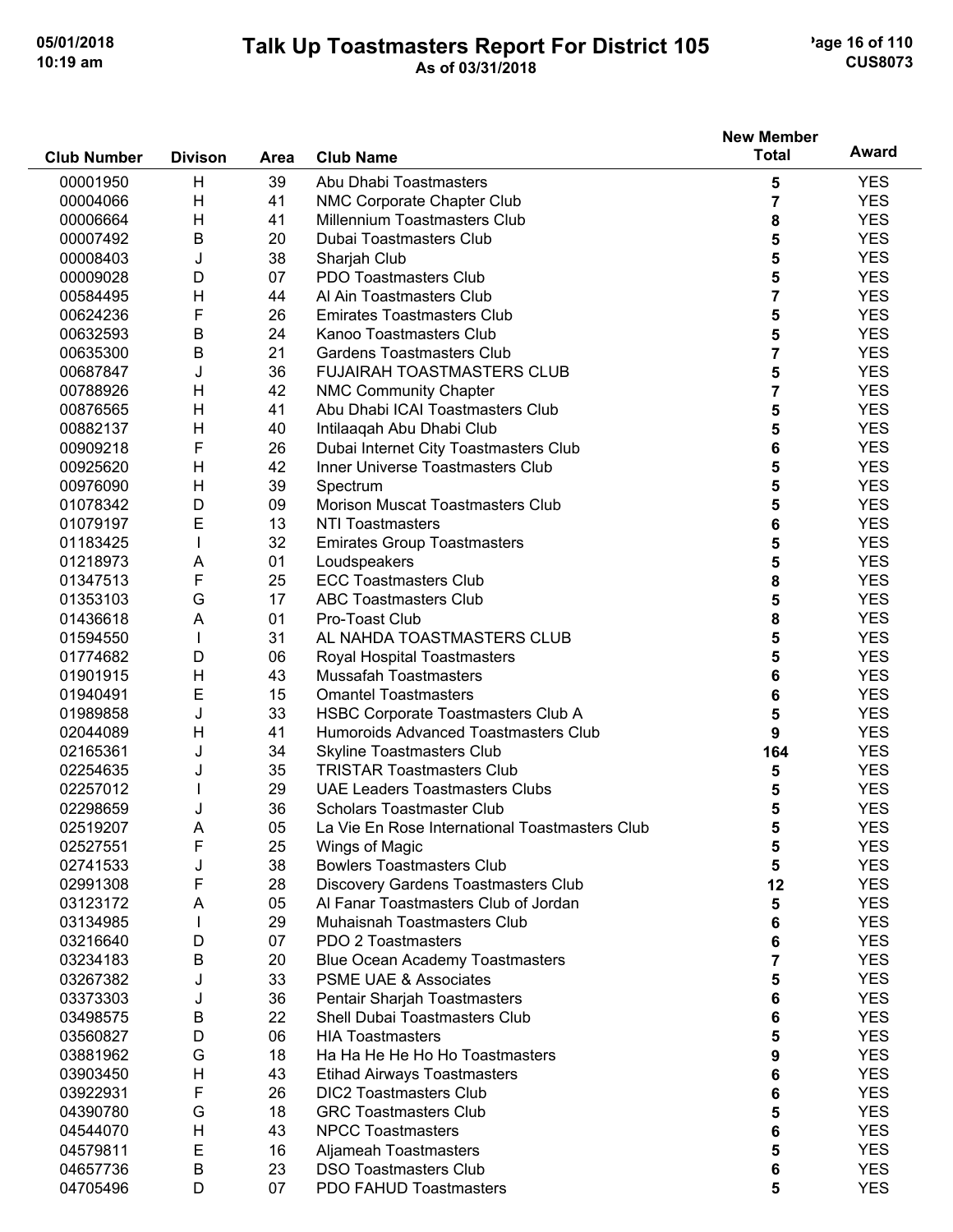### **Talk Up Toastmasters Report For District 105** age 17 of 110 **10:19 am As of 03/31/2018 CUS8073**

| <b>Club Number</b> | <b>Divison</b> | Area | <b>Club Name</b>                          | <b>New Member</b><br>Total | Award      |
|--------------------|----------------|------|-------------------------------------------|----------------------------|------------|
| 04809025           | F              | 25   | DIC Advanced                              | 5                          | <b>YES</b> |
| 04818768           | F              | 26   | Capital Toastmasters Club                 | 5                          | YES.       |
| 04823235           | Н              | 44   | Al Ain Elite Toastmasters Club            | 6                          | <b>YES</b> |
| 04951274           | G              | 17   | <b>HFP Toastmasters Club</b>              | 5                          | <b>YES</b> |
| 05056625           | С              | 10   | <b>MALAYALAM TOASTMASTERS CLUB</b>        | 5                          | <b>YES</b> |
| 05739667           | Н              | 40   | Kafa'at Toastmasters Club                 | 11                         | <b>YES</b> |
| 05739698           | G              | 17   | Muscat Malayalam Toastmasters Club (Oman) | 5                          | <b>YES</b> |
| 05843862           | F              | 27   | Spice Toastmasters Club                   | 5                          | <b>YES</b> |
| 05965832           | F              | 25   | CMA Dubai Toastmasters Club               |                            | <b>YES</b> |
| 05984189           | F              | 28   | JLT Dubai Toastmasters Club               |                            | <b>YES</b> |
| 06119338           | Н              | 39   | Nawah Toastmasters Club                   | 15                         | <b>YES</b> |
| 06485446           | F              | 28   | Greens Dubai Toastmaster Club             | 5                          | <b>YES</b> |
| 06555885           |                | 31   | Pioneer Advanced Toastmasters Club        | 5                          | <b>YES</b> |
| 06655446           | Н              | 41   | Khalifa City Toastmasters                 | 6                          | <b>YES</b> |
| 06789591           | E              | 15   | <b>IBRA Toastmasters Club</b>             | 10                         | <b>YES</b> |
| 06842134           | G              | 18   | <b>EY</b> - Muscat Professionals          | 6                          | YES        |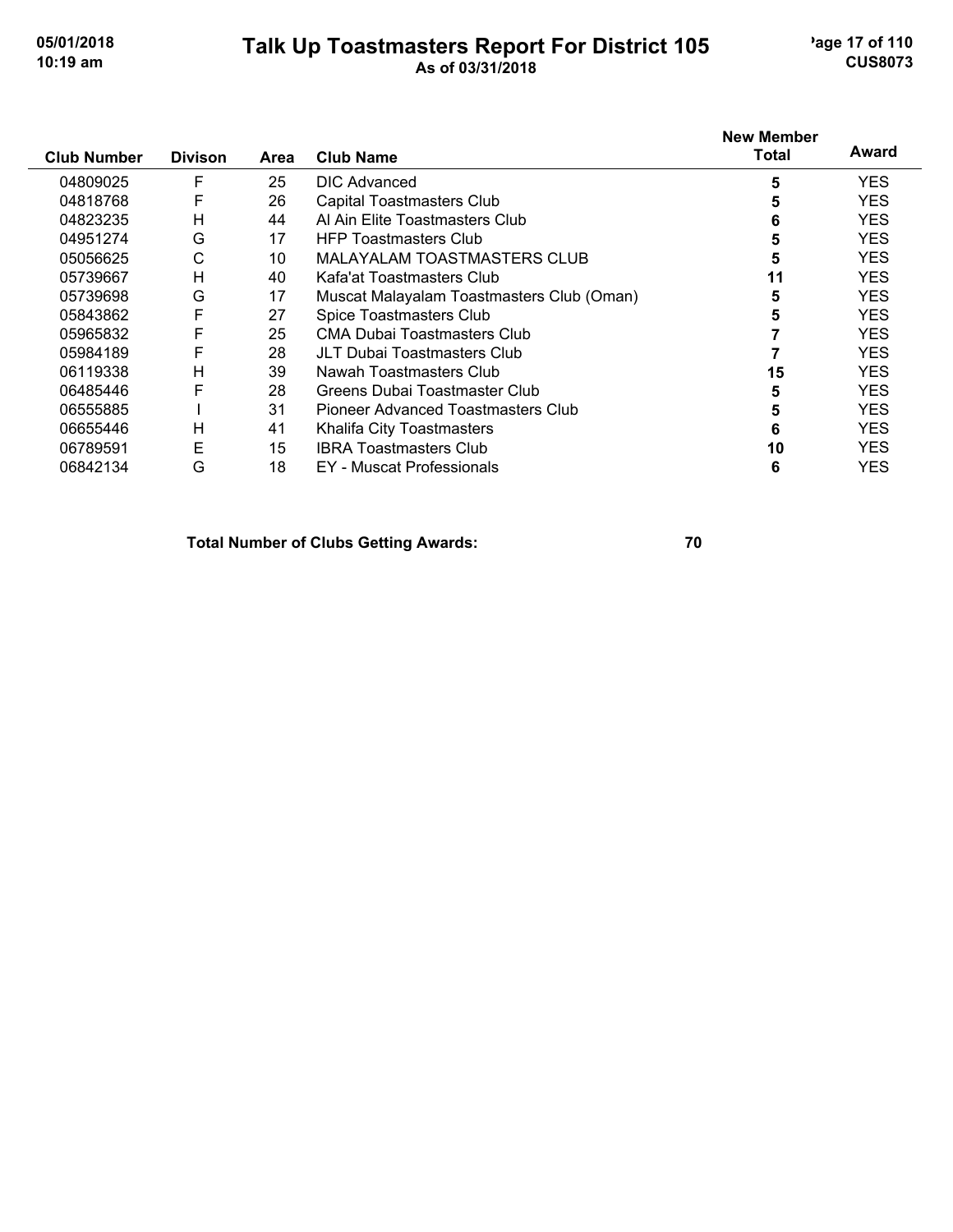# **Talk Up Toastmasters Report For District 11** age 18 of 110 **10:19 am As of 03/31/2018 CUS8073**

| <b>Club Number</b> | <b>Divison</b> | Area | Club Name                           | <b>New Member</b><br>Total | Award      |
|--------------------|----------------|------|-------------------------------------|----------------------------|------------|
| 00000159           | В              | 24   | Fort Wayne/Smoky Montgomery TM Club |                            | <b>YES</b> |
| 00005016           | А              | 13   | Warsaw Noon Toastmasters            | 5                          | <b>YES</b> |
| 04685166           | G              |      | Toastmasters at Purdue              | 6                          | <b>YES</b> |
| 05904247           | F              | 54   | Cummins Toastmasters Club           | 5                          | <b>YES</b> |
| 06605988           | С              | 31   | <b>Clutch-Less Contingent</b>       |                            | <b>YES</b> |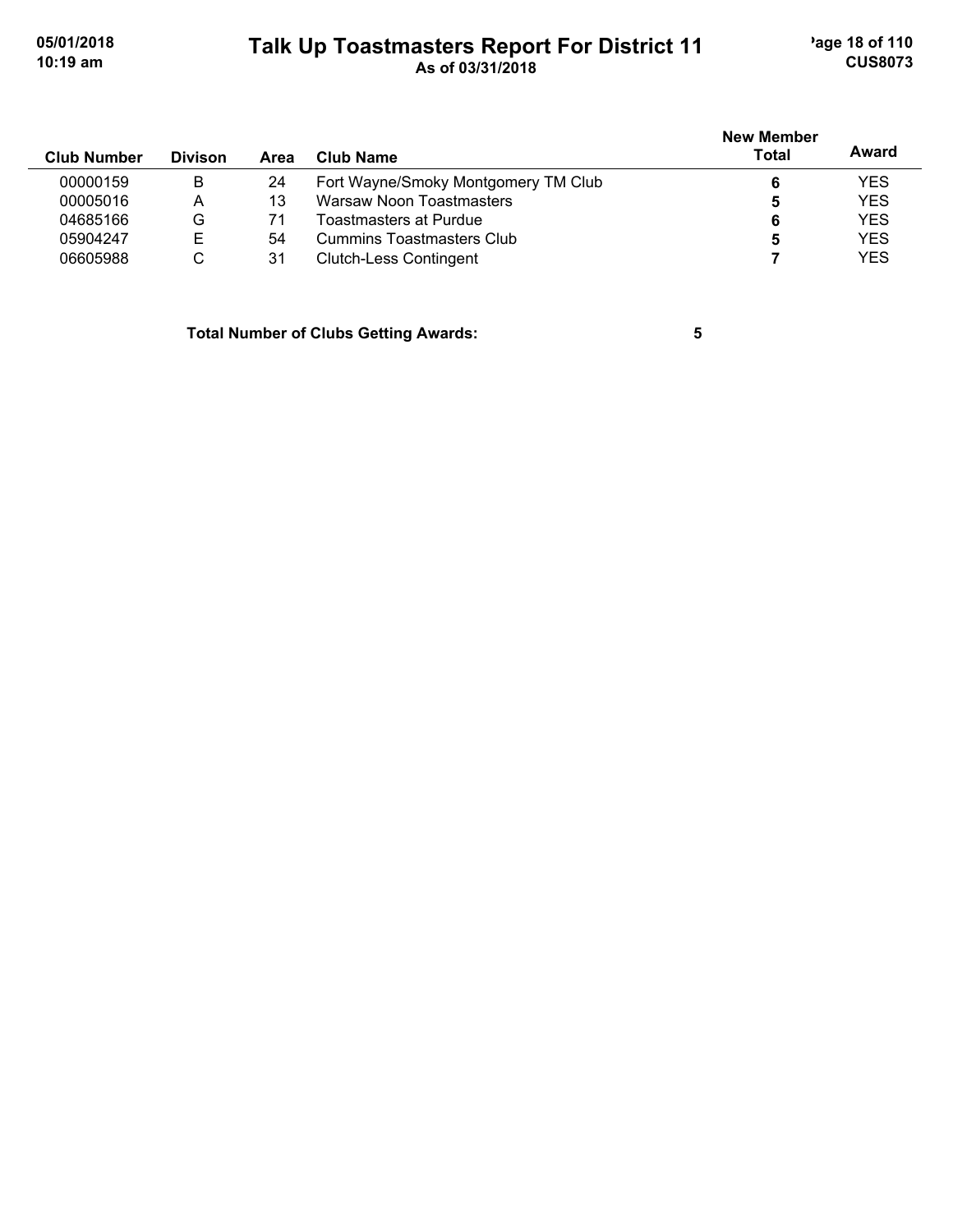# **Talk Up Toastmasters Report For District 12** age 19 of 110 **10:19 am As of 03/31/2018 CUS8073**

| <b>Club Number</b> | <b>Divison</b> | Area | Club Name                          | <b>New Member</b><br>Total | Award      |
|--------------------|----------------|------|------------------------------------|----------------------------|------------|
| 00001677           | С              | 06   | Temecula Toastmasters Club 1677    | 6                          | <b>YES</b> |
| 00008396           | D              | 03   | Palm Springs Toastmasters          | 6                          | <b>YES</b> |
| 00719266           | D              | 02   | Esri ToastMappers Club             | 5                          | <b>YES</b> |
| 04017109           | Е              | 02   | <b>Inland Gateway Toastmasters</b> | 6                          | <b>YES</b> |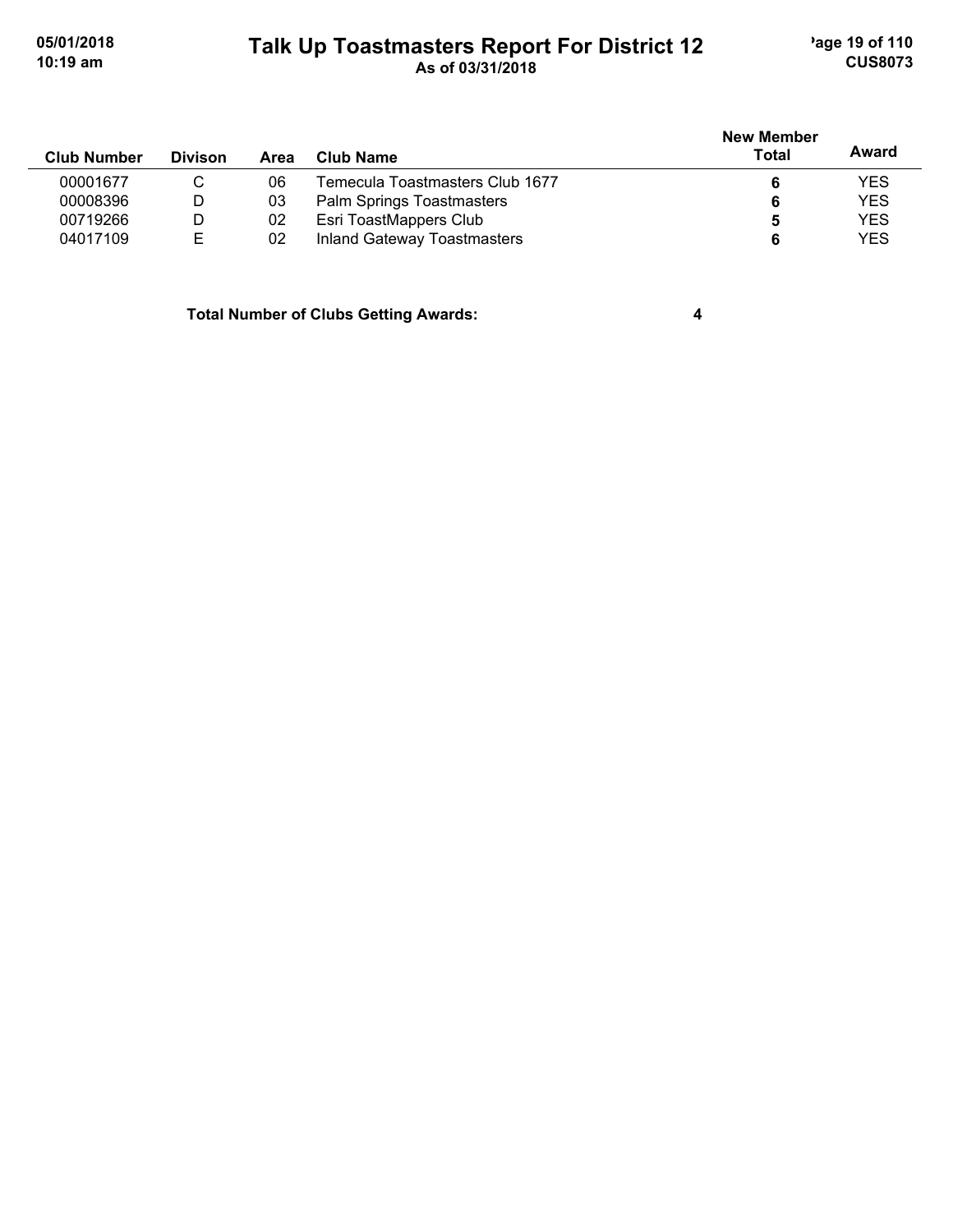#### **Talk Up Toastmasters Report For District 13** age 20 of 110 **10:19 am As of 03/31/2018 CUS8073**

| <b>Club Number</b> | <b>Divison</b> | Area | <b>Club Name</b>               | <b>New Member</b><br>Total | Award |
|--------------------|----------------|------|--------------------------------|----------------------------|-------|
| 01276571           | B              |      | Westinghouse Toastmasters Club |                            | YES   |
| 04813611           | D              | 34   | Woman 2 Woman                  |                            | YES   |
|                    |                |      |                                |                            |       |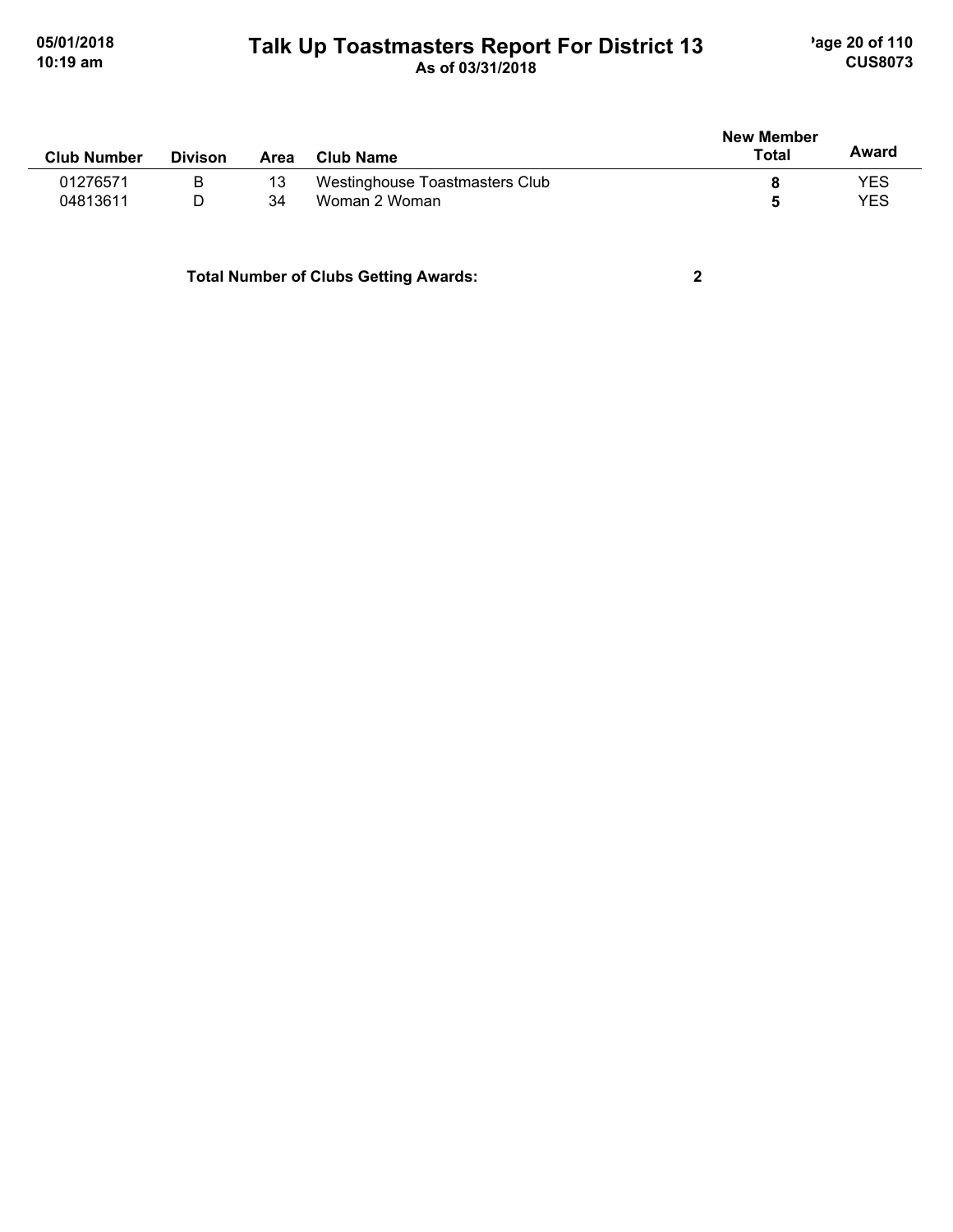#### **Talk Up Toastmasters Report For District 14** age 21 of 110 **10:19 am As of 03/31/2018 CUS8073**

| <b>Club Number</b> | <b>Divison</b> | Area | <b>Club Name</b>                         | <b>New Member</b><br><b>Total</b> | Award      |
|--------------------|----------------|------|------------------------------------------|-----------------------------------|------------|
| 00001842           | B              | 23   | <b>Leading Communicators</b>             | 5                                 | <b>YES</b> |
| 00001901           | B              | 24   | Dogwood Club                             | 6                                 | <b>YES</b> |
| 00002579           | С              | 31   | Convers-Rockdale Toastmasters            | 5                                 | <b>YES</b> |
| 00002771           | С              | 31   | Dawn-Breakers Toastmasters Club          | 5                                 | <b>YES</b> |
| 00008710           | F              | 63   | Talk Masters Toastmasters Club           |                                   | <b>YES</b> |
| 00620570           | D              | 41   | Peachtree City Toastmasters              |                                   | <b>YES</b> |
| 01168191           | Н              | 83   | <b>Toastmasters of Richmond Hill</b>     | 6                                 | <b>YES</b> |
| 01321170           | С              | 34   | <b>Goodwill Speaks</b>                   | 41                                | <b>YES</b> |
| 02075029           | B              | 22   | Three Angels Toastmasters Club           | 5                                 | <b>YES</b> |
| 03030052           | B              | 23   | The Stammering Churchills                |                                   | <b>YES</b> |
| 03131828           | G              | 74   | Rose City Toastmasters                   | 8                                 | <b>YES</b> |
| 04648792           | G              | 71   | <b>Friendly City Toastmasters</b>        | 6                                 | <b>YES</b> |
| 05792223           | С              | 31   | The Stonecrest Library Toastmasters Club | 5                                 | <b>YES</b> |
| 05874011           | D              | 41   | St. Ignatius of Loyola Toastmasters      | 5                                 | <b>YES</b> |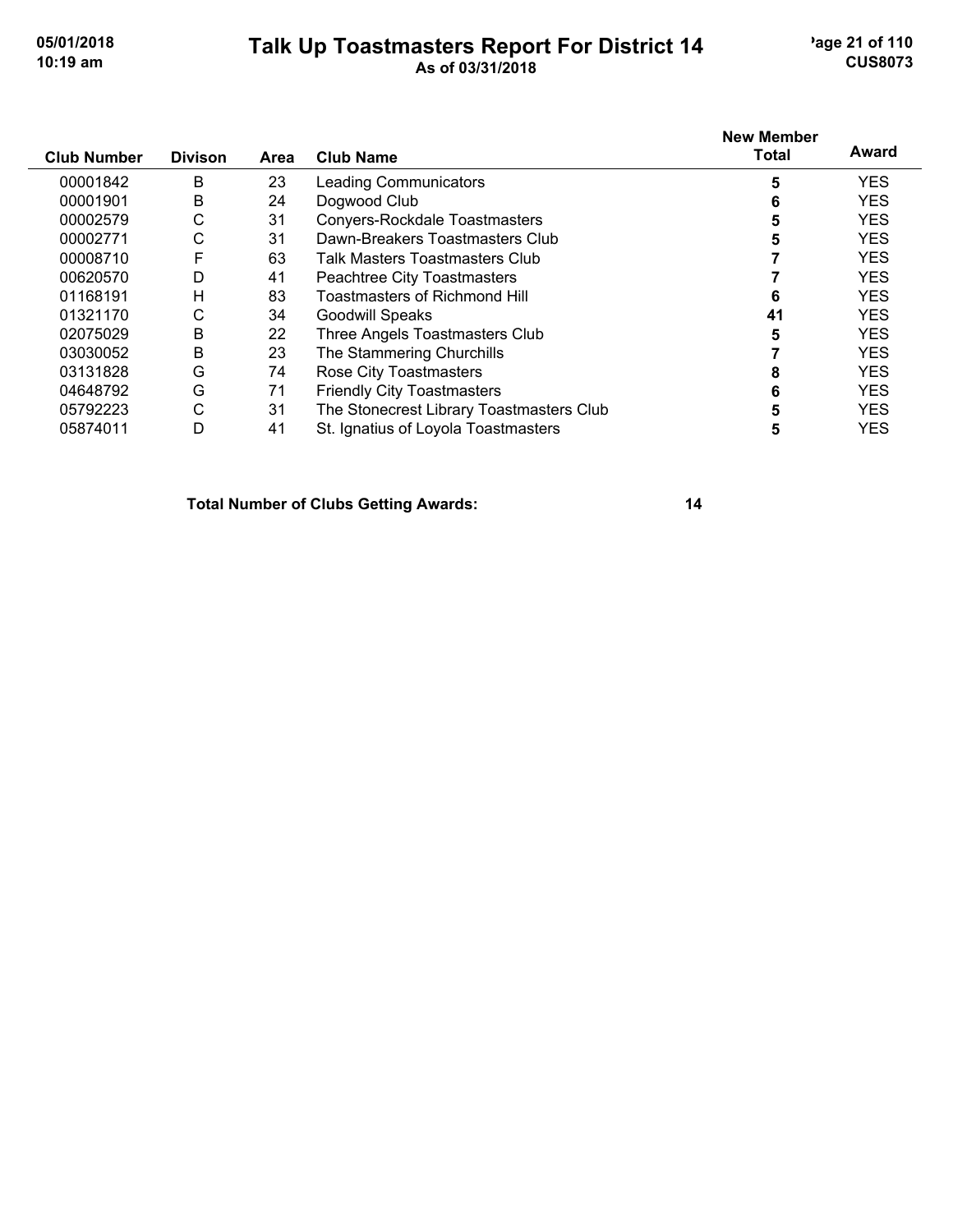# **Talk Up Toastmasters Report For District 15** age 22 of 110 **10:19 am As of 03/31/2018 CUS8073**

| <b>Club Number</b> | <b>Divison</b> | Area | Club Name                       | <b>New Member</b><br><b>Total</b> | Award      |
|--------------------|----------------|------|---------------------------------|-----------------------------------|------------|
| 00000149           | B              | 03   | Twin Falls Toastmasters Club    | 5                                 | <b>YES</b> |
| 00006782           | D              | 03   | Park City Toastmasters Club     | 8                                 | <b>YES</b> |
| 00006875           | D              | 03   | Image Masters Toastmasters Club | 6                                 | <b>YES</b> |
| 01982709           | E              | 03   | Parkway Pontificators           | 5                                 | <b>YES</b> |
| 03063544           | D              | 03   | Speak EZ                        | 6                                 | <b>YES</b> |
| 05480984           | B              | 03   | Strong Women's Legacy           |                                   | <b>YES</b> |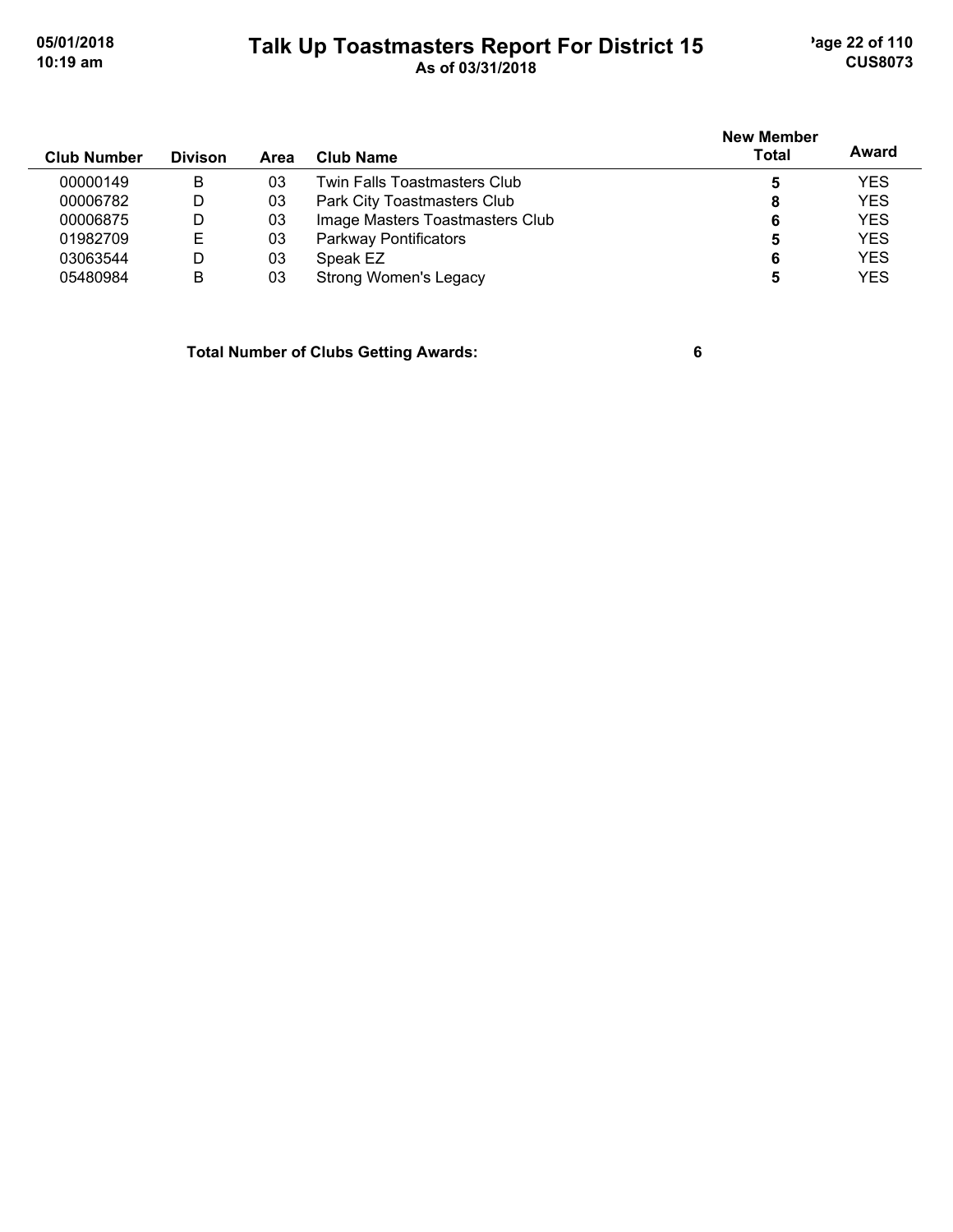# **Talk Up Toastmasters Report For District 16** age 23 of 110 **10:19 am As of 03/31/2018 CUS8073**

|                    |                |      |                          | <b>New Member</b> |            |
|--------------------|----------------|------|--------------------------|-------------------|------------|
| <b>Club Number</b> | <b>Divison</b> | Area | Club Name                | <b>Total</b>      | Award      |
| 00001615           |                | 01   | Sooner Toastmasters Club |                   | <b>YES</b> |
| 05820939           | U              | 04   | H & P Toastmasters       | 16                | <b>YES</b> |
| 05883027           |                | 01   | Hilti Tulsa              | 5                 | <b>YES</b> |
|                    |                |      |                          |                   |            |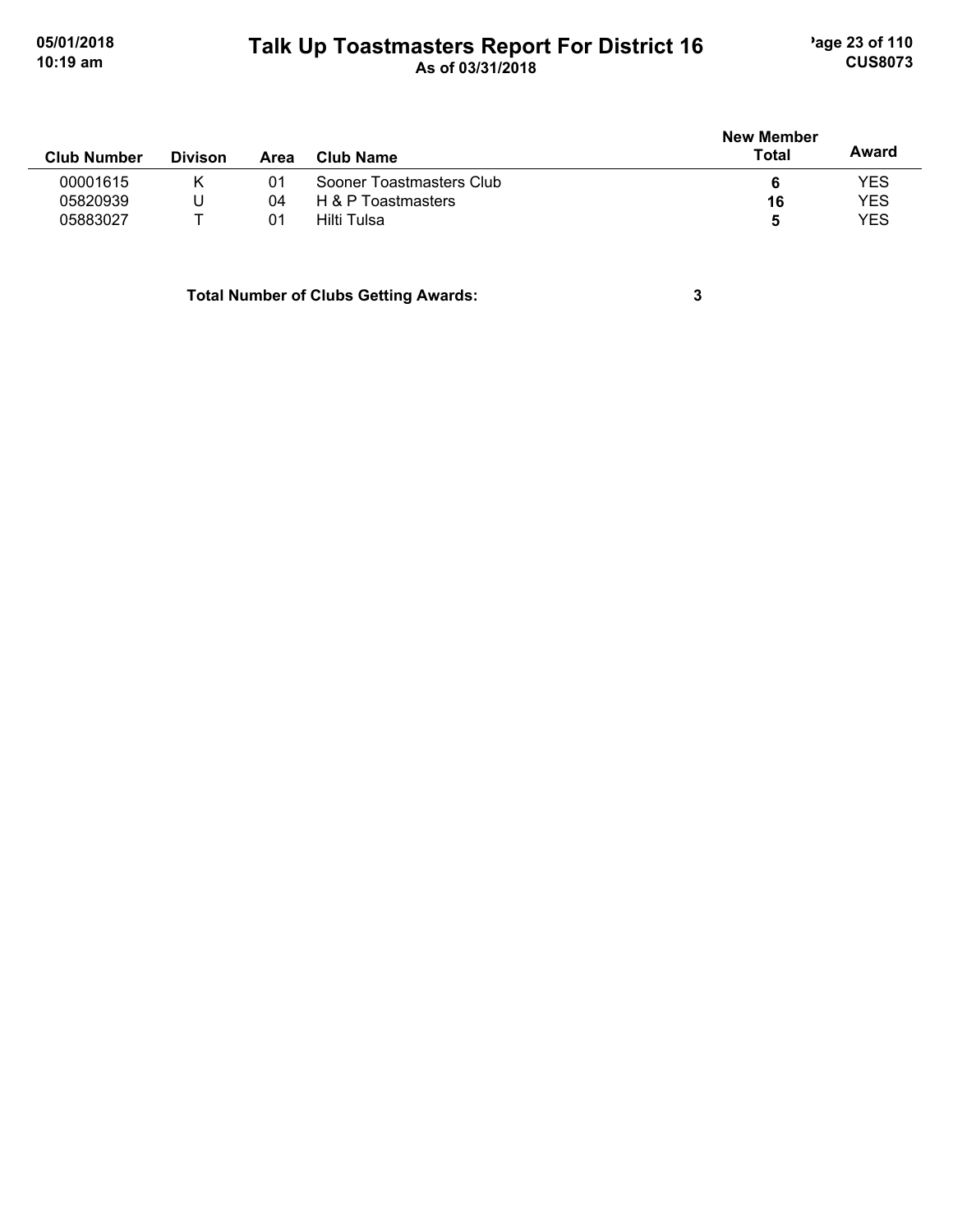# **Talk Up Toastmasters Report For District 17** age 24 of 110 **10:19 am As of 03/31/2018 CUS8073**

|                    |                |      |                  | <b>New Member</b> |            |
|--------------------|----------------|------|------------------|-------------------|------------|
| <b>Club Number</b> | <b>Divison</b> | Area | <b>Club Name</b> | <b>Total</b>      | Award      |
| 00662304           | С              | 04   | Curtin GSB Club  | 6                 | <b>YES</b> |
| 01372829           | S              | 35   | WesCEF           | 9                 | <b>YES</b> |
| 01437841           | Е              | 12   | Victoria Park    | 5                 | <b>YES</b> |
| 06579762           | S              | 32   | Energy Club      | 14                | <b>YES</b> |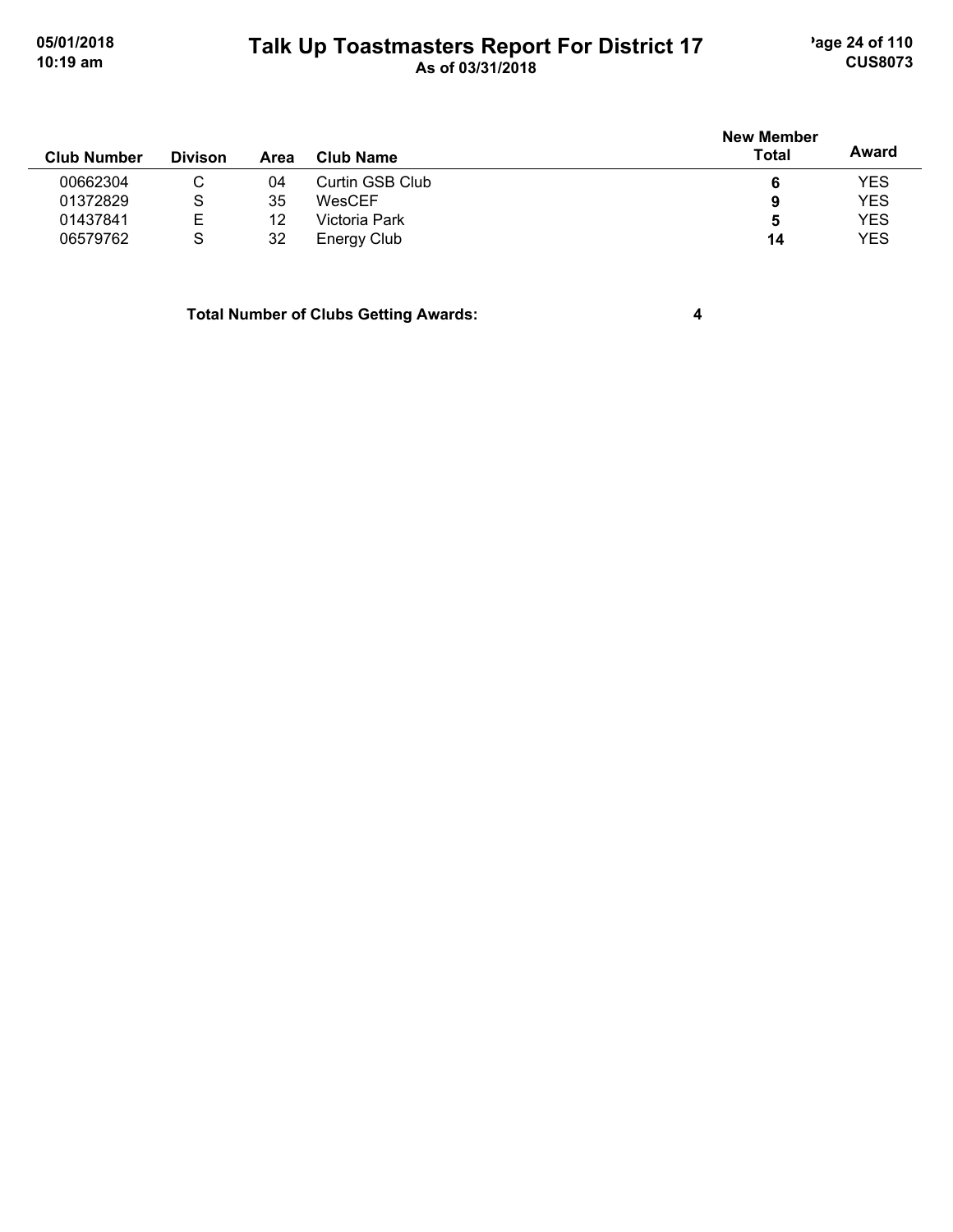# **Talk Up Toastmasters Report For District 18** age 25 of 110 **10:19 am As of 03/31/2018 CUS8073**

| <b>Club Number</b> | <b>Divison</b> | Area | Club Name                                | <b>New Member</b><br><b>Total</b> | Award      |
|--------------------|----------------|------|------------------------------------------|-----------------------------------|------------|
| 00004724           | C              | 35   | Annapolis Toastmasters Club              | 11                                | <b>YES</b> |
| 00005902           |                | 63   | <b>Advanced Speakers Club</b>            |                                   | <b>YES</b> |
| 00006805           | Е              | 53   | <b>Randallstown Network Toastmasters</b> | 5                                 | <b>YES</b> |
| 04323530           | B              | 23   | <b>Tiger Toastmasters</b>                | b                                 | <b>YES</b> |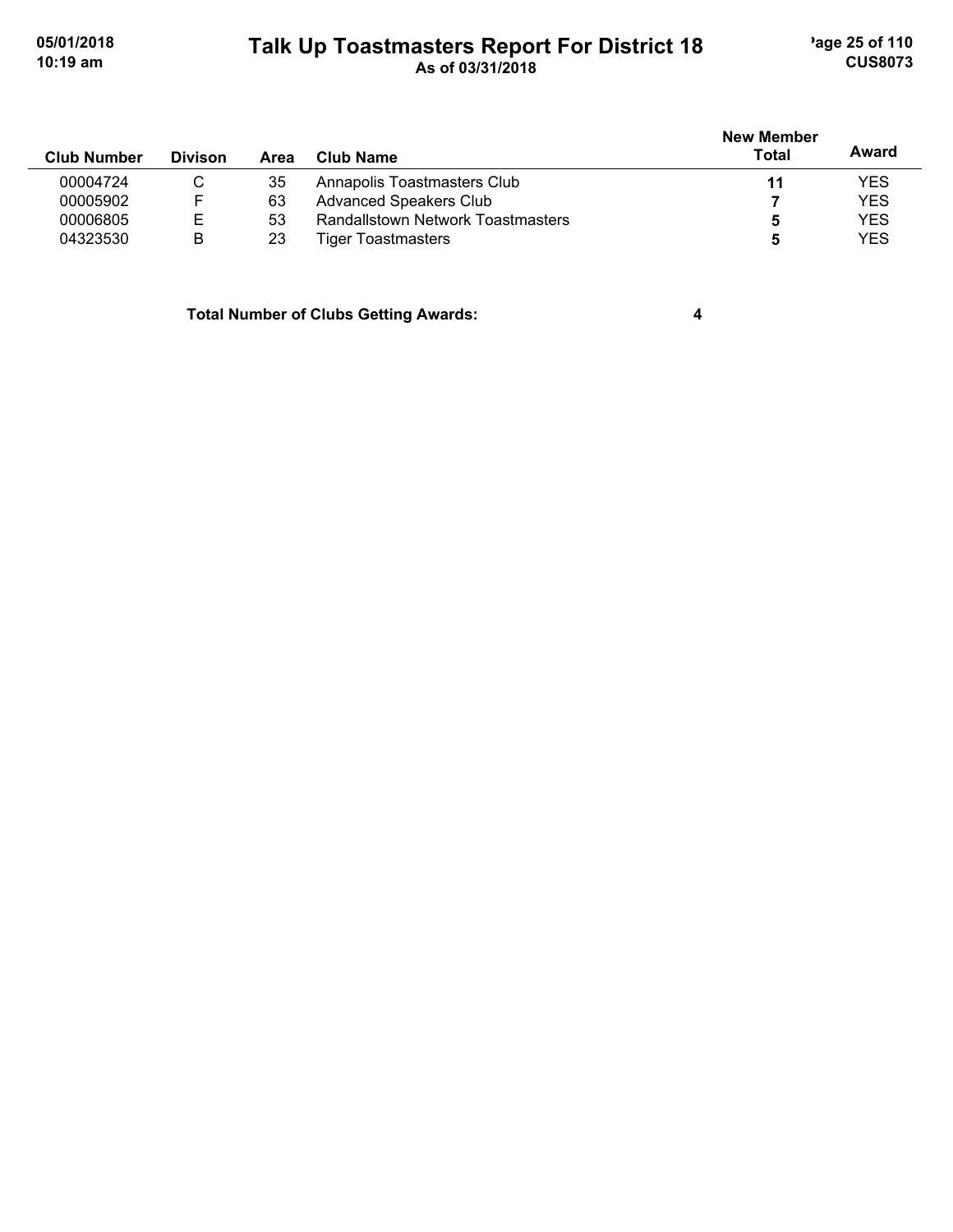### **Talk Up Toastmasters Report For District 19** age 26 of 110 **10:19 am As of 03/31/2018 CUS8073**

| <b>Club Number</b> | <b>Divison</b> | Area | <b>Club Name</b>            | <b>New Member</b><br>Total | Award      |
|--------------------|----------------|------|-----------------------------|----------------------------|------------|
| 00009708           | W              | 23   | Waterloo Speechmasters Club |                            | <b>YES</b> |
| 04105982           | W              | 22   | Changing Winds              | a                          | <b>YES</b> |
|                    |                |      |                             |                            |            |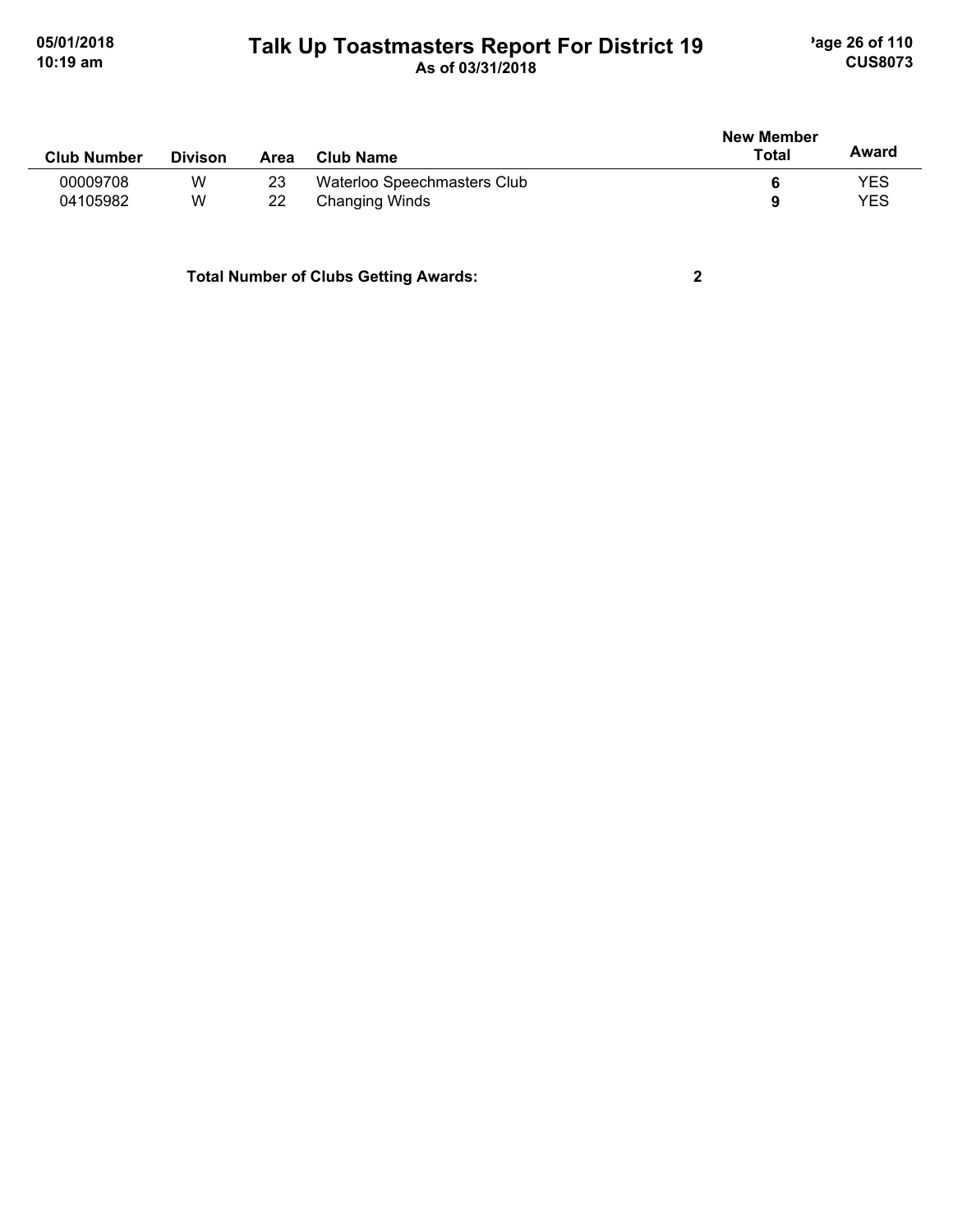#### **Talk Up Toastmasters Report For District 20** age 27 of 110 **10:19 am As of 03/31/2018 CUS8073**

|                    |                |      |                                                | <b>New Member</b> |            |
|--------------------|----------------|------|------------------------------------------------|-------------------|------------|
| <b>Club Number</b> | <b>Divison</b> | Area | <b>Club Name</b>                               | <b>Total</b>      | Award      |
| 00001599           | B              | 14   | <b>Pakistan Community Toastmasters</b>         | 5                 | <b>YES</b> |
| 00002910           | Q              | 20   | <b>Qatar Toastmasters Club</b>                 | 8                 | <b>YES</b> |
| 00005344           | G              | 35   | Al-Qurain                                      | 8                 | <b>YES</b> |
| 00007148           | E              | 16   | Doha Toastmasters Club                         | 5                 | <b>YES</b> |
| 00009128           | B              | 12   | <b>Falcon Toastmasters Club</b>                | 5                 | <b>YES</b> |
| 00666251           | B              | 15   | <b>Bahrain Advanced Toastmasters Club</b>      | 6                 | <b>YES</b> |
| 00727851           | H              | 25   | Indian Club Toastmasters                       | 5                 | <b>YES</b> |
| 00820149           | Н              | 22   | Konkan Club                                    | 5                 | <b>YES</b> |
| 00858460           | $\mathsf B$    | 13   | Angels Toastmasters Club                       | 5                 | <b>YES</b> |
| 01351954           | A              | 07   | Voice of Islam                                 | 6                 | <b>YES</b> |
| 03264327           | D              | 41   | Kuwait Leaders Toastmasters Club               | 5                 | <b>YES</b> |
| 03476330           | A              | 07   | Sanabis Toastmasters Club (STC)                |                   | <b>YES</b> |
| 03599515           | Κ              | 11   | Kingdom Toastmaster Arabic Club                | 5                 | <b>YES</b> |
| 03625652           |                | 39   | <b>Life Principles</b>                         | 5                 | <b>YES</b> |
| 04320684           | E              | 16   | ELITE TOASTMASTERS CLUB                        |                   | <b>YES</b> |
| 04413490           |                | 36   | <b>Durrar Toastmasters</b>                     | 5                 | <b>YES</b> |
| 04702768           | B              | 14   | <b>Bahrain Eloquent Toastmasters</b>           | 5                 | <b>YES</b> |
| 04795823           | С              | 02   | Allied Bahrain Communicators Toastmasters Club | 6                 | <b>YES</b> |
| 05402174           | С              | 03   | <b>SLCC Toastmasters</b>                       | 5                 | <b>YES</b> |
| 06773065           | J              | 28   | <b>Pearl Toastmasters Club</b>                 |                   | <b>YES</b> |
| 06787319           | Κ              | 08   | <b>Smedley Bahrain Toastmasters</b>            | 5                 | <b>YES</b> |
| 06813458           | С              | 03   | <b>GARMCO Toastmasters Club</b>                | 5                 | <b>YES</b> |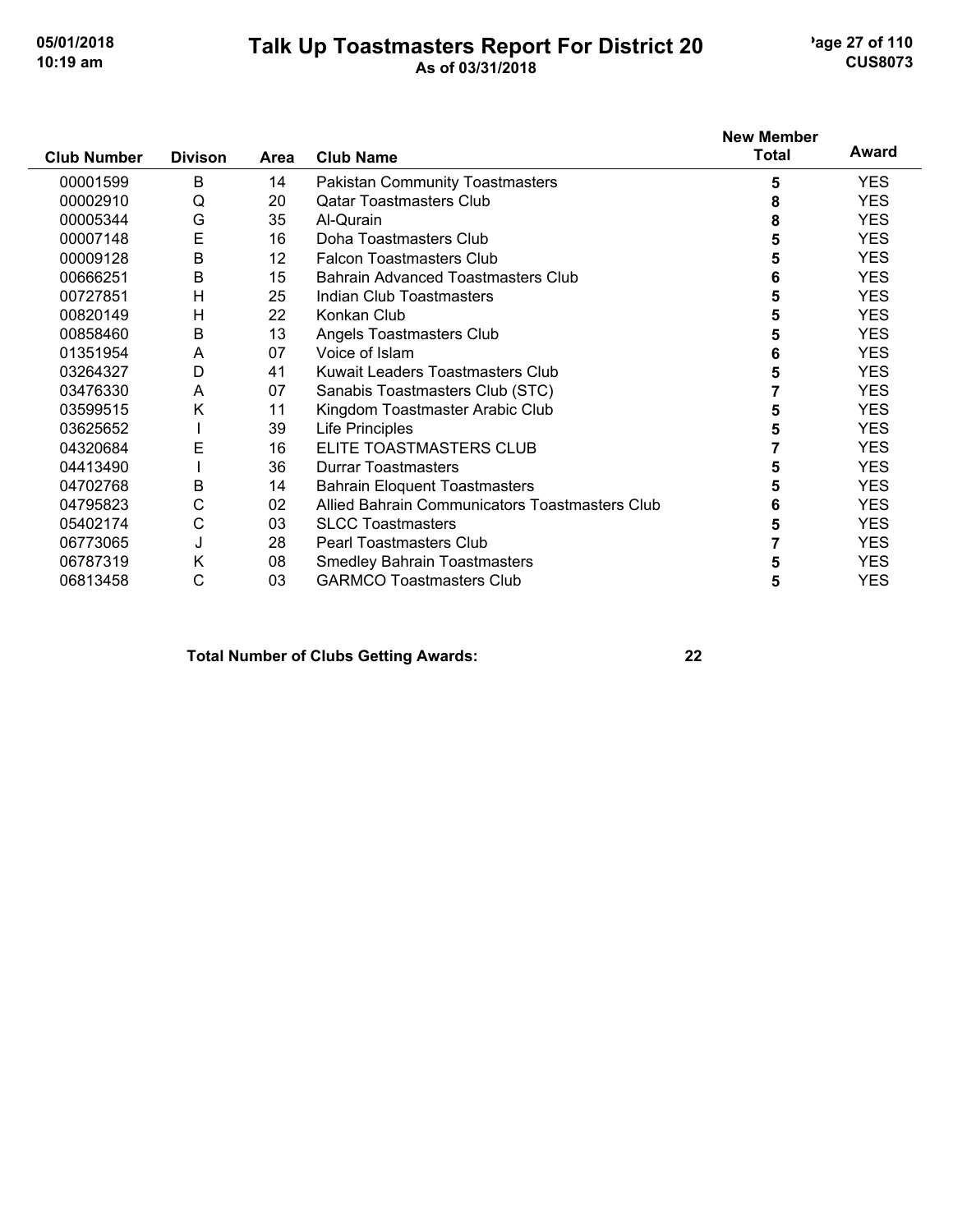## **Talk Up Toastmasters Report For District 21** age 28 of 110 **10:19 am As of 03/31/2018 CUS8073**

| <b>Club Number</b> | <b>Divison</b> | Area | Club Name                          | <b>New Member</b><br>Total | Award      |
|--------------------|----------------|------|------------------------------------|----------------------------|------------|
| 00002743           | G              | 63   | Langley Toastmasters 2743          |                            | <b>YES</b> |
| 00003929           |                | 92   | <b>TRU Toastmasters Club</b>       | 5                          | <b>YES</b> |
| 00005488           | Е              | 42   | Richmond Toastmasters Club         | 5                          | <b>YES</b> |
| 00005881           | F              | 53   | The Word Toastmasters              | 6                          | <b>YES</b> |
| 00009362           | F              | 50   | Early Edition Toastmasters Club    | 5                          | <b>YES</b> |
| 00009832           |                | 92   | <b>High Country Achievers Club</b> | 5                          | <b>YES</b> |
| 03262351           | F              | 50   | Toastmasters By The Sea            | 5                          | <b>YES</b> |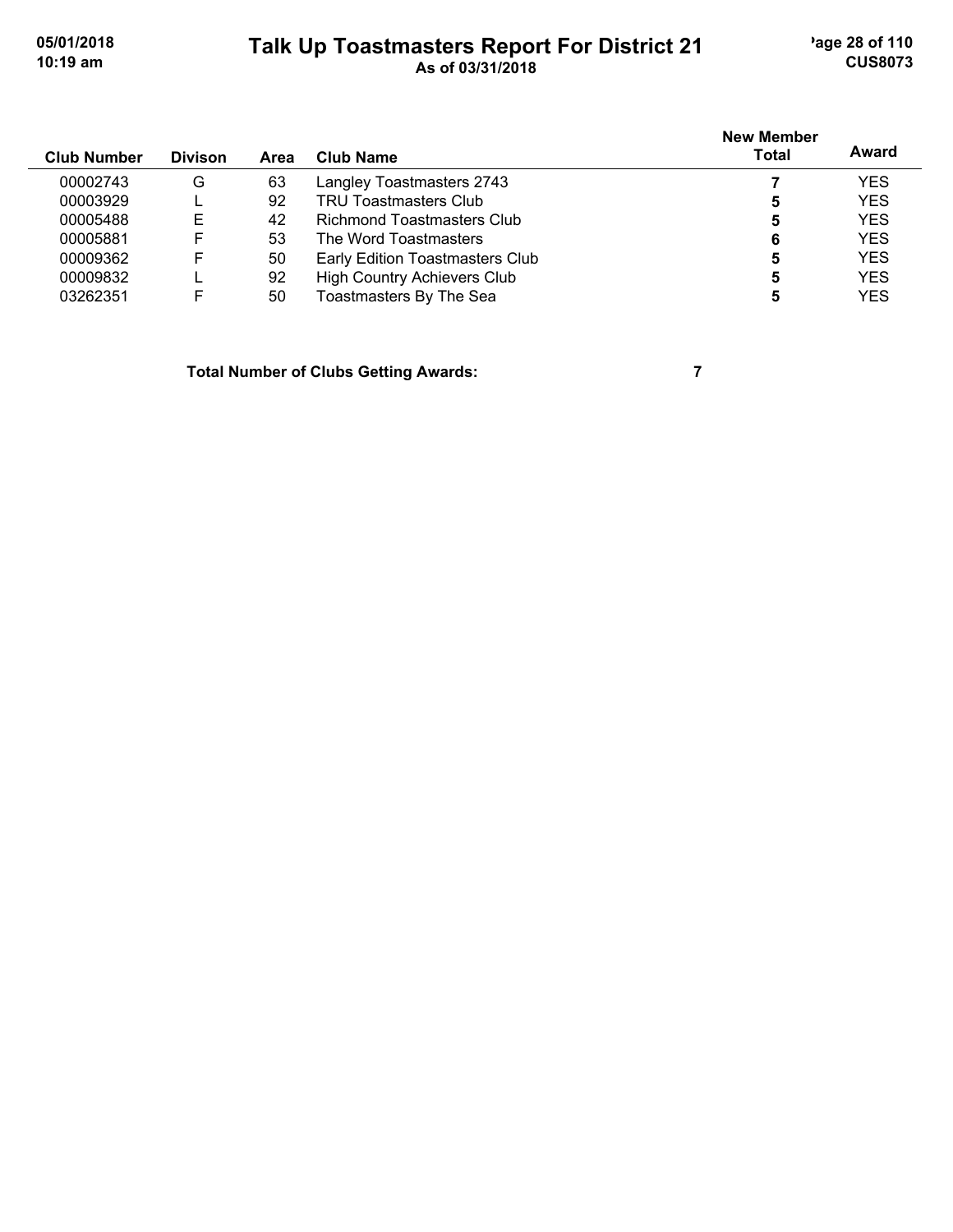#### **Talk Up Toastmasters Report For District 22** age 29 of 110 **10:19 am As of 03/31/2018 CUS8073**

**Club Number Divison Club Name New Member Total Award Area** 00000527 S 73 Springfield Toastmasters Club **10** YES 00001543 A 23 West Wichita Toastmasters Club **5** YES Early Bird Toastmasters Club **5** 00005205 T 11 Ku Engineering Toastmasters Club<br>
01042018 E 54 Cerner Innovative Toastmasters **5** 5 YES 01042018 E 54 Cerner Innovative Toastmasters **5** YES 06485464 S 72 Table Talk Toastmasters **6** YES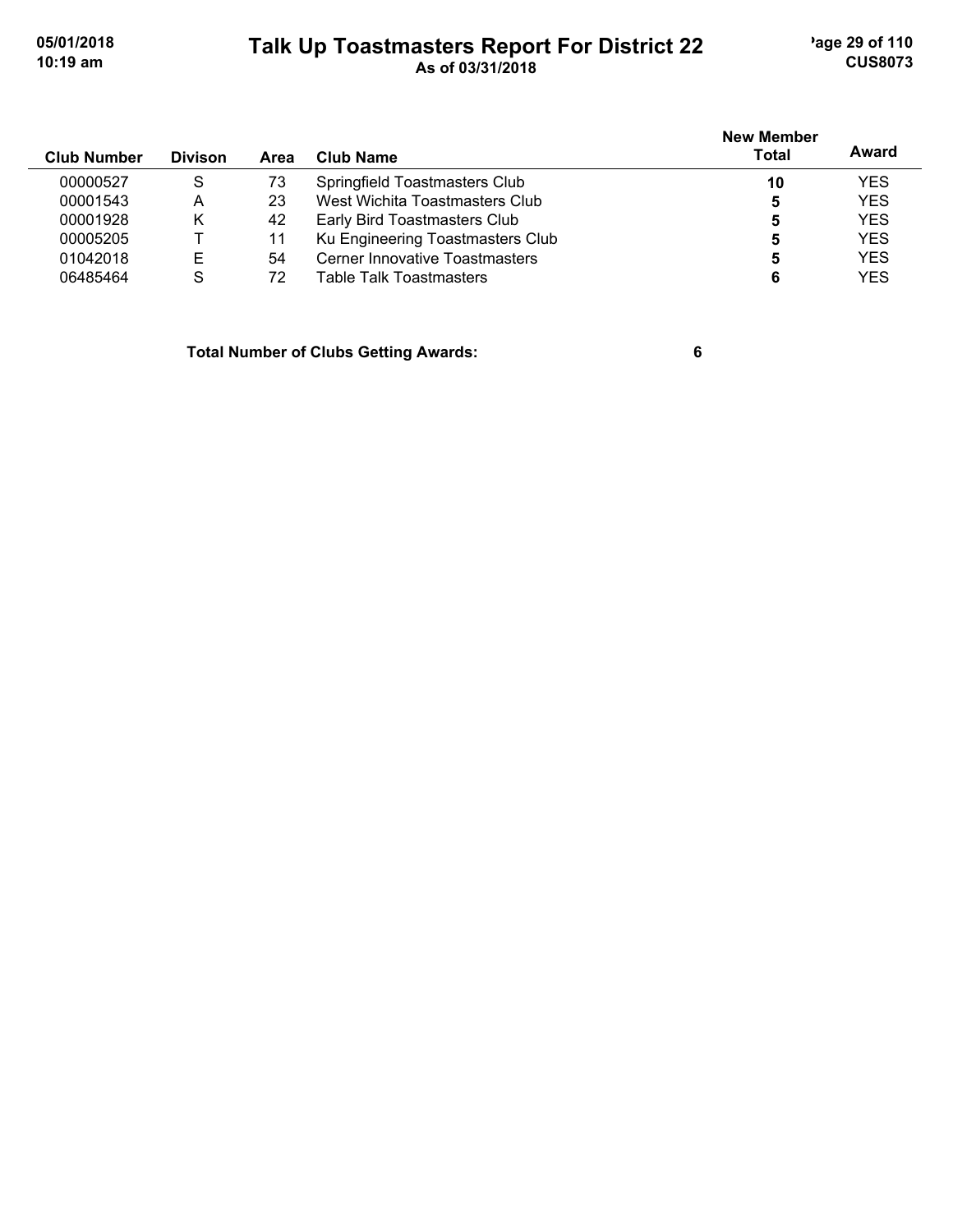# **Talk Up Toastmasters Report For District 23** age 30 of 110 **10:19 am As of 03/31/2018 CUS8073**

|                    |                |      |                                   | <b>New Member</b> |       |  |
|--------------------|----------------|------|-----------------------------------|-------------------|-------|--|
| <b>Club Number</b> | <b>Divison</b> | Area | <b>Club Name</b>                  | Total             | Award |  |
| 01966682           |                | 32   | Salud Speakers                    |                   | YES   |  |
| 04512662           |                | 62   | Lubbock Realtor Toastmasters Club |                   | YES   |  |
|                    |                |      |                                   |                   |       |  |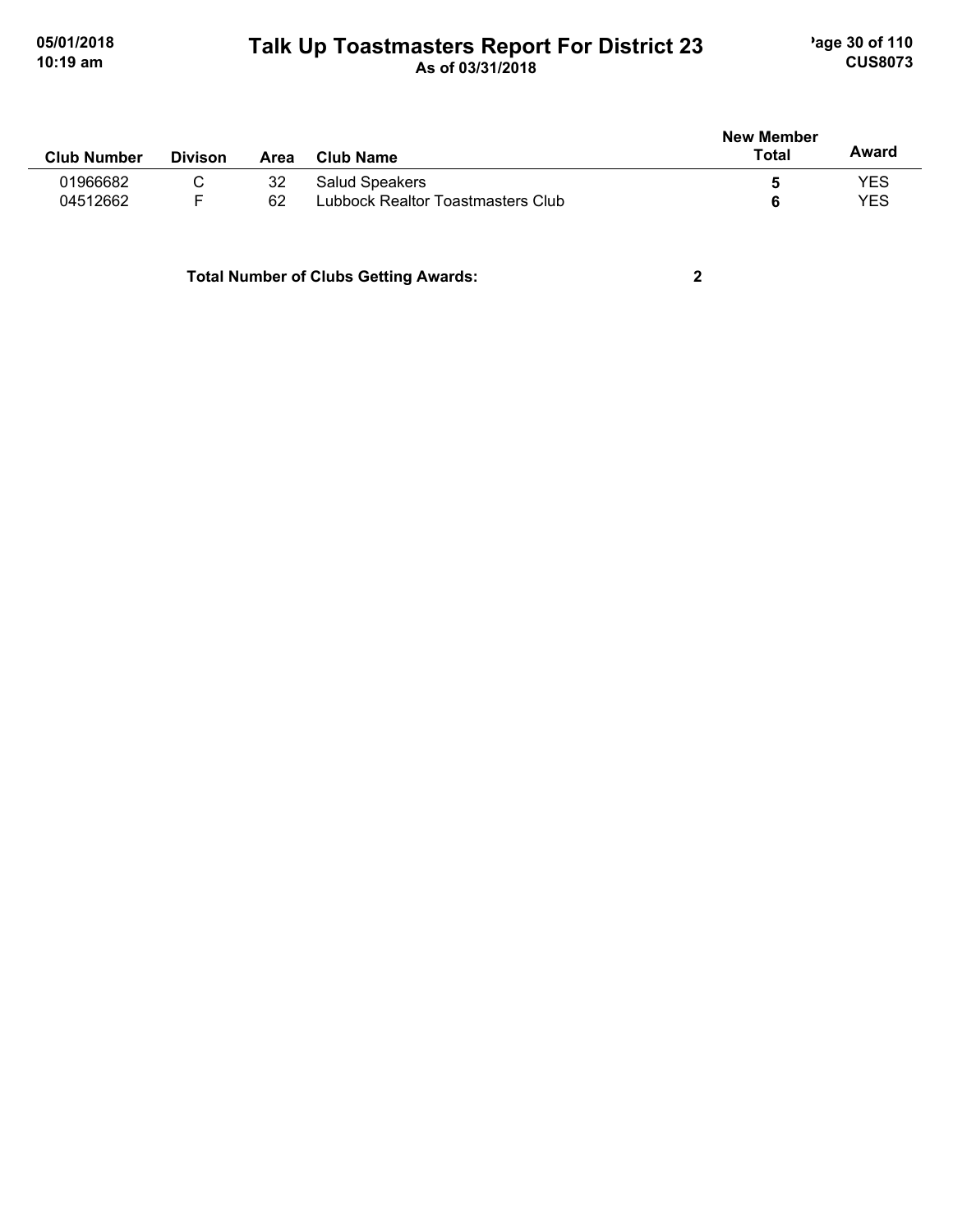#### **Talk Up Toastmasters Report For District 24** age 31 of 110 **10:19 am As of 03/31/2018 CUS8073**

| <b>Club Number</b> | <b>Divison</b> | Area | <b>Club Name</b>            | <b>New Member</b><br>Total | Award      |
|--------------------|----------------|------|-----------------------------|----------------------------|------------|
| 00000281           | B              | 13   | Omaha Toastmasters Club 281 |                            | YES        |
| 04809367           | D              | 33   | Speak Now                   |                            | <b>YES</b> |
|                    |                |      |                             |                            |            |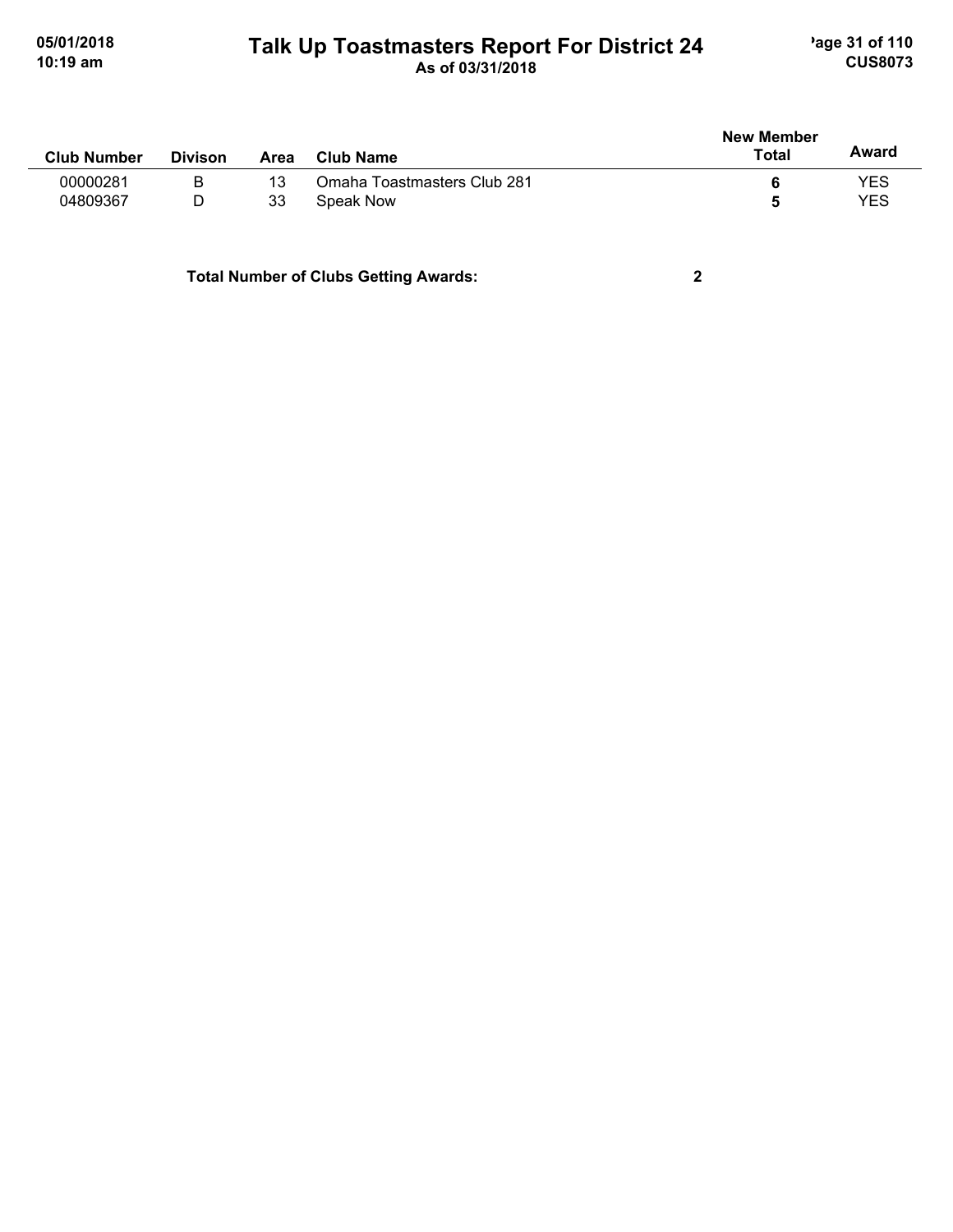#### **Talk Up Toastmasters Report For District 25** age 32 of 110 **10:19 am As of 03/31/2018 CUS8073**

|                    |                |             |                                        | <b>New Member</b> | Award      |
|--------------------|----------------|-------------|----------------------------------------|-------------------|------------|
| <b>Club Number</b> | <b>Divison</b> | <b>Area</b> | <b>Club Name</b>                       | <b>Total</b>      |            |
| 00001415           | F              | 61          | Thumbs Up Toastmasters                 | 5                 | <b>YES</b> |
| 00004236           | Е              | 53          | Roanoke Texas Toastmasters             | 6                 | <b>YES</b> |
| 00005718           | Е              | 53          | Alliance Networks                      | 5                 | <b>YES</b> |
| 00006411           | B              | 25          | Inner VoiceToastmasters Club           | 5                 | <b>YES</b> |
| 00006572           | С              | 33          | <b>Allied Electronics Spellbinders</b> | 13                | <b>YES</b> |
| 01476720           | B              | 22          | <b>Flower Mound Toastmasters</b>       | 5                 | <b>YES</b> |
| 01483991           | G              | 75          | IT EGOS                                | 6                 | <b>YES</b> |
| 04451849           | G              | 72          | <b>Barrels and Banter</b>              |                   | YES        |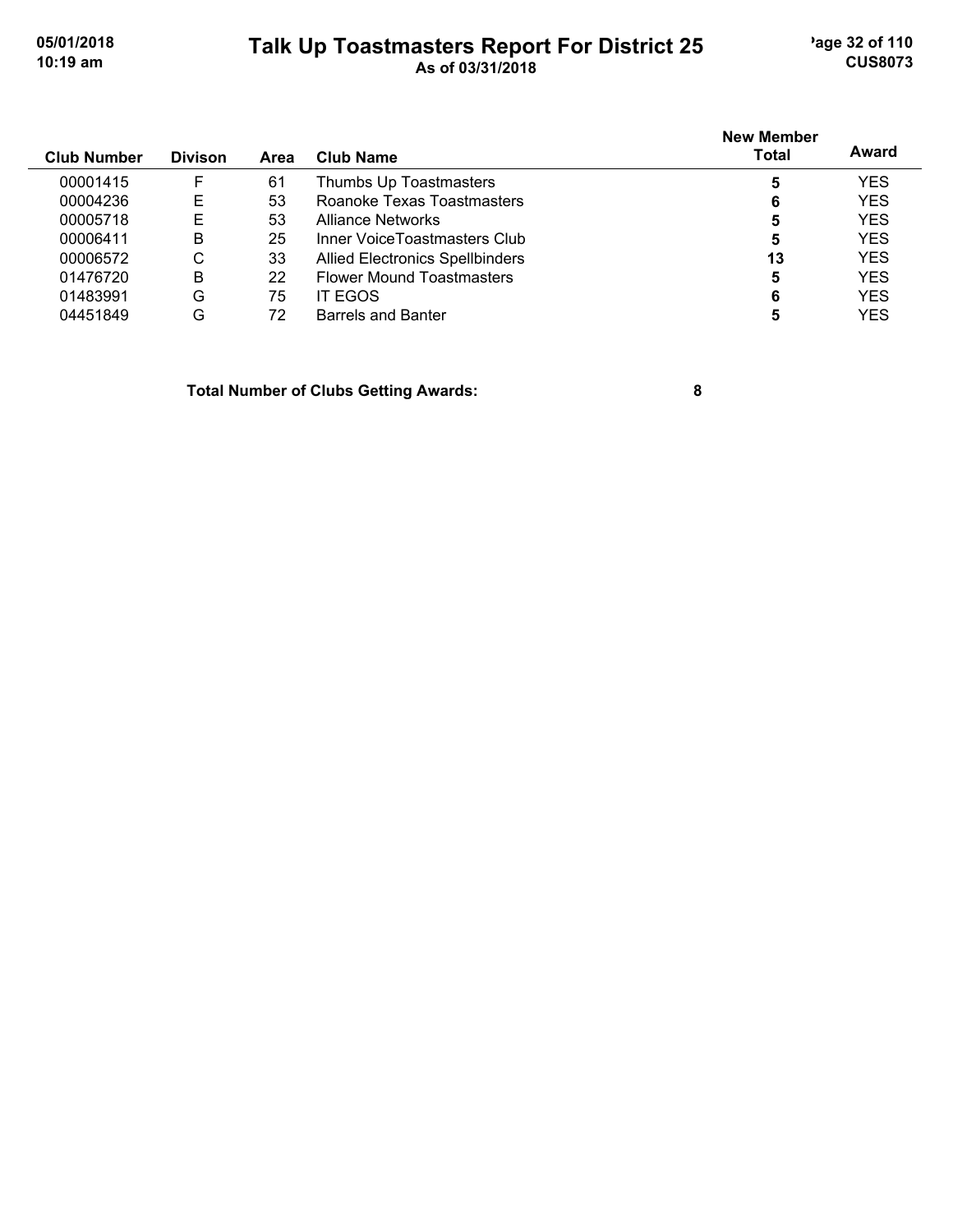#### **Talk Up Toastmasters Report For District 26** age 33 of 110 **10:19 am As of 03/31/2018 CUS8073**

| <b>Club Number</b> | <b>Divison</b> | Area | <b>Club Name</b>                         | <b>New Member</b><br>Total | Award      |
|--------------------|----------------|------|------------------------------------------|----------------------------|------------|
| 00001268           | F              | 02   | Earlybird Club                           | 6                          | <b>YES</b> |
| 00002177           | M              | 01   | Littleton Toastmasters Club              |                            | <b>YES</b> |
| 00002396           | S              | 02   | Rocky Mountain Eagles Toastmasters Club  |                            | <b>YES</b> |
| 00002977           | D              | 06   | <b>Cherry Creek Toastmasters Club</b>    | 5                          | <b>YES</b> |
| 00004881           | M              | 04   | <b>Parker Toastmasters</b>               | 6                          | <b>YES</b> |
| 00007312           | D              | 01   | Downtown Speakeasy Club                  | 5                          | <b>YES</b> |
| 00007329           | Е              | 06   | Loquacious Lunch Bunch Toastmasters Club | 6                          | <b>YES</b> |
| 00677476           |                | 04   | Simply Speaking Toastmasters Club        |                            | <b>YES</b> |
| 01020158           | S              | 06   | <b>Chemical Weapons Masters</b>          | 5                          | <b>YES</b> |
| 02285181           | U              | 01   | 5280 Toastmasters                        | 5                          | <b>YES</b> |
| 03815701           | M              | 04   | <b>Speaking For Better</b>               |                            | <b>YES</b> |
| 04089799           | D              | 02   | Long View - Masters of the Toast         | 5                          | <b>YES</b> |
| 05951591           | D              | 01   | Leprino Foods Toastmasters               | 6                          | <b>YES</b> |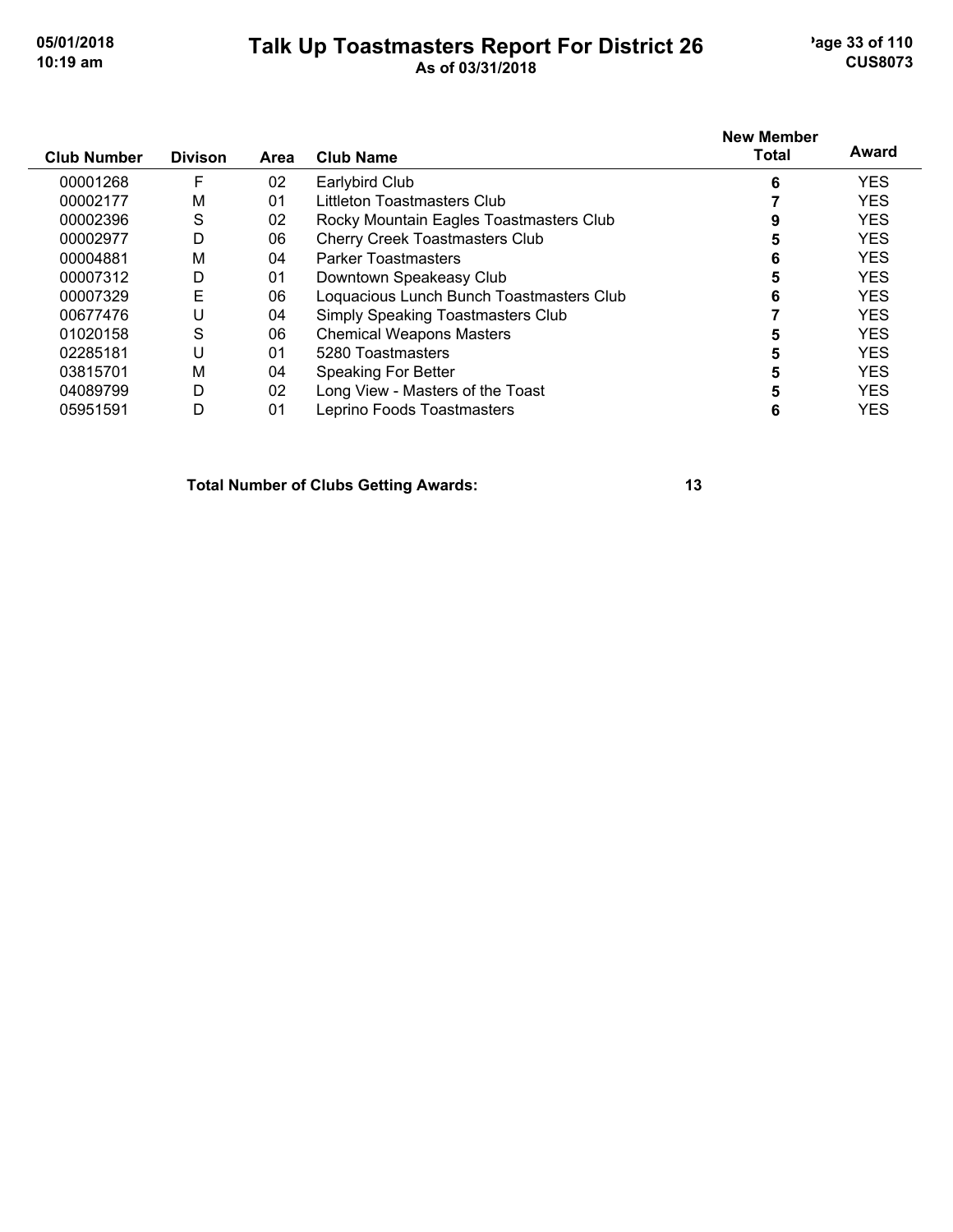### **Talk Up Toastmasters Report For District 27** age 34 of 110 **10:19 am As of 03/31/2018 CUS8073**

| <b>Club Number</b> | <b>Divison</b> | Area | <b>Club Name</b>                                | <b>New Member</b><br><b>Total</b> | Award      |
|--------------------|----------------|------|-------------------------------------------------|-----------------------------------|------------|
| 00003294           | C              | 31   | USDA Toastmasters Club                          | 6                                 | <b>YES</b> |
| 00005734           | F              | 64   | Old Town Toastmasters (Dinner Club)             | 6                                 | <b>YES</b> |
| 00008211           | F              | 63   | Voices of SHRM Club                             | 5                                 | <b>YES</b> |
| 00008907           | B              | 24   | Free And Wild Toastmasters                      | 6                                 | <b>YES</b> |
| 00918991           | А              | 13   | <b>BOOZ ALLEN HAMILTON TOASTMASTERS POTOMAL</b> |                                   | <b>YES</b> |
| 04822356           | C              | 34   | <b>PMP Experts Toastmasters</b>                 | 5                                 | <b>YES</b> |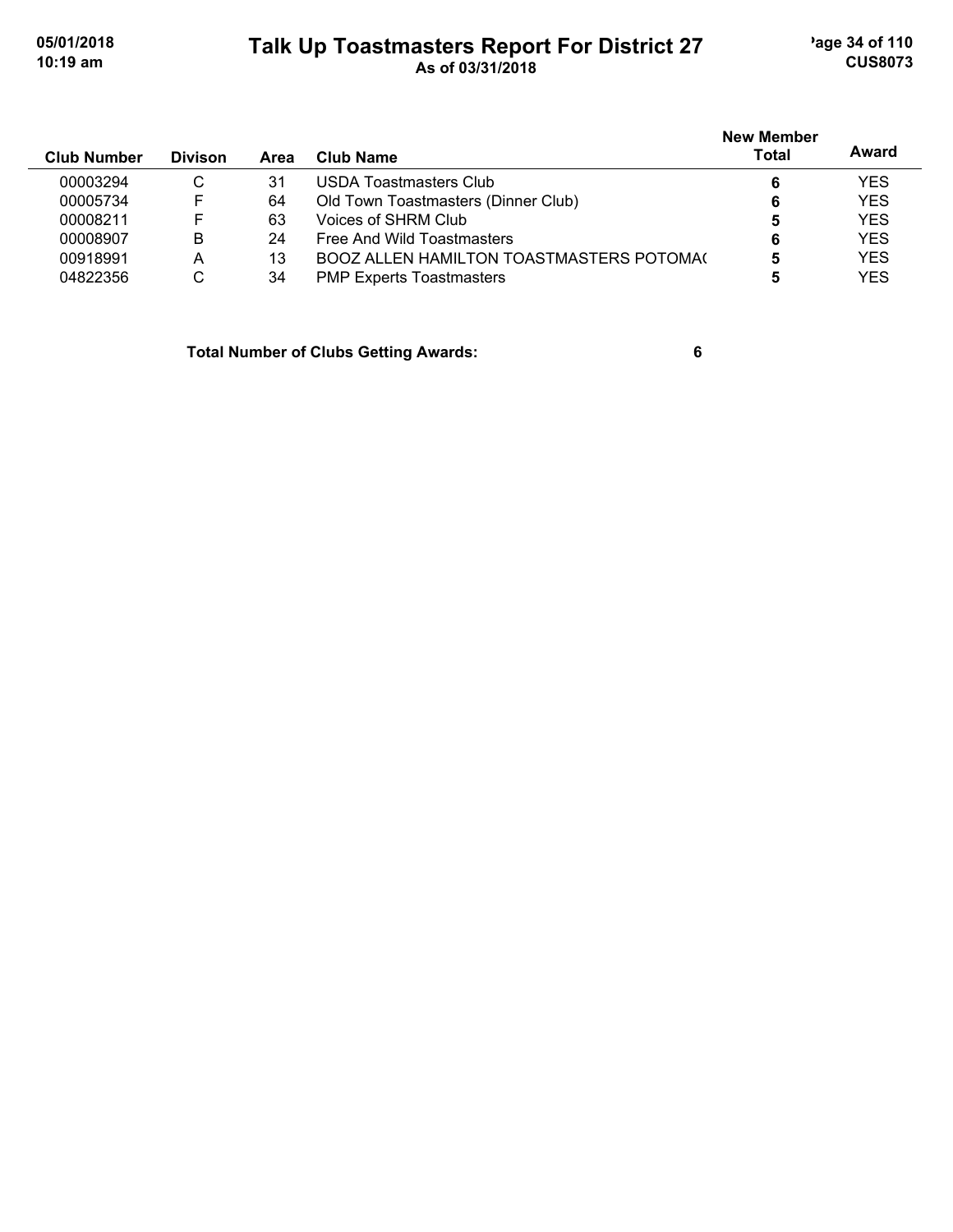# **Talk Up Toastmasters Report For District 28** age 35 of 110 **10:19 am As of 03/31/2018 CUS8073**

| <b>Club Number</b> | <b>Divison</b> | Area | Club Name                              | <b>New Member</b><br>Total | Award      |
|--------------------|----------------|------|----------------------------------------|----------------------------|------------|
| 00002883           | D              | 19   | Innovative Orators                     |                            | <b>YES</b> |
| 00007236           | F              | 29   | Skillmasters Club                      | 6                          | <b>YES</b> |
| 00007884           | F              | 26   | Smooth Talkers Club                    |                            | <b>YES</b> |
| 00008637           | н              | 39   | The Toast Of Dearborn Club-Career Best | 8                          | <b>YES</b> |
| 00598825           | C              | 11   | Michigan Toastmasters                  |                            | <b>YES</b> |
| 04391276           | D              | 18   | Royal Oak Toastmasters Club            | 6                          | <b>YES</b> |
| 06081435           | F              | 28   | City of Detroit-Toastmasters Club      | 8                          | <b>YES</b> |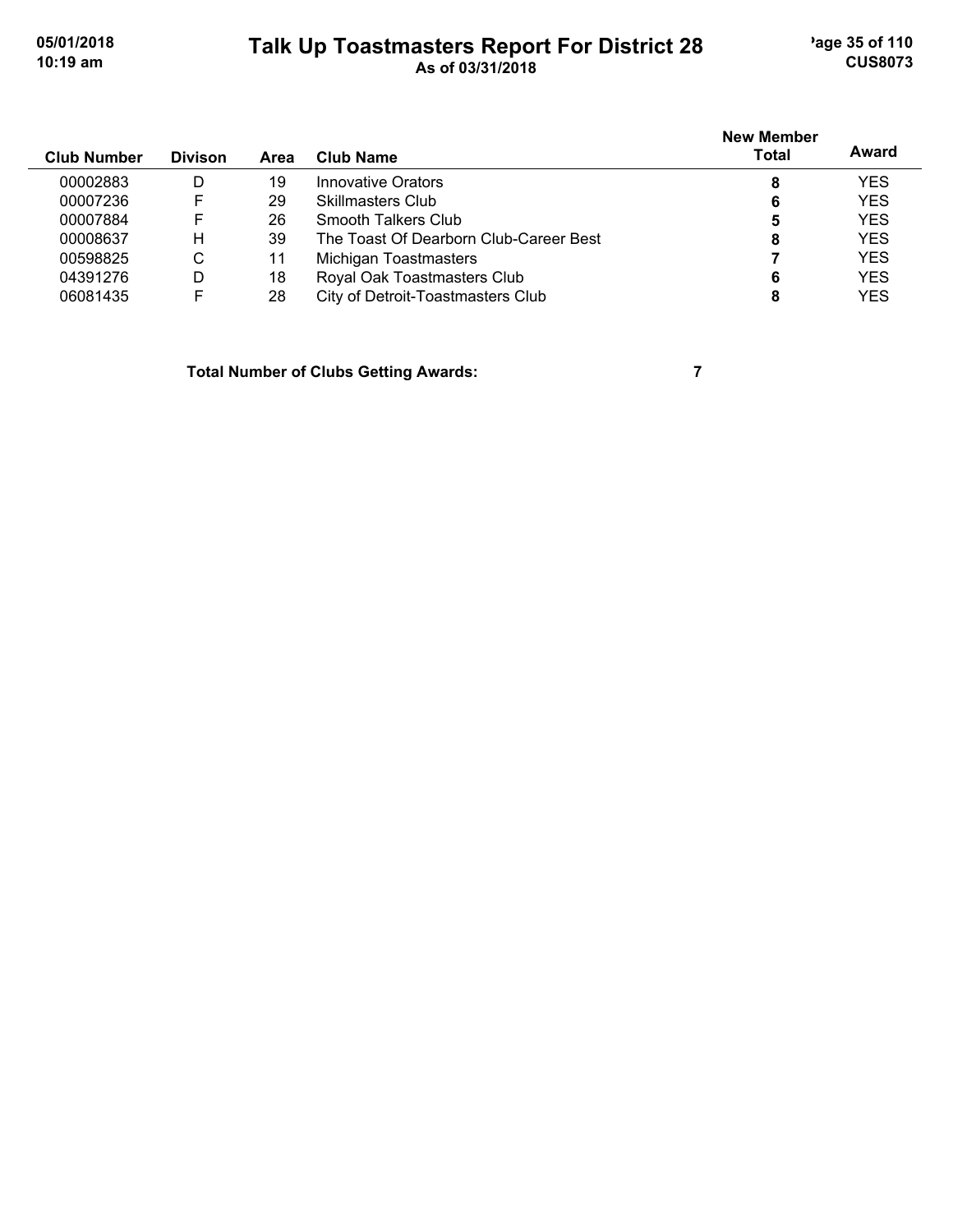#### **Talk Up Toastmasters Report For District 29** age 36 of 110 **10:19 am As of 03/31/2018 CUS8073**

| <b>Club Number</b> | <b>Divison</b> | Area | Club Name                               | <b>New Member</b><br><b>Total</b> | Award      |
|--------------------|----------------|------|-----------------------------------------|-----------------------------------|------------|
| 00000091           | С              | 31   | <b>BAH Toastmasters Club</b>            | 6                                 | <b>YES</b> |
| 00000571           | С              | 34   | Toast Of Tysons Corner Club             | 5                                 | <b>YES</b> |
| 00003078           | D              | 42   | <b>US Geological Survey Club</b>        | 5                                 | <b>YES</b> |
| 00004787           | D              | 41   | <b>Reston Town Center Toastmasters</b>  |                                   | <b>YES</b> |
| 00005154           | E              | 53   | Loudoun Club                            | 5                                 | <b>YES</b> |
| 00007571           | B              | 23   | Hunter Mill Club                        | 5                                 | <b>YES</b> |
| 00008820           | С              | 35   | Navygators Club                         | 6                                 | <b>YES</b> |
| 00824352           | С              | 33   | <b>Tysons Talkers Toastmasters Club</b> | 6                                 | <b>YES</b> |
| 01513491           | С              | 34   | Capital One McLean                      | 5                                 | <b>YES</b> |
| 04840580           | G              | 74   | <b>GEICO Fredericksburg</b>             | 5                                 | <b>YES</b> |
| 05602136           | E              | 52   | Tree of Being                           | 5                                 | <b>YES</b> |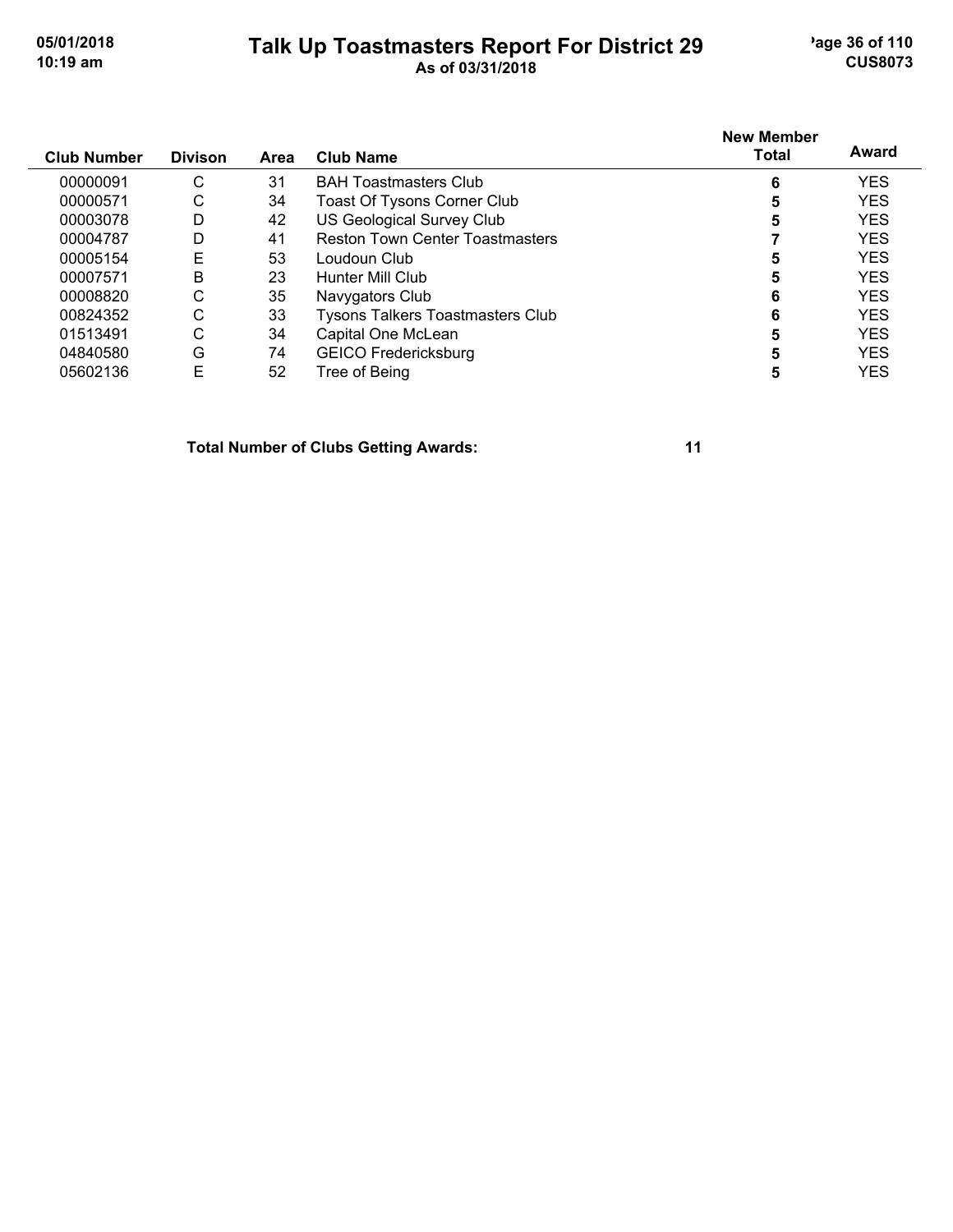### **Talk Up Toastmasters Report For District 30** age 37 of 110 **10:19 am As of 03/31/2018 CUS8073**

|                    |                |      |                        | <b>New Member</b> |            |
|--------------------|----------------|------|------------------------|-------------------|------------|
| <b>Club Number</b> | <b>Divison</b> | Area | Club Name              | <b>Total</b>      | Award      |
| 00001087           | Α              | 06   | Arlington Heights Club | 8                 | <b>YES</b> |
| 00006149           | Е              | 65   | Unity Toastmasters     | 5                 | <b>YES</b> |
| 01348311           | W              | 71   | Beyond The Cs          | 6                 | <b>YES</b> |
| 02732179           | N              | 43   | Discover Your Voice    |                   | <b>YES</b> |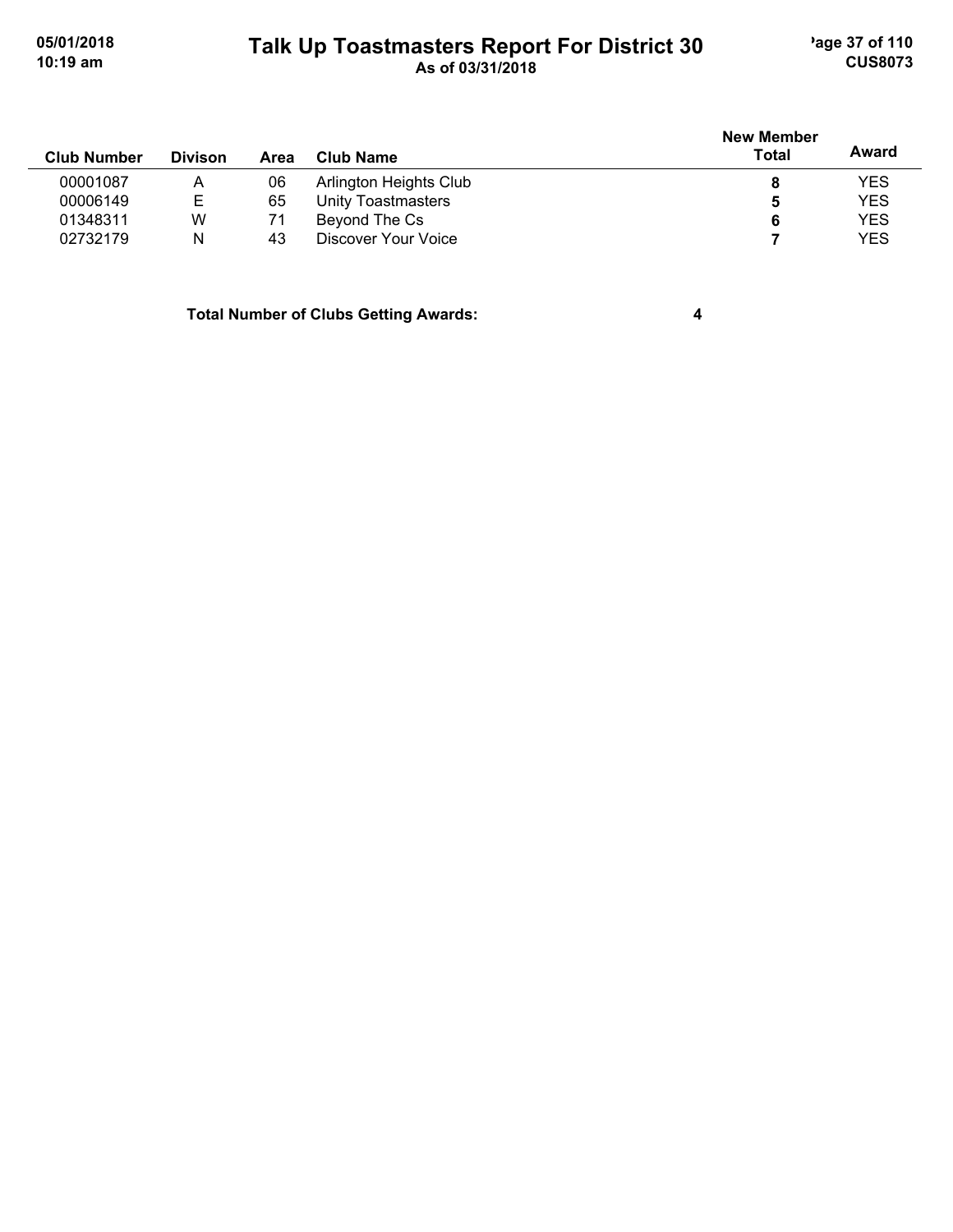#### **Talk Up Toastmasters Report For District 31** age 38 of 110 **10:19 am As of 03/31/2018 CUS8073**

|                    |                |      |                                             | <b>New Member</b><br><b>Total</b> | Award      |
|--------------------|----------------|------|---------------------------------------------|-----------------------------------|------------|
| <b>Club Number</b> | <b>Divison</b> | Area | <b>Club Name</b>                            |                                   |            |
| 00001074           | Н              | 83   | <b>Boston Toastmasters</b>                  | 20                                | <b>YES</b> |
| 00001330           | G              | 74   | Providence Toastmasters Club                | 5                                 | <b>YES</b> |
| 00002352           | H              | 81   | Sun Life Club                               | 5                                 | <b>YES</b> |
| 00003993           |                | 95   | Framingham / Natick Toastmasters            | 6                                 | <b>YES</b> |
| 00005288           | G              | 75   | <b>Mutually Speaking Toastmasters Club</b>  | 5                                 | <b>YES</b> |
| 00008431           | A              | 16   | Rumney Marsh Toastmasters Club # 8431       | 5                                 | <b>YES</b> |
| 00008879           |                | 94   | <b>Bose Speakers Club</b>                   | 5                                 | <b>YES</b> |
| 00009149           | D              | 43   | Boston DEP Toastmasters Club                | 6                                 | <b>YES</b> |
| 00009771           | F              | 64   | Fox Vox Club                                | 5                                 | <b>YES</b> |
| 01098642           | С              | 34   | <b>Harvard Toastmasters Club</b>            | 8                                 | <b>YES</b> |
| 01295807           | С              | 32   | Somerville Toastmasters                     | 6                                 | <b>YES</b> |
| 01928495           | C              | 35   | Novartis Toastmasters @ Cambridge           | 5                                 | <b>YES</b> |
| 03630961           | D              | 41   | <b>NAAAP Boston Toastmasters Club</b>       | 5                                 | <b>YES</b> |
| 04389321           | G              | 75   | <b>CVS Health Toastmasters Rhode Island</b> | 5                                 | <b>YES</b> |
| 04802597           | Β              | 22   | <b>TYNGSBOROUGH TOASTMASTERS</b>            | 5                                 | <b>YES</b> |
| 05073971           | Е              | 54   | <b>Shrewsbury Toastmasters</b>              | 11                                | <b>YES</b> |
| 05560447           | A              | 13   | Toast of the Town                           |                                   | <b>YES</b> |
| 06423576           | С              | 35   | Takeda Toastmasters                         | 5                                 | <b>YES</b> |
| 06507708           |                | 92   | <b>Tricorn Toastmasters Club</b>            | 6                                 | <b>YES</b> |
| 06728049           | B              | 23   | <b>Axis Skalmasters</b>                     | 5                                 | <b>YES</b> |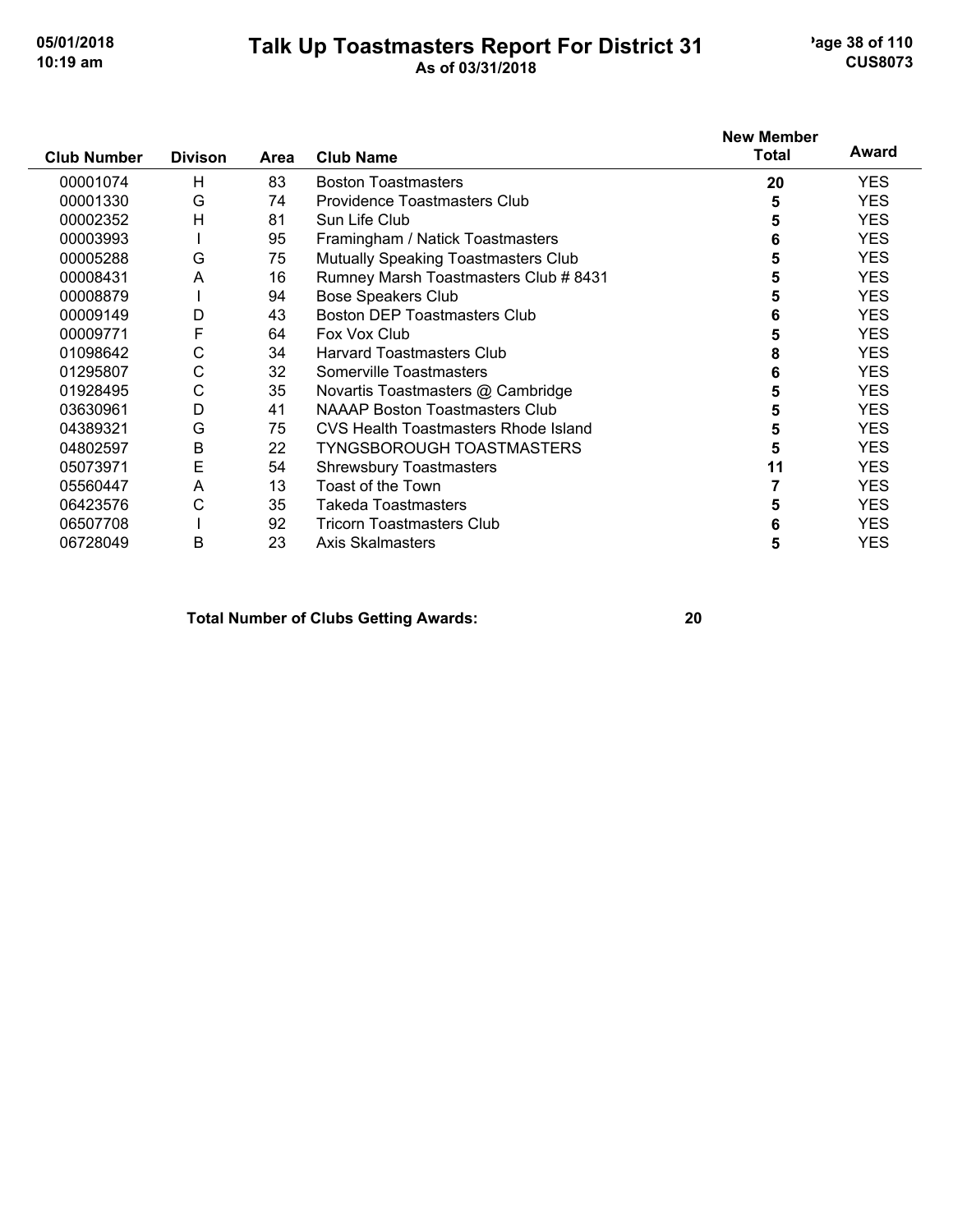### **Talk Up Toastmasters Report For District 32** age 39 of 110 **10:19 am As of 03/31/2018 CUS8073**

| <b>Club Number</b> | <b>Divison</b> | Area | Club Name                     | <b>New Member</b><br><b>Total</b> | Award      |
|--------------------|----------------|------|-------------------------------|-----------------------------------|------------|
| 00000422           | C              | 33   | Capitol Club                  | 5                                 | <b>YES</b> |
| 00002029           | D              | 44   | Word Weavers Club             | 5                                 | <b>YES</b> |
| 00004681           | С              | 33   | Meridian Toastmasters         |                                   | <b>YES</b> |
| 01373567           | F              | 62   | Centerpoint Toastmasters Club | 8                                 | <b>YES</b> |
| 04147132           | D              | 41   | Twin Lakes Toastmasters       | 5                                 | <b>YES</b> |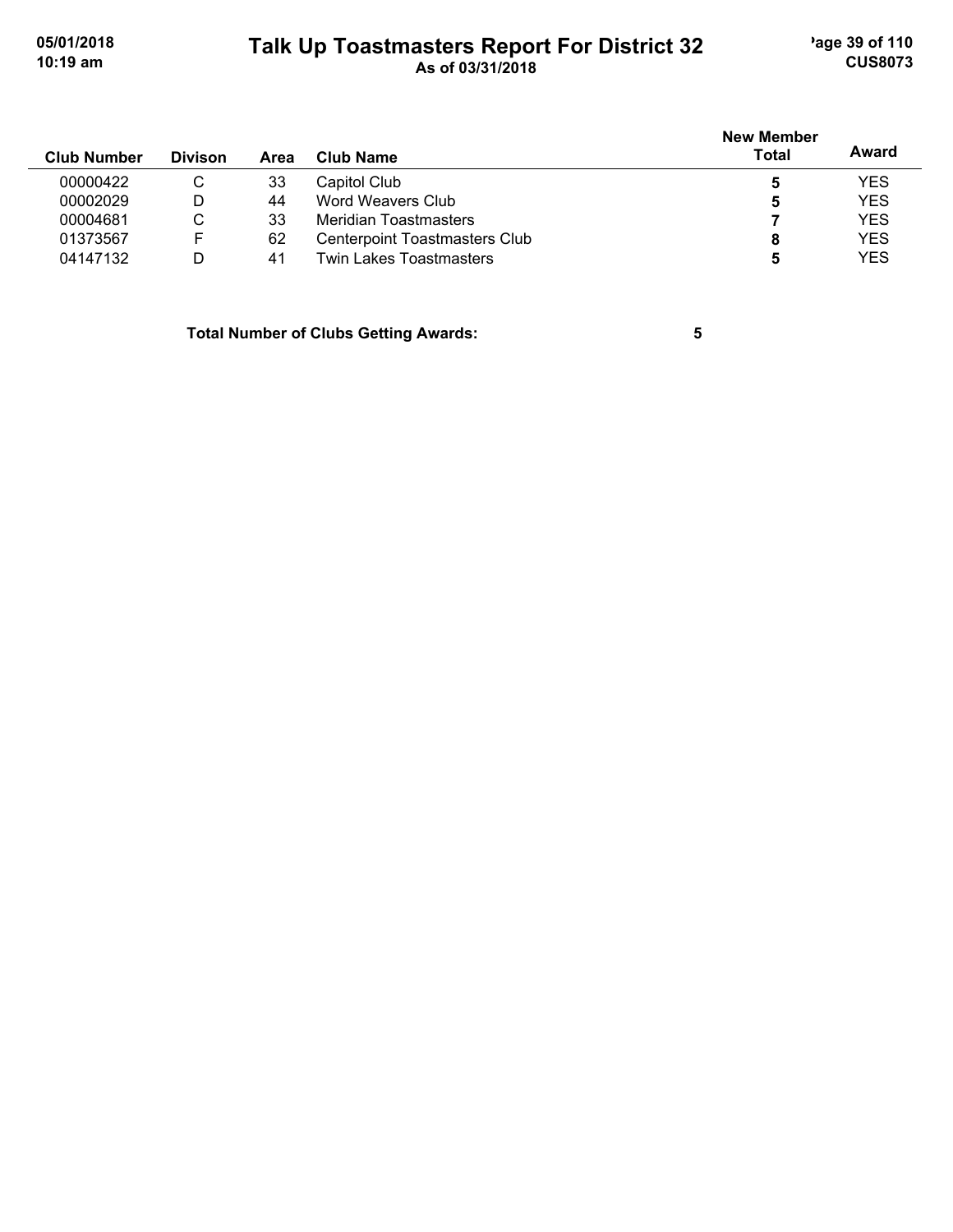#### **Talk Up Toastmasters Report For District 33** age 40 of 110 **10:19 am As of 03/31/2018 CUS8073**

| <b>Club Number</b> | <b>Divison</b> | Area | Club Name                          | <b>New Member</b><br><b>Total</b> | Award      |
|--------------------|----------------|------|------------------------------------|-----------------------------------|------------|
| 00003533           | s.             | 01   | Simi Valley Toastmasters Club      | 5                                 | <b>YES</b> |
| 00007899           | D              | 01   | Las Vegas Power Talkers            | 5                                 | <b>YES</b> |
| 00639047           | Е              | 01   | 630947 North County Toast 'N Talk  |                                   | <b>YES</b> |
| 00849625           | D              | 04   | Gente De Voz                       | 5                                 | <b>YES</b> |
| 01352669           | G              | 03   | <b>Fresno City Toastmasters</b>    | 6                                 | <b>YES</b> |
| 02969820           |                | 02   | ToastMac'ers                       | 5                                 | <b>YES</b> |
| 03403680           | B              | 03   | <b>Diversity Toastmasters</b>      | 5                                 | <b>YES</b> |
| 05413156           | D              | 01   | <b>Express Yourself</b>            | 6                                 | <b>YES</b> |
| 05572464           | Κ              | 03   | <b>Moving Forward Toastmasters</b> | 12                                | <b>YES</b> |
| 06538828           | A              | 05   | <b>Metamorfosis</b>                | 6                                 | <b>YES</b> |
| 06729811           | A              | 04   | <b>KW Toastmasters</b>             | 5                                 | YES        |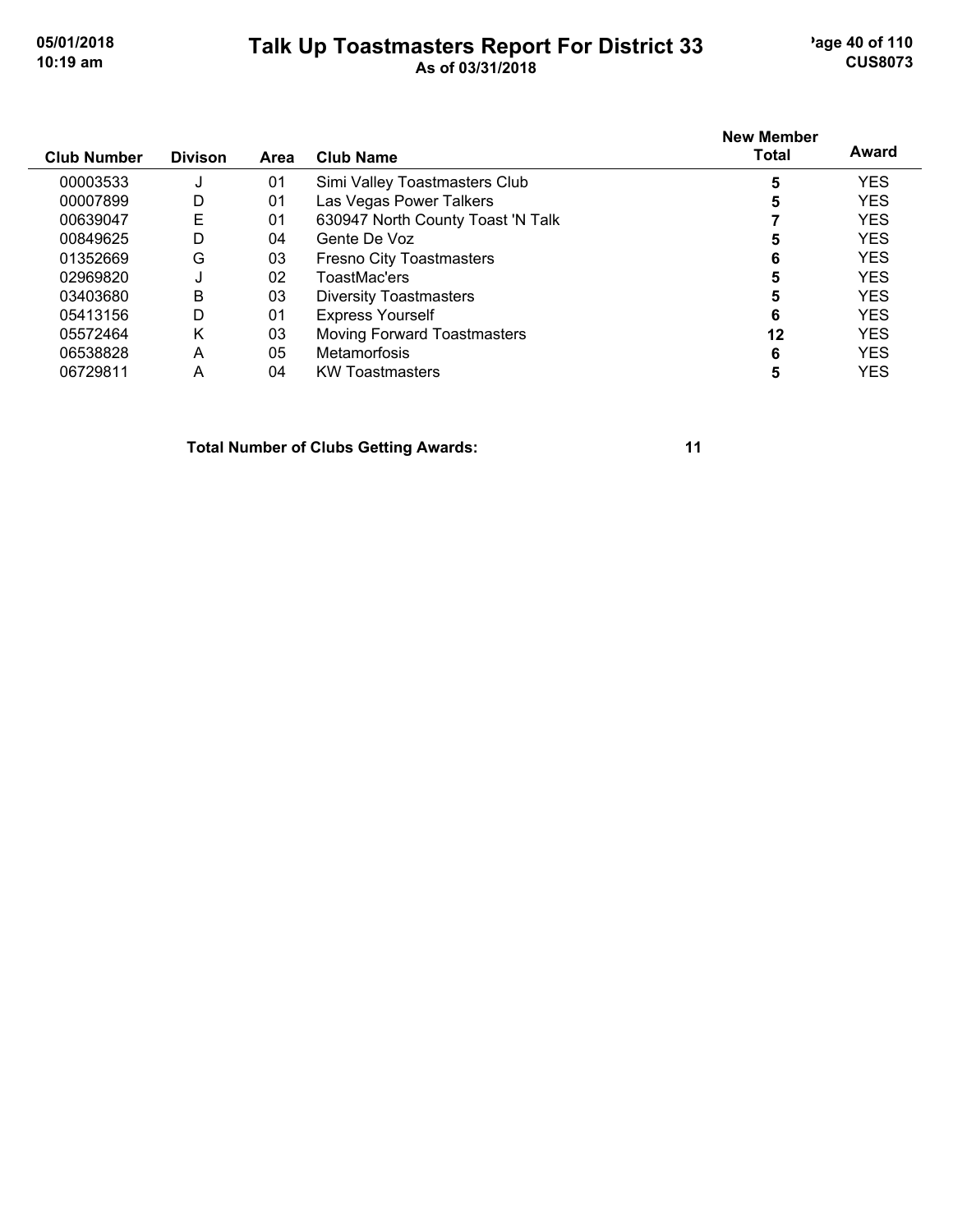#### **Talk Up Toastmasters Report For District 34** age 41 of 110 **10:19 am As of 03/31/2018 CUS8073**

|                    |                |      |                                       | <b>New Member</b> |            |
|--------------------|----------------|------|---------------------------------------|-------------------|------------|
| <b>Club Number</b> | <b>Divison</b> | Area | <b>Club Name</b>                      | <b>Total</b>      | Award      |
| 00001115           | C              | 03   | Chapalita Club                        | 5                 | YES.       |
| 00001828           | O              | 02   | Guadalajara A.C. Club                 |                   | <b>YES</b> |
| 00004783           | G              | 02   | Cultural Ensenada Club                |                   | <b>YES</b> |
| 00006106           | B              | 01   | Club Toastmaster Potosino             | 5                 | <b>YES</b> |
| 00006617           | X              | 05   | Reforma Club                          | 5                 | <b>YES</b> |
| 00007369           | Ν              | 02   | Los Colomos Toastmasters Club         | 5                 | <b>YES</b> |
| 00008472           | J              | 02   | <b>IUS</b>                            | 5                 | <b>YES</b> |
| 01028691           | B              | 02   | Efrain Gonzalez Luna                  | 5                 | <b>YES</b> |
| 01048238           | J              | 03   | Cultura y Liderazgo                   | 6                 | <b>YES</b> |
| 01061163           | A              | 02   | Toastmasters San Pedro                | 10                | <b>YES</b> |
| 01160331           | $\circ$        | 03   | Club Toastmasters Hacienda San Javier | 5                 | <b>YES</b> |
| 01426271           | Χ              | 04   | Deloitte Ciudad de Mexico             | 6                 | <b>YES</b> |
| 02003195           | F              | 01   | Universidad de las Naciones           | 6                 | <b>YES</b> |
| 04117176           | J              | 01   | <b>ITCH</b>                           | 5                 | <b>YES</b> |
| 04492598           | P              | 02   | Profesionales En Ventas Cancun        | 6                 | <b>YES</b> |
| 05666244           | D              | 02   | Javier Cordova                        |                   | <b>YES</b> |
| 05895696           | O              | 03   | <b>Toastmasters Global</b>            | 6                 | <b>YES</b> |
| 05972544           | Т              | 04   | <b>Thrive Toastmasters Club</b>       | 5                 | <b>YES</b> |
| 06098014           | J              | 02   | Sonora                                | 5                 | <b>YES</b> |
| 06576390           |                | 01   | Zitacuaro                             | 5                 | YES.       |
| 06833254           | A              | 02   | <b>CPA</b>                            | 5                 | <b>YES</b> |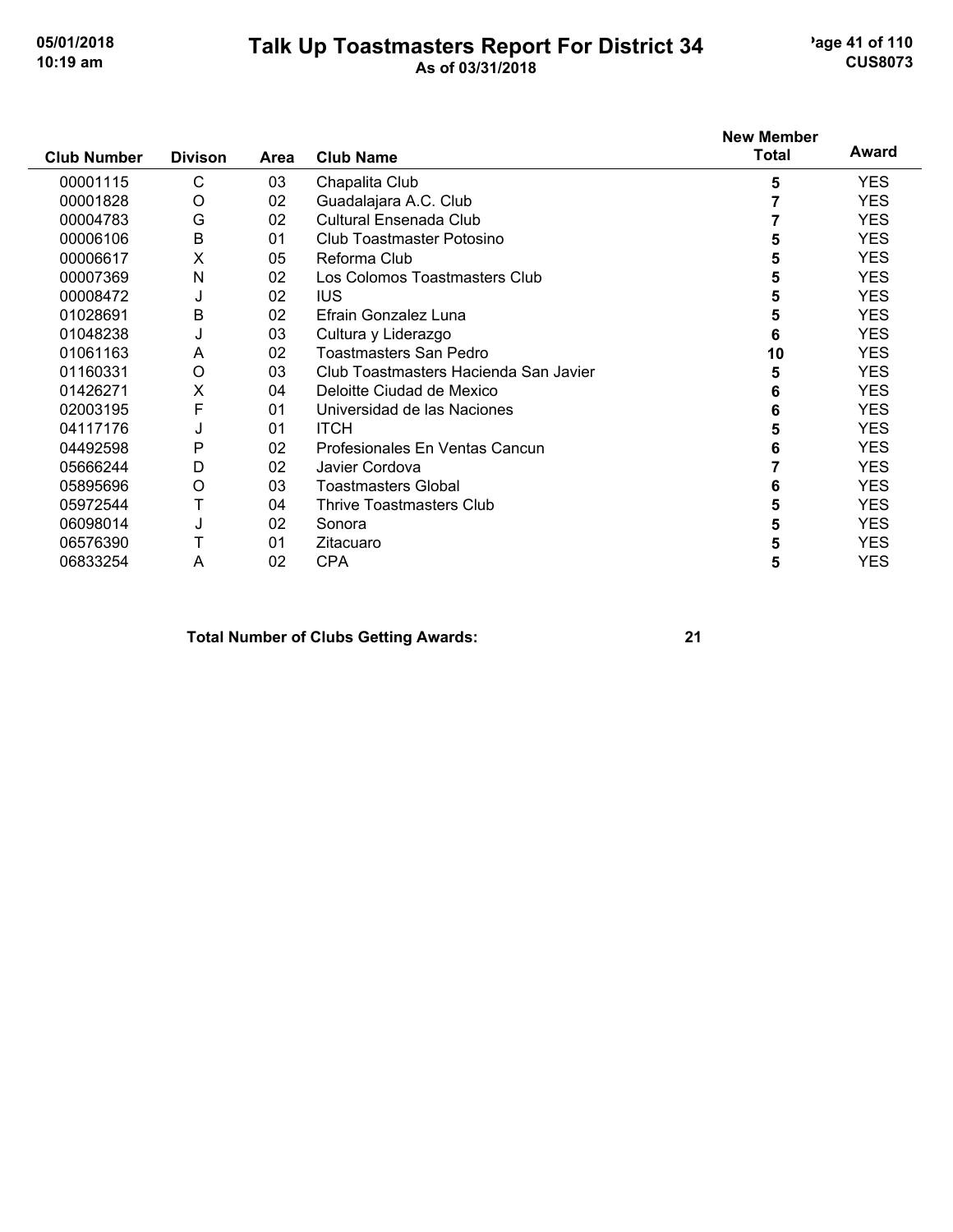#### **Talk Up Toastmasters Report For District 35** age 42 of 110 **10:19 am As of 03/31/2018 CUS8073**

|                    |                |      |                                    | <b>New Member</b> |            |
|--------------------|----------------|------|------------------------------------|-------------------|------------|
| <b>Club Number</b> | <b>Divison</b> | Area | <b>Club Name</b>                   | Total             | Award      |
| 03950852           |                | 03   | MBA Toastmasters Club - UW Madison | 13                | <b>YES</b> |
| 04719944           | D              | 03   | NM Speaks!                         | 8                 | <b>YES</b> |
| 05920662           | F              | 02   | <b>CNH Industrial Toast Team</b>   |                   | <b>YES</b> |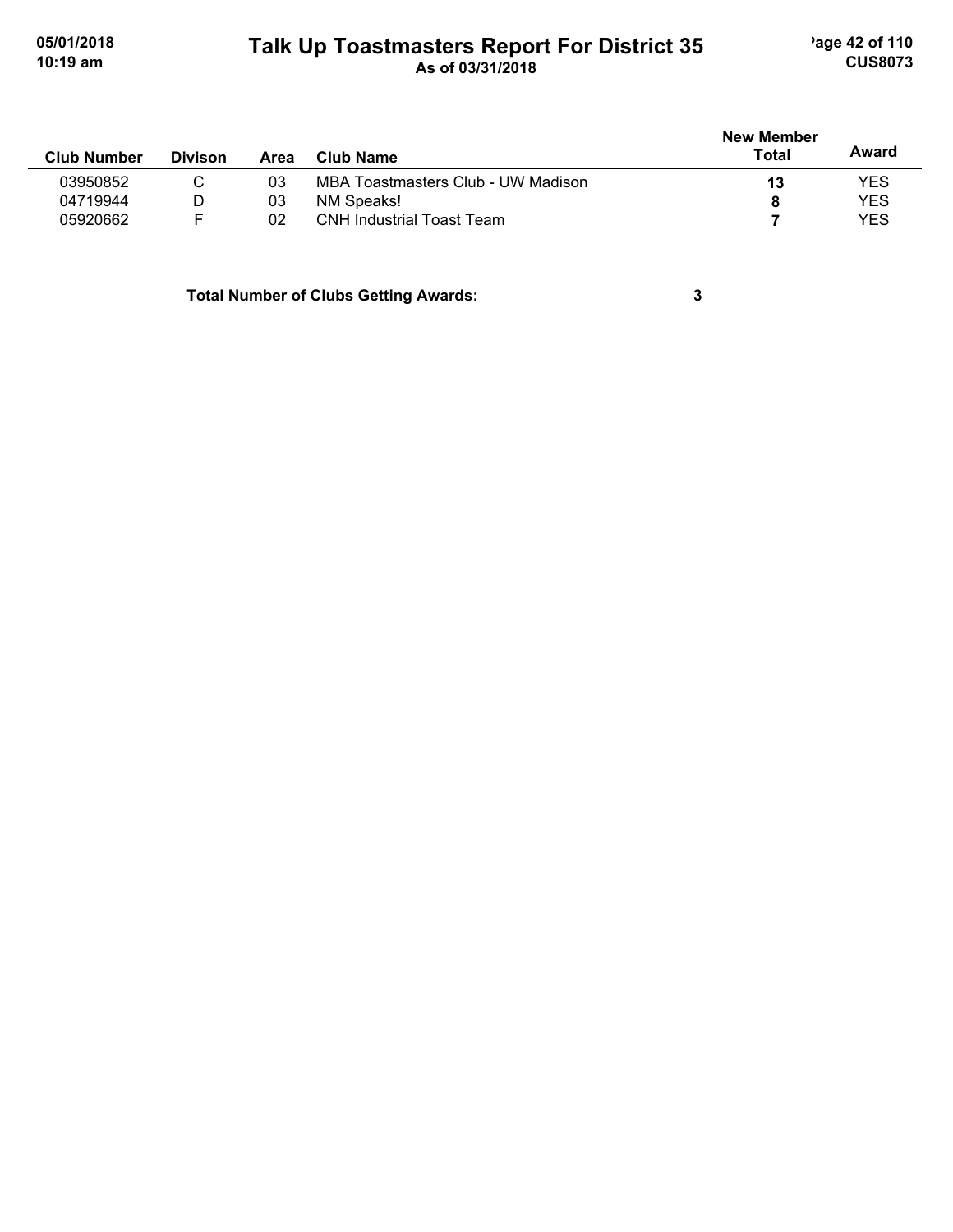#### **Talk Up Toastmasters Report For District 36** age 43 of 110 **10:19 am As of 03/31/2018 CUS8073**

| <b>Club Number</b> | <b>Divison</b> | Area | <b>Club Name</b>                                         | <b>New Member</b><br><b>Total</b> | Award      |
|--------------------|----------------|------|----------------------------------------------------------|-----------------------------------|------------|
| 00001613           | G              | 72   | Do Tell Toastmasters Club                                | 5                                 | <b>YES</b> |
| 00001999           | E              | 52   | Greater Olney Toastmasters [GOT]                         | 6                                 | <b>YES</b> |
| 00005898           | A              | 12   | New Vision Toastmasters Club                             | 5                                 | <b>YES</b> |
| 00009335           | C              | 32   | <b>IDB Development Speakers Toastmasters Club</b>        | 5                                 | <b>YES</b> |
| 00791457           | D              | 42   | Hear the Turtle Toastmasters At the University of Maryla | 10                                | <b>YES</b> |
| 01163128           | F              | 61   | PMI Montgomery County Toastmasters Club                  | 5                                 | <b>YES</b> |
| 01408281           | А              | 12   | S.E.C. Toastmasters                                      | 5                                 | <b>YES</b> |
| 01763170           | E              | 54   | <b>BioReliance Speaks!</b>                               | 10                                | <b>YES</b> |
| 01818089           | в              | 24   | <b>IFC Toastmasters Club</b>                             | 5                                 | YES        |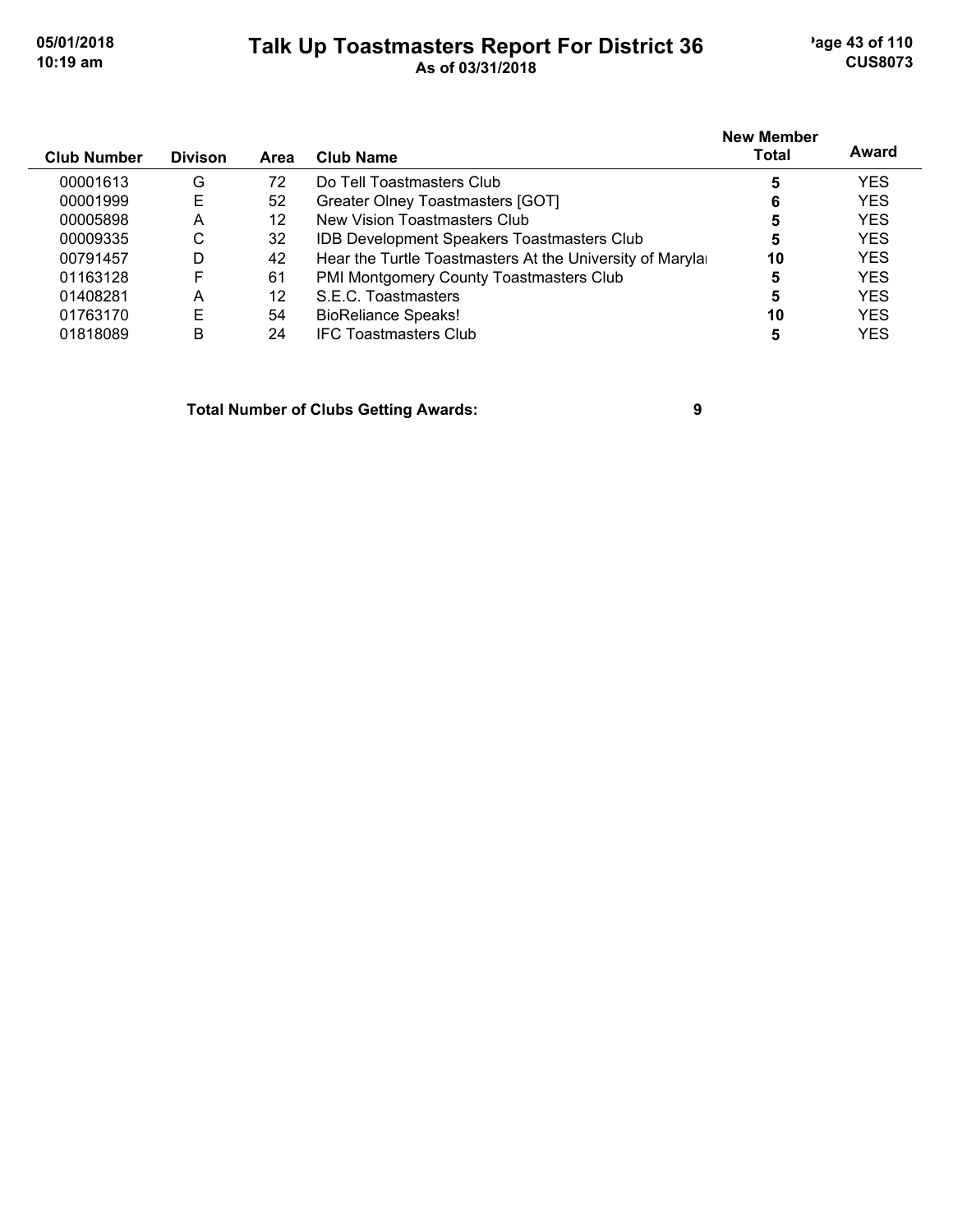#### **Talk Up Toastmasters Report For District 37** age 44 of 110 **10:19 am As of 03/31/2018 CUS8073**

|                    |                |      |                                          | <b>New Member</b> | Award      |
|--------------------|----------------|------|------------------------------------------|-------------------|------------|
| <b>Club Number</b> | <b>Divison</b> | Area | <b>Club Name</b>                         | <b>Total</b>      |            |
| 00000241           | B              | 13   | Goldmine Toastmasters Club               | 5                 | <b>YES</b> |
| 00000582           | E              | 42   | High Point Toastmasters Club             | 5                 | <b>YES</b> |
| 00000843           |                | 82   | Raleigh Club                             | 6                 | <b>YES</b> |
| 00002049           | G              | 65   | Speakin' Ezy Toastmasters Club           | 6                 | <b>YES</b> |
| 00002879           | Н              | 74   | Cape Fear Toastmasters                   | 6                 | <b>YES</b> |
| 00003603           | J              | 94   | <b>Wilmington Toastmasters</b>           | 5                 | <b>YES</b> |
| 00003832           | B              | 12   | Lake Norman Toastmasters Club            | 6                 | <b>YES</b> |
| 00003971           | С              | 22   | Bank of America Uptown Toastmasters Club | 6                 | <b>YES</b> |
| 00003980           |                | 81   | <b>Centennial Visioneers</b>             |                   | <b>YES</b> |
| 00004874           | С              | 22   | Stadium Overlook Club                    | 6                 | <b>YES</b> |
| 00649666           | A              | 04   | Catawba Valley Toastmasters Club         | 5                 | <b>YES</b> |
| 01055281           | G              | 62   | Speak Up!                                | 5                 | <b>YES</b> |
| 03930367           |                | 81   | StepUp Speakers' Circle                  | 6                 | <b>YES</b> |
| 05820857           | B              | 14   | <b>UNC Charlotte Toastmasters</b>        | 8                 | <b>YES</b> |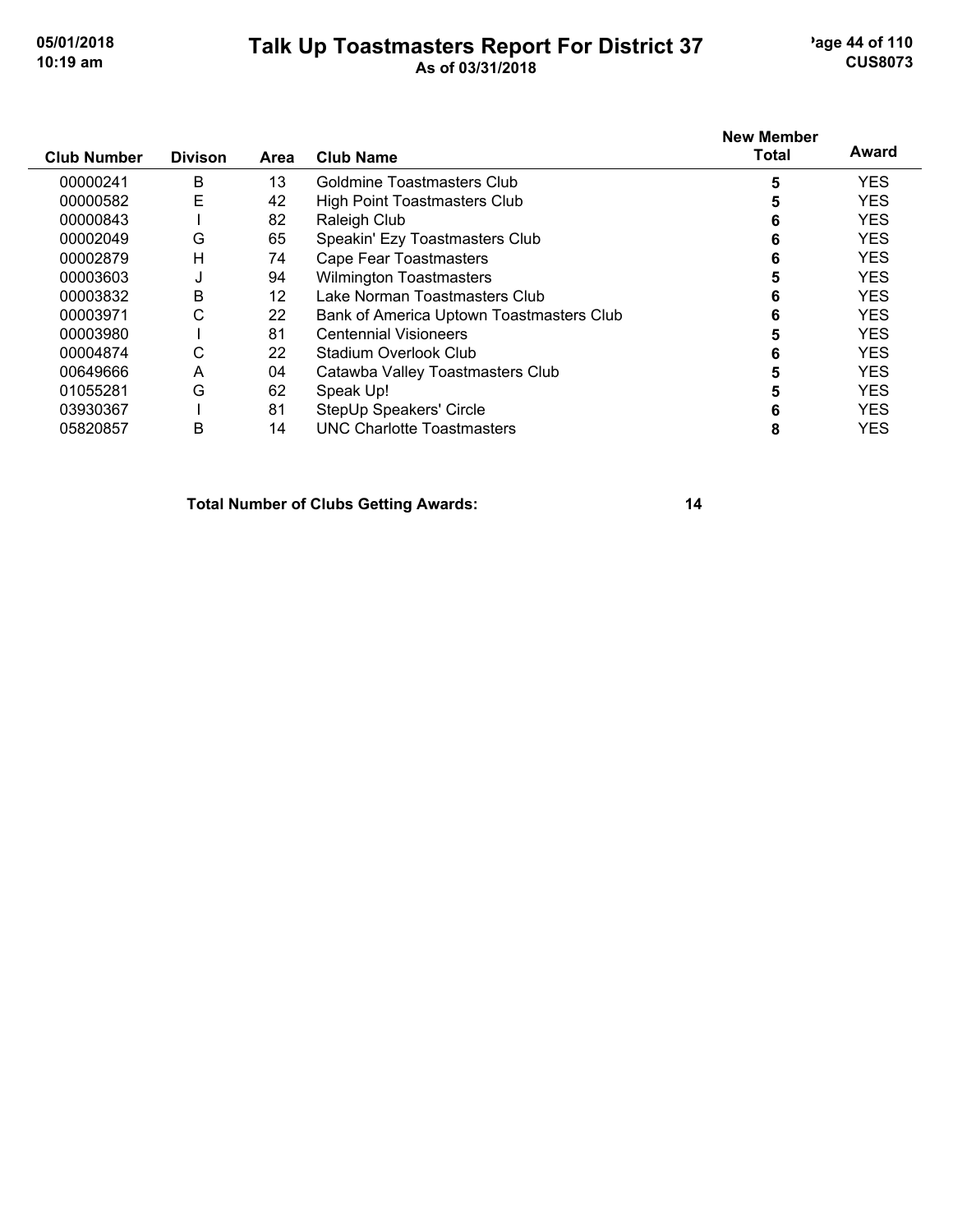### **Talk Up Toastmasters Report For District 38** age 45 of 110 **10:19 am As of 03/31/2018 CUS8073**

| <b>Club Number</b> | <b>Divison</b> | Area | Club Name                   | New Member<br><b>Total</b> | Award      |
|--------------------|----------------|------|-----------------------------|----------------------------|------------|
| 00001128           | G              | 73   | Valley Forge Toastmasters   | 5                          | <b>YES</b> |
| 00003954           | F.             | 61   | Princeton Toastmasters Club | 5                          | <b>YES</b> |
| 00005087           |                | 60   | ETS Toastmasters Club       | 6                          | <b>YES</b> |
| 01645608           | В              | 21   | Speaking Guaranteed Club    | 5                          | <b>YES</b> |
| 05685352           | в              | 23   | Comcast WC                  | 5                          | <b>YES</b> |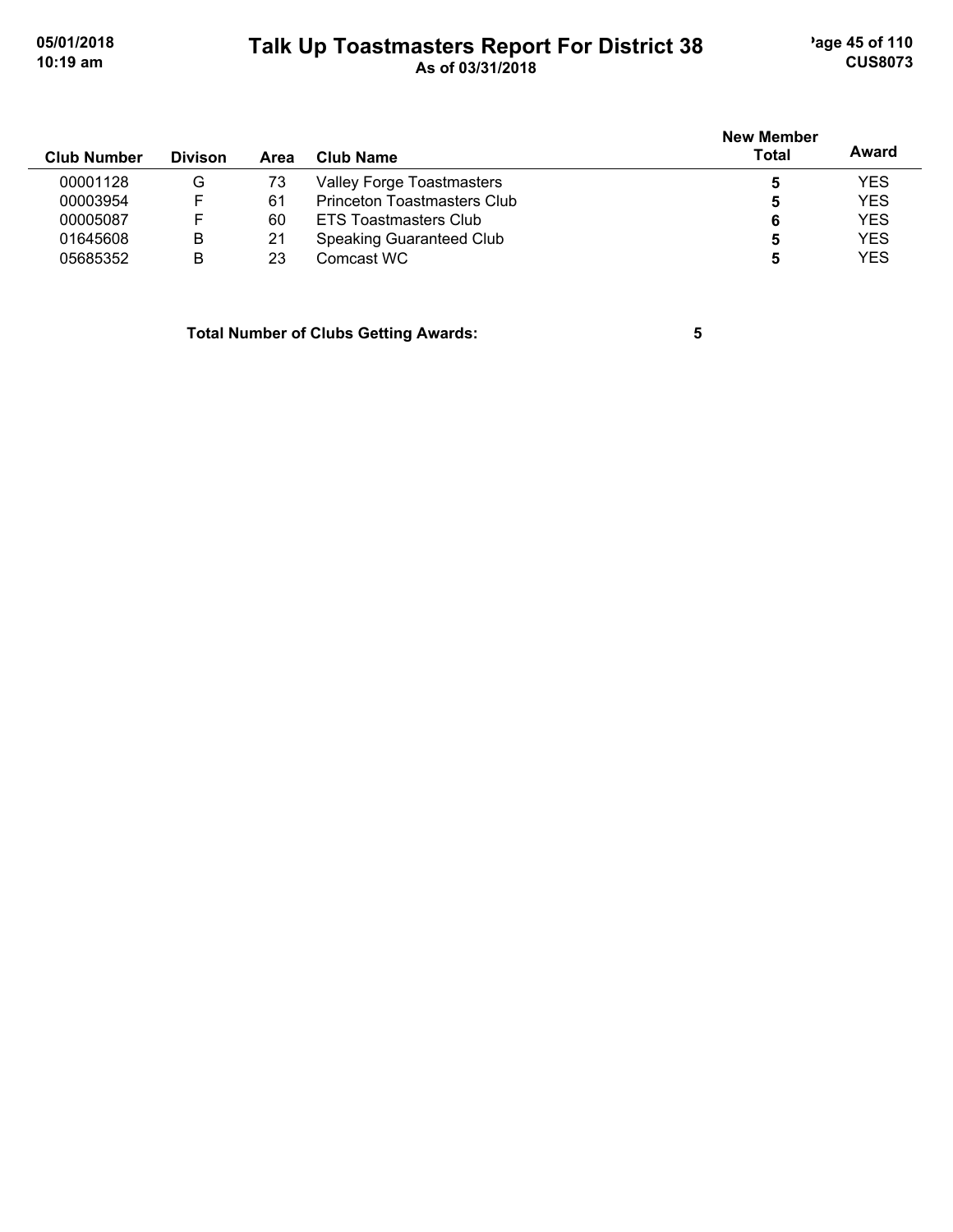### **Talk Up Toastmasters Report For District 39** age 46 of 110 **10:19 am As of 03/31/2018 CUS8073**

|                    |                |      |                                     | <b>New Member</b> |            |
|--------------------|----------------|------|-------------------------------------|-------------------|------------|
| <b>Club Number</b> | <b>Divison</b> | Area | Club Name                           | Total             | Award      |
| 00005313           |                | 63   | Voices of Lincoln Toastmasters Club |                   | <b>YES</b> |
| 00871431           |                | 93   | The Original Articulators           | 5                 | <b>YES</b> |
| 01575627           |                | 62   | The Articulators                    |                   | <b>YES</b> |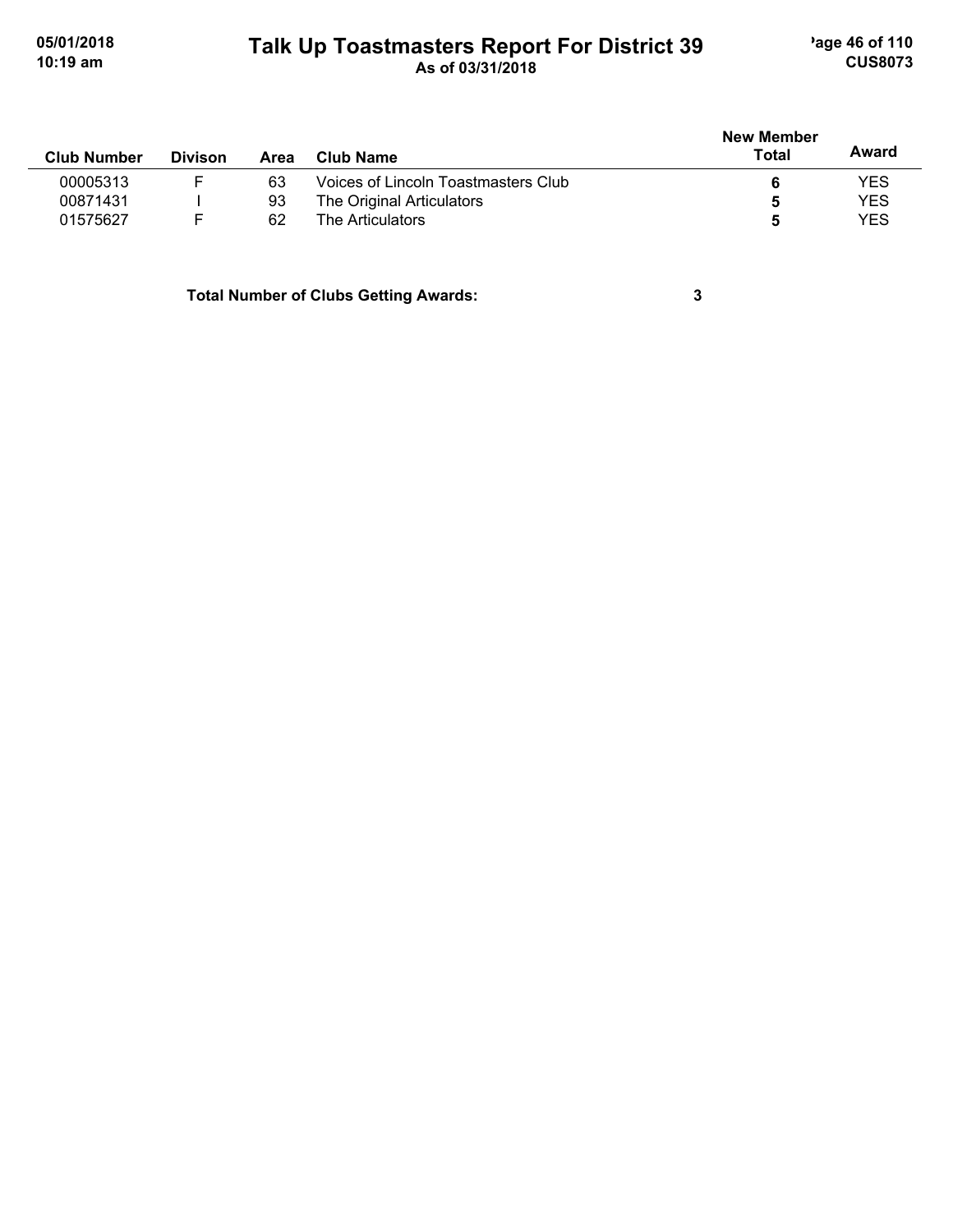#### **Talk Up Toastmasters Report For District 40** age 47 of 110 **10:19 am As of 03/31/2018 CUS8073**

| <b>Club Number</b> | <b>Divison</b> | <b>Area</b> | Club Name                               | <b>New Member</b><br>Total | Award      |
|--------------------|----------------|-------------|-----------------------------------------|----------------------------|------------|
| 00001861           | D              | 31          | Mt. Auburn Toastmasters                 | 6                          | <b>YES</b> |
| 00003426           |                | 84          | CinToast Club                           | 5                          | <b>YES</b> |
| 00620518           |                | 81          | Loveland SPEAKEASY                      | 5                          | <b>YES</b> |
| 00642205           |                | 81          | Anthem Express Club                     | 5                          | <b>YES</b> |
| 00656587           | С              | 21          | Polaris Toastmasters Club               | 5                          | <b>YES</b> |
| 01160434           | F              | 52          | BTC (Building Tomorrow's Communicators) | 5                          | <b>YES</b> |
| 01423343           | н              | 74          | City of Columbus                        | 6                          | <b>YES</b> |
| 01491854           | D              | 31          | A Toast to Genius                       | 5                          | <b>YES</b> |
| 02158270           | А              | 01          | <b>Heartbeat Toastmasters</b>           |                            | YES        |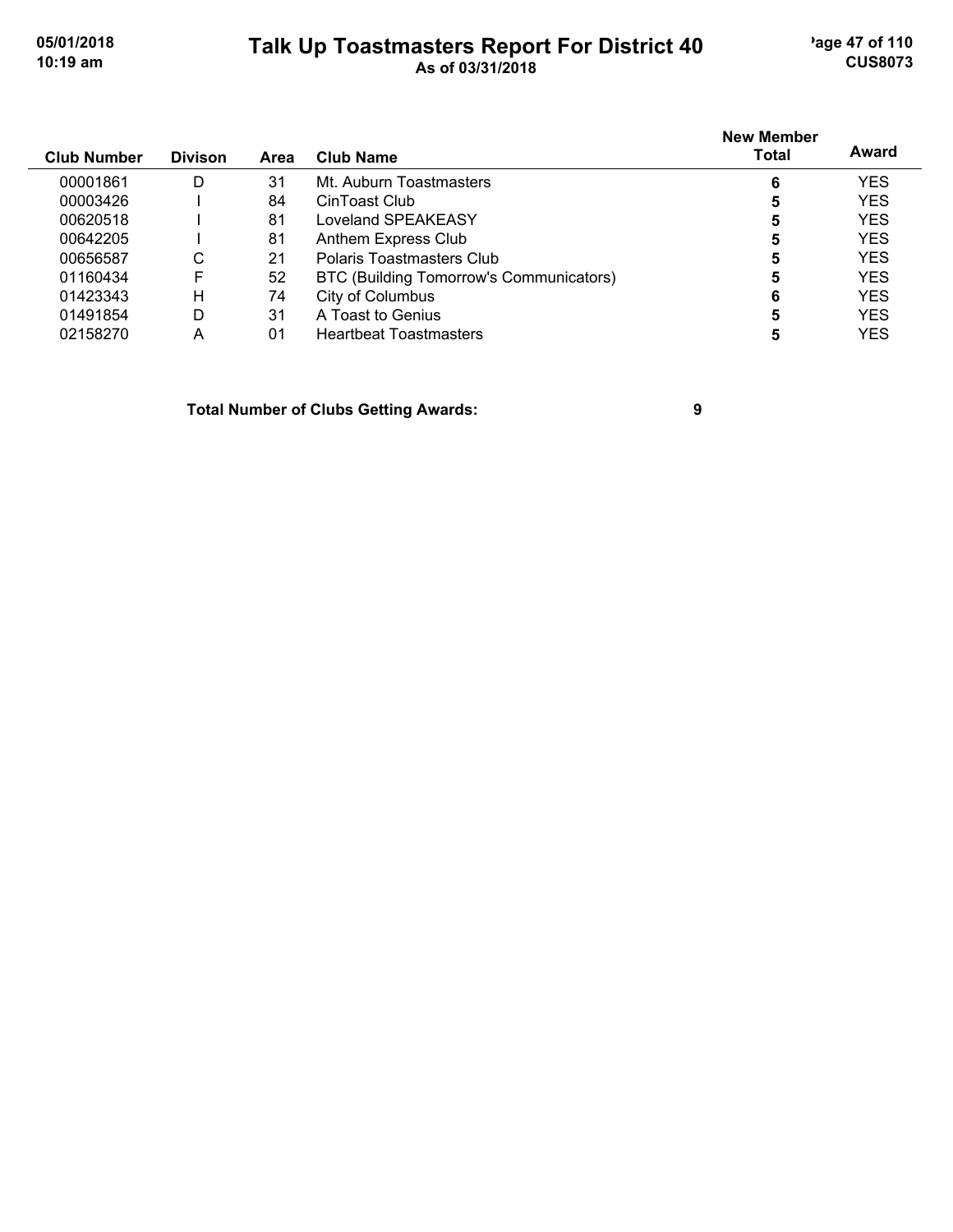#### **Talk Up Toastmasters Report For District 41** age 48 of 110 **10:19 am As of 03/31/2018 CUS8073**

|                    |                |      |                                              | <b>New Member</b> |            |
|--------------------|----------------|------|----------------------------------------------|-------------------|------------|
| <b>Club Number</b> | <b>Divison</b> | Area | <b>Club Name</b>                             | <b>Total</b>      | Award      |
| 00003936           | F              | 02   | <b>Toastmasters Club of New Delhi</b>        | 6                 | <b>YES</b> |
| 00870897           | F              | 03   | South Delhi Toastmasters                     | 5                 | <b>YES</b> |
| 01039812           | G              | 04   | Adobe Toastmasters Club                      | 8                 | <b>YES</b> |
| 01059126           | H              | 03   | Noida Toastmasters Club                      | 10                | <b>YES</b> |
| 01088097           | K              | 02   | <b>TCS Maitree Kolkata Toastmasters Club</b> | 12                | <b>YES</b> |
| 01098597           | J              | 01   | <b>Chandigarh Toastmasters Club</b>          | 6                 | <b>YES</b> |
| 01179292           | Κ              | 04   | Kolkata Toastmasters Club                    | 10                | <b>YES</b> |
| 01200975           | B              | 03   | <b>Gurgaon Toastmasters Club</b>             | 14                | <b>YES</b> |
| 01286696           | A              | 03   | Fluorators                                   | $6\phantom{1}$    | <b>YES</b> |
| 01309237           | L              | 01   | Infosys Toastmasters, Bhubaneswar            | 10                | <b>YES</b> |
| 01336137           | J              | 02   | Panchkula Toastmasters Club                  | 6                 | <b>YES</b> |
| 01345936           | C              | 01   | <b>TCS Maitree Gurgaon Toastmasters</b>      | 5                 | <b>YES</b> |
| 01381947           | Κ              | 03   | Salt Lake Toastmasters Club                  | 9                 | <b>YES</b> |
| 01459483           | E              | 02   | East Delhi Toastmasters Club                 | 8                 | <b>YES</b> |
| 01496270           | Κ              | 01   | City of Joy Toastmasters Club                | 11                | <b>YES</b> |
| 01536328           | B              | 04   | TCS Maitree Toastmasters Club At GG6         | 22                | <b>YES</b> |
| 01574616           | E              | 01   | Toastmasters Club of West Delhi              | 9                 | <b>YES</b> |
| 03123534           | E              | 01   | North Spark Toastmasters Club                | 10                | <b>YES</b> |
| 03154173           | J              | 02   | Chitkara University Toastmasters Club        | 12                | <b>YES</b> |
| 03281416           | E              | 02   | Central Delhi Toastmasters Club              | 12                | <b>YES</b> |
| 03454766           | D              | 03   | Pink City Toastmasters Club                  | 5                 | <b>YES</b> |
| 03719774           | A              | 02   | CB & I India Toastmasters                    | 12                | <b>YES</b> |
| 03939528           | Г              | 03   | In-Steel Toastmasters                        | 11                | <b>YES</b> |
| 04017202           | G              | 02   | NIIT Tech Campus Noida Toastmasters          | 5                 | <b>YES</b> |
| 04812887           | E              | 02   | <b>JPKU Toastmasters Club</b>                | 5                 | <b>YES</b> |
| 04887204           | G              | 04   | Noida ExpressWay Toastmasters Club           | 10                | <b>YES</b> |
| 05168041           | A              | 02   | Gurgaon Orators Toastmasters Club            | 5                 | <b>YES</b> |
| 05346753           | F              | 01   | Toastmasters Club of Speaking and Leadership | 19                | <b>YES</b> |
| 05517955           | B              | 02   | Faridabad Orators Toastmasters Club          | 8                 | <b>YES</b> |
| 05539557           | C              | 03   | The Pangram's Toastmasters Club              | $6\phantom{1}$    | <b>YES</b> |
| 05576185           | $\overline{H}$ | 02   | Noida Plus Toastmasters Club                 | 10                | <b>YES</b> |
| 05680890           | F              | 01   | <b>Capital City Toastmasters</b>             | 10                | <b>YES</b> |
| 05700331           | E              | 03   | <b>Delhi Toastmasters</b>                    | 12                | <b>YES</b> |
| 05768974           | A              | 01   | <b>HSBC Toastmasters</b>                     | 6                 | <b>YES</b> |
| 05954206           | D              | 02   | Jaipur Toastmasters Club                     | 14                | <b>YES</b> |
| 06039218           | H              | 01   | <b>Crossings Republik Toastmasters Club</b>  | 9                 | <b>YES</b> |
| 06461833           | F              | 02   | Indirapuram Toastmasters Club                | 5                 | <b>YES</b> |
| 06462252           | C              | 04   | <b>Bluesky Toastmasters Club</b>             | 6                 | <b>YES</b> |
| 06642949           | F              | 03   | <b>IPE Delhi Toastmasters Club</b>           | 9                 | <b>YES</b> |
| 06655852           | Κ              | 04   | Siliguri Queens Toastmasters                 | $\overline{7}$    | <b>YES</b> |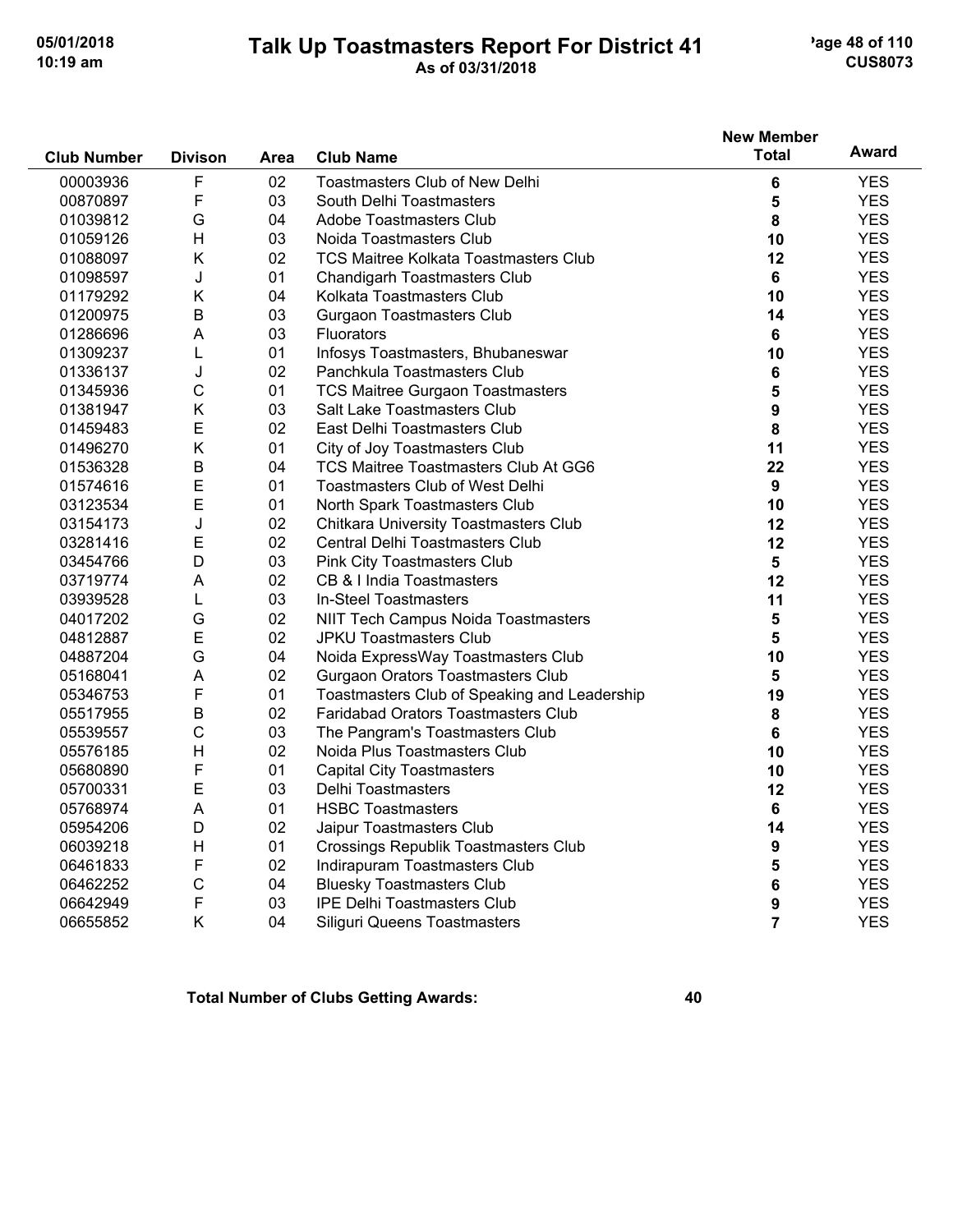#### **Talk Up Toastmasters Report For District 42** age 49 of 110 **10:19 am As of 03/31/2018 CUS8073**

| <b>Club Number</b> | <b>Divison</b> | Area | <b>Club Name</b>       | <b>New Member</b><br><b>Total</b> | Award |
|--------------------|----------------|------|------------------------|-----------------------------------|-------|
| 00006279           |                | 26   | Vibrant Speakers Club  | O                                 | YES   |
| 03039027           | E.             | 19   | Crowfoot Communicators | 5                                 | YES   |
|                    |                |      |                        |                                   |       |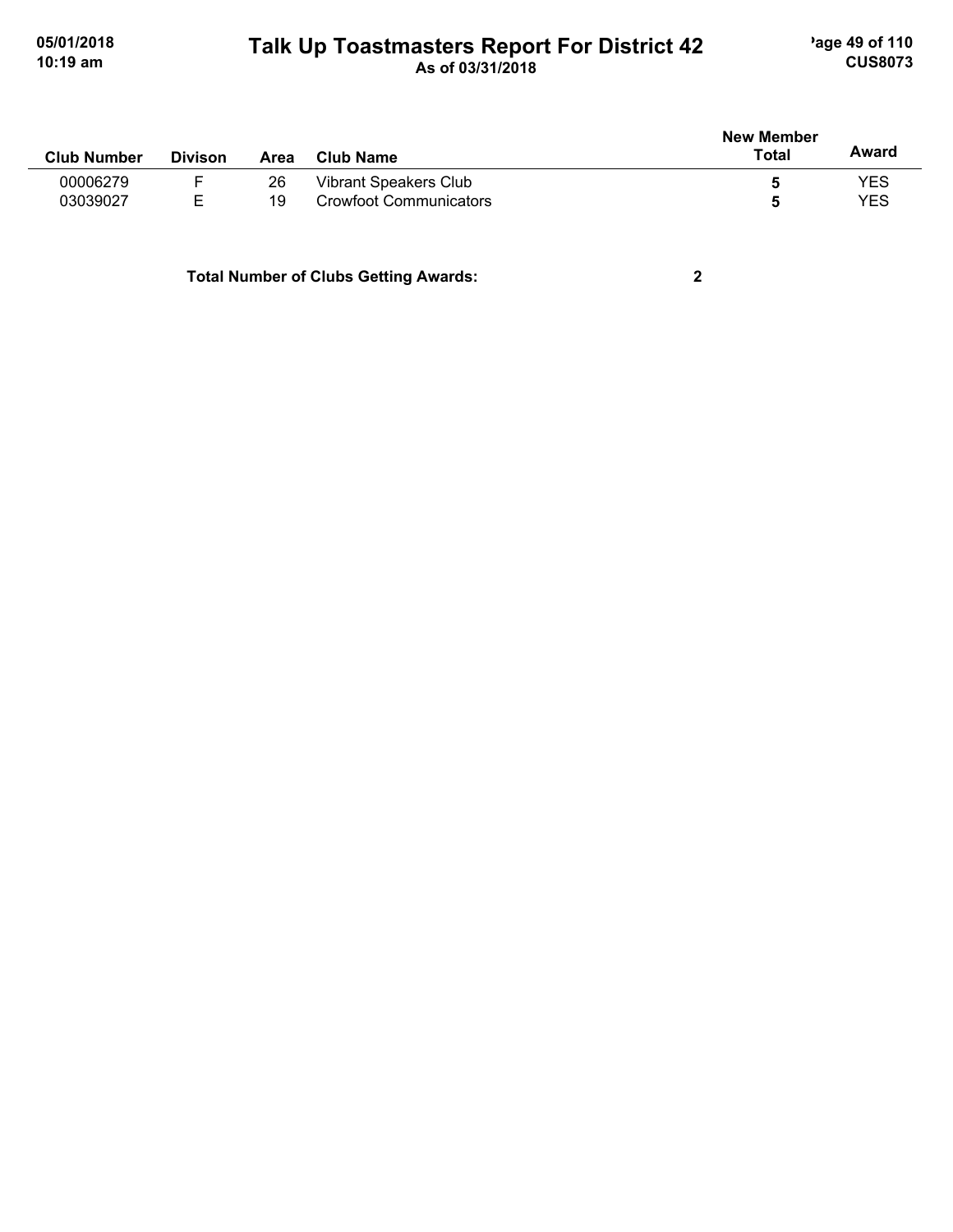#### **Talk Up Toastmasters Report For District 43** age 50 of 110 **10:19 am As of 03/31/2018 CUS8073**

| <b>Divison</b> | Area | Club Name                              | <b>New Member</b><br>Total | Award      |
|----------------|------|----------------------------------------|----------------------------|------------|
| Е.             | 02   | <b>Public Policy Toastmasters Club</b> |                            | YES        |
|                | 03   | St Jude Toastmasters Club              |                            | <b>YES</b> |
|                |      |                                        |                            |            |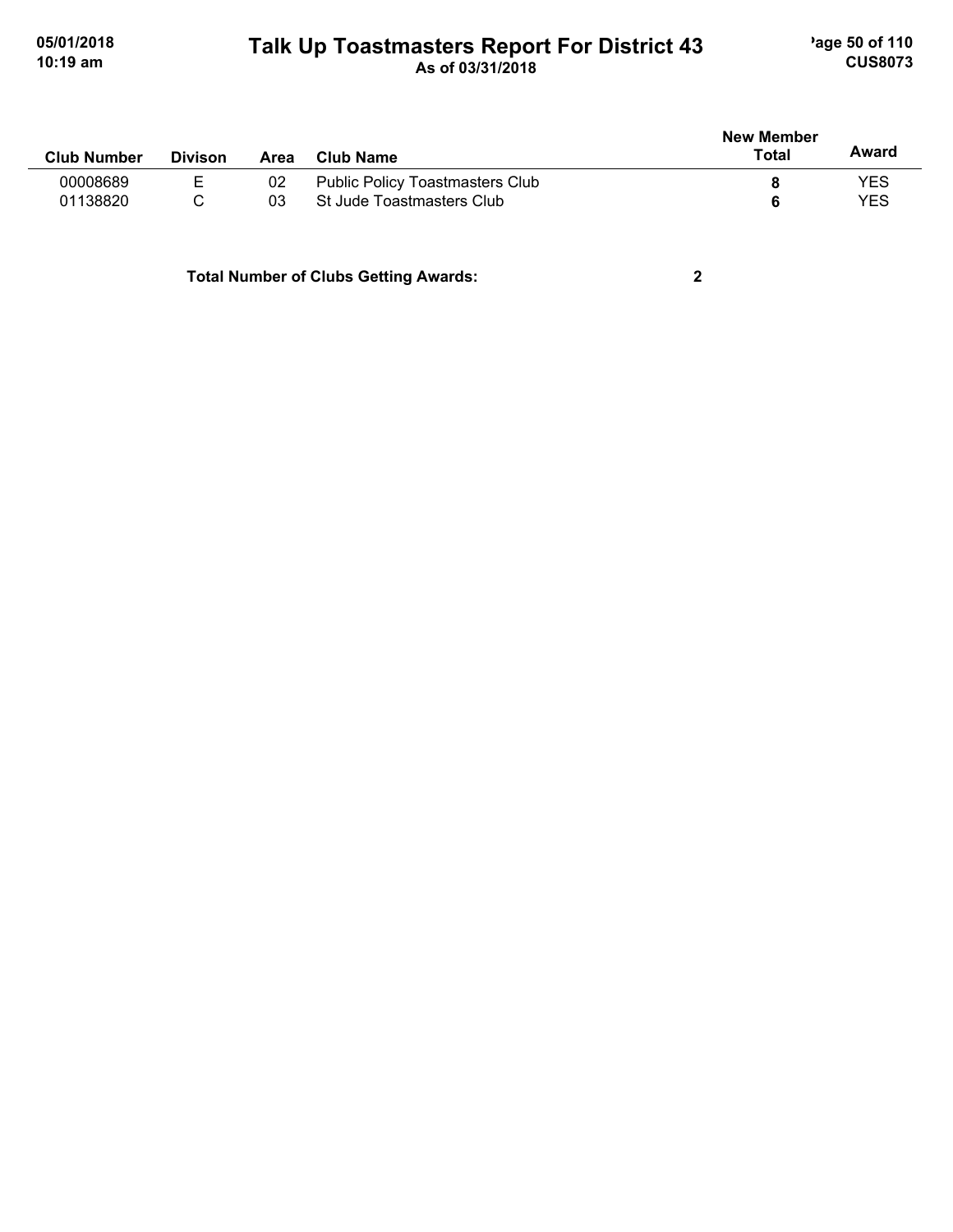#### **Talk Up Toastmasters Report For District 44** age 51 of 110 **10:19 am As of 03/31/2018 CUS8073**

|                    |                |             |                                            | <b>New Member</b> |            |
|--------------------|----------------|-------------|--------------------------------------------|-------------------|------------|
| <b>Club Number</b> | <b>Divison</b> | <b>Area</b> | <b>Club Name</b>                           | <b>Total</b>      | Award      |
| 00000671           | H              | 84          | <b>Atlanta MasterCrafters</b>              | 5                 | <b>YES</b> |
| 00001247           | G              | 75          | Alpharetta-Milton Toastmasters             | 6                 | <b>YES</b> |
| 00001430           | E              | 54          | Toastmasters At The Square Club            | 5                 | <b>YES</b> |
| 00001520           | C              | 35          | <b>Buckhead Toastmasters</b>               | 5                 | <b>YES</b> |
| 00002520           | H              | 81          | Gainesville Toastmasters                   | 5                 | <b>YES</b> |
| 00004465           | H              | 85          | Horizon Club                               | 6                 | <b>YES</b> |
| 00004941           | G              | 75          | Alpharetta Club                            | 5                 | <b>YES</b> |
| 00005259           | G              | 71          | <b>Community Voice Toastmasters</b>        | 5                 | <b>YES</b> |
| 00007804           | D              | 41          | T-Toasters of Vinings                      | 5                 | <b>YES</b> |
| 00679886           | F              | 63          | Cox Toastmasters Club                      | 6                 | <b>YES</b> |
| 00709687           | H              | 82          | PB & J Toastmasters                        | 8                 | <b>YES</b> |
| 00936049           | A              | 11          | Speaking with Power Toastmasters Club      | 5                 | <b>YES</b> |
| 01557466           | D              | 44          | Speak Now                                  | 5                 | <b>YES</b> |
| 01561778           | C              | 34          | Brookhaven Toastmasters at St. James       | 6                 | <b>YES</b> |
| 02220531           | C              | 33          | City Club of Buckhead Toastmasters         | 8                 | <b>YES</b> |
| 02520603           | F              | 63          | AmeriMasters                               | 6                 | <b>YES</b> |
| 02675470           | G              | 74          | <b>Risk Masters</b>                        | 14                | <b>YES</b> |
| 02878863           | A              | 14          | Manheim Atlanta Driving Force Toastmasters | 5                 | <b>YES</b> |
| 02953078           | D              | 42          | The Talking THDHR                          | 6                 | <b>YES</b> |
| 03979554           | A              | 11          | Legacy Speakers Toastmasters Club          | 6                 | <b>YES</b> |
| 04343169           | H              | 81          | <b>Sugar Hill Toastmasters</b>             | 7                 | <b>YES</b> |
| 04675231           | H              | 84          | <b>Johns Creek Toastmasters</b>            | 6                 | <b>YES</b> |
| 05321343           | D              | 47          | <b>Genuine Voices</b>                      | 11                | <b>YES</b> |
| 05827011           | H              | 84          | <b>Suwanee Toastmasters</b>                | 7                 | <b>YES</b> |
| 06599388           | D              | 43          | Let's Get It Talking                       | 8                 | <b>YES</b> |
| 06723030           | C              | 34          | Voices of the Shield                       | 8                 | <b>YES</b> |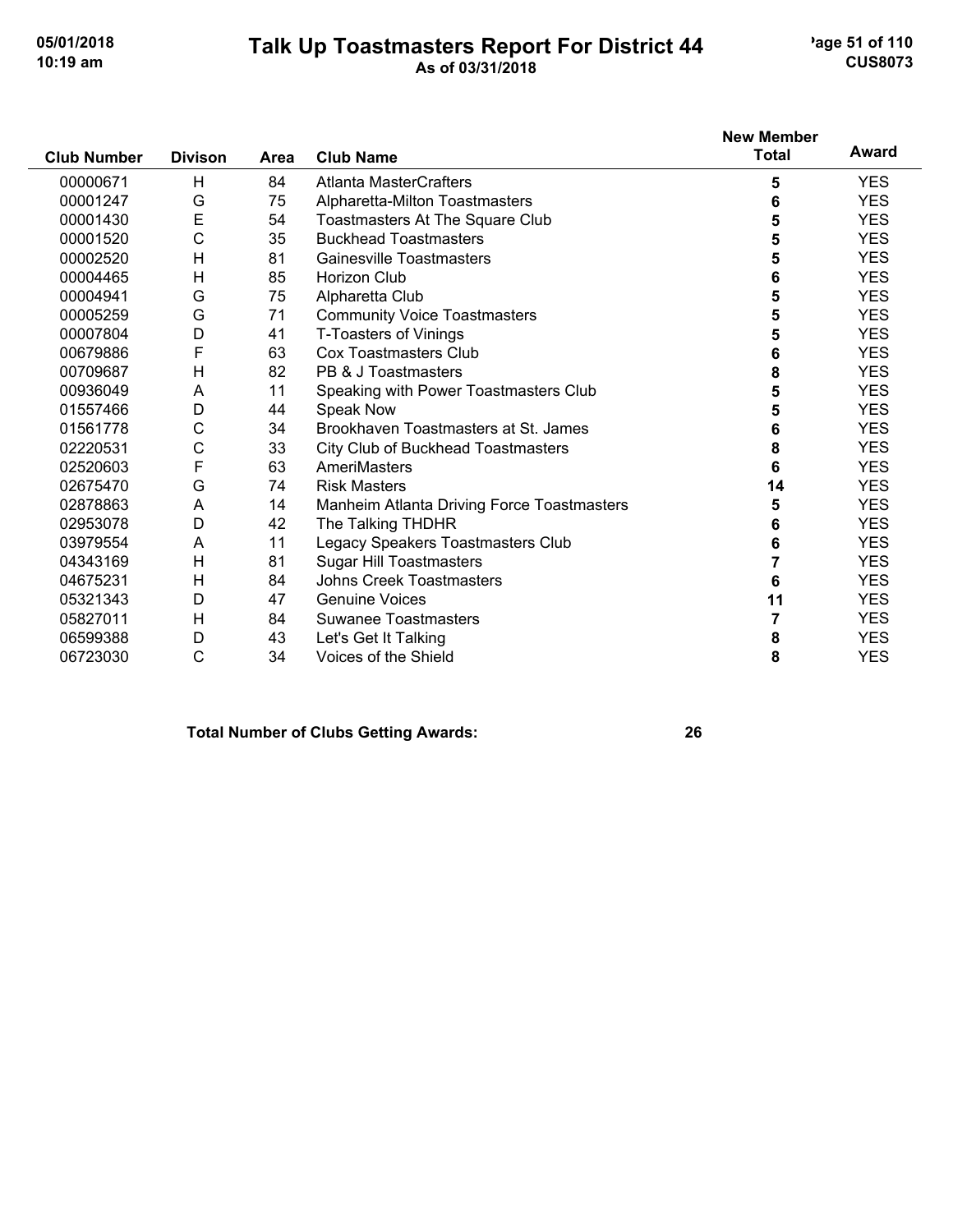#### **Talk Up Toastmasters Report For District 45** age 52 of 110 **10:19 am As of 03/31/2018 CUS8073**

|                    |                |      |                                    | <b>New Member</b> |            |
|--------------------|----------------|------|------------------------------------|-------------------|------------|
| <b>Club Number</b> | <b>Divison</b> | Area | Club Name                          | Total             | Award      |
| 00002738           |                |      | Premiere Toastmasters Club         |                   | <b>YES</b> |
| 00004402           | С              | 04   | Kennebecasis Club                  | 5                 | <b>YES</b> |
| 00005382           | Е              | 03   | Riverview Canusa Toastmasters Club |                   | <b>YES</b> |
| 03368563           | G              | 08   | Champ Masters                      |                   | <b>YES</b> |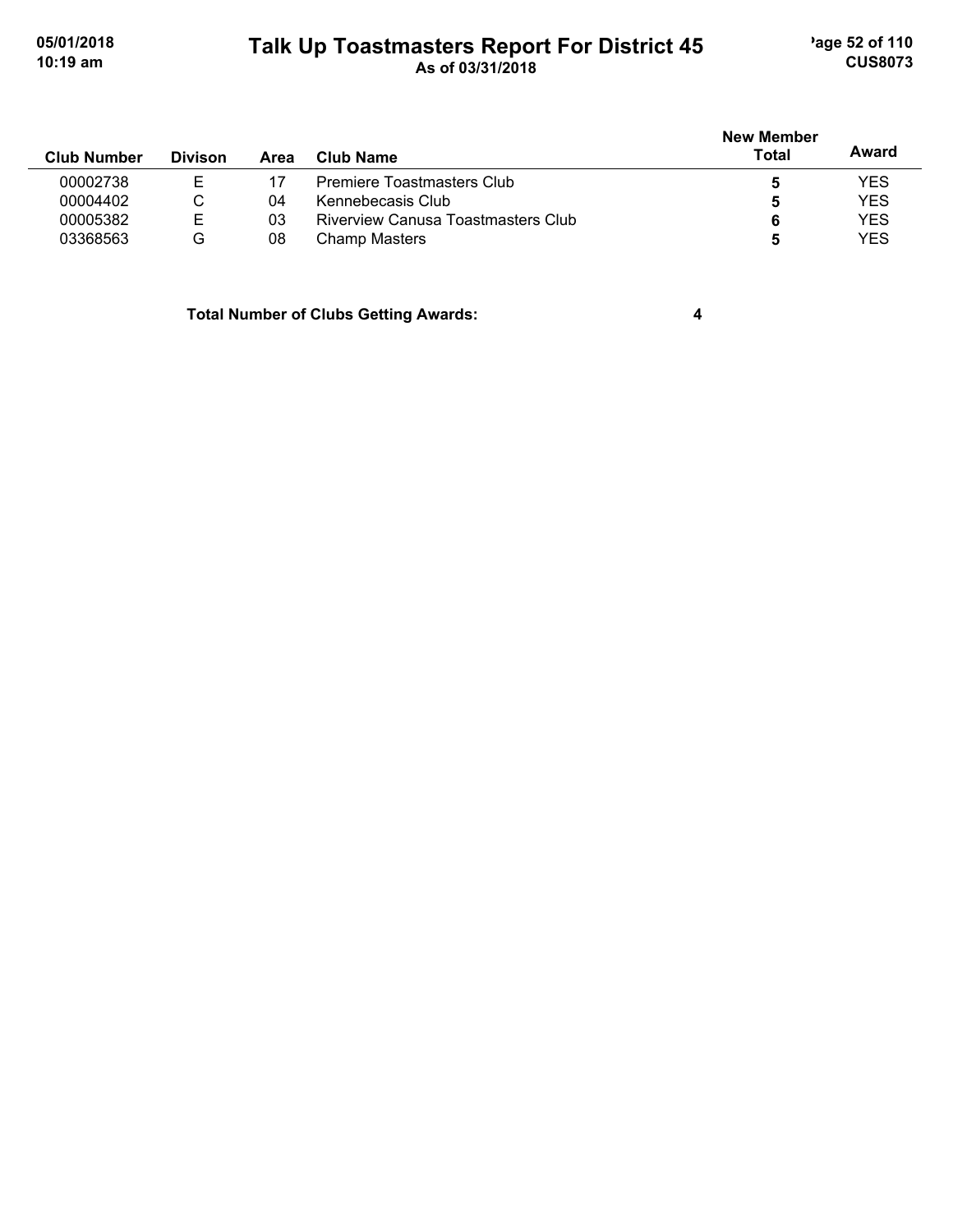#### **Talk Up Toastmasters Report For District 46** age 53 of 110 **10:19 am As of 03/31/2018 CUS8073**

|                    |                |      |                                            | <b>New Member</b><br><b>Total</b> | Award      |
|--------------------|----------------|------|--------------------------------------------|-----------------------------------|------------|
| <b>Club Number</b> | <b>Divison</b> | Area | <b>Club Name</b>                           |                                   |            |
| 00001012           | F              | 66   | <b>MINY Toastmasters</b>                   | 5                                 | <b>YES</b> |
| 00001885           | E              | 52   | <b>Wall Street Toastmasters Club</b>       | 6                                 | <b>YES</b> |
| 00001949           | F              | 62   | New York Toastmasters Club                 | 8                                 | <b>YES</b> |
| 00001964           | H              | 83   | Huntington Club                            | 5                                 | <b>YES</b> |
| 00002895           | B              | 25   | <b>Bryant Park Toastmasters Club</b>       | 8                                 | <b>YES</b> |
| 00004000           | D              | 42   | <b>Premier Club</b>                        | 5                                 | <b>YES</b> |
| 00005328           | C              | 32   | <b>Voices of Bank America Club</b>         | 5                                 | <b>YES</b> |
| 00006138           | G              | 71   | East Side Toastmasters Club                | 9                                 | <b>YES</b> |
| 00006357           | D              | 46   | F. R. O. G. Club                           | 5                                 | <b>YES</b> |
| 00007641           | $\mathsf{C}$   | 31   | <b>Thomson Reuters Rooters</b>             | 7                                 | <b>YES</b> |
| 00007692           | H              | 81   | Manhasset\Port Washington Toastmaster Club | 5                                 | <b>YES</b> |
| 00008594           | B              | 21   | <b>Harlem Toastmasters</b>                 | 9                                 | <b>YES</b> |
| 00008685           | G              | 76   | Queens Best Club                           | 6                                 | <b>YES</b> |
| 01009898           | D              | 43   | Long Island University-Brooklyn            | 5                                 | <b>YES</b> |
| 01115312           | $\mathsf C$    | 36   | <b>Flatiron Toastmasters</b>               | 5                                 | <b>YES</b> |
| 01213823           | C              | 32   | mToast@200Park                             | 7                                 | <b>YES</b> |
| 01642359           | G              | 72   | Park Ave Toastmasters                      | 5                                 | <b>YES</b> |
| 02454938           | $\mathsf C$    | 36   | gToast                                     | 6                                 | <b>YES</b> |
| 03590041           | $\mathsf{C}$   | 34   | Toast of NY                                | 6                                 | <b>YES</b> |
| 03777478           | $\mathsf E$    | 51   | <b>NYU Toastmasters</b>                    | 6                                 | <b>YES</b> |
| 03890961           | B              | 21   | Columbia University Toastmasters Club      | 16                                | <b>YES</b> |
| 04389236           | E              | 52   | Pace Toastmasters                          | 7                                 | <b>YES</b> |
| 04634928           | F              | 62   | <b>Persuasive Toastmasters</b>             | 5                                 | <b>YES</b> |
| 04649110           | D              | 46   | <b>AIG NYC Toastmasters</b>                | 5                                 | <b>YES</b> |
| 04912763           | Ε              | 53   | Speak Up, America!                         | 7                                 | <b>YES</b> |
| 05575390           | D              | 42   | 180 Livingston Club                        | 5                                 | <b>YES</b> |
| 05589856           | B              | 23   | g-Toastmasters                             | 6                                 | <b>YES</b> |
| 06547510           | E              | 55   | <b>DB New York Toastmasters</b>            | 5                                 | <b>YES</b> |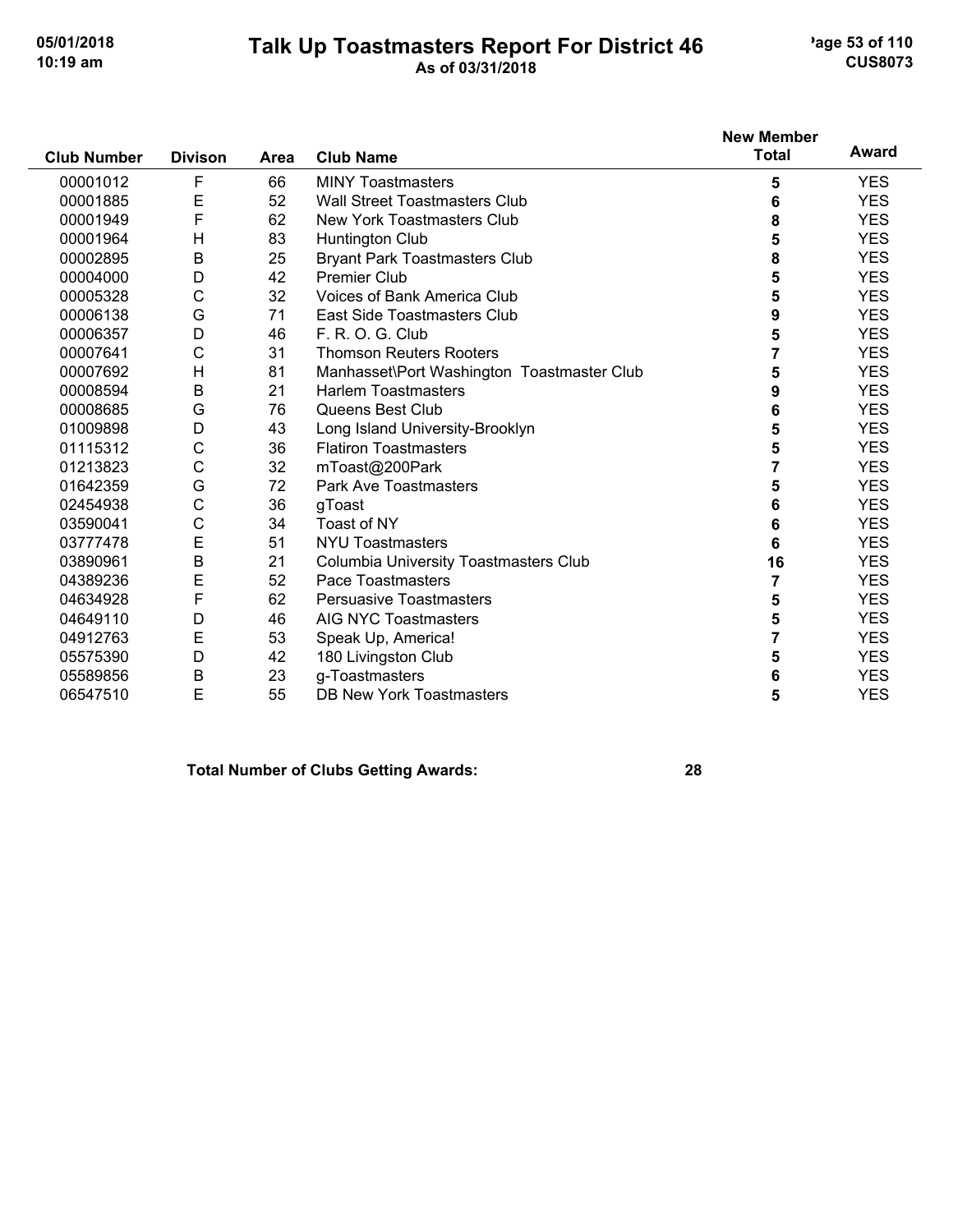#### **Talk Up Toastmasters Report For District 47** age 54 of 110 **10:19 am As of 03/31/2018 CUS8073**

| <b>Club Number</b> | <b>Divison</b> | Area | <b>Club Name</b>                                    | <b>New Member</b><br><b>Total</b> | Award      |
|--------------------|----------------|------|-----------------------------------------------------|-----------------------------------|------------|
| 00000861           | E              | 51   | Doral Toastmasters                                  | 8                                 | <b>YES</b> |
| 00001600           |                | 90   | First Bahamas Branch of Toastmasters                | 6                                 | <b>YES</b> |
| 00002445           | B              | 20   | Club Awesome Toastmasters                           | 5                                 | <b>YES</b> |
| 00003840           | E              | 50   | North Miami Beach Toastmasters Club                 |                                   | <b>YES</b> |
| 00007178           | F              | 61   | <b>Healing Communicators Club</b>                   | 5                                 | <b>YES</b> |
| 00007653           | A              | 12   | Universal Toastmasters Club #7653                   | 5                                 | <b>YES</b> |
| 00009400           | B              | 22   | Toast of Las Olas                                   |                                   | <b>YES</b> |
| 01326225           | A              | 10   | <b>NSU Toastmasters</b>                             |                                   | <b>YES</b> |
| 01360579           |                | 92   | P.T.A.B. Toastmasters Club                          |                                   | <b>YES</b> |
| 01498739           | B              | 21   | <b>Broward Bilingual Toastmasters Club</b>          | 5                                 | <b>YES</b> |
| 01513325           |                | 92   | <b>Pinnacle Seekers</b>                             | 5                                 | <b>YES</b> |
| 01588575           | D              | 42   | The Palm Beach Toastmasters Club                    | 8                                 | <b>YES</b> |
| 02231493           | D              | 40   | <b>Stuart Martin Chamber</b>                        | 5                                 | <b>YES</b> |
| 02566217           | A              | 12   | Freedom Speakers-Toastmasters                       |                                   | <b>YES</b> |
| 02662937           | Е              | 52   | Toastmasters at FIU Business                        |                                   | <b>YES</b> |
| 04273254           | С              | 32   | The Luminaries At The Boca Chamber Toastmasters Clu |                                   | <b>YES</b> |
| 04345782           | C              | 32   | The Toastmasters Club At FAU                        | 11                                | <b>YES</b> |
| 06484905           |                | 90   | <b>AGOC Nationbuilders</b>                          | 5                                 | <b>YES</b> |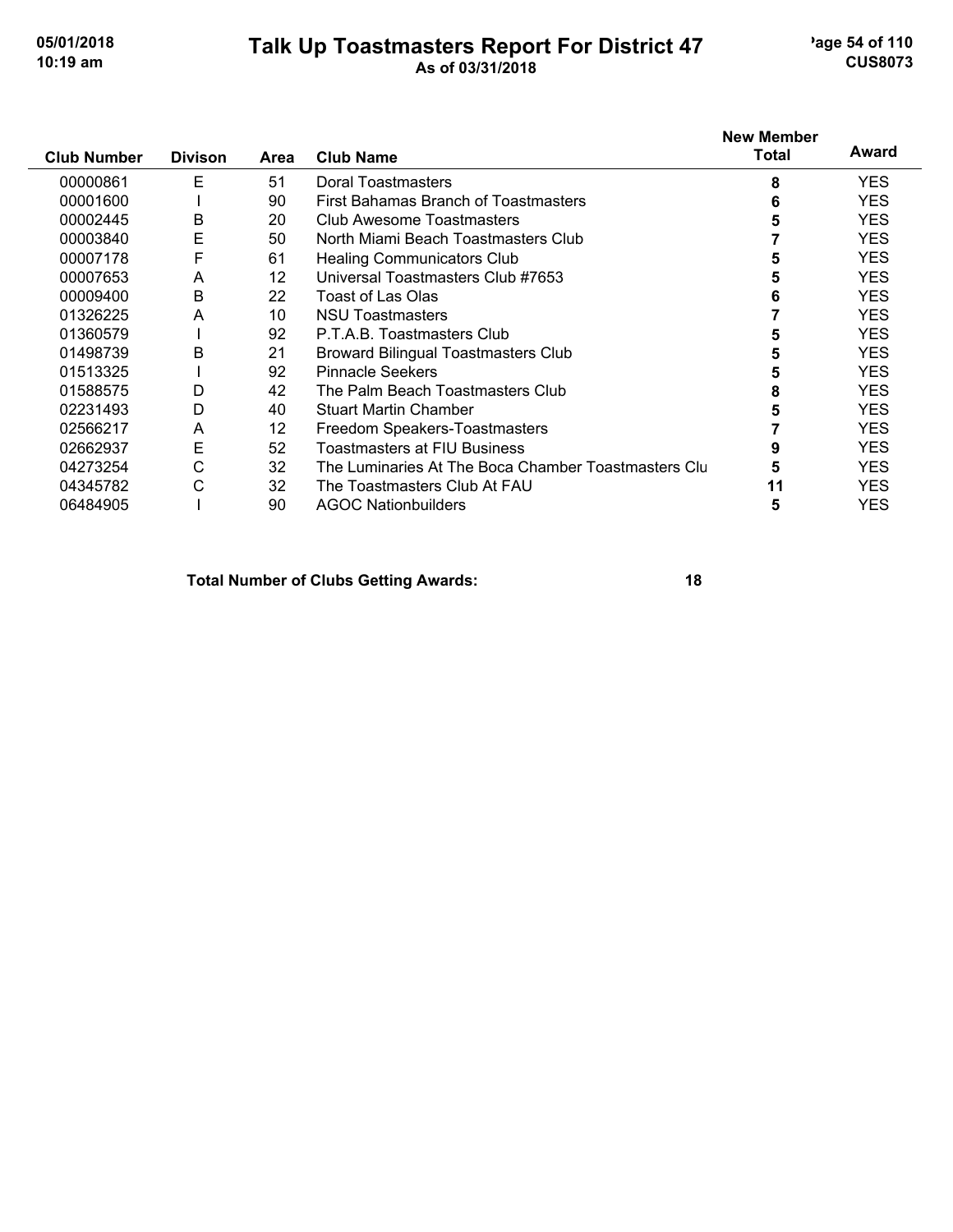#### **Talk Up Toastmasters Report For District 48** age 55 of 110 **10:19 am As of 03/31/2018 CUS8073**

| <b>Club Number</b> | <b>Divison</b> | Area | <b>Club Name</b>                     | <b>New Member</b><br><b>Total</b> | Award      |
|--------------------|----------------|------|--------------------------------------|-----------------------------------|------------|
| 00001702           | Н              | 82   | Ft Myers Toastmasters Club # 1702    | 5                                 | <b>YES</b> |
| 00002284           | A              | 12   | St Petersburg Toastmasters Club      |                                   | <b>YES</b> |
| 00002652           | B              | 20   | Raymond James Toastmasters Club      | 6                                 | <b>YES</b> |
| 00002835           | H              | 84   | Naples Toastmasters Club             | 5                                 | <b>YES</b> |
| 00005083           | С              | 33   | <b>Carrollwood Toastmasters</b>      |                                   | <b>YES</b> |
| 00005899           | A              | 13   | Seminole-SPC Toastmasters Club       |                                   | <b>YES</b> |
| 00008248           | С              | 30   | Palm Harbor Toastmasters             | 6                                 | <b>YES</b> |
| 00612315           | G              | 70   | <b>Toastmasters N Transition</b>     |                                   | <b>YES</b> |
| 00748133           | D              | 40   | PwC Tampa Talks Club                 | 6                                 | <b>YES</b> |
| 00965328           | F              | 63   | <b>Toast 'N Progress</b>             | 6                                 | <b>YES</b> |
| 01505394           | A              | 10   | Downtown St. Pete Toastmasters       |                                   | <b>YES</b> |
| 02087849           | D              | 44   | Toastmasters @ USF                   |                                   | <b>YES</b> |
| 02475269           | E              | 52   | Metropolitan Ministries Toastmasters |                                   | <b>YES</b> |
| 02880832           | H              | 82   | <b>Gartner Sesquipedalians</b>       |                                   | <b>YES</b> |
| 05101391           | Ε              | 50   | Urban Centre Toastmasters            |                                   | <b>YES</b> |
| 06640445           | F              | 63   | Plane Speaking @ Fly TPA             | 6                                 | <b>YES</b> |
| 06681060           | F              | 62   | <b>Owl's Nest</b>                    | 5                                 | YES        |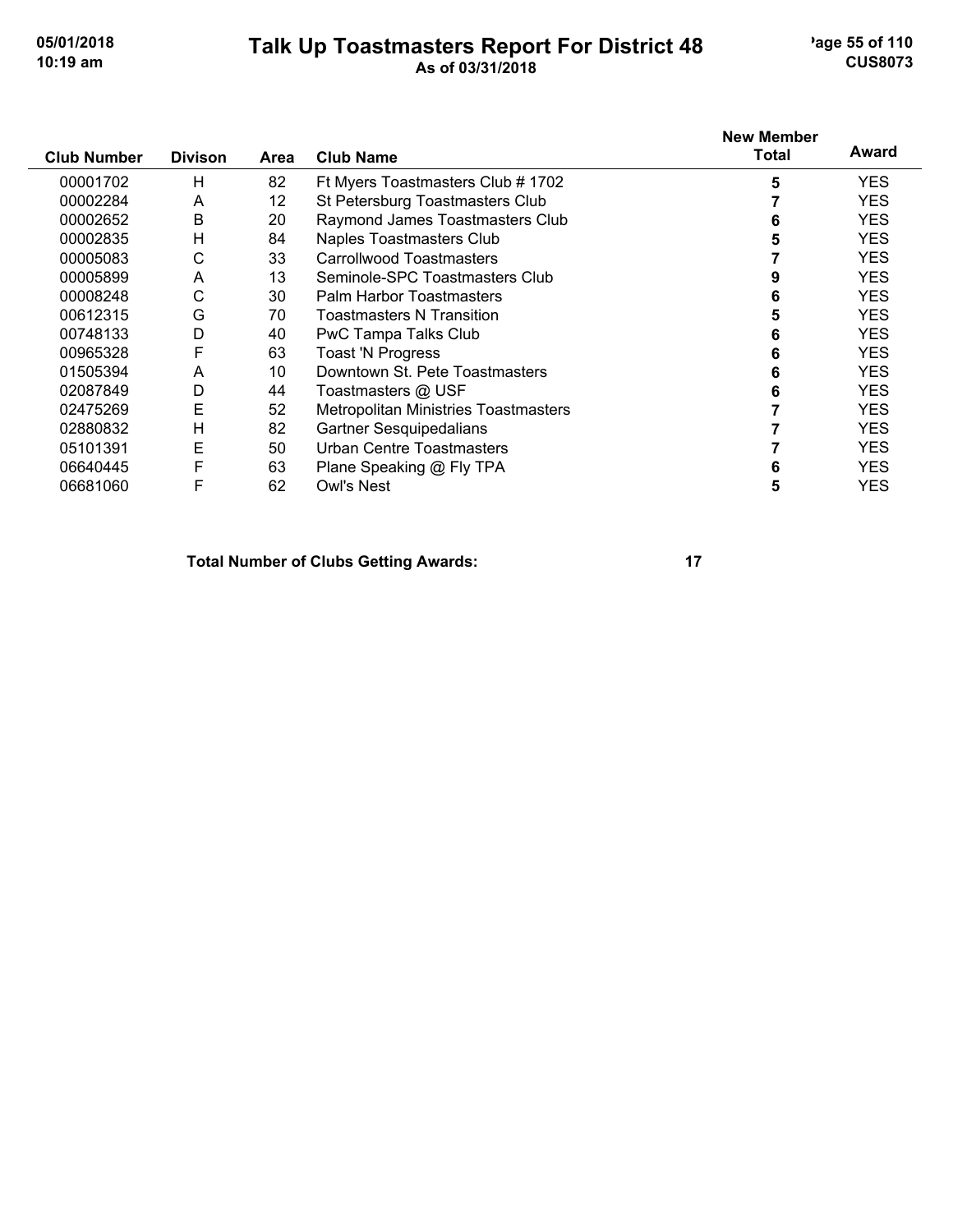#### **Talk Up Toastmasters Report For District 49** age 56 of 110 **10:19 am As of 03/31/2018 CUS8073**

|                    |                |      |                                          | <b>New Member</b> |            |  |
|--------------------|----------------|------|------------------------------------------|-------------------|------------|--|
| <b>Club Number</b> | <b>Divison</b> | Area | Club Name                                | Total             | Award      |  |
| 00003611           | в              | 06   | <b>Bancorp Toastmasters Club</b>         |                   | <b>YES</b> |  |
| 00004079           | A              | 02   | City And County of Honolulu Toastmasters |                   | <b>YES</b> |  |
| 00007356           | D              | 16   | Ho'oponopono Pa'ahao Toastmasters Club   |                   | <b>YES</b> |  |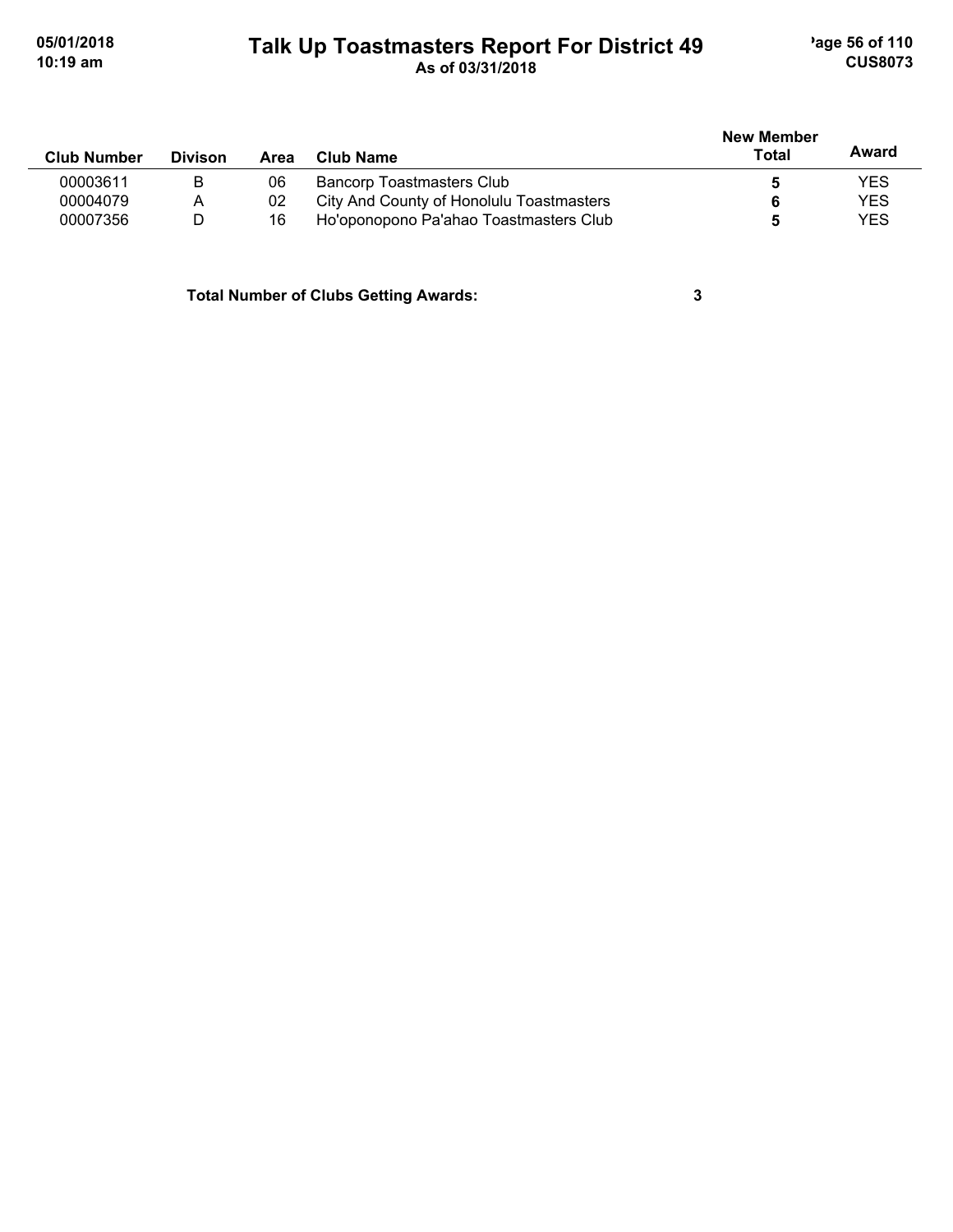#### **Talk Up Toastmasters Report For District 50** age 57 of 110 **10:19 am As of 03/31/2018 CUS8073**

|                    |                |      |                                        | <b>New Member</b> |            |
|--------------------|----------------|------|----------------------------------------|-------------------|------------|
| <b>Club Number</b> | <b>Divison</b> | Area | <b>Club Name</b>                       | <b>Total</b>      | Award      |
| 00000437           | S              | 55   | Literary Legends Club                  | 8                 | <b>YES</b> |
| 00000713           | M              | 31   | Big D                                  | 6                 | <b>YES</b> |
| 00003549           | M              | 31   | <b>11K Toastmasters</b>                | 24                | <b>YES</b> |
| 00004533           | T              | 61   | <b>TNT Toastmasters Club</b>           | 10                | <b>YES</b> |
| 00005055           | F              | 21   | Allen Toastmasters Club                | 6                 | <b>YES</b> |
| 00007881           | E              | 14   | Rose Toasters Club                     | 5                 | <b>YES</b> |
| 00008169           | Τ              | 63   | <b>Taxing Toasters Club</b>            | 5                 | <b>YES</b> |
| 00008569           | V              | 75   | Lennox International Toastmasters Club | 6                 | <b>YES</b> |
| 01036600           | T              | 63   | 3C's Toastmasters Club                 | 5                 | <b>YES</b> |
| 01158551           | F              | 22   | <b>Plano Fun Masters</b>               | 9                 | <b>YES</b> |
| 01176566           | M              | 33   | Dallas ISD Talk It Up!                 | 6                 | <b>YES</b> |
| 01463775           | F              | 25   | <b>PMI Dallas Toastmasters</b>         | 10                | <b>YES</b> |
| 01595518           | F              | 22   | <b>McAfee Toastmasters</b>             | 9                 | <b>YES</b> |
| 01995527           | $\mathsf{P}$   | 43   | <b>BCBSTX Toasties</b>                 | 17                | <b>YES</b> |
| 02876291           | M              | 34   | <b>LUV Toastmasters</b>                | 11                | <b>YES</b> |
| 03074518           | F              | 22   | Shops At Legacy                        | 6                 | <b>YES</b> |
| 03408653           | F              | 21   | Stonebridge Toastmasters               | 5                 | <b>YES</b> |
| 04516522           | V              | 76   | <b>JSOM Tuesday Toastmasters</b>       | 9                 | <b>YES</b> |
| 04718634           | M              | 35   | <b>Best of Dallas Toastmasters</b>     | 9                 | <b>YES</b> |
| 04793192           | Т              | 66   | COPART TOASTMASTERS                    | 10                | <b>YES</b> |
| 05042512           | F              | 25   | <b>T</b> Masters                       | 5                 | <b>YES</b> |
| 05258000           | V              | 74   | Orators At UTD                         | 9                 | <b>YES</b> |
| 06644914           | Т              | 62   | Hilti Plano                            |                   | <b>YES</b> |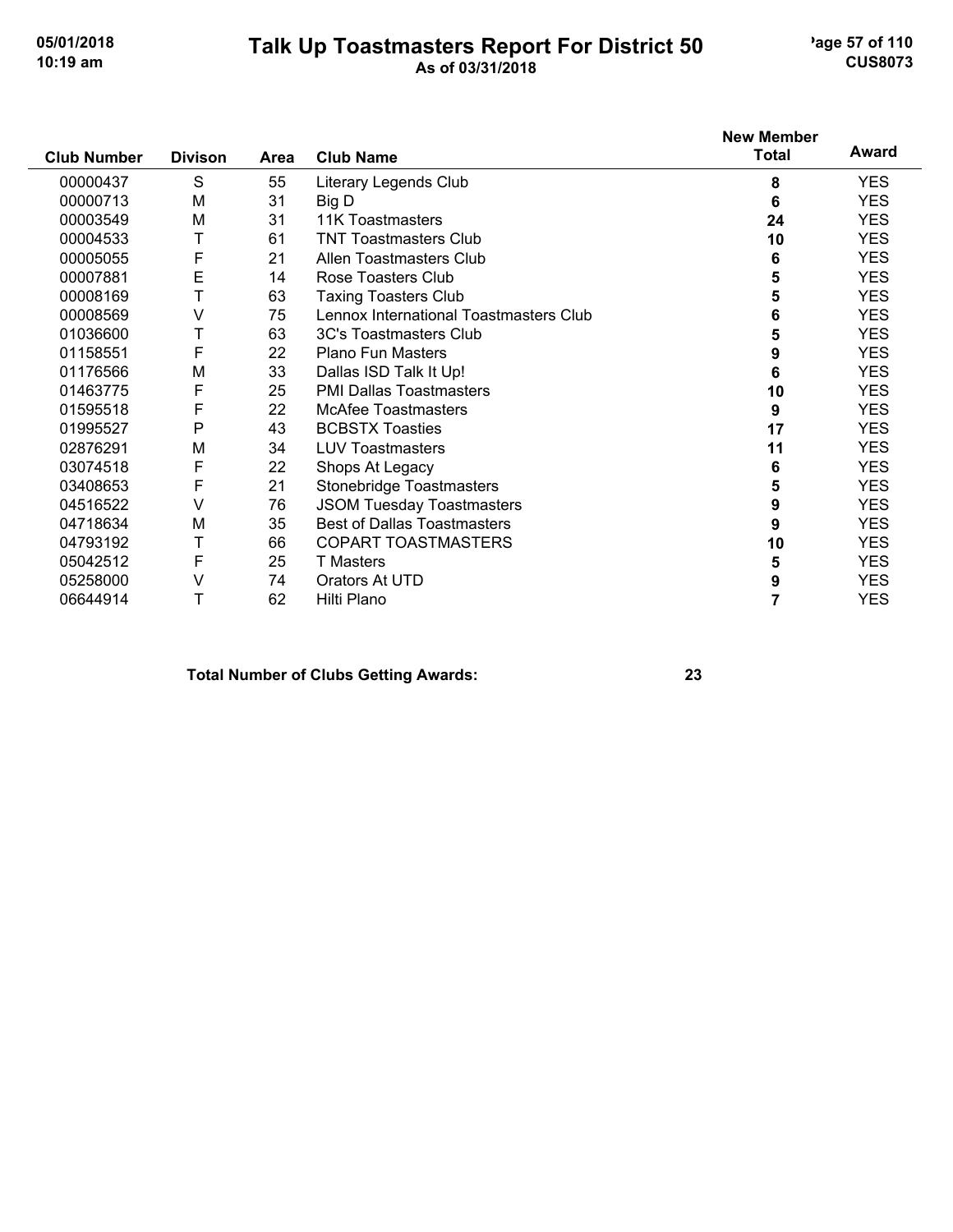### **Talk Up Toastmasters Report For District 51** age 58 of 110 **10:19 am As of 03/31/2018 CUS8073**

| <b>Club Number</b> | <b>Divison</b> | Area | Club Name                     | <b>New Member</b><br>Total | Award      |
|--------------------|----------------|------|-------------------------------|----------------------------|------------|
| 00007764           | N              | 02   | Bayan Baru Toastmasters Club  |                            | YES        |
| 01589773           | W              | 05   | Oneworld Toastmasters Club    | 6                          | <b>YES</b> |
| 02363337           | Þ              | -01  | <b>MISC Toastmasters Club</b> | 6                          | <b>YES</b> |
| 03356385           | S              | 03   | Keysight Toastmasters Club    | 5                          | YES        |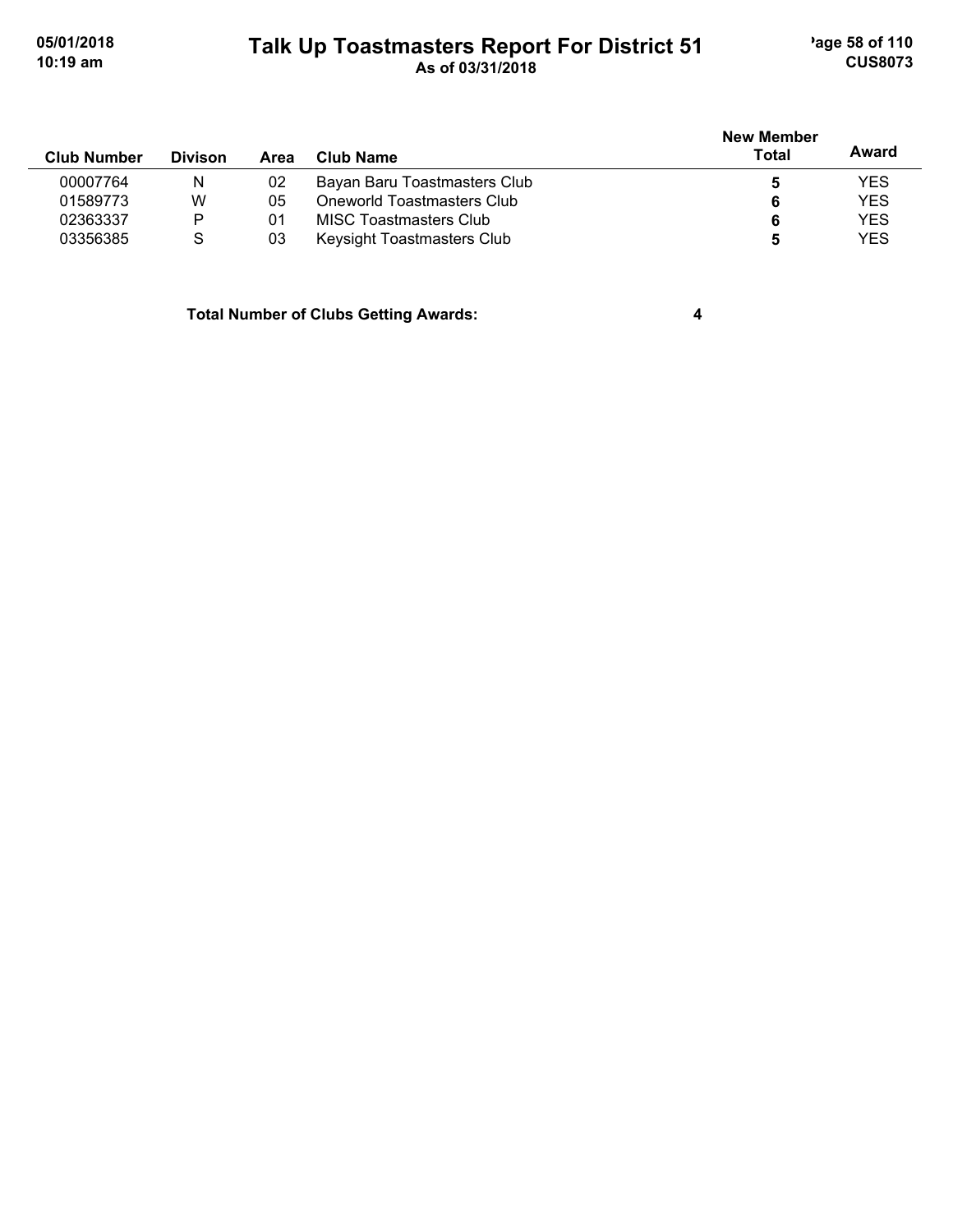#### **Talk Up Toastmasters Report For District 52** age 59 of 110 **10:19 am As of 03/31/2018 CUS8073**

| <b>Club Number</b> | <b>Divison</b> | Area | Club Name                                      | <b>New Member</b><br><b>Total</b> | Award      |
|--------------------|----------------|------|------------------------------------------------|-----------------------------------|------------|
| 00000147           | B              | 20   | Gettin' Toasty #147                            |                                   | <b>YES</b> |
| 00000914           | А              | 12   | <b>Burnt Toastmasters Club</b>                 | 8                                 | <b>YES</b> |
| 00001320           | С              | 32   | <b>Burbank Toastmasters</b>                    |                                   | <b>YES</b> |
| 00006178           | B              | 24   | Self-Mastery Toastmasters                      | 6                                 | <b>YES</b> |
| 00659175           | С              | 32   | Warner Bros, Toastmasters                      | 9                                 | <b>YES</b> |
| 01311423           | С              | 34   | Imagination at NBC Universal Toastmasters Club | 6                                 | <b>YES</b> |
| 03729871           | B              | 22   | Neuro Orators Toastmasters Club                | 11                                | <b>YES</b> |
| 04054980           | A              | 14   | Malibu Toastmasters                            | 11                                | <b>YES</b> |
| 05118771           | A              | 11   | Valley Stars Toastmasters                      | 5                                 | <b>YES</b> |
| 05854908           | B              | 22   | <b>Master Debaters</b>                         |                                   | YES        |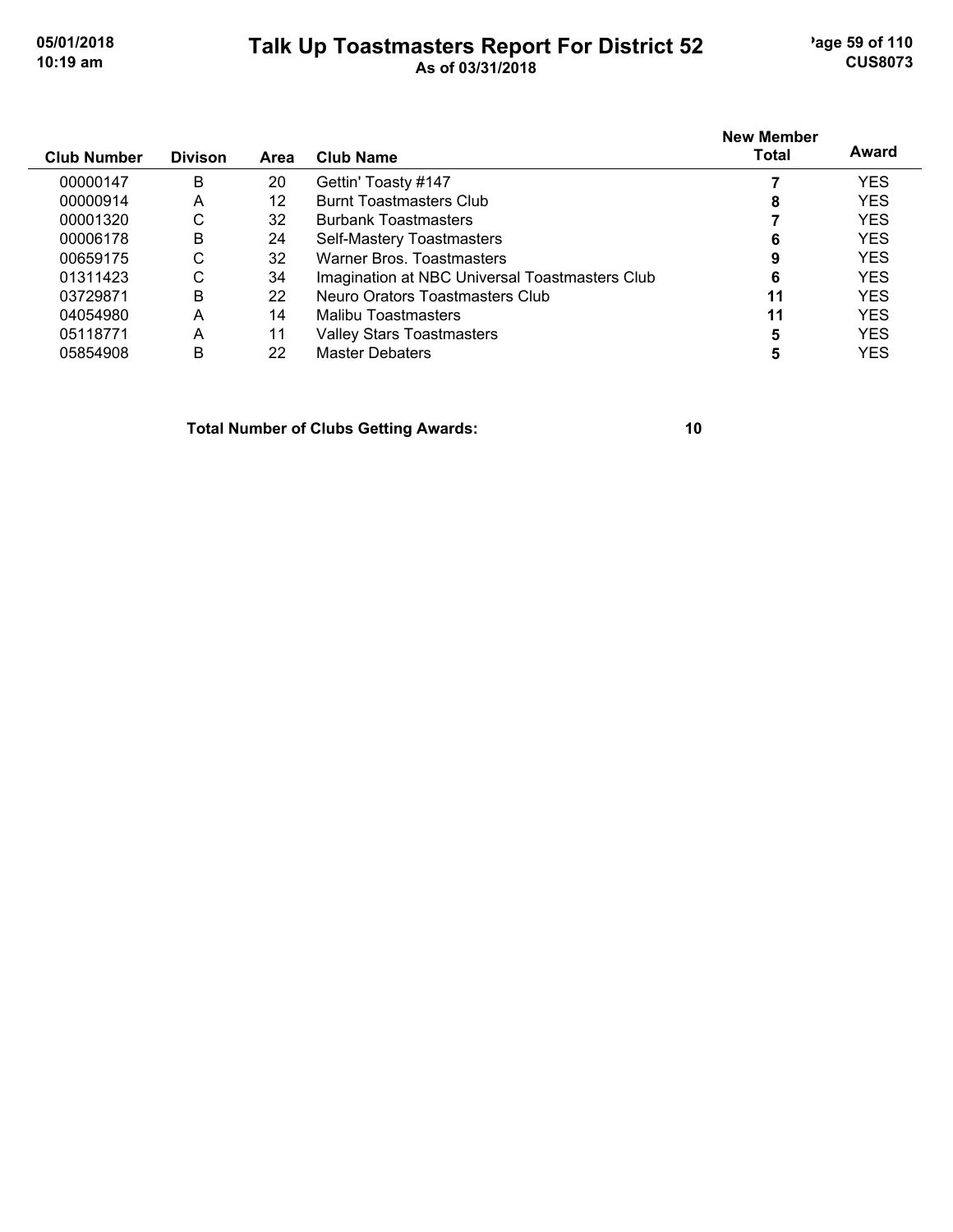#### **Talk Up Toastmasters Report For District 53** age 60 of 110 **10:19 am As of 03/31/2018 CUS8073**

| <b>Club Number</b> | <b>Divison</b> | Area | Club Name                                    | <b>New Member</b><br><b>Total</b> | Award      |
|--------------------|----------------|------|----------------------------------------------|-----------------------------------|------------|
| 00000820           | D              | 41   | Yale Toastmasters Club.                      | 5                                 | <b>YES</b> |
| 00000865           | C              | 31   | <b>Greater Stamford Toastmasters</b>         | 13                                | <b>YES</b> |
| 01363516           | G              | 71   | Toastmasters UAlbany                         |                                   | <b>YES</b> |
| 01372822           | С              | 32   | <b>Greenwich Toastmasters</b>                | 5                                 | <b>YES</b> |
| 05118782           | E              | 54   | <b>UCONN School of Business Toastmasters</b> |                                   | <b>YES</b> |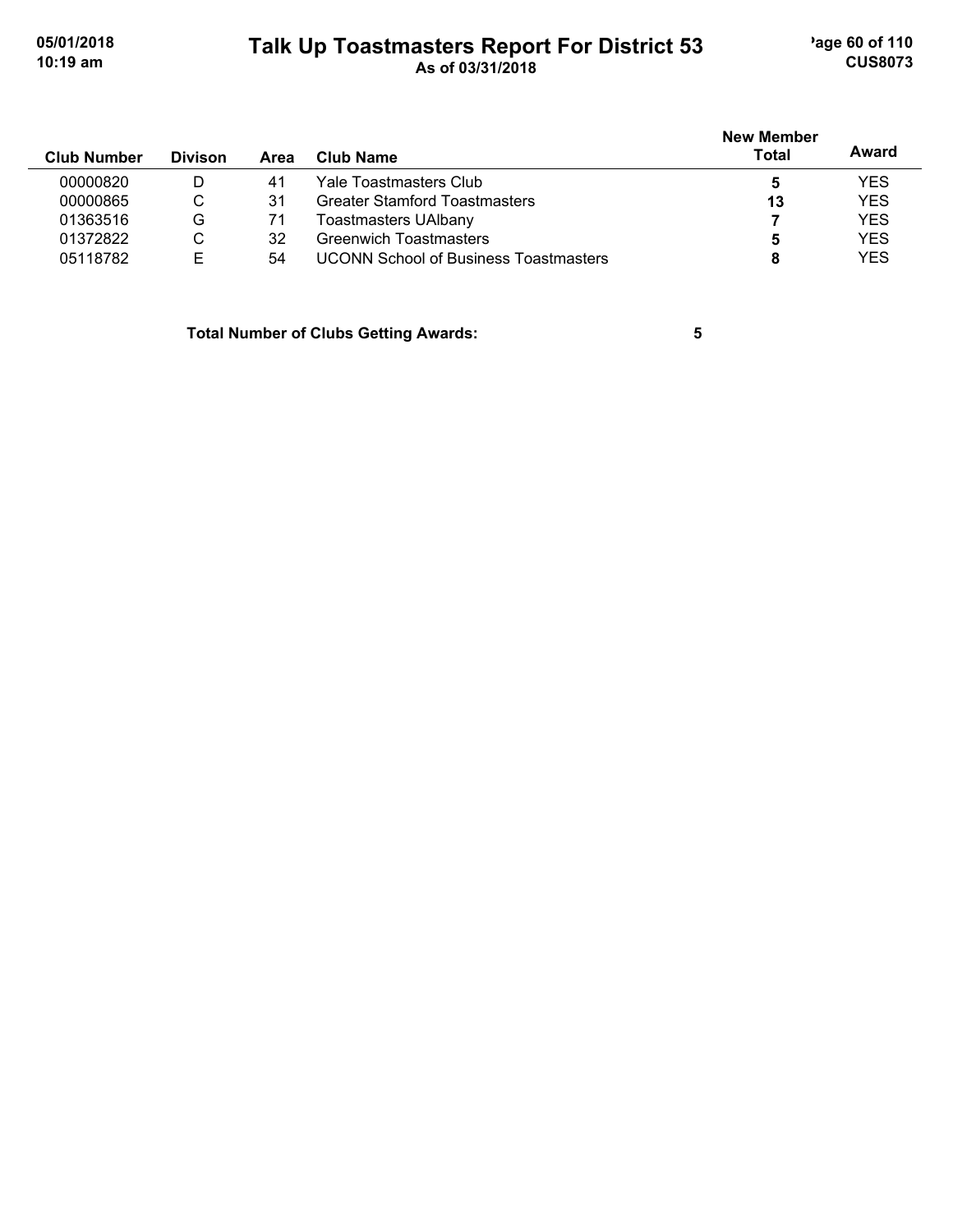#### **Talk Up Toastmasters Report For District 54** age 61 of 110 **10:19 am As of 03/31/2018 CUS8073**

|                    |                |      |                             | <b>New Member</b> |            |
|--------------------|----------------|------|-----------------------------|-------------------|------------|
| <b>Club Number</b> | <b>Divison</b> | Area | Club Name                   | Total             | Award      |
| 00000467           | Е              | -51  | McKinley Club               |                   | <b>YES</b> |
| 00000995           | D              | 43   | State Farm Windjammers Club |                   | YES        |
|                    |                |      |                             |                   |            |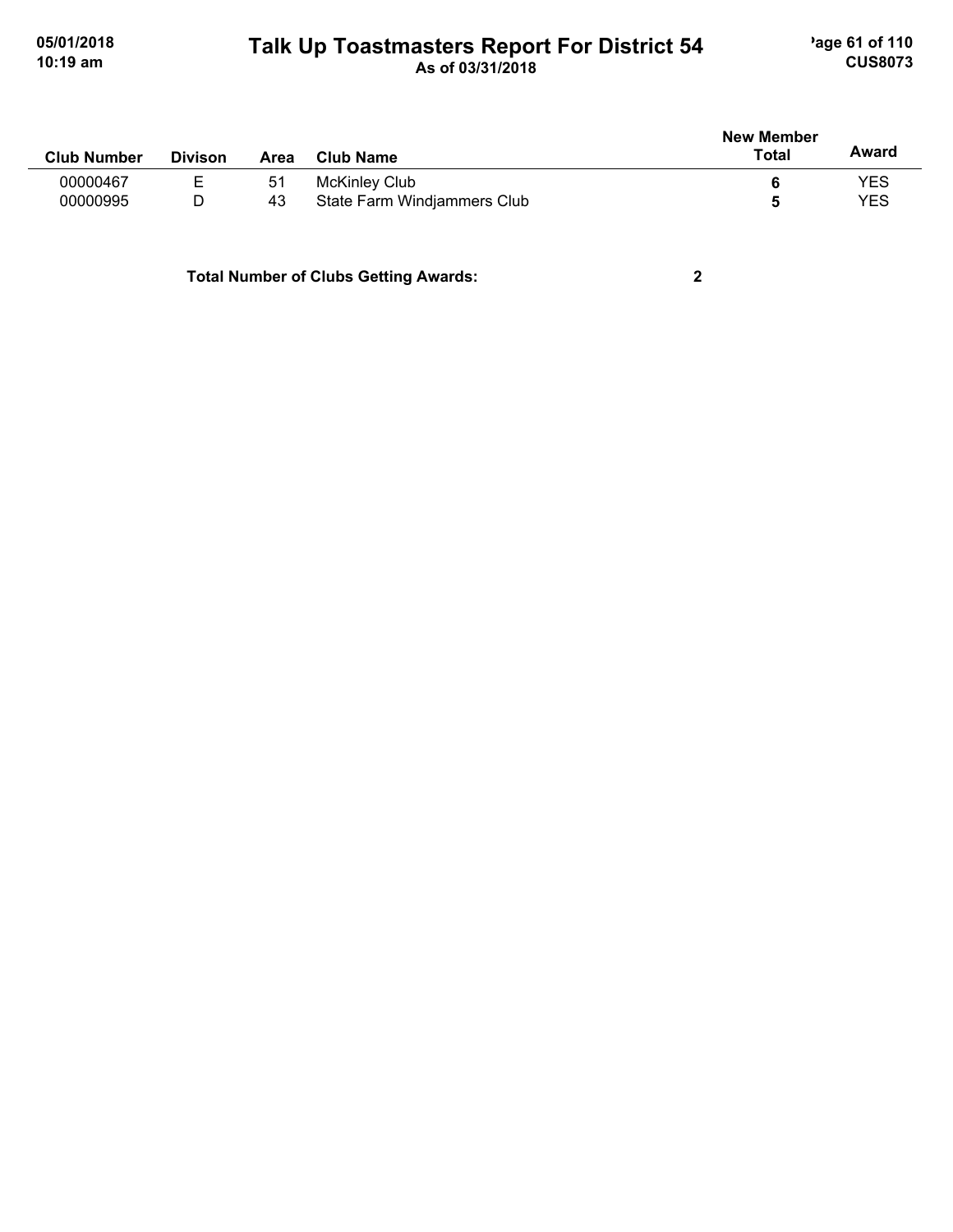# **Talk Up Toastmasters Report For District 55** age 62 of 110

## **10:19 am As of 03/31/2018 CUS8073**

|                    | <b>Divison</b> |      |                                      | <b>New Member</b><br>Total | Award      |
|--------------------|----------------|------|--------------------------------------|----------------------------|------------|
| <b>Club Number</b> |                | Area | <b>Club Name</b>                     |                            |            |
| 00000181           | G              | 34   | <b>USAA Toastmasters</b>             |                            | <b>YES</b> |
| 00004948           | G              | 34   | USAA Bank Toastmasters Club          |                            | <b>YES</b> |
| 00006058           | F              | 22   | Northwest Toastmasters Club          | 6                          | <b>YES</b> |
| 00006427           | F              | 23   | Alamo Heights Club                   | 6                          | <b>YES</b> |
| 00007629           | Κ              | 71   | <b>Today Toastmasters Club</b>       | 5                          | <b>YES</b> |
| 00008737           | G              | 34   | <b>Texas Tongue Twisters Club</b>    | 5                          | <b>YES</b> |
| 00009724           | E              | 13   | Metro Toastmasters Club              |                            | <b>YES</b> |
| 00590635           | Κ              | 71   | Lakeline Toastmasters                |                            | <b>YES</b> |
| 00749617           | J              | 62   | <b>Community Club</b>                |                            | <b>YES</b> |
| 01121736           | Κ              | 73   | <b>iChatters</b>                     | 6                          | <b>YES</b> |
| 01144256           | J              | 64   | UT Sciences Toastmasters Club        | 10                         | <b>YES</b> |
| 01279739           | F              | 23   | Future Speakers on the Horizon (FSH) | 5                          | <b>YES</b> |
| 03758381           | Η              | 41   | <b>Two Rivers Communicators</b>      | 5                          | <b>YES</b> |
| 04125683           |                | 54   | Homeaway Penn Field Penn & Tellers   | 5                          | <b>YES</b> |
| 04961614           | Е              | 13   | Alpha Toastmasters                   | 9                          | <b>YES</b> |
| 05954082           | E              | 13   | S.H.I.E.L.D. Toastmasters            | 8                          | <b>YES</b> |
| 06576025           |                | 51   | <b>Brave Little Toastmasters</b>     | 17                         | YES        |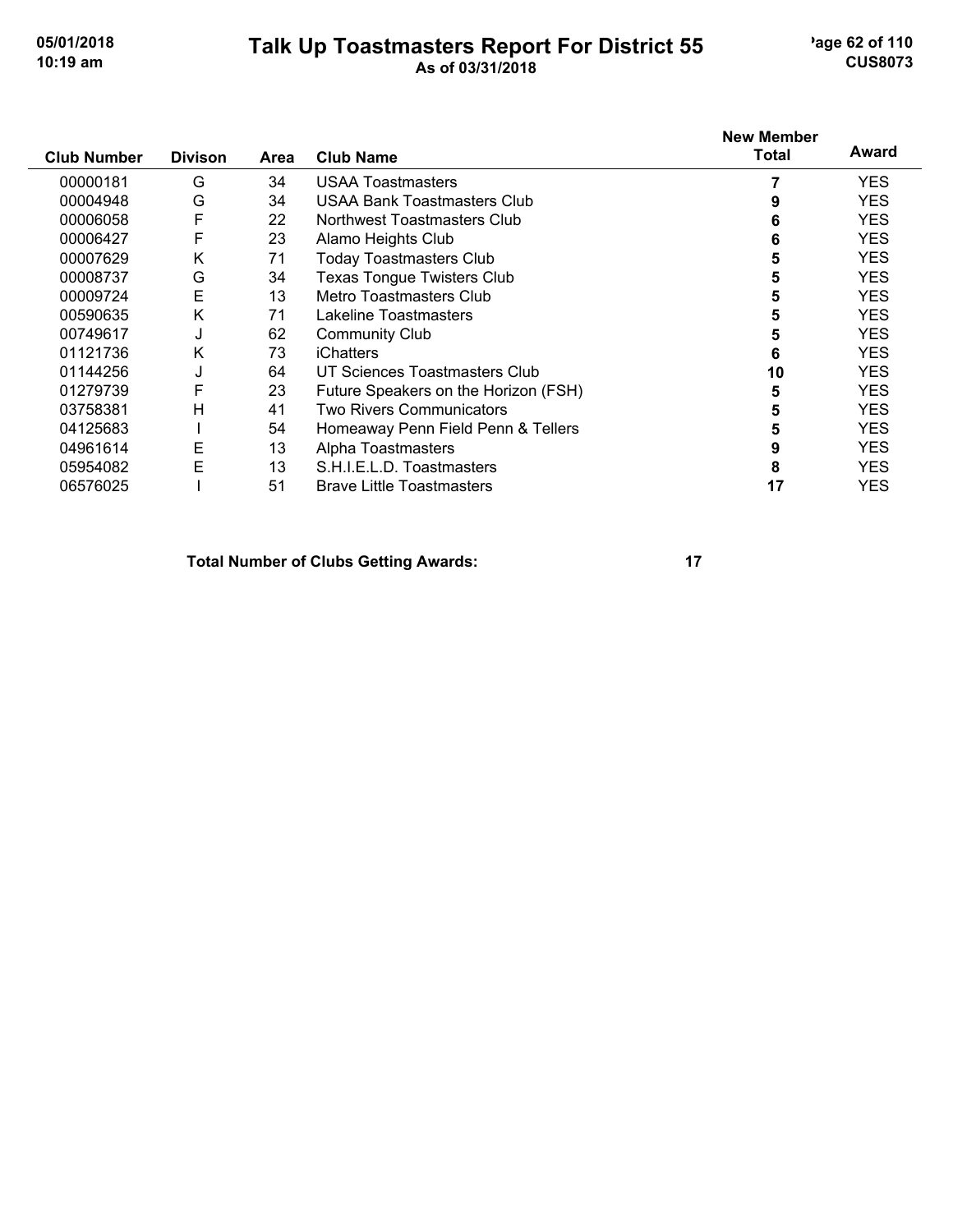#### **Talk Up Toastmasters Report For District 56** age 63 of 110 **10:19 am As of 03/31/2018 CUS8073**

|                    |                |      |                                     | <b>New Member</b> |            |
|--------------------|----------------|------|-------------------------------------|-------------------|------------|
| <b>Club Number</b> | <b>Divison</b> | Area | <b>Club Name</b>                    | Total             | Award      |
| 00002755           | N              | 25   | Katy Toastmasters Club              | 5                 | <b>YES</b> |
| 00004944           | N              | 21   | Speaking Of Shell Toastmasters Club | 8                 | <b>YES</b> |
| 00006918           |                | 44   | Woodlands Toastmasters Club         | 5                 | <b>YES</b> |
| 00006998           | O              | 10   | Talk Of Downtown Club               |                   | <b>YES</b> |
| 00670075           | P              | 03   | <b>UHCL Toastmasters</b>            | 5                 | <b>YES</b> |
| 00826937           | O              | 14   | Word Doctors Toastmasters Club      | 10                | <b>YES</b> |
| 05125192           | O              | 11   | Celts Toastmasters                  | 5                 | <b>YES</b> |
| 06596925           | N              | 25   | Phillips 66 HQ Toastmasters Club    |                   | <b>YES</b> |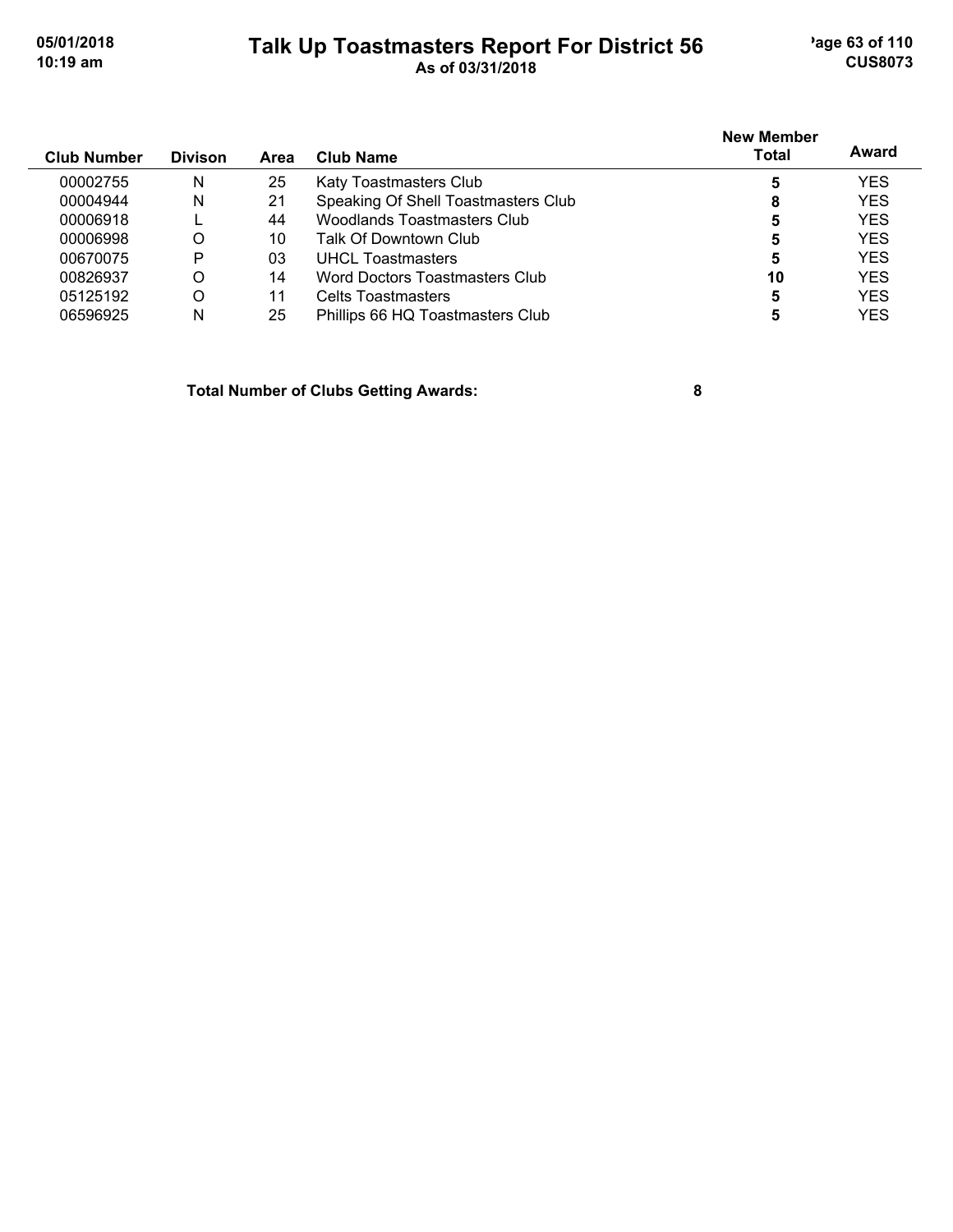#### **Talk Up Toastmasters Report For District 57** age 64 of 110 **10:19 am As of 03/31/2018 CUS8073**

|                    |                |             |                                     | <b>New Member</b> |            |
|--------------------|----------------|-------------|-------------------------------------|-------------------|------------|
| <b>Club Number</b> | <b>Divison</b> | <b>Area</b> | <b>Club Name</b>                    | Total             | Award      |
| 00000182           | G              | 31          | Santa Rosa Club                     | 5                 | <b>YES</b> |
| 00000452           | Α              | 01          | San Leandro Toastmasters Club       |                   | <b>YES</b> |
| 00001785           | F              | 16          | Danville Toastmasters Club 1785     |                   | <b>YES</b> |
| 00002973           | E              | 15          | Downtown Berkeley Club              | 6                 | <b>YES</b> |
| 00004293           | D              | 30          | Oakland Uptown Toastmasters         |                   | <b>YES</b> |
| 00004453           | н              | 28          | Hacienda Park Toastmasters Club     | 5                 | <b>YES</b> |
| 00005306           | Ε              | 15          | <b>Toastmasters on Campus Club</b>  | 5                 | <b>YES</b> |
| 01389071           | B              | 17          | <b>DVC</b> Toastmasters             | 11                | <b>YES</b> |
| 01458900           |                | 29          | Soaring Eagles                      | 5                 | <b>YES</b> |
| 01619968           | E              | 04          | <b>Healthy Toasts</b>               |                   | <b>YES</b> |
| 03756371           |                | 33          | <b>City Speech Toastmasters</b>     | 5                 | <b>YES</b> |
| 04565860           | Е              | 23          | <b>Entrepreneurial Toastmasters</b> |                   | <b>YES</b> |
| 05434039           | G              | 25          | Toast Tronic                        | 6                 | <b>YES</b> |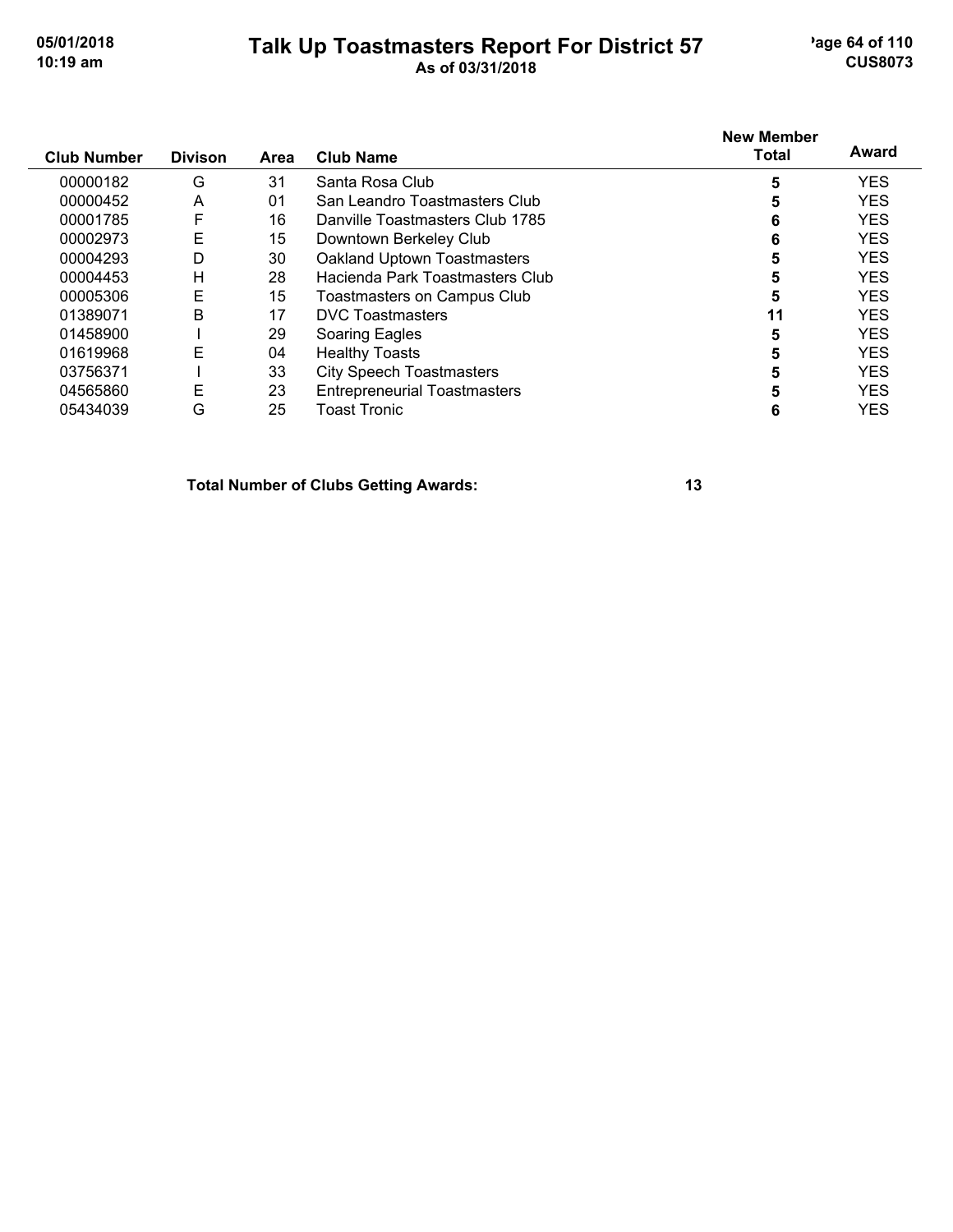### **Talk Up Toastmasters Report For District 58** age 65 of 110 **10:19 am As of 03/31/2018 CUS8073**

| <b>Club Number</b> | <b>Divison</b> | Area | Club Name                        | <b>New Member</b><br><b>Total</b> | Award      |
|--------------------|----------------|------|----------------------------------|-----------------------------------|------------|
| 00004575           | B              | 22   | <b>Blackbaud Toastmasters</b>    | 5                                 | <b>YES</b> |
| 00005497           | A              | 11   | <b>Holy City Toastmasters</b>    | 5                                 | <b>YES</b> |
| 02475189           | F              | 62   | Golden Toastmasters at the Point | 5                                 | <b>YES</b> |
| 02540946           | А              | 11   | CWS Top of the Line              | 5                                 | <b>YES</b> |
| 04772466           |                | 61   | Walhalla Toastmasters            | 5                                 | <b>YES</b> |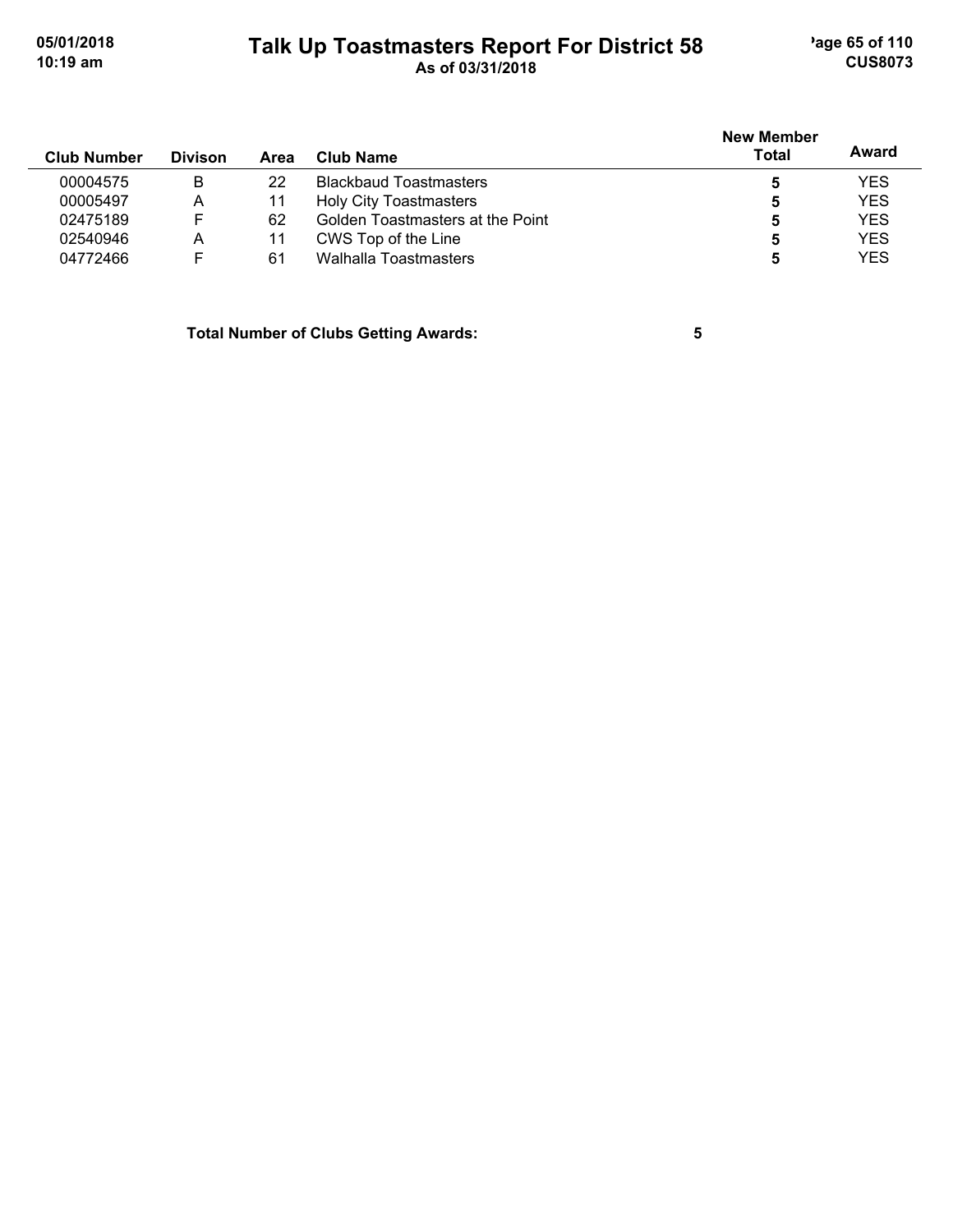#### **Talk Up Toastmasters Report For District 59** age 66 of 110 **10:19 am As of 03/31/2018 CUS8073**

| <b>Club Number</b> | <b>Divison</b> |      | <b>Club Name</b>                                    | <b>New Member</b><br><b>Total</b> | Award      |
|--------------------|----------------|------|-----------------------------------------------------|-----------------------------------|------------|
|                    |                | Area |                                                     |                                   |            |
| 00001200           | K              | 04   | <b>Mallorca Wordsmiths Toastmasters Club</b>        | 8                                 | <b>YES</b> |
| 00004935           | B              | 02   | Le Club des Orateurs                                | 7                                 | <b>YES</b> |
| 00006712           | A              | 03   | Lutece 75 Club                                      | 8                                 | <b>YES</b> |
| 00008887           | K              | 02   | <b>Barcelona Toastmasters Club</b>                  | 5                                 | <b>YES</b> |
| 00008953           | B              | 01   | <b>SHAPE International Toastmasters Club</b>        | 7                                 | <b>YES</b> |
| 00009605           | Н              | 01   | <b>Madrid Toastmasters Club</b>                     | 6                                 | <b>YES</b> |
| 00758337           | D              | 01   | <b>Lisbon Toastmasters Club</b>                     | 8                                 | <b>YES</b> |
| 00895375           | B              | 03   | <b>Claddagh Toastmasters</b>                        | $\overline{7}$                    | <b>YES</b> |
| 00965761           | L              | 01   | Oporto Toastmasters Club                            | 7                                 | <b>YES</b> |
| 01225462           | B              | 04   | <b>Toastmasters Antwerpen</b>                       | 9                                 | <b>YES</b> |
| 01361615           | M              | 02   | Young Entrepreneurs Toastmasters Club               | 8                                 | <b>YES</b> |
| 01399930           | G              | 03   | <b>Toastmasters Roma</b>                            | 5                                 | <b>YES</b> |
| 01495176           | J              | 01   | The SpeakMasters At JTI                             | 17                                | <b>YES</b> |
| 01509273           | н              | 01   | Nova Communication Bilingual Toastmasters In Madrid | 5                                 | <b>YES</b> |
| 01526200           | G              | 05   | <b>Hellenic Toastmasters Club</b>                   | 6                                 | <b>YES</b> |
| 01588110           | Κ              | 03   | <b>BCN Pride Toastmasters</b>                       | 7                                 | <b>YES</b> |
| 01833930           | E              | 01   | <b>Rhetorik Club Winterthur</b>                     | 5                                 | <b>YES</b> |
| 02177876           | L              | 04   | <b>Tecmaia Toastmasters Club</b>                    | 7                                 | <b>YES</b> |
| 02528283           | J              | 02   | International Toastmasters Club of Nyon             | 5                                 | <b>YES</b> |
| 03074183           | C              | 01   | <b>Fusion Toastmasters Amsterdam</b>                | 10                                | <b>YES</b> |
| 03365085           | F              | 01   | <b>Toulouse Speakers</b>                            | 6                                 | <b>YES</b> |
| 03943870           | N              | 02   | Shell Toastmasters The Hague                        | 6                                 | <b>YES</b> |
| 04110328           | G              | 06   | Kifissia Toastmasters Club                          | 7                                 | <b>YES</b> |
| 04156916           | E              | 03   | Top Notch Toastmasters Zurich                       | 5                                 | <b>YES</b> |
| 04647400           | н              | 04   | Zaragoza                                            | 5                                 | <b>YES</b> |
| 05202793           | $\mathsf{H}$   | 03   | Oracle Malaga                                       | 5                                 | <b>YES</b> |
| 05832391           | н              | 03   | <b>Toastmasters Granada</b>                         | 5                                 | <b>YES</b> |
| 06588761           | G              | 05   | Athens Advanced Toastmasters Club                   | 5                                 | <b>YES</b> |
| 06597338           |                | 02   | RoBaToMaS - Roche Basel Toastmasters                | 5                                 | <b>YES</b> |
| 06630643           | G              | 03   | Zoomarine Toastmasters                              | $\overline{7}$                    | <b>YES</b> |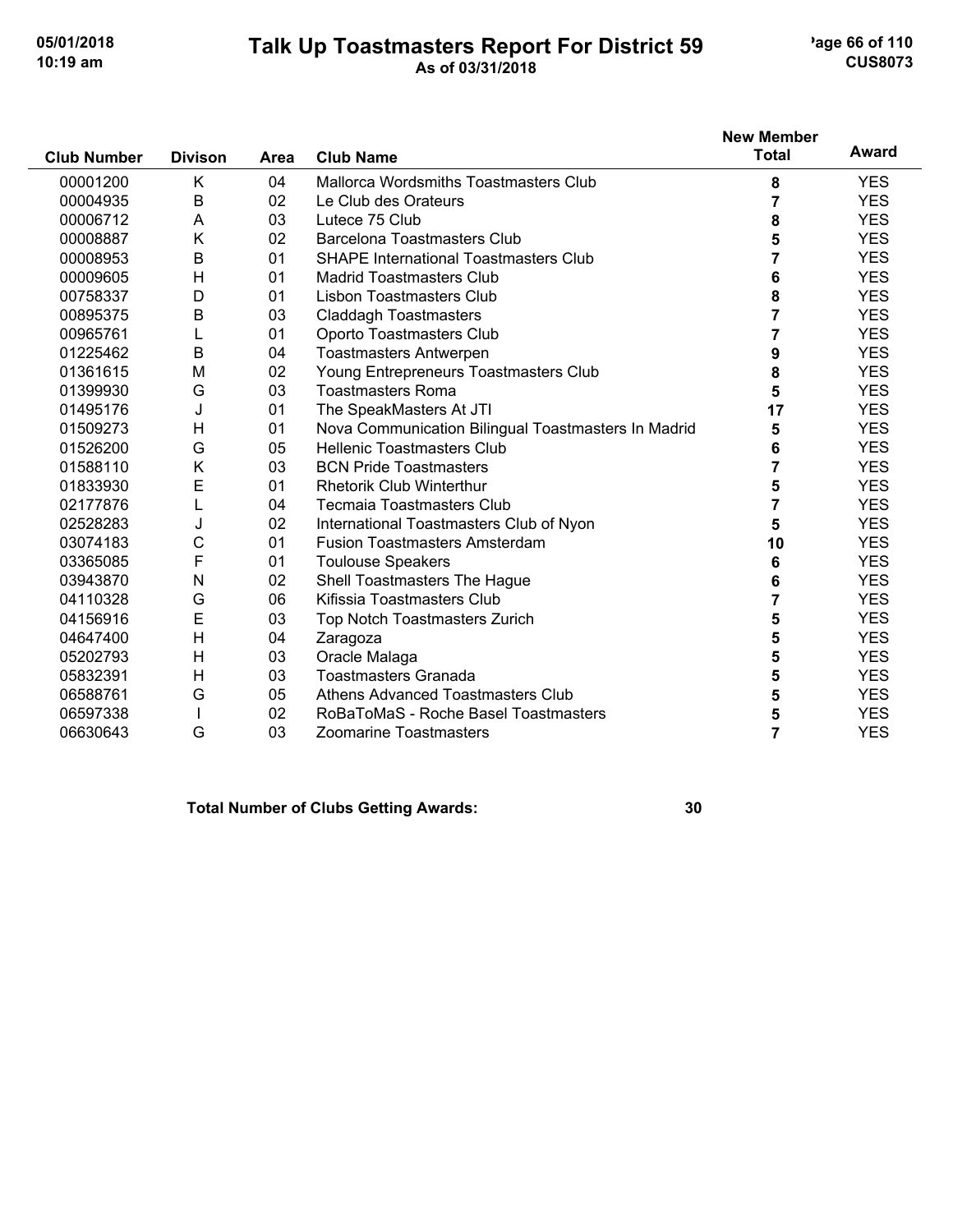#### **Talk Up Toastmasters Report For District 60** age 67 of 110 **10:19 am As of 03/31/2018 CUS8073**

| <b>Club Number</b> | <b>Divison</b> | Area              | <b>Club Name</b>                               | <b>New Member</b><br><b>Total</b> | Award      |
|--------------------|----------------|-------------------|------------------------------------------------|-----------------------------------|------------|
| 00000312           | B              | $12 \overline{ }$ | New Horizons Toastmasters Club                 | 5                                 | <b>YES</b> |
| 00001744           | F              | 55                | Downtown Toronto Toastmasters Club             |                                   | <b>YES</b> |
| 00003090           | D              | 35                | Scarborough Toastmasters Club                  | 5                                 | <b>YES</b> |
| 00004260           | G              | 64                | Humber Shores Club                             | 5                                 | <b>YES</b> |
| 00004602           |                | 82                | <b>Trinity Toastmasters</b>                    | 5                                 | <b>YES</b> |
| 00005645           | н              | 75                | Joie de Vivre Toastmasters Club                | 6                                 | <b>YES</b> |
| 00008047           | F              | 51                | Bay Street Breakfast Toastmasters Club         | 5                                 | <b>YES</b> |
| 00590213           | A              | 04                | <b>Toronto Debate Club</b>                     |                                   | <b>YES</b> |
| 00649454           | A              | 01                | Visionary Toastmasters Club                    |                                   | <b>YES</b> |
| 00685168           | A              | 04                | University of Toronto Engineering Toastmasters | 10                                | <b>YES</b> |
| 00704673           | E              | 46                | <b>Belleville Speak-Easy Toastmasters</b>      |                                   | <b>YES</b> |
| 00749142           | G              | 64                | <b>High Park Speakers</b>                      | 6                                 | <b>YES</b> |
| 00928609           | D              | 31                | <b>Forward Signs Toastmasters</b>              | 5                                 | <b>YES</b> |
| 01019843           | Н              | 71                | Eglinton-Yonge Toastmasters                    | 5                                 | <b>YES</b> |
| 01393193           |                | 84                | <b>Bay Bloor Speakers</b>                      | 10                                | <b>YES</b> |
| 05194546           | Н              | 73                | Blossoming Voices Toastmasters Club            | 5                                 | <b>YES</b> |
| 05211798           |                | 84                | <b>WTW Toastmasters Club</b>                   | 6                                 | <b>YES</b> |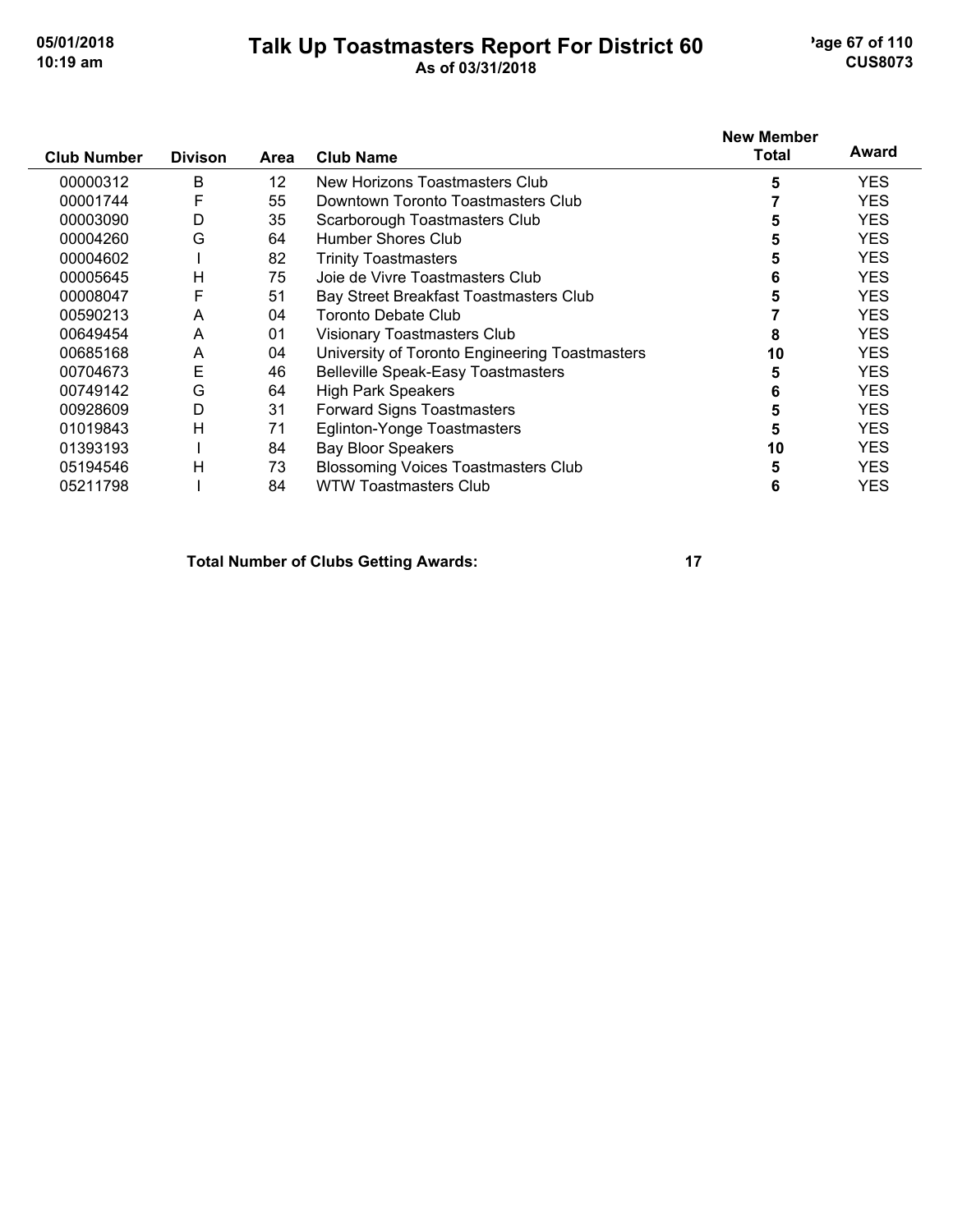#### **Talk Up Toastmasters Report For District 61** age 68 of 110 **10:19 am As of 03/31/2018 CUS8073**

| <b>Club Number</b> | <b>Divison</b> | <b>Area</b> | <b>Club Name</b>                  | <b>New Member</b><br>Total | Award      |
|--------------------|----------------|-------------|-----------------------------------|----------------------------|------------|
|                    |                |             |                                   |                            |            |
| 00001838           |                | 90          | Québec Toastmasters Club          | 6                          | <b>YES</b> |
| 00001935           | С              | 20          | Ottawa Toastmasters Club          | 9                          | <b>YES</b> |
| 00002501           |                | 90          | Club Toastmasters de Charlesbourg |                            | <b>YES</b> |
| 00003200           | G              | 63          | Club Moderateur/Moderator Club    | 5                          | <b>YES</b> |
| 00004311           | G              | 61          | McGill Club                       | 9                          | <b>YES</b> |
| 00008590           |                | 91          | Club Toastmasters De Levis        | 5                          | <b>YES</b> |
| 00008684           | A              | 03          | Manotick Club                     |                            | <b>YES</b> |
| 00009361           | G              | 65          | <b>Montreal Toastmasters Club</b> |                            | <b>YES</b> |
| 00009886           | G              | 65          | Golden Mile Toastmasters Club     |                            | <b>YES</b> |
| 00813731           | G              | 65          | Leaders En Action                 |                            | <b>YES</b> |
| 00999225           | F              | 53          | <b>HEC</b> Toastmasters           | 8                          | <b>YES</b> |
| 01570163           | A              | 01          | Downtown Kingston Toastmasters    |                            | <b>YES</b> |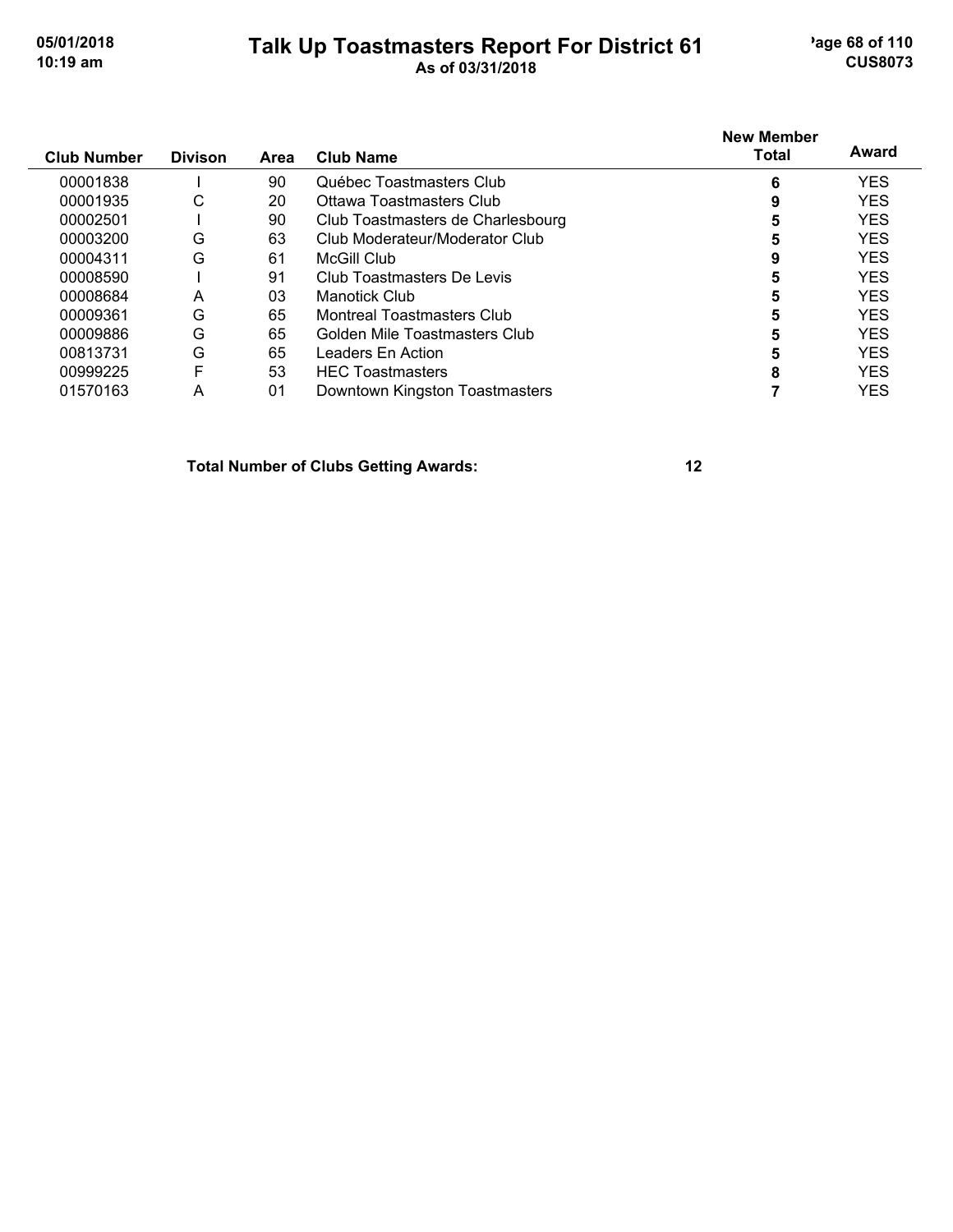#### **Talk Up Toastmasters Report For District 62** age 69 of 110 **10:19 am As of 03/31/2018 CUS8073**

| <b>Club Number</b> | <b>Divison</b> | Area | Club Name                                   | <b>New Member</b><br>Total | Award      |
|--------------------|----------------|------|---------------------------------------------|----------------------------|------------|
| 00003309           | W              | 01   | BDO Club                                    | 8                          | <b>YES</b> |
| 00007125           | Е              | 15   | Wednesday Speakers Circle Club              |                            | <b>YES</b> |
| 01291379           | С              | 05   | <b>MSU Simply Speaking Toastmasters</b>     | Ð                          | <b>YES</b> |
| 03029700           | W              | 02   | Goodwill Industries of Greater Grand Rapids |                            | <b>YES</b> |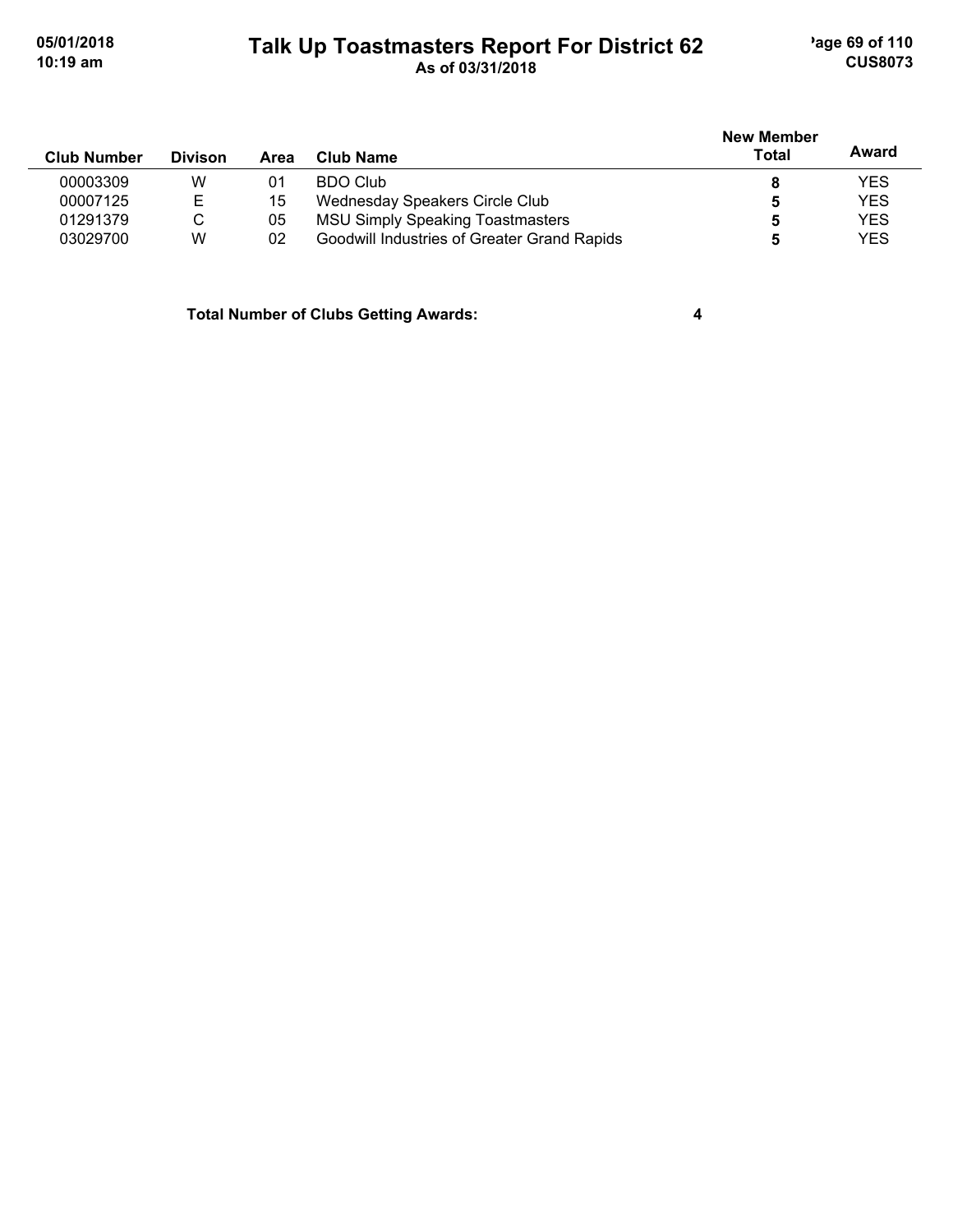#### **Talk Up Toastmasters Report For District 63** age 70 of 110 **10:19 am As of 03/31/2018 CUS8073**

| <b>Club Number</b> | <b>Divison</b> | Area | <b>Club Name</b>               | <b>New Member</b><br><b>Total</b> | Award      |
|--------------------|----------------|------|--------------------------------|-----------------------------------|------------|
| 00001429           | Е              | 50   | <b>HCA Artful Articulators</b> | 17                                | <b>YES</b> |
| 00001565           | Е              | 52   | Nashville Toastmasters         | 6                                 | <b>YES</b> |
| 00003117           | В              | 20   | West Knoxville Club            | 6                                 | <b>YES</b> |
| 00649135           | F              | 63   | Cracker Barrel Club            |                                   | <b>YES</b> |
| 01331450           | D              | 42   | Nissan Toastmasters            | 6                                 | <b>YES</b> |
| 04310000           | Е              | 54   | TGL Toastmasters Club          | 5                                 | <b>YES</b> |
| 04562208           | В              | 21   | Toasted Fury 9040              | 5                                 | <b>YES</b> |
| 06750166           | B              | 11   | <b>First Sentinel Bank</b>     | 5                                 | <b>YES</b> |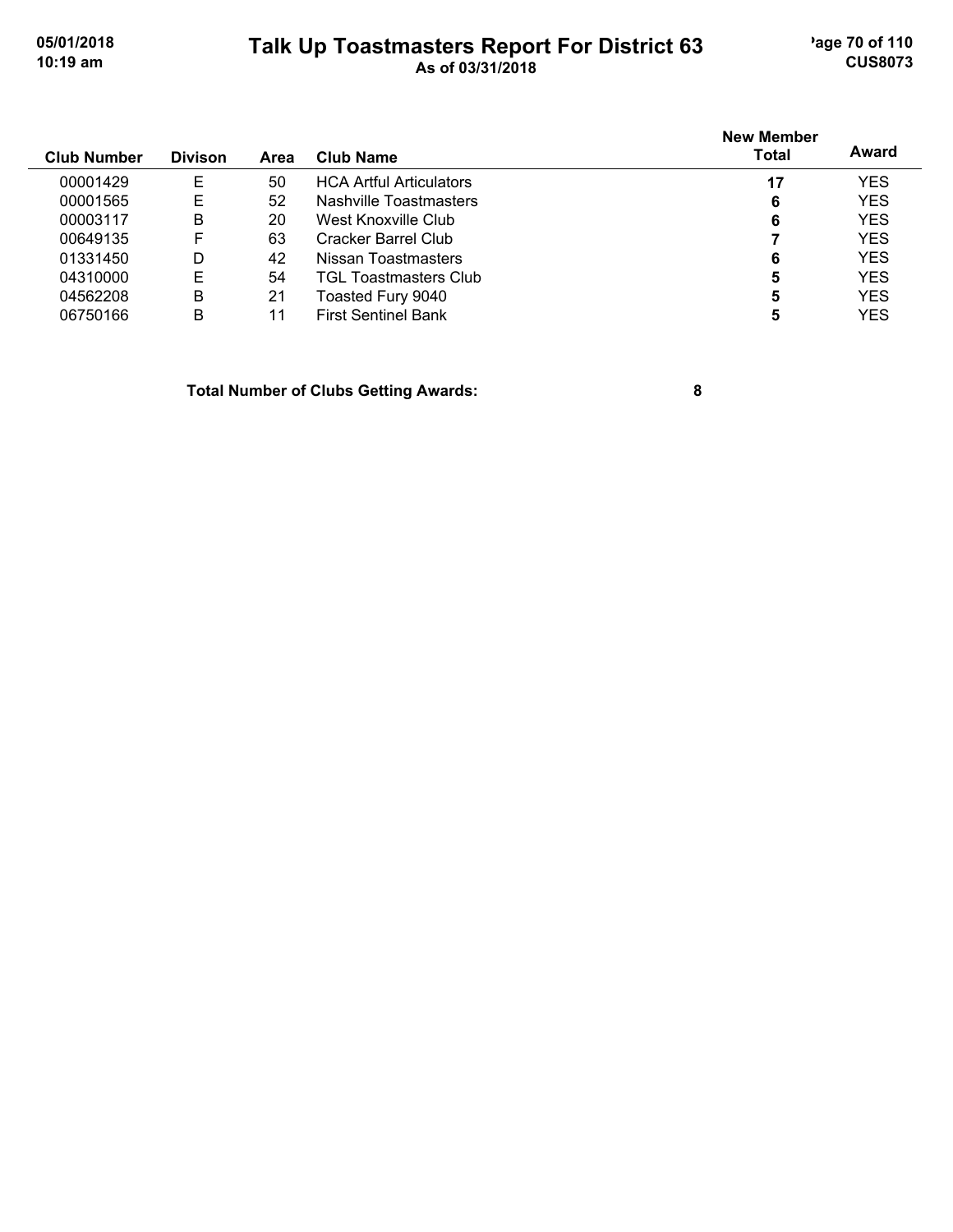#### **Talk Up Toastmasters Report For District 64** age 71 of 110 **10:19 am As of 03/31/2018 CUS8073**

| <b>Club Number</b> | <b>Divison</b> | Area | <b>Club Name</b> | <b>New Member</b><br><b>Total</b> | Award |
|--------------------|----------------|------|------------------|-----------------------------------|-------|
| 01566410           | $\mathsf{A}$   | 14   | 360 Power Talk   | 6                                 | YES   |
|                    |                |      |                  |                                   |       |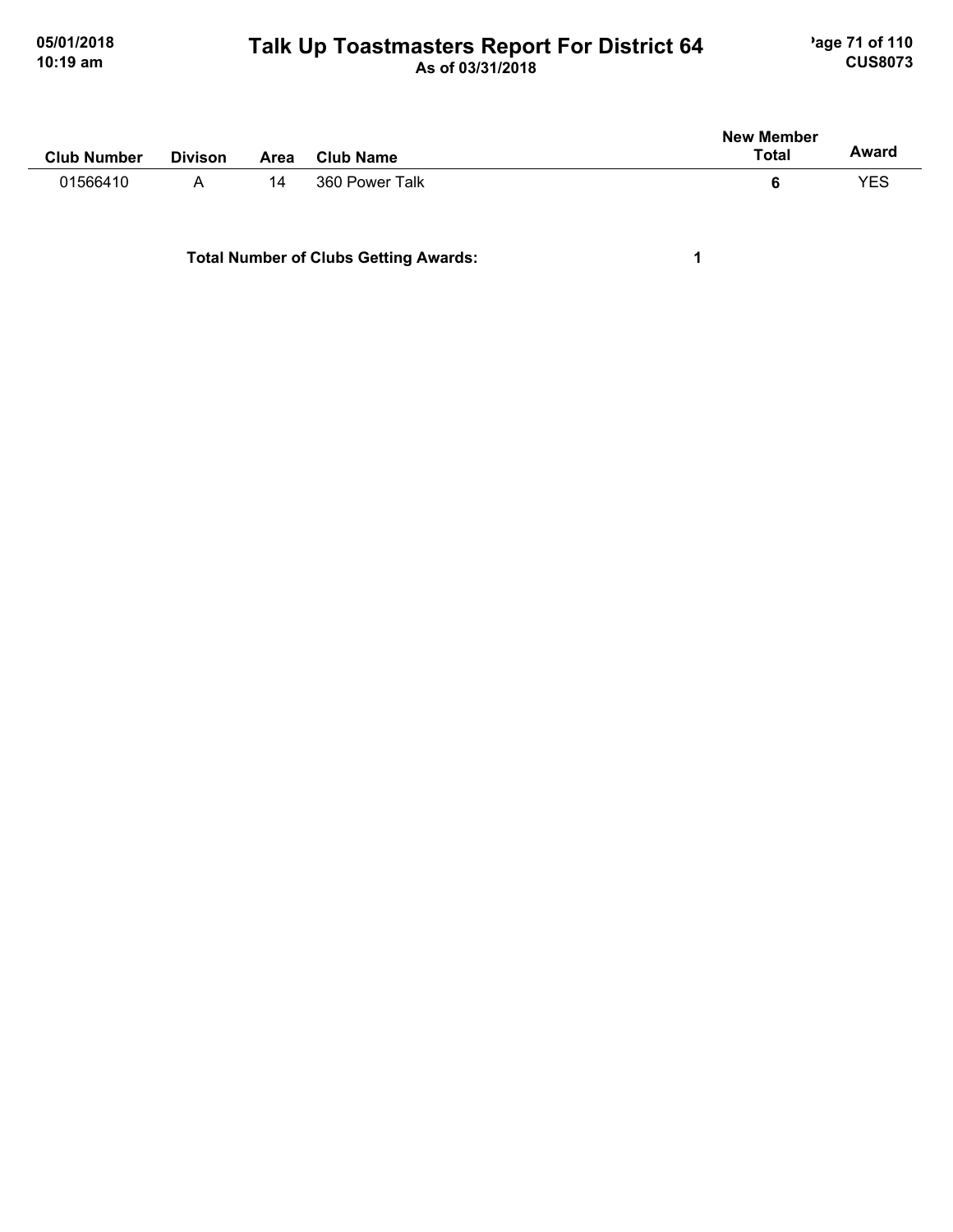#### **Talk Up Toastmasters Report For District 65** age 72 of 110 **10:19 am As of 03/31/2018 CUS8073**

| <b>Club Number</b> | <b>Divison</b> | Area | Club Name                               | <b>New Member</b><br><b>Total</b> | Award      |
|--------------------|----------------|------|-----------------------------------------|-----------------------------------|------------|
| 00004998           | D              | 42   | Cayuga Club                             | 5                                 | <b>YES</b> |
| 00006499           | A              | 13   | University at Buffalo Toastmasters Club |                                   | <b>YES</b> |
| 00715396           | E              | 56   | Roman Orators Toastmasters Club         | 5                                 | <b>YES</b> |
| 01122241           | B              | 21   | <b>Spacetalkers</b>                     | 5                                 | <b>YES</b> |
| 03641921           | B              | 22   | <b>Tiger Tales Toastmasters</b>         | 6                                 | <b>YES</b> |
| 05163221           | B              | 23   | Ortho Toastmasters                      |                                   | <b>YES</b> |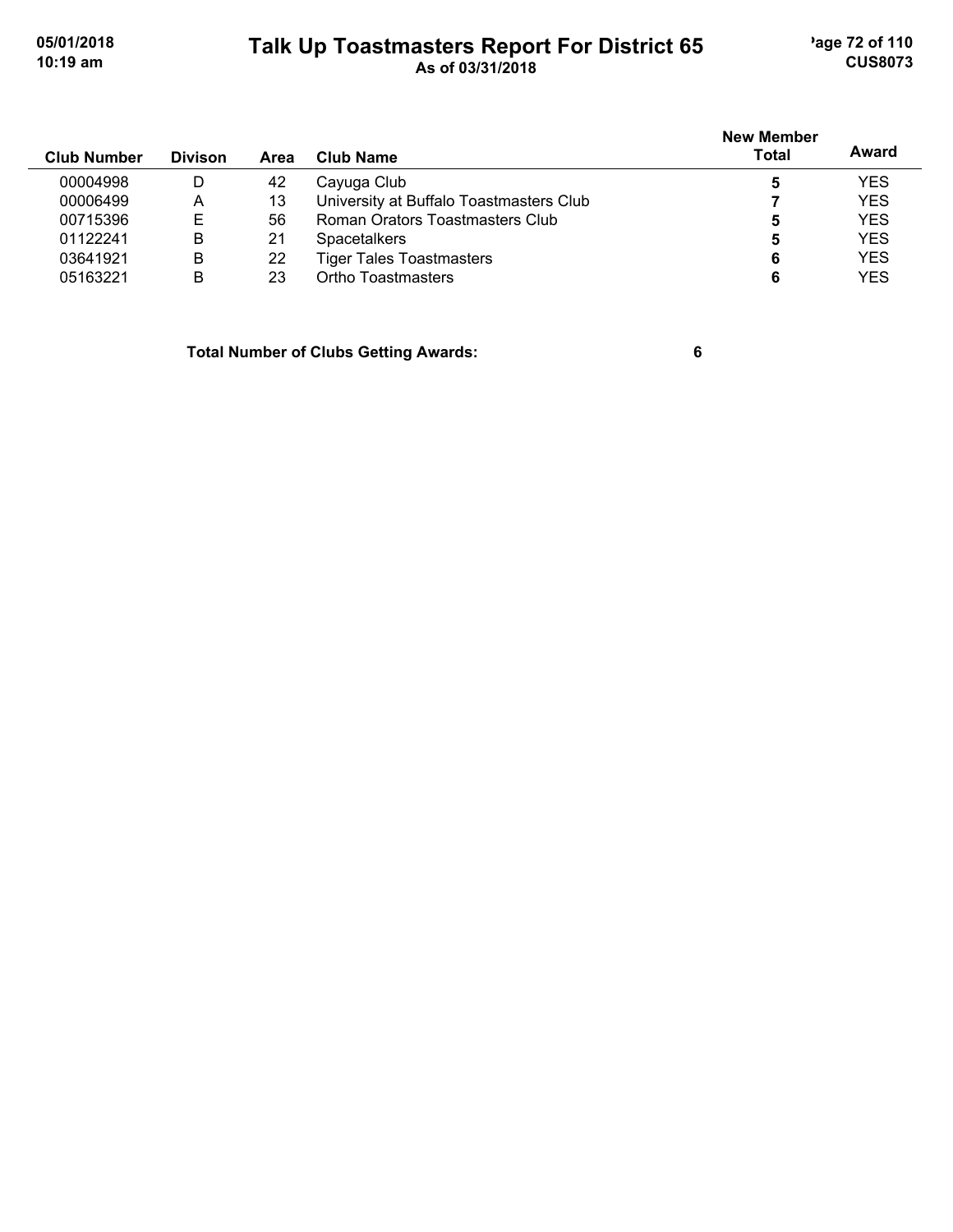## **Talk Up Toastmasters Report For District 66** age 73 of 110 **10:19 am As of 03/31/2018 CUS8073**

|                    |                |      |                                             | <b>New Member</b><br>Total | Award      |
|--------------------|----------------|------|---------------------------------------------|----------------------------|------------|
| <b>Club Number</b> | <b>Divison</b> | Area | <b>Club Name</b>                            |                            |            |
| 00001514           | A              | 13   | <b>Blue Ridge Club</b>                      | 8                          | <b>YES</b> |
| 00003267           | Е              | 51   | Virginia Beach Club                         |                            | <b>YES</b> |
| 00007537           | Α              | 13   | Vinegar Hill Toastmasters Club              | 6                          | <b>YES</b> |
| 00009134           | С              | 33   | <b>VCU Toastmasters</b>                     | 8                          | <b>YES</b> |
| 00585659           | С              | 34   | <b>Succinctly Said Club</b>                 |                            | <b>YES</b> |
| 00649145           | B              | 23   | <b>SPBC Toastmasters</b>                    | 5                          | <b>YES</b> |
| 01529155           | С              | 31   | Positive Speakers                           | 5                          | <b>YES</b> |
| 01674369           | С              | 32   | <b>Motivating With Voices</b>               | 9                          | <b>YES</b> |
| 03207758           | B              | 22   | ToastMaxers                                 | 6                          | <b>YES</b> |
| 04105961           | B              | 26   | Voices of Wells Fargo Toastmasters          | 5                          | <b>YES</b> |
| 05168108           | А              | 16   | Eastman Performance Films Toastmasters Club | 8                          | YES        |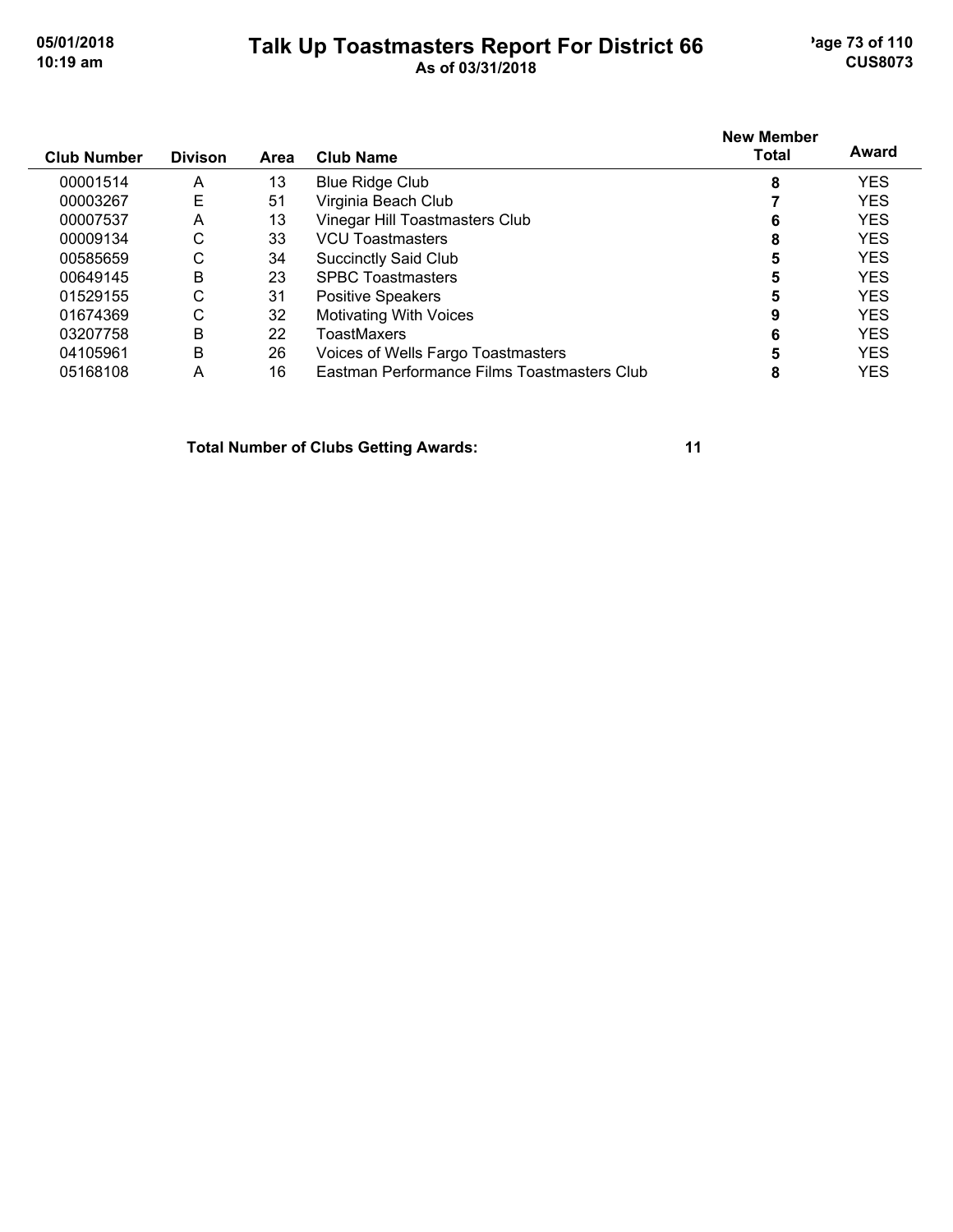# **Talk Up Toastmasters Report For District 67** age 74 of 110 **10:19 am As of 03/31/2018 CUS8073**

| <b>Club Number</b> | <b>Divison</b> | Area | Club Name                     | <b>New Member</b><br><b>Total</b> | Award      |
|--------------------|----------------|------|-------------------------------|-----------------------------------|------------|
| 01435236           | G              | 04   | Skal Taipei Toastmasters Club | 6                                 | <b>YES</b> |
| 01891721           |                | 04   | Puli Bilingual                | 5                                 | <b>YES</b> |
| 04273941           | В              | 03   | UG                            | 5                                 | <b>YES</b> |
| 05239474           | В              | 02   | Wildcats Toastmasters Club    | 10                                | <b>YES</b> |
| 06578666           |                | 01   | Go-Me Bilingual               | 5                                 | <b>YES</b> |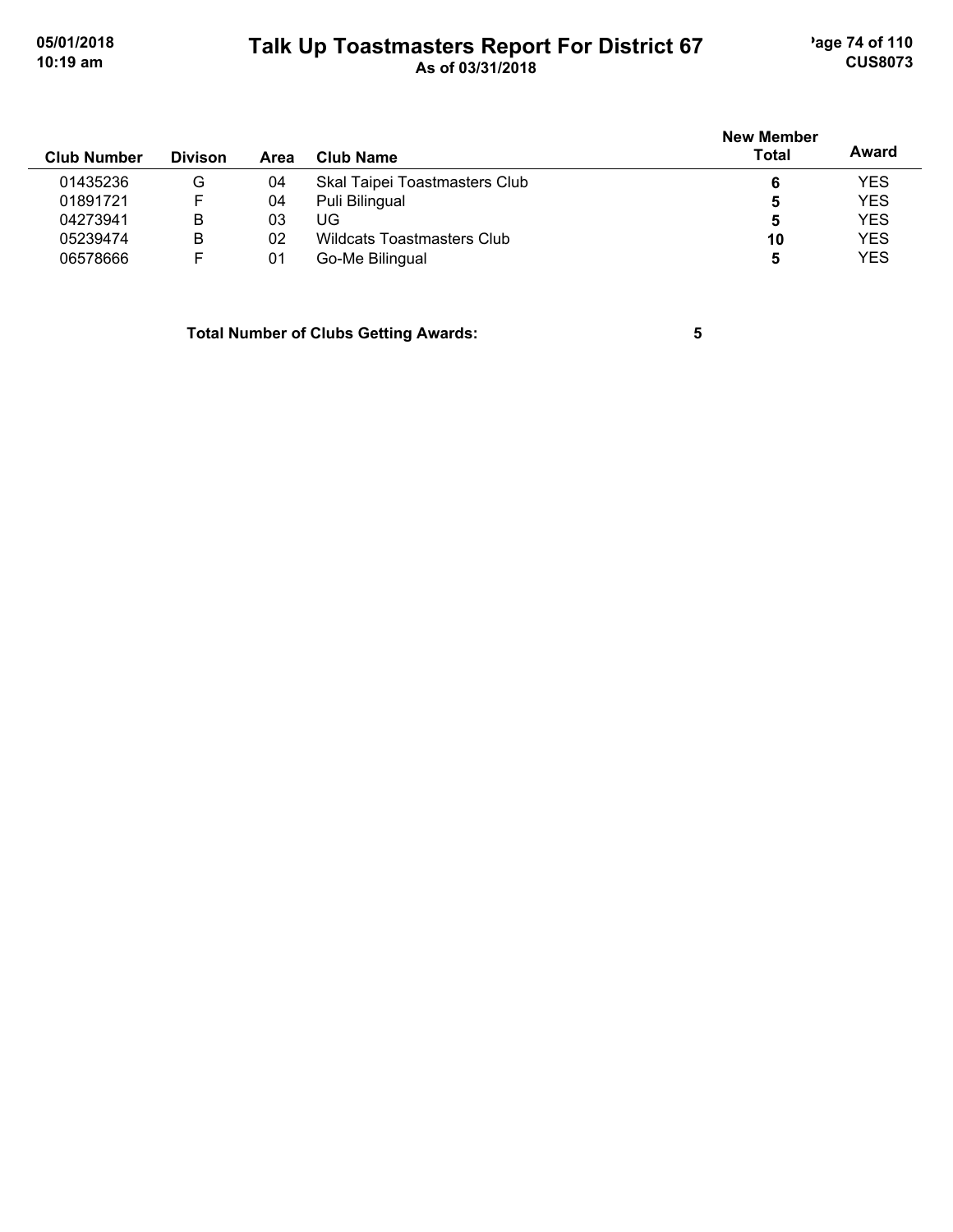# **Talk Up Toastmasters Report For District 68** age 75 of 110 **10:19 am As of 03/31/2018 CUS8073**

| <b>Club Number</b> | <b>Divison</b> | Area | Club Name                                | New Member<br><b>Total</b> | Award      |
|--------------------|----------------|------|------------------------------------------|----------------------------|------------|
| 00000234           | D              | 13   | New Orleans Toastmasters                 | 5                          | <b>YES</b> |
| 00004897           | B              | 08   | <b>GSU Baton Rouge Toastmasters Club</b> | 10                         | <b>YES</b> |
| 00602317           | С              | 12   | One Vision-One Voice Toastmasters Club   | 11                         | <b>YES</b> |
| 03058081           | B              | 08   | Tri-Parish Toastmasters                  | 5                          | <b>YES</b> |
| 04343194           | D              | 14   | Celebration Kenner Toastmasters          |                            | <b>YES</b> |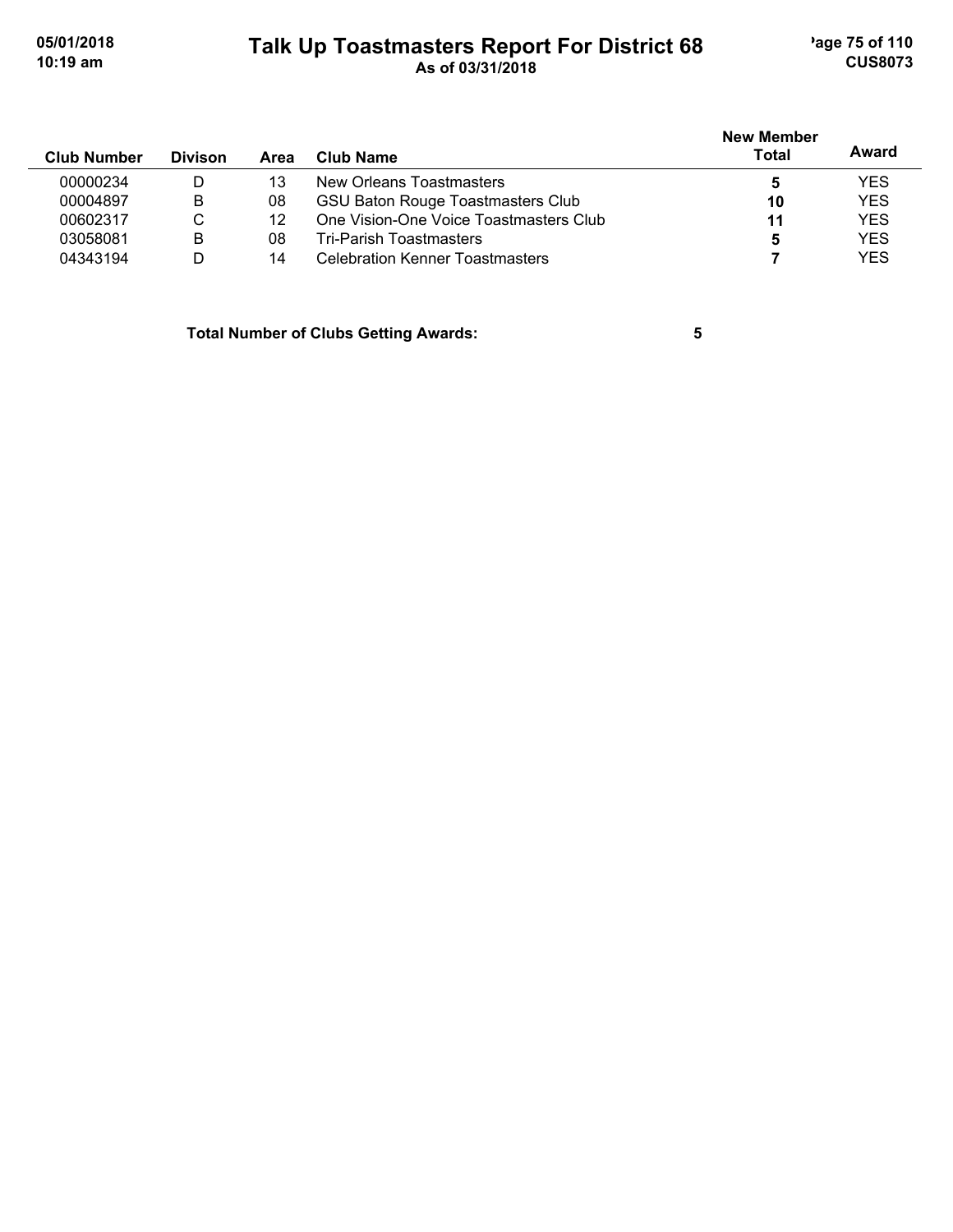## **Talk Up Toastmasters Report For District 69** age 76 of 110 **10:19 am As of 03/31/2018 CUS8073**

| <b>Club Number</b> | <b>Divison</b> | Area | Club Name                             | <b>New Member</b><br>Total | Award      |
|--------------------|----------------|------|---------------------------------------|----------------------------|------------|
| 00005077           | S              | 06   | <b>Gold Coast City Council Club</b>   |                            | <b>YES</b> |
| 00007425           | B              | 36   | C. B. D. Thursday Club                |                            | <b>YES</b> |
| 00007873           | S              | 24   | Helensvale Daybreak Toastmasters Club |                            | <b>YES</b> |
| 01426875           | M              | 08   | Narangba Valley                       |                            | <b>YES</b> |
| 01994252           | S              | 34   | <b>Griffith Guild Toastmasters</b>    | 5                          | <b>YES</b> |
| 04948990           | P              | 40   | <b>BSP Toastmasters Club</b>          |                            | <b>YES</b> |
| 05124777           | P              | 44   | Port Moresby OSL Toastmasters         |                            | <b>YES</b> |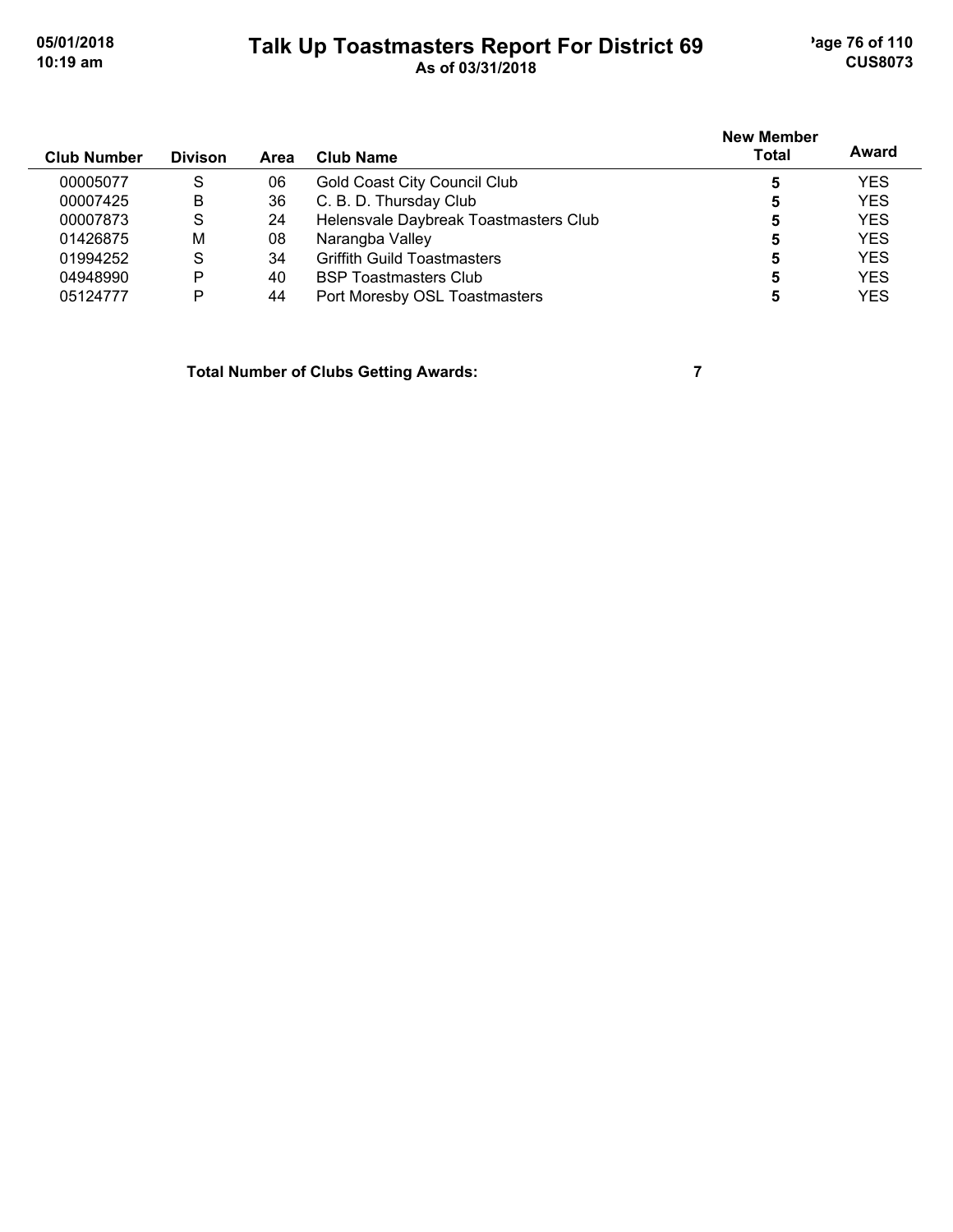## **Talk Up Toastmasters Report For District 70** age 77 of 110 **10:19 am As of 03/31/2018 CUS8073**

| <b>Club Number</b> | <b>Divison</b> | Area | <b>Club Name</b>                  | <b>New Member</b><br><b>Total</b> | Award      |
|--------------------|----------------|------|-----------------------------------|-----------------------------------|------------|
| 00000986           | M              | 27   | Canberra City Toastmasters Club   | 6                                 | <b>YES</b> |
| 00003440           | C              | 01   | Professional Speakers Club        | 5                                 | <b>YES</b> |
| 00003783           | P              | 32   | Canterbury-Hurlstone Park Club    | 5                                 | <b>YES</b> |
| 00006034           | S              | 25   | Hurstville Weekend Toastmasters   | 5                                 | <b>YES</b> |
| 00008502           | P              | 35   | Double C Toastmasters Club        |                                   | <b>YES</b> |
| 00778464           | С              | 12   | Australian Young Professionals    | 6                                 | <b>YES</b> |
| 01544584           | M              | 28   | ACS Canberra Toastmasters Club    | 5                                 | <b>YES</b> |
| 02000882           |                | 33   | University of Sydney Toastmasters | 6                                 | <b>YES</b> |
| 04741942           | С              | 04   | <b>AECOM Toastmasters</b>         |                                   | <b>YES</b> |
| 06621768           | B              | 16   | Servian Sydney Toastmasters Club  |                                   | YES        |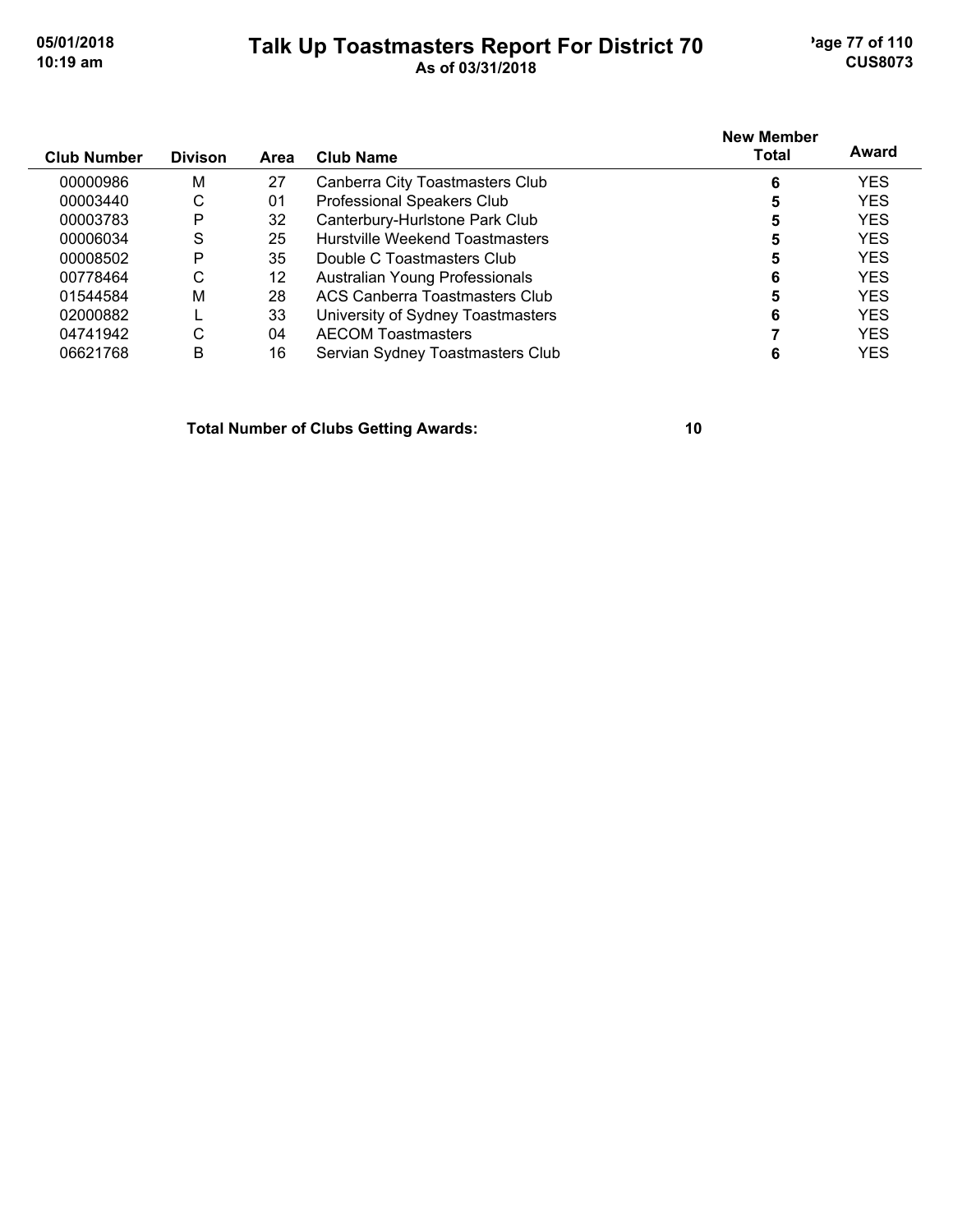#### **Talk Up Toastmasters Report For District 71** age 78 of 110 **10:19 am As of 03/31/2018 CUS8073**

|                    |                |      |                                       | <b>New Member</b> |            |
|--------------------|----------------|------|---------------------------------------|-------------------|------------|
| <b>Club Number</b> | <b>Divison</b> | Area | <b>Club Name</b>                      | <b>Total</b>      | Award      |
| 00003969           | A              | 23   | <b>Cork Douglas Toastmasters</b>      | 6                 | <b>YES</b> |
| 00006573           | F              | 09   | <b>Athlone Club</b>                   | 6                 | <b>YES</b> |
| 00006726           | E              | 48   | Manchester Orators Toastmasters Club  | 19                | <b>YES</b> |
| 00006824           | E              | 39   | Heart of England Club                 | 8                 | <b>YES</b> |
| 00007729           | B              | 24   | <b>Thomond Club</b>                   |                   | <b>YES</b> |
| 00644057           | D              | 28   | Kildare Toastmasters                  | 5                 | <b>YES</b> |
| 00901652           | E              | 39   | <b>Bullring Speakers Club</b>         | 6                 | <b>YES</b> |
| 01195392           | G              | 01   | <b>Chelmsford Speakers Club</b>       | 5                 | <b>YES</b> |
| 01200787           | E              | 06   | East Midlands Speakers                | 6                 | <b>YES</b> |
| 01272681           | Ε              | 51   | A1 Speakers                           | 17                | <b>YES</b> |
| 01371952           | E              | 21   | Doncaster Speakers                    | 6                 | <b>YES</b> |
| 01378608           | E              | 21   | <b>Sheffield Speakers</b>             | 5                 | <b>YES</b> |
| 01591173           | E              | 06   | Leicester Leaders Speakers' Club      | 9                 | <b>YES</b> |
| 02325184           | S              | 30   | Haymarket Toastmasters                | 5                 | <b>YES</b> |
| 02730842           | С              | 57   | <b>IFSC Toastmasters</b>              | 5                 | <b>YES</b> |
| 02996957           | E              | 39   | <b>Shropshire Speakers</b>            | 11                | <b>YES</b> |
| 03032977           | E              | 06   | Nottingham Robin Hood Speakers' Club  | 10                | <b>YES</b> |
| 03824728           | H              | 44   | Northampton Speakers                  |                   | <b>YES</b> |
| 05121784           | S              | 60   | Clyde Communicators Toastmasters Club |                   | <b>YES</b> |
| 05168217           | E              | 06   | <b>Lincolnshire Speakers</b>          | 5                 | <b>YES</b> |
| 05579438           | C              | 57   | Saudi Toastmasters Dublin             | 6                 | <b>YES</b> |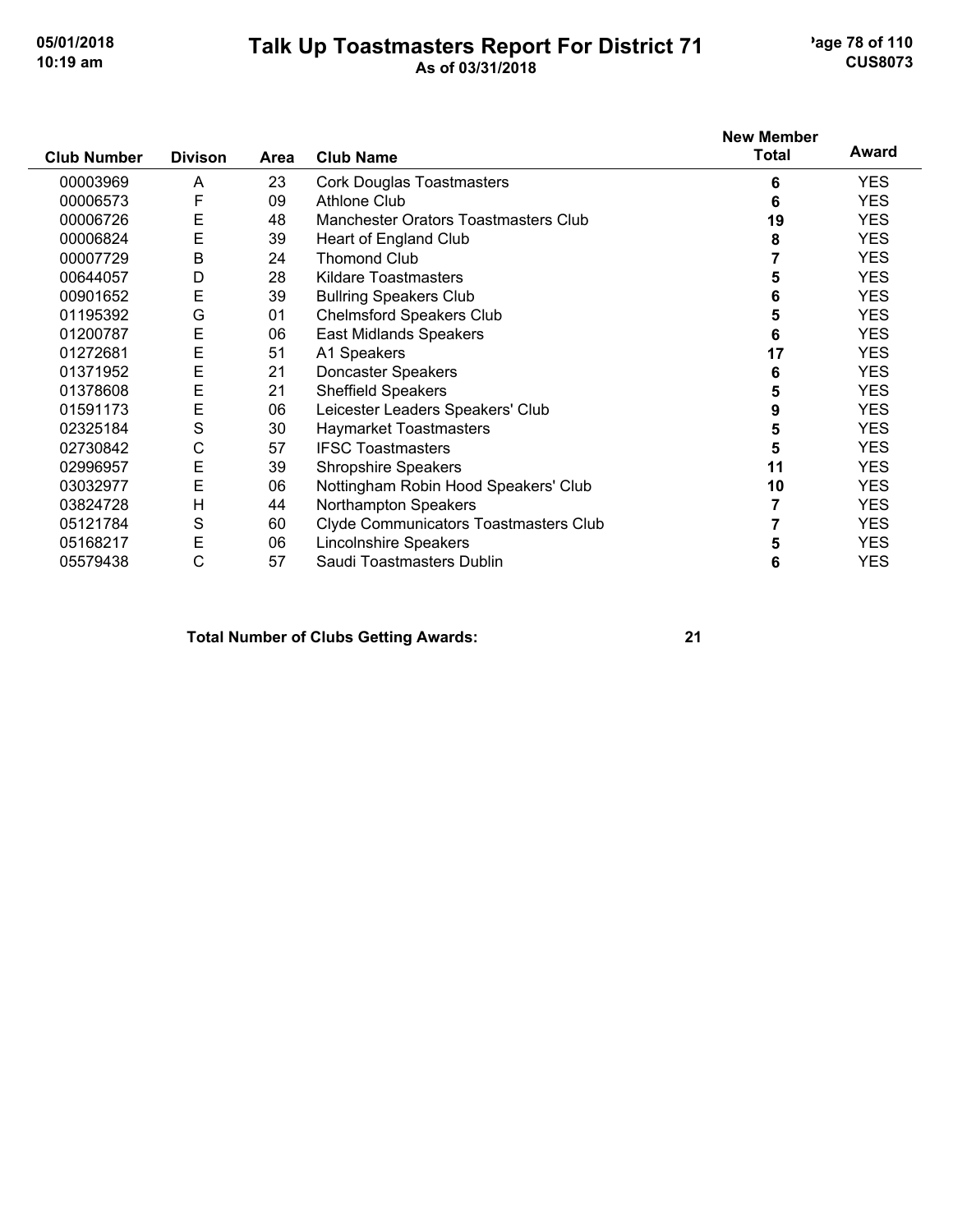# **Talk Up Toastmasters Report For District 72** age 79 of 110 **10:19 am As of 03/31/2018 CUS8073**

| <b>Club Number</b> | <b>Divison</b> | <b>Area</b> | Club Name                                  | <b>New Member</b><br><b>Total</b> | Award      |
|--------------------|----------------|-------------|--------------------------------------------|-----------------------------------|------------|
| 00001623           | J              | 05          | Karori Toastmasters Club                   |                                   | <b>YES</b> |
| 00001666           | F              | 09          | Whangarei Toastmasters Club                | 5                                 | <b>YES</b> |
| 00003089           | D              | 03          | Tauranga Toastmasters Club                 |                                   | <b>YES</b> |
| 00008931           | A              | 01          | <b>Twilight Talkers Toastmasters Club</b>  | 6                                 | <b>YES</b> |
| 00009074           | G              | 04          | Oaklands Toastmasters                      | 5                                 | <b>YES</b> |
| 00744165           | G              | 06          | <b>Christchurch Athenians Toastmasters</b> | 5                                 | <b>YES</b> |
| 04849467           | E              | 04          | Police Toastmasters Club                   |                                   | <b>YES</b> |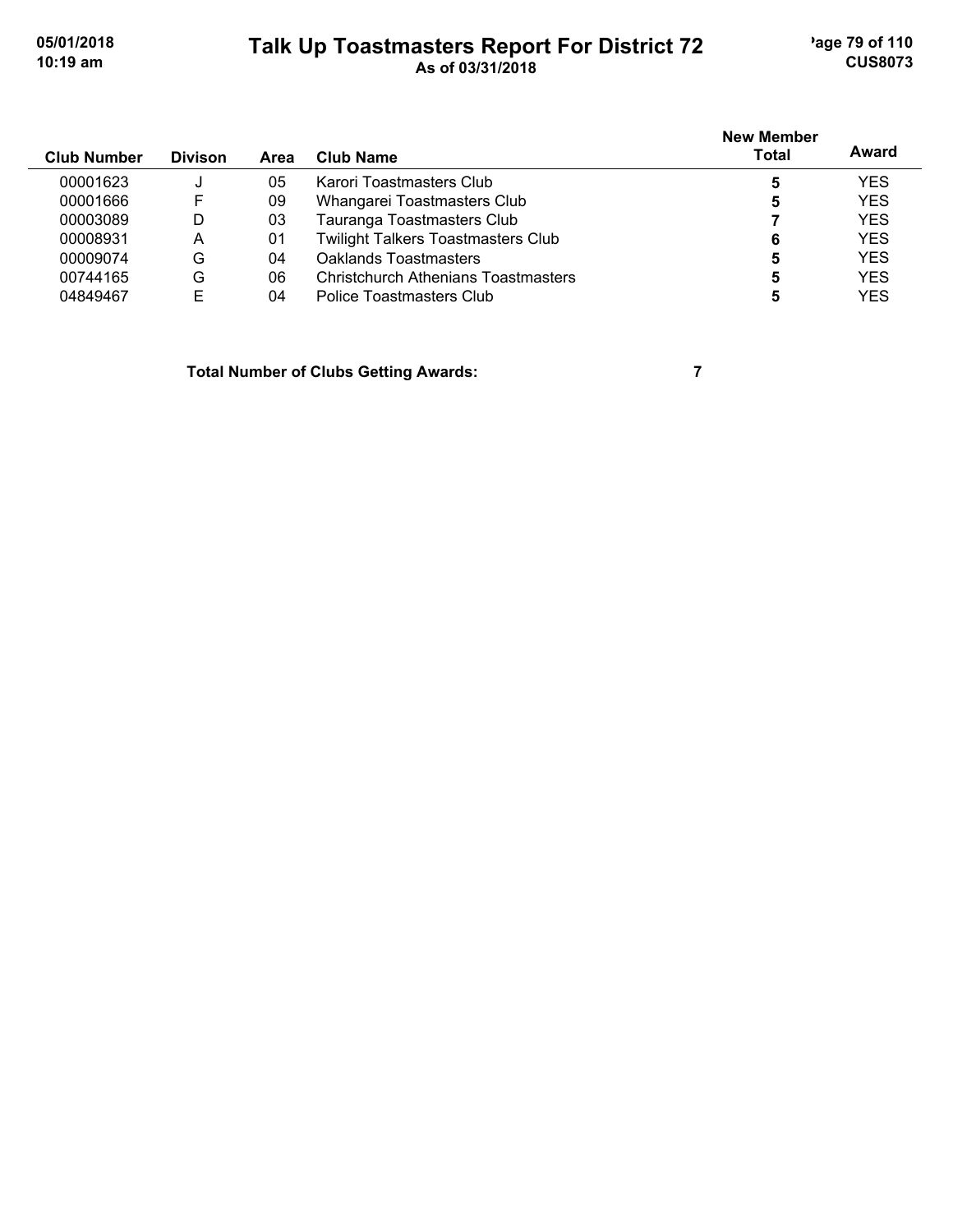## **Talk Up Toastmasters Report For District 73** age 80 of 110 **10:19 am As of 03/31/2018 CUS8073**

| <b>Club Number</b> | <b>Divison</b> | Area | <b>Club Name</b>                     | <b>New Member</b><br>Total | Award      |
|--------------------|----------------|------|--------------------------------------|----------------------------|------------|
| 00001568           | N              | 28   | Essendon Toastmasters Club           | 5                          | <b>YES</b> |
| 00004208           | S              | 39   | <b>City Centre Toastmasters Club</b> | 5                          | <b>YES</b> |
| 00005227           | N              | 31   | <b>Geelong Toastmasters Club</b>     | 6                          | <b>YES</b> |
| 00005792           | S              | 42   | South Yarra Toastmasters             | 8                          | <b>YES</b> |
| 00009744           | Е              | 17   | Northern Exposure Toastmasters Club  | 6                          | <b>YES</b> |
| 00977529           | N              | 29   | Wangaratta Toastmasters              | 5                          | <b>YES</b> |
| 01266432           | Е              | 14   | Deakin University Toastmasters Club  |                            | <b>YES</b> |

02350416 M 22 Melbourne University Toastmasters **5** 5 YES 05546343 R 37 Pentana Solutions Toastmasters Club **7** YES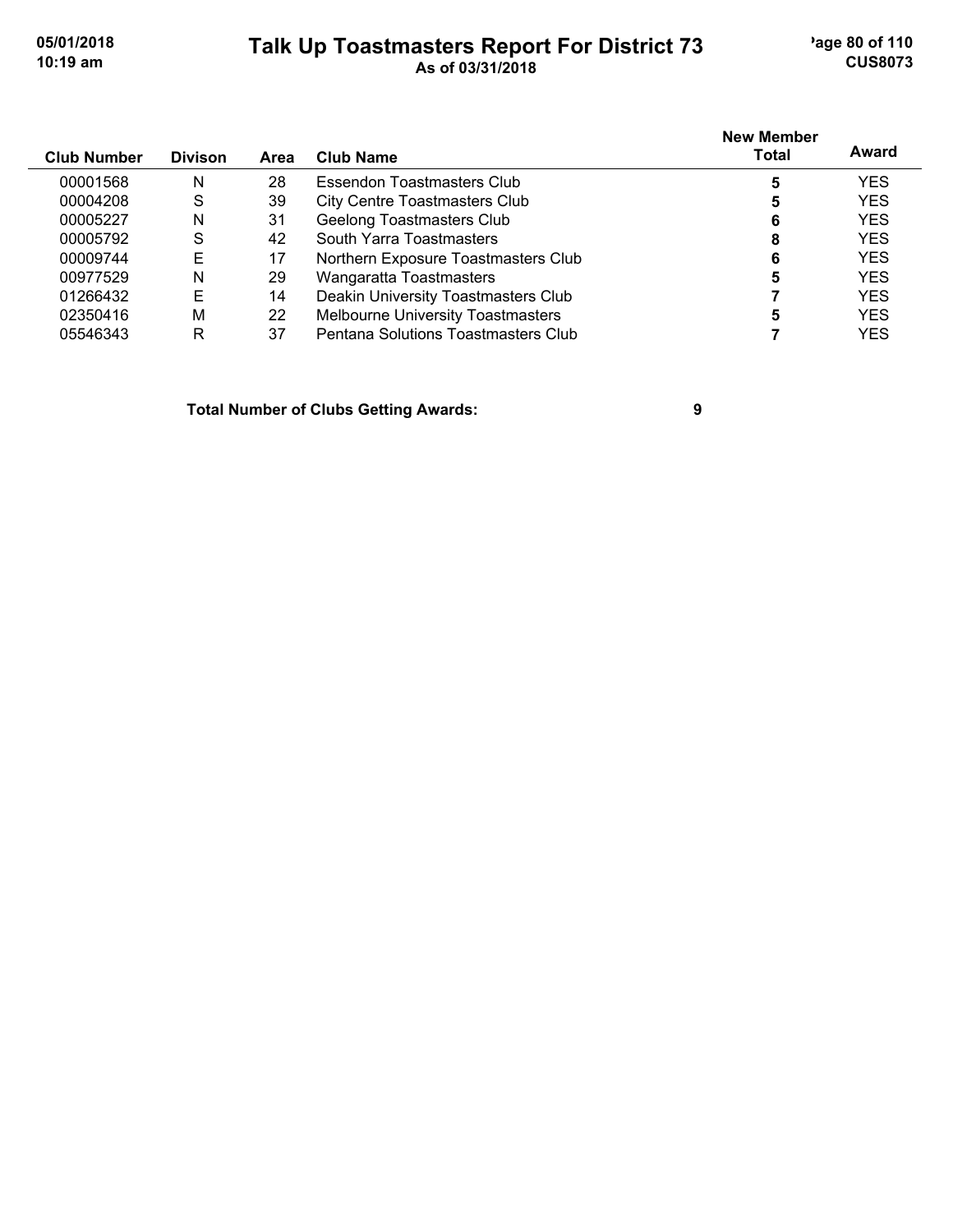## **Talk Up Toastmasters Report For District 74** age 81 of 110 **10:19 am As of 03/31/2018 CUS8073**

| <b>Club Number</b> | <b>Divison</b> |      |                                              | <b>New Member</b><br><b>Total</b> | Award      |
|--------------------|----------------|------|----------------------------------------------|-----------------------------------|------------|
|                    |                | Area | <b>Club Name</b>                             |                                   |            |
| 00000862           | Н              | 03   | SpeechQuest                                  | 5                                 | <b>YES</b> |
| 00001315           |                | 03   | Benoni Club                                  | $\overline{7}$                    | <b>YES</b> |
| 00001347           | D              | 03   | <b>Taverners Club</b>                        | 5                                 | <b>YES</b> |
| 00002934           | S              | 03   | Randburg Toastmasters                        | 5                                 | <b>YES</b> |
| 00005504           | R              | 02   | <b>Winelands Toastmasters Club</b>           | 5                                 | <b>YES</b> |
| 00005760           | E              | 01   | A.C.T Toastmasters Club                      | 16                                | <b>YES</b> |
| 00005906           | P              | 03   | <b>Highway Club</b>                          | 5                                 | <b>YES</b> |
| 00006794           |                | 04   | <b>KPMG Toastmasters Club</b>                | 6                                 | <b>YES</b> |
| 00007098           | $\mathsf{R}$   | 04   | Ernst & Young Cape Town Club                 | 5                                 | <b>YES</b> |
| 00007431           | Α              | 01   | <b>SARB Toastmasters Club</b>                | 19                                | <b>YES</b> |
| 00843515           | Ζ              | 03   | Zambezi Club                                 | 6                                 | <b>YES</b> |
| 01523926           | A              | 01   | <b>Central Centurion Toastmasters Club</b>   | 11                                | <b>YES</b> |
| 02355273           | Ζ              | 01   | <b>Engineers Toastmasters Club</b>           | 5                                 | <b>YES</b> |
| 03193003           | A              | 03   | Sanlam Speaks                                | 6                                 | <b>YES</b> |
| 03589401           | $\mathsf Z$    | 02   | Diplomatic Corps Toastmasters Club           | 8                                 | <b>YES</b> |
| 04639869           | D              | 05   | Acacia Breakfast Club                        | 6                                 | <b>YES</b> |
| 04750197           | H              | 02   | <b>Bryanston Breakfast Toastmasters Club</b> | 6                                 | <b>YES</b> |
| 05399208           | D              | 02   | <b>Grand Thinkers</b>                        | 6                                 | <b>YES</b> |
| 05579654           | L              | 02   | Moving Forward Toastmasters                  | 6                                 | <b>YES</b> |
| 05698835           | Z              | 05   | Chartered Accountants Academy (CAA)          | 6                                 | <b>YES</b> |
| 05789929           | A              | 01   | <b>Centurion Breakfast</b>                   | 8                                 | <b>YES</b> |
| 05822068           | A              | 01   | <b>AVBOB</b>                                 | 9                                 | <b>YES</b> |
| 06462352           | A              | 05   | <b>Midrand Groundbreakers</b>                | 6                                 | <b>YES</b> |
| 06664027           |                | 01   | Kula Toastmasters Club                       | 6                                 | <b>YES</b> |
| 06675725           | A              | 04   | Pretoria Ladies Toastmasters Club            | 5                                 | <b>YES</b> |
| 06780499           | Ζ              | 04   | Evolving Ladies Toastmasters Club            | 7                                 | <b>YES</b> |
| 06832353           | A              | 01   | <b>Entrepreneurs Toastmasters</b>            | 6                                 | <b>YES</b> |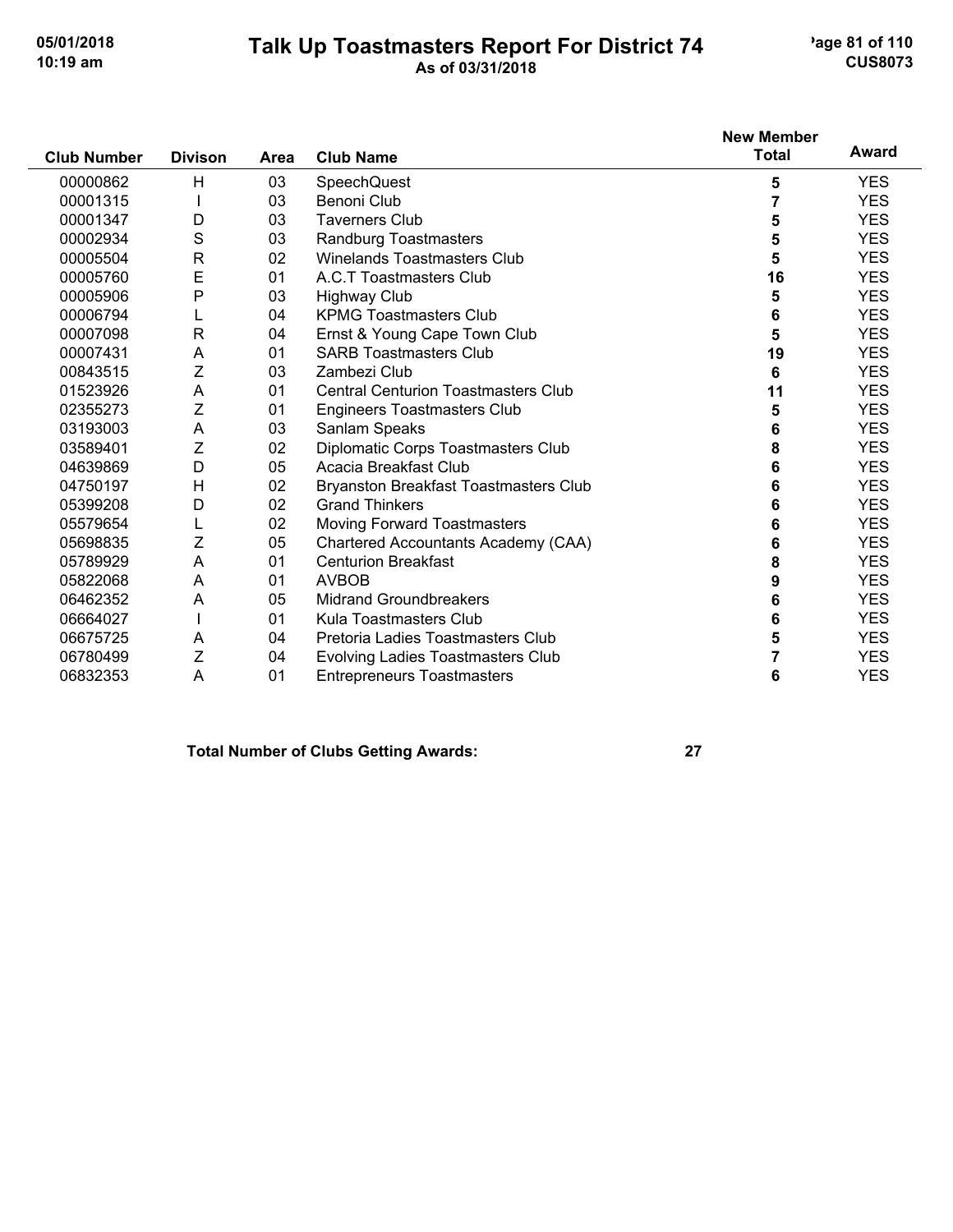# **Talk Up Toastmasters Report For District 75** age 82 of 110 **10:19 am As of 03/31/2018 CUS8073**

|                    |                |      |                                       | <b>New Member</b> |            |
|--------------------|----------------|------|---------------------------------------|-------------------|------------|
| <b>Club Number</b> | <b>Divison</b> | Area | Club Name                             | <b>Total</b>      | Award      |
| 00007447           | C              | 23   | Cebu South Toastmasters Club          | 5                 | <b>YES</b> |
| 00007540           | E              | 43   | Bench & Bar                           | 5                 | <b>YES</b> |
| 01204168           | А              | 05   | Metro South Alabang Toastmasters Club |                   | <b>YES</b> |
| 04486840           | A              | 01   | Nielsen Philippines Toastmasters      | 24                | <b>YES</b> |
| 06010745           | С              | 22   | <b>Communicators Circle</b>           |                   | <b>YES</b> |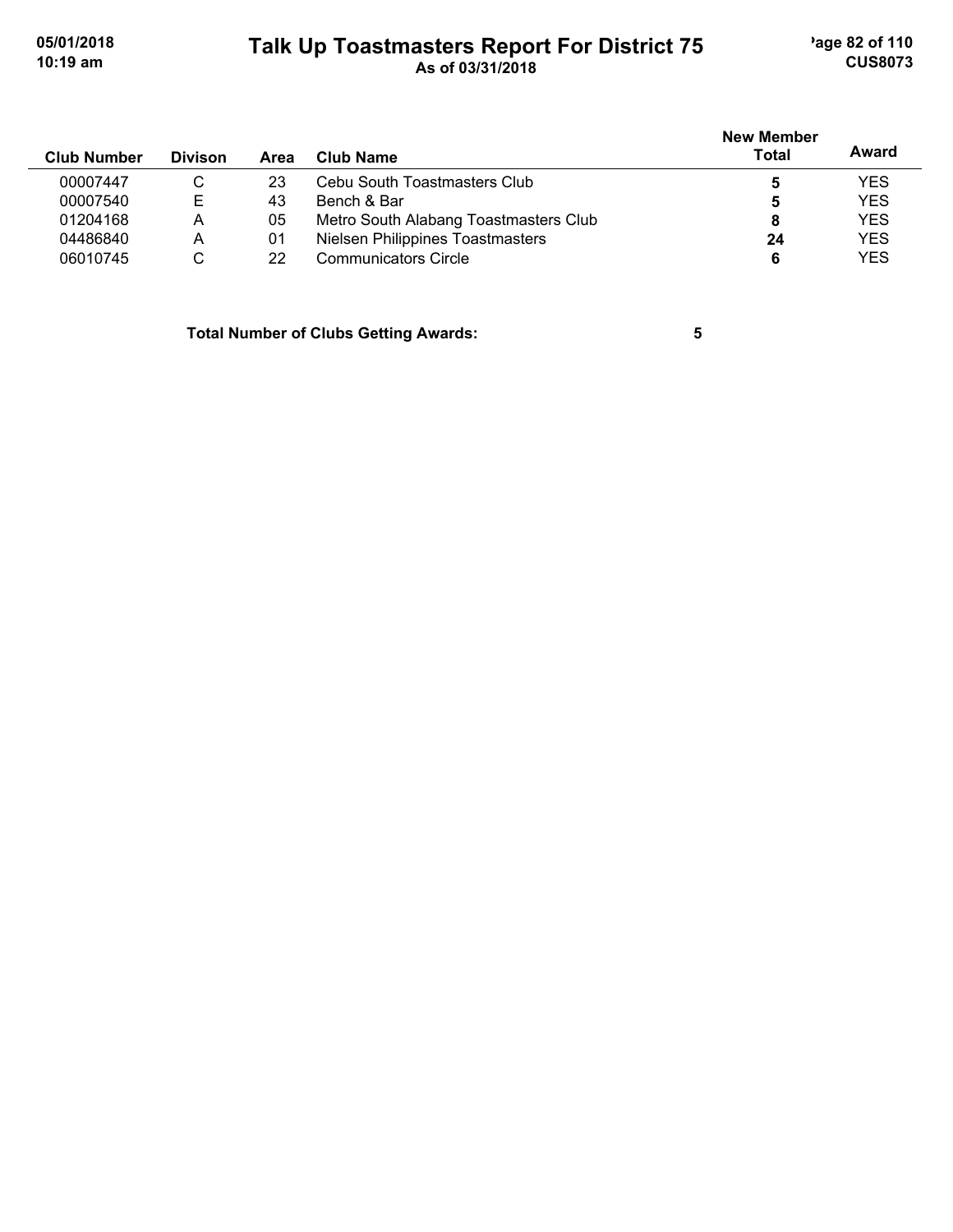## **Talk Up Toastmasters Report For District 76** age 83 of 110 **10:19 am As of 03/31/2018 CUS8073**

| <b>Club Number</b> | <b>Divison</b> | Area | <b>Club Name</b>                       | <b>New Member</b><br>Total | Award      |
|--------------------|----------------|------|----------------------------------------|----------------------------|------------|
| 04920143           |                | 66   | Nishinomiya TGIF Toastmasters Club     |                            | YES        |
| 05954083           | B              | 27   | <b>Tokyo Rainbow Toastmasters Club</b> |                            | <b>YES</b> |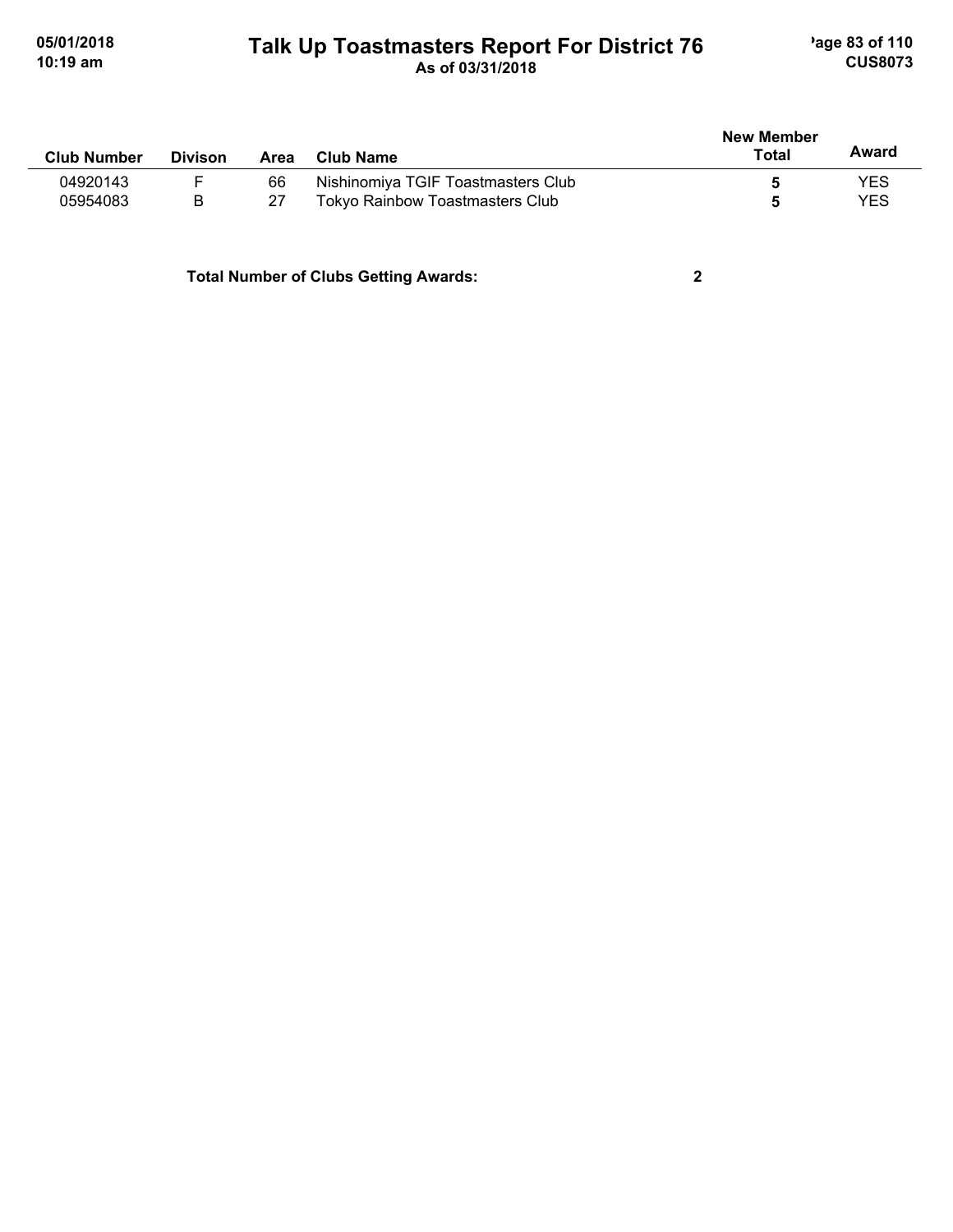# **Talk Up Toastmasters Report For District 77** age 84 of 110 **10:19 am As of 03/31/2018 CUS8073**

| <b>Club Number</b> | <b>Divison</b> | Area | Club Name                              | <b>New Member</b><br><b>Total</b> | Award      |
|--------------------|----------------|------|----------------------------------------|-----------------------------------|------------|
| 00002815           | D              | 42   | Downtown Club                          |                                   | <b>YES</b> |
| 00003232           | D              | 42   | <b>Hilltoppers Club</b>                | 5                                 | <b>YES</b> |
| 00003963           | А              | 12   | Hi-Noon Toastmasters Club              | 5                                 | <b>YES</b> |
| 00673826           | С              | 32   | Talk of the Town Toastmasters Club     | 5                                 | <b>YES</b> |
| 01565802           | F              | 63   | <b>UWA Toastmasters Community Club</b> | 5                                 | <b>YES</b> |
| 05125264           | С              | 33   | Concordia Proclaims                    | 8                                 | <b>YES</b> |
| 05537244           | С              | 33   | <b>Monarch Toastmasters</b>            |                                   | <b>YES</b> |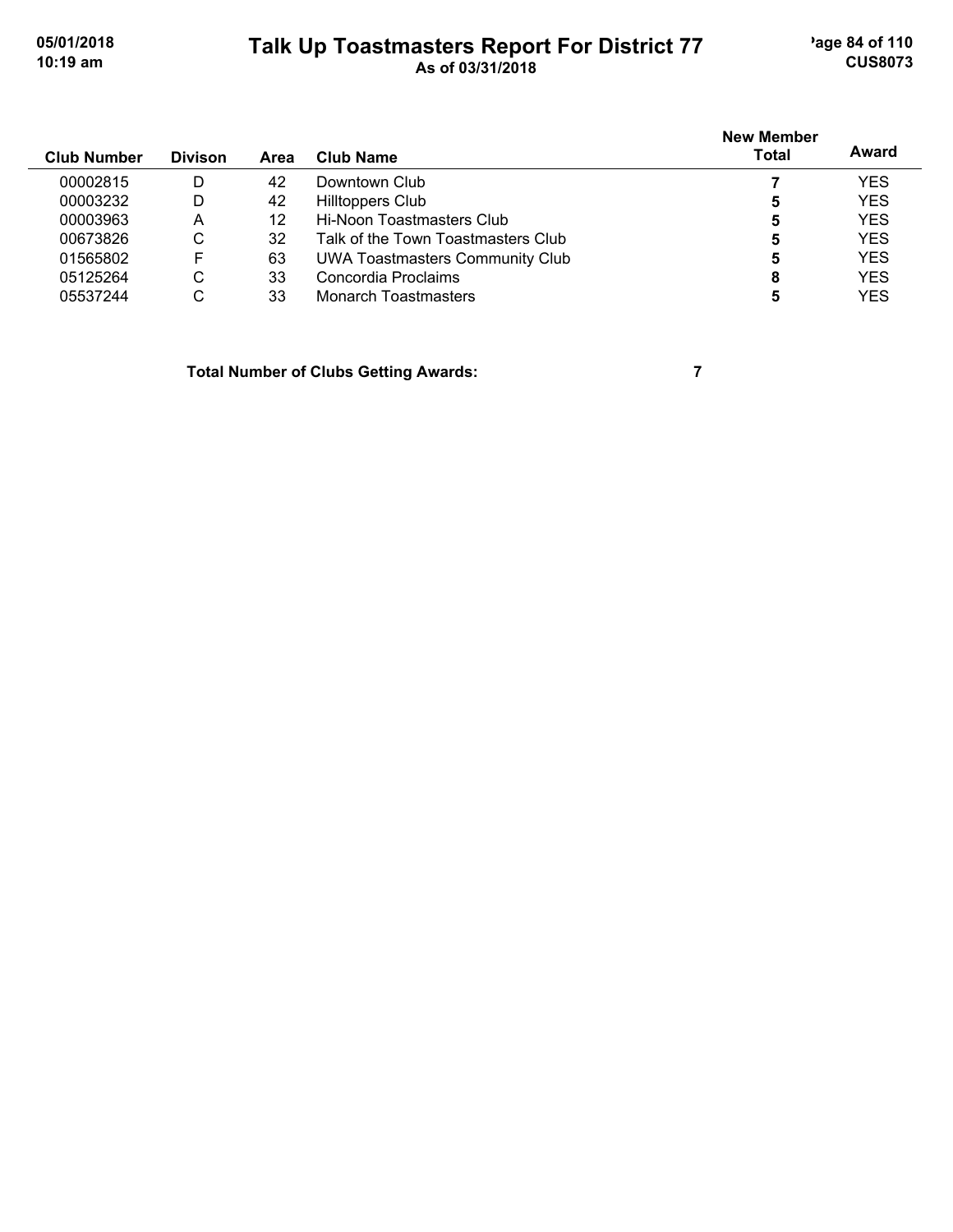## **Talk Up Toastmasters Report For District 78** age 85 of 110 **10:19 am As of 03/31/2018 CUS8073**

| <b>Club Number</b> | <b>Divison</b> | Area | <b>Club Name</b>                | <b>New Member</b><br><b>Total</b> | Award |
|--------------------|----------------|------|---------------------------------|-----------------------------------|-------|
| 00005101           |                | 63   | Dakota Avenue Toastmasters Club |                                   | YES   |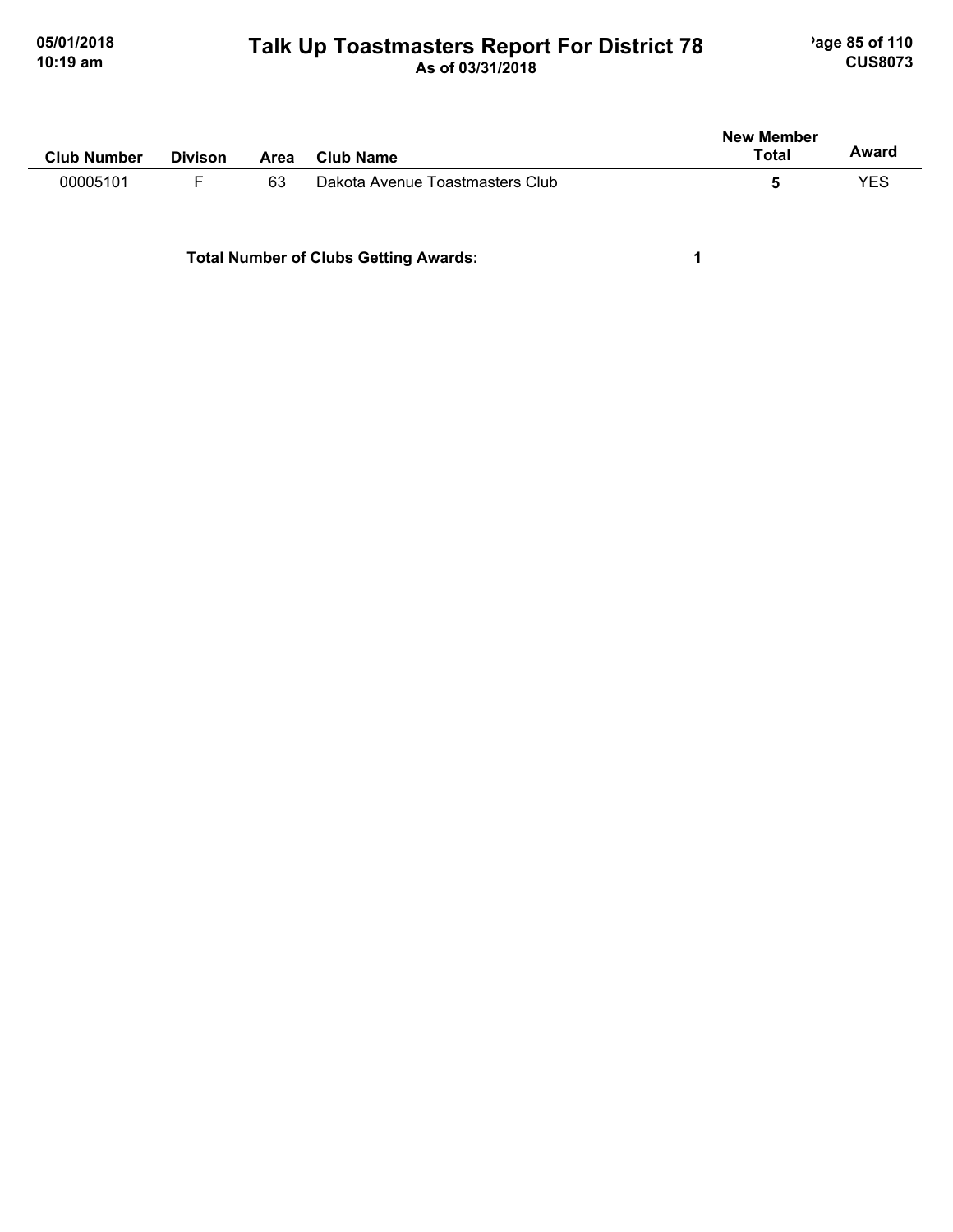### **Talk Up Toastmasters Report For District 79** age 86 of 110 **10:19 am As of 03/31/2018 CUS8073**

|                    |                |             |                                          | <b>New Member</b> |            |
|--------------------|----------------|-------------|------------------------------------------|-------------------|------------|
| <b>Club Number</b> | <b>Divison</b> | <b>Area</b> | <b>Club Name</b>                         | <b>Total</b>      | Award      |
| 00006897           | A              | 01          | Riyadh Toastmasters Club                 | 11                | <b>YES</b> |
| 00804533           | $\circ$        | 09          | Almajdouie Toastmasters Club             | 5                 | <b>YES</b> |
| 01014428           | F              | 61          | Nesma and Partners Toastmasters Club     | 5                 | <b>YES</b> |
| 01097255           | F              | 31          | <b>Horizon Toastmasters Club</b>         | 5                 | <b>YES</b> |
| 01267758           | Q              | 73          | Asharqia Chamber Toastmasters            | 5                 | <b>YES</b> |
| 01427793           | Q              | 71          | La'aLe'e Toastmasters                    | $\overline{7}$    | <b>YES</b> |
| 01434893           | F              | 60          | <b>Binzagr Toastmasters Club</b>         | 8                 | <b>YES</b> |
| 02040331           | A              | 67          | Speakers of PICE Riyadh                  | 5                 | <b>YES</b> |
| 03025886           | M              | 41          | <b>Explorers Toastmasters</b>            | 14                | <b>YES</b> |
| 03528237           | O              | 52          | <b>Prudent Family Toastmasters</b>       | 6                 | <b>YES</b> |
| 03610576           | N              | 66          | Riyadh Malayalam Toastmasters Club       | 6                 | <b>YES</b> |
| 03672404           | C              | 68          | Al Qaseem University                     | $\overline{7}$    | <b>YES</b> |
| 03888434           | S              | 58          | Hajariat Explorer                        | 5                 | <b>YES</b> |
| 03951050           | $\circ$        | 51          | Lakdiva Sinhala Toastmasters             | 6                 | <b>YES</b> |
| 04698971           | A              | 02          | <b>KFMC League of Leaders</b>            | 9                 | <b>YES</b> |
| 04725036           | $\mathsf{C}$   | 77          | Lajnat Tanmiyat Al-Khaleej Al-Nesaee     | 6                 | <b>YES</b> |
| 04725065           | C              | 59          | Al-Qassim                                | 19                | <b>YES</b> |
| 05083978           | A              | 67          | Knowledge Core Toastmasters Club         | 5                 | <b>YES</b> |
| 05400864           | S              | 48          | <b>KFUPM Pioneers Toastmaster Club</b>   | 7                 | <b>YES</b> |
| 05401105           | S              | 57          | Elite KFUPM Toastmasters Club            | 10                | <b>YES</b> |
| 05648505           | С              | 68          | Unayzah Toastmasters Arabic Club         | 10                | <b>YES</b> |
| 05975201           | C              | 77          | Al-Reyadah Toastmasters Club             | 25                | <b>YES</b> |
| 06133205           | $\mathsf{R}$   | 36          | Riyadh Leaders                           | 7                 | <b>YES</b> |
| 06519267           | Q              | 72          | AlNajmah Toastmasters Club               | 16                | <b>YES</b> |
| 06566586           | J              | 70          | <b>IECEP KSA-ERC</b>                     | 9                 | <b>YES</b> |
| 06591949           | S              | 48          | <b>Scitech Females Toastmasters Club</b> | 7                 | <b>YES</b> |
| 06646487           | B              | 38          | Aspiring Leaders Toastmasters Club       | 5                 | <b>YES</b> |
| 06721954           | Q              | 71          | Danat Advanced                           | 7                 | <b>YES</b> |
| 06736102           | M              | 42          | <b>RTPD Toastmasters Club</b>            | 5                 | <b>YES</b> |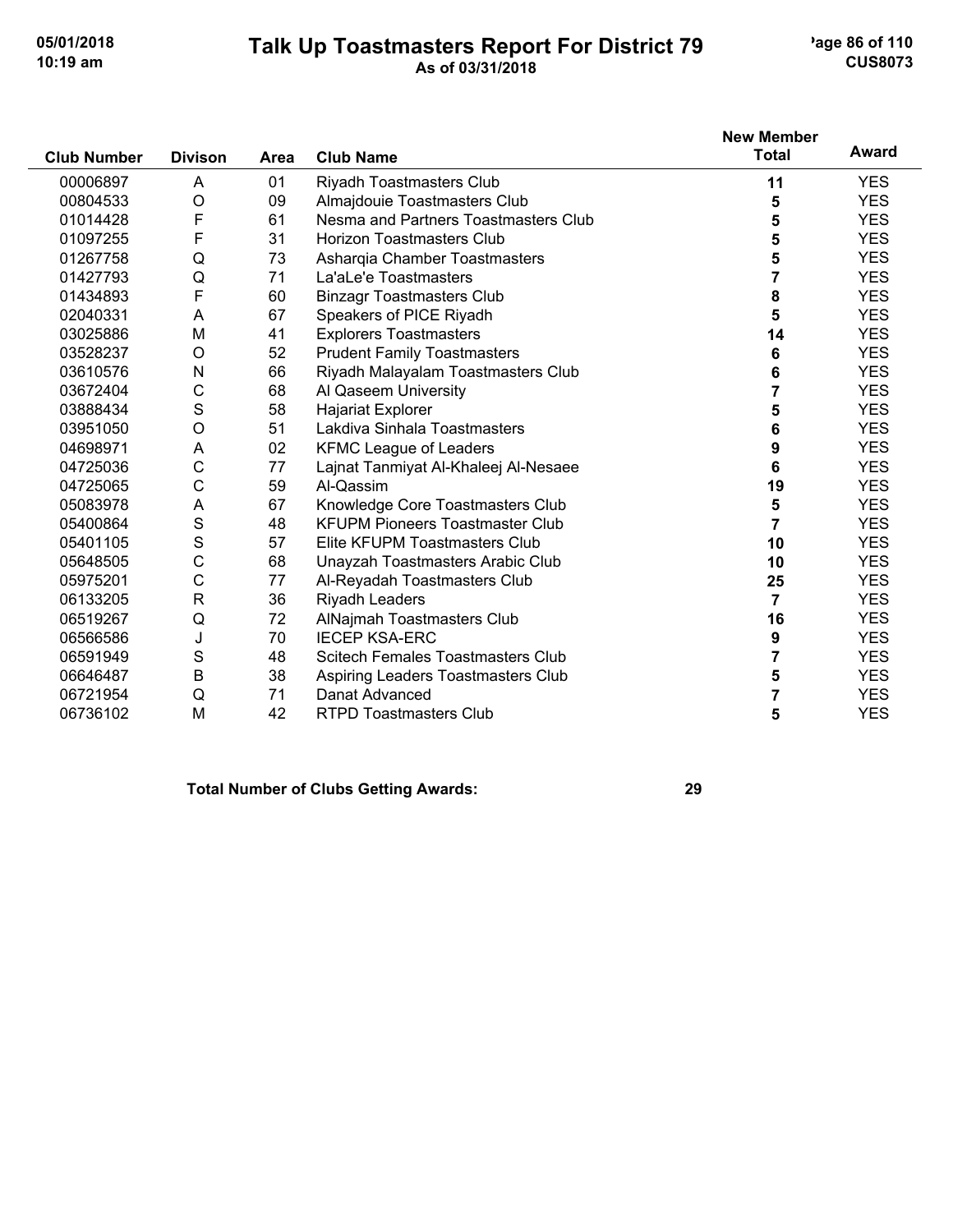$\overline{a}$ 

## **Talk Up Toastmasters Report For District 80** age 87 of 110 **10:19 am As of 03/31/2018 CUS8073**

| <b>Club Number</b> | <b>Divison</b> | Area | <b>Club Name</b>                                   | <b>New Member</b><br><b>Total</b> | Award      |
|--------------------|----------------|------|----------------------------------------------------|-----------------------------------|------------|
| 00000357           | U              | 04   | Toastmasters Club Of Singapore                     | 18                                | <b>YES</b> |
| 00002548           | G              | 02   | Nee Soon East Toastmasters Club                    | 6                                 | <b>YES</b> |
| 00005679           | B              | 03   | SIM LClub                                          | 6                                 | <b>YES</b> |
| 00008833           |                | 01   | NUS Toastmasters Club                              | 25                                | <b>YES</b> |
| 00918649           | D              | 04   | NTU Toastmasters Club                              |                                   | <b>YES</b> |
| 01244205           | Е              | 05   | Defence Science & Technology Agency (DSTA) Toastma | 5                                 | <b>YES</b> |
| 03461149           | U              | 05   | <b>BlackRock Singapore Toastmasters Club</b>       | 8                                 | <b>YES</b> |
| 05434552           |                | 05   | Chong Pang CC Mandarin Toastmasters Club           | 5                                 | <b>YES</b> |
| 05546083           | E              | 02   | <i>i-Aspire!</i>                                   | 6                                 | <b>YES</b> |
| 06627295           | Α              | 04   | Toastmasters @ Courts                              | 5                                 | <b>YES</b> |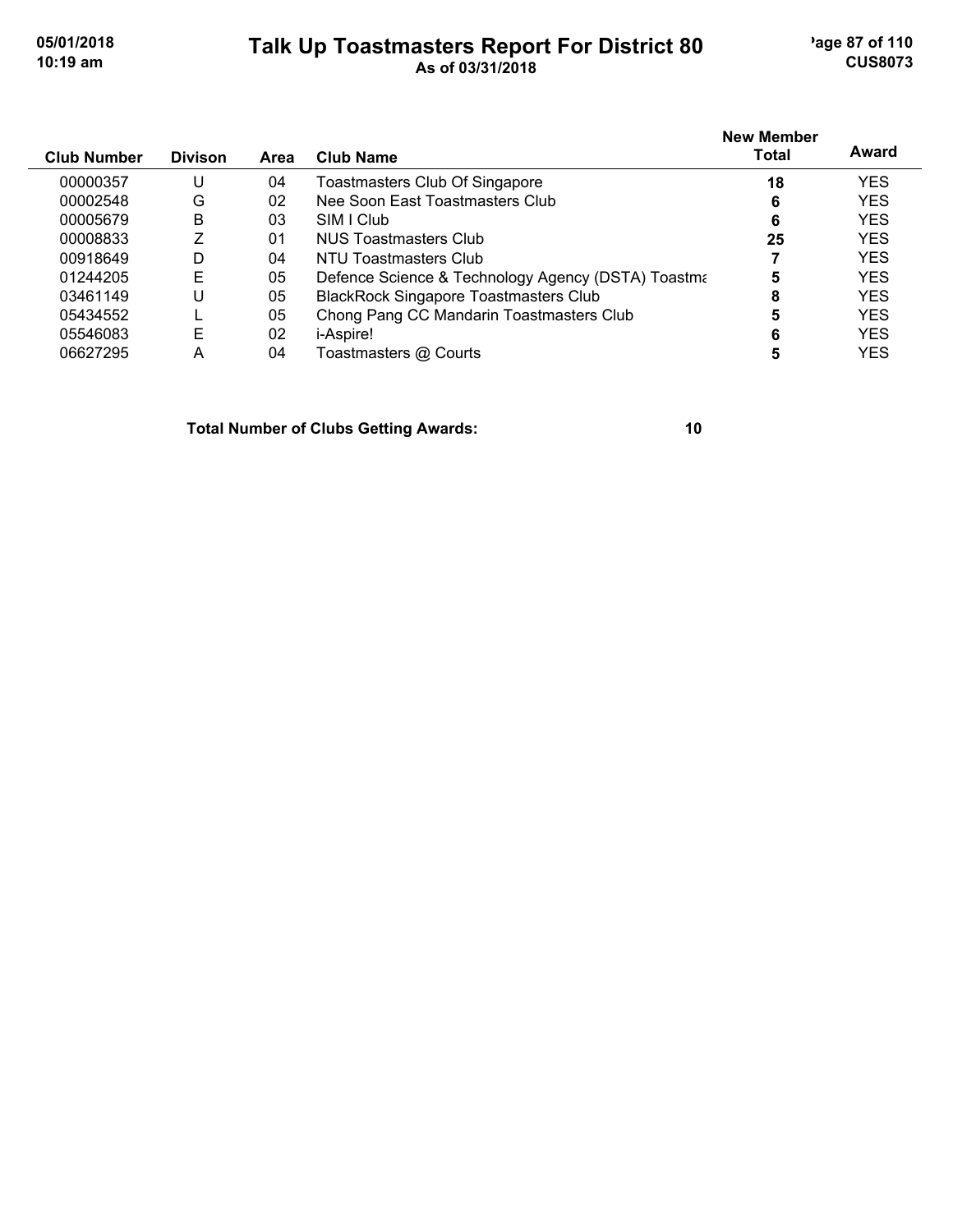## **Talk Up Toastmasters Report For District 81** age 88 of 110 **10:19 am As of 03/31/2018 CUS8073**

| <b>Club Number</b> | <b>Divison</b> | Area | Club Name                               | <b>New Member</b><br><b>Total</b> | Award      |
|--------------------|----------------|------|-----------------------------------------|-----------------------------------|------------|
| 00002686           | B              | 14   | <b>Grand Cayman Toastmasters Club</b>   | 5                                 | <b>YES</b> |
| 00830360           | D              | 21   | Amaryllis Toastmasters Club             | 6                                 | <b>YES</b> |
| 01926875           | С              | 18   | <b>Public Service Toastmasters Club</b> | 8                                 | <b>YES</b> |
| 02724253           | Е              | 33   | Antigua Toastmasters Club               | 5                                 | <b>YES</b> |
| 03173372           | F              | 38   | <b>Luminary Leaders</b>                 | 5                                 | <b>YES</b> |
| 05955391           | A              | 06   | Gilberto F. 'Betico' Croes              | 5                                 | <b>YES</b> |
| 06059795           | G              | 43   | Microsoft Puerto Rico Toastmasters      | 5                                 | <b>YES</b> |
| 06715670           | F              | 39   | <b>GTT Trailblazers</b>                 | 6                                 | <b>YES</b> |
| 06781280           |                | 36   | <b>BToasty</b>                          |                                   | <b>YES</b> |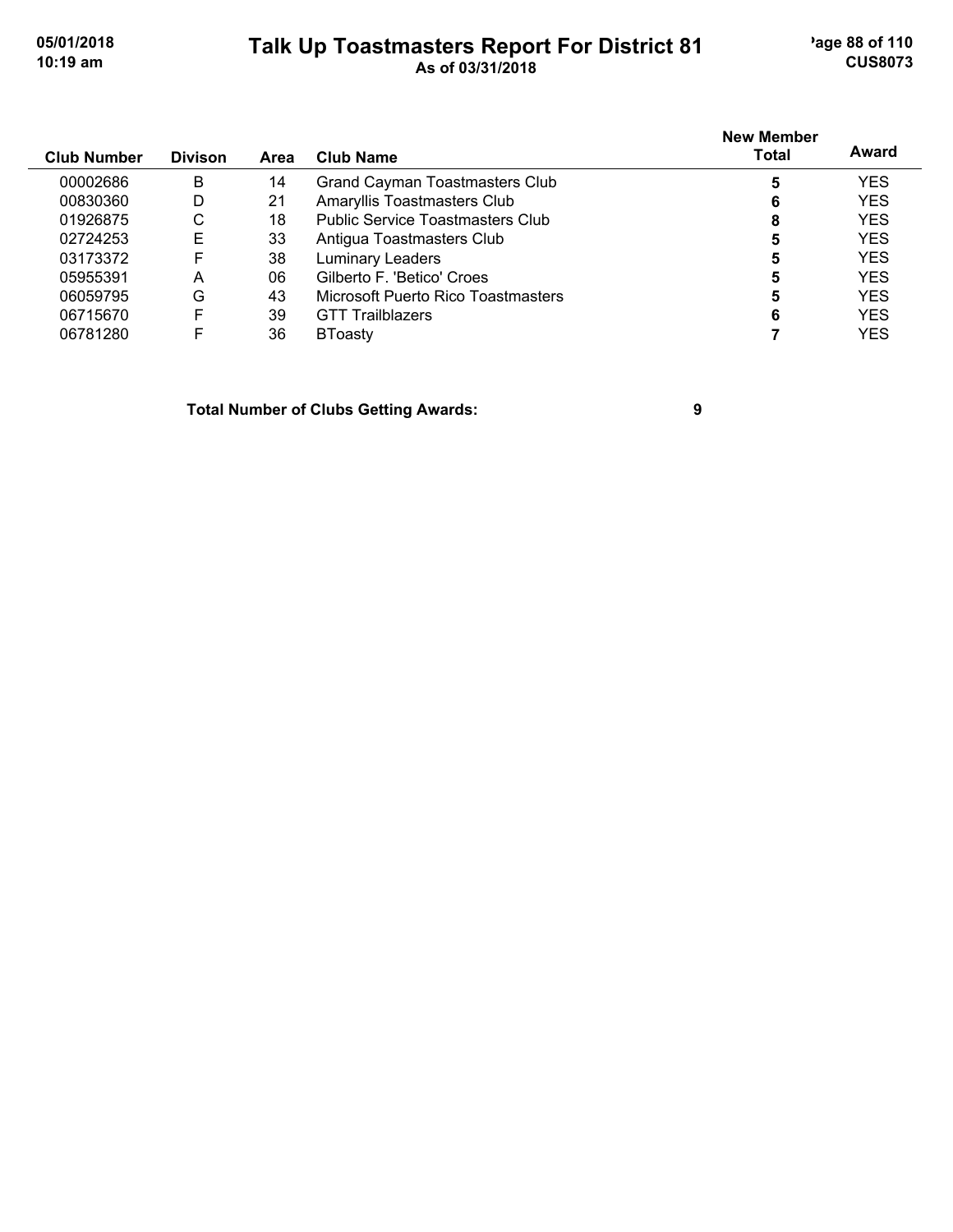## **Talk Up Toastmasters Report For District 82** age 89 of 110 **10:19 am As of 03/31/2018 CUS8073**

|                    |                |      |                                                    | <b>New Member</b>       |            |
|--------------------|----------------|------|----------------------------------------------------|-------------------------|------------|
| <b>Club Number</b> | <b>Divison</b> | Area | <b>Club Name</b>                                   | <b>Total</b>            | Award      |
| 00614737           | $\mathsf E$    | 02   | <b>IESL Toastmasters Club</b>                      | 5                       | <b>YES</b> |
| 00649172           | F              | 02   | Serendib Toastmasters Club                         | 6                       | <b>YES</b> |
| 00665905           | G              | 04   | Chennai Toastmasters Club                          | 8                       | <b>YES</b> |
| 00698816           | F              | 01   | <b>ICASL Toastmasters Club</b>                     | 5                       | <b>YES</b> |
| 00777976           | H              | 04   | FTZ Toastmasters Club                              | 5                       | <b>YES</b> |
| 00918672           | A              | 05   | Ralph Toastmasters Club                            | 6                       | <b>YES</b> |
| 00968050           | Κ              | 01   | <b>CSC Chennai Chapter</b>                         | 5                       | <b>YES</b> |
| 01050359           | B              | 04   | Chennai Wordsmiths Toastmasters Club               | 5                       | <b>YES</b> |
| 01128480           | L              | 04   | <b>Medley Toastmasters Club</b>                    | 5                       | <b>YES</b> |
| 01239639           | D              | 02   | Ford Chennai Toastmasters                          | 5                       | <b>YES</b> |
| 01244213           | C              | 01   | <b>IFS Toastmasters Club</b>                       | 5                       | <b>YES</b> |
| 01280859           | J              | 02   | Sri Lanka Institute of Marketing Toastmasters Club | 11                      | <b>YES</b> |
| 01334805           | Е              | 04   | <b>IPM Toastmasters Club</b>                       | 5                       | <b>YES</b> |
| 01355969           | E              | 04   | <b>AATSL Toastmasters Club</b>                     | 8                       | <b>YES</b> |
| 01357117           | F              | 04   | <b>HILL CAPITAL TOASTMASTERS</b>                   | 5                       | <b>YES</b> |
| 01363550           | B              | 01   | <b>Madras Toastmasters Club</b>                    | 10                      | <b>YES</b> |
| 01373947           | G              | 03   | <b>TCS Maitree Chennai Toastmasters Club</b>       | 8                       | <b>YES</b> |
| 01391757           | A              | 01   | <b>Dialog Toastmasters Club</b>                    | 5                       | <b>YES</b> |
| 01424892           | F              | 02   | <b>Union Assurance Toastmasters</b>                | 5                       | <b>YES</b> |
| 01514977           | H              | 01   | <b>Wattala Toastmasters Club</b>                   | 6                       | <b>YES</b> |
| 01515466           | J              | 04   | <b>BEPZ Toastmasters</b>                           | 6                       | <b>YES</b> |
| 01553096           | F              | 03   | <b>Siyane Toastmasters</b>                         | 8                       | <b>YES</b> |
| 01600825           | $\mathsf C$    | 04   | Hemas Toastmasters Club                            | 5                       | <b>YES</b> |
| 01861319           | J              | 03   | Moratuwa Toastmasters                              | 7                       | <b>YES</b> |
| 01888115           | A              | 04   | Bank of Ceylon Toastmasters Club                   | 7                       | <b>YES</b> |
| 02009282           | D              | 03   | Chennai Speakers Forum                             | 11                      | <b>YES</b> |
| 02188218           | $\mathbf{I}$   | 02   | <b>L&amp;T ECC Toastmasters Club</b>               | 5                       | <b>YES</b> |
| 02221629           | G              | 05   | <b>TCS Insurance Toastmasters Club</b>             | 5                       | <b>YES</b> |
| 02247135           | D              | 04   | TCS Maitree Orators 2.0 Toastmasters Club          | 20                      | <b>YES</b> |
| 02302941           | F              | 02   | Expolanka Toastmasters Club                        | 5                       | <b>YES</b> |
| 02435760           | Κ              | 02   | Infosys Toastmasters, Chennai                      | 5                       | <b>YES</b> |
| 02441171           | D              | 05   | Chennai Communicators Club                         | 5                       | <b>YES</b> |
| 02535524           | D              | 02   | Shell Chennai Toastmasters Club                    | 5                       | <b>YES</b> |
| 02541805           | J              | 02   | Virtusa CMB                                        | 12                      | <b>YES</b> |
| 02549382           | H              | 03   | Anuradhapura Toastmasters Club                     | 7                       | YES        |
| 02560442           | G              | 03   | TCS Maitree Alpha Toastmasters Club                | 10                      | <b>YES</b> |
| 02560653           | D              | 04   | TCS Maitree Champions Toastmasters Club            | 18                      | <b>YES</b> |
| 02568195           | J              | 02   | <b>Fusion Toastmasters Club</b>                    | 10                      | <b>YES</b> |
| 03060904           | G              | 03   | Alpha Betans Syntel Toastmasters Club              | 5                       | <b>YES</b> |
| 03270615           | L              | 01   | <b>Trichy Toastmasters Club</b>                    | 5                       | <b>YES</b> |
| 03598897           | C              | 01   | <b>Awakening Toastmasters</b>                      | 5                       | <b>YES</b> |
| 03613674           |                | 03   | Hubbell Burndy India Toastmasters Club             | 7                       | <b>YES</b> |
| 03815299           |                | 03   | Madurai Toastmasters Club                          | 5                       | <b>YES</b> |
| 04036554           |                | 01   | <b>TCS Maitree Titans</b>                          | $\overline{\mathbf{7}}$ | <b>YES</b> |
| 04198235           | В              | 02   | Phoenix VIT                                        | 12                      | <b>YES</b> |
| 04304054           | H              | 02   | Lunuwila Toastmasters Club                         | 7                       | <b>YES</b> |
| 04580135           | C              | 03   | J'Pura University Toastmasters Club                | 7                       | <b>YES</b> |
| 04631334           | F              | 01   | <b>CBA Toastmasters Club</b>                       | 5                       | <b>YES</b> |
| 04665501           | G              | 04   | <b>Orators of Tech Mahindra</b>                    | 5                       | <b>YES</b> |
| 04926628           | $\mathbf{I}$   | 02   | <b>Symantec Toastmasters Club</b>                  | 6                       | <b>YES</b> |
| 05231508           | $\mathsf C$    | 02   | <b>HSBC Global Service Centre</b>                  | $\overline{\mathbf{7}}$ | <b>YES</b> |
| 05270893           | J              | 02   | <b>PLC Toastmasters Club</b>                       | $\overline{\mathbf{7}}$ | <b>YES</b> |
| 05366018           | B              | 04   | <b>Towering Speakers</b>                           | 5                       | <b>YES</b> |
| 05505274           | E              | 04   | Horana Toastmasters Club                           | 5                       | <b>YES</b> |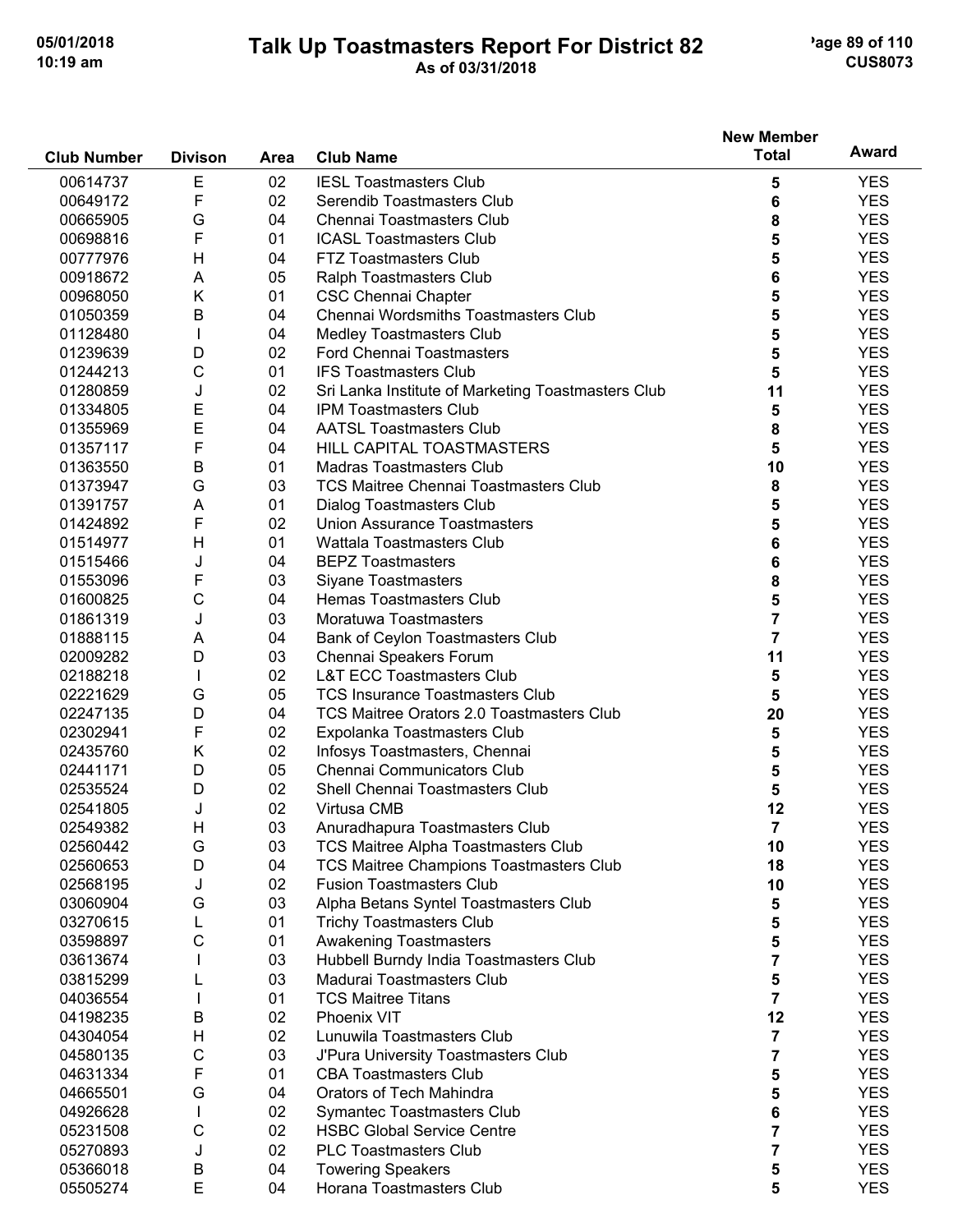## **Talk Up Toastmasters Report For District 82** age 90 of 110 **10:19 am As of 03/31/2018 CUS8073**

| <b>Club Number</b> | <b>Divison</b> | Area           | <b>Club Name</b>                                   | <b>New Member</b><br>Total | Award      |
|--------------------|----------------|----------------|----------------------------------------------------|----------------------------|------------|
| 05663570           | A              | 02             | Sysco Labs SL Toastmasters                         | 5                          | <b>YES</b> |
| 05747141           | G              | 03             | TCS Maitree SYNDICATE Toastmasters                 | 13                         | <b>YES</b> |
| 05859174           | A              | 02             | Pan Asia Toastmasters                              | 5                          | <b>YES</b> |
| 05880520           | Е              | 02             | Laugfs Toastmasters Club                           | 15                         | <b>YES</b> |
| 05938312           |                | 04             | Lennox India Toastmasters Club                     |                            | <b>YES</b> |
| 06021160           | Κ              | 01             | <b>Chattering Monkeys</b>                          | 5                          | <b>YES</b> |
| 06058695           | D              | 04             | Standard Chartered GBS India-OMR Toastmasters Club | 6                          | <b>YES</b> |
| 06072489           | Н              | 01             | Lamdom Toastmasters Club                           |                            | <b>YES</b> |
| 06128127           | D              | 03             | Genesys Toastmasters Club                          |                            | <b>YES</b> |
| 06547554           | A              | 05             | Synopsys Lanka Toastmasters Club                   | 5                          | <b>YES</b> |
| 06562948           | Κ              | 0 <sub>1</sub> | Accenture Products Chennai Toastmasters Club       |                            | <b>YES</b> |
| 06592577           | F              | 03             | Kadawatha Toastmasters Club                        |                            | YES        |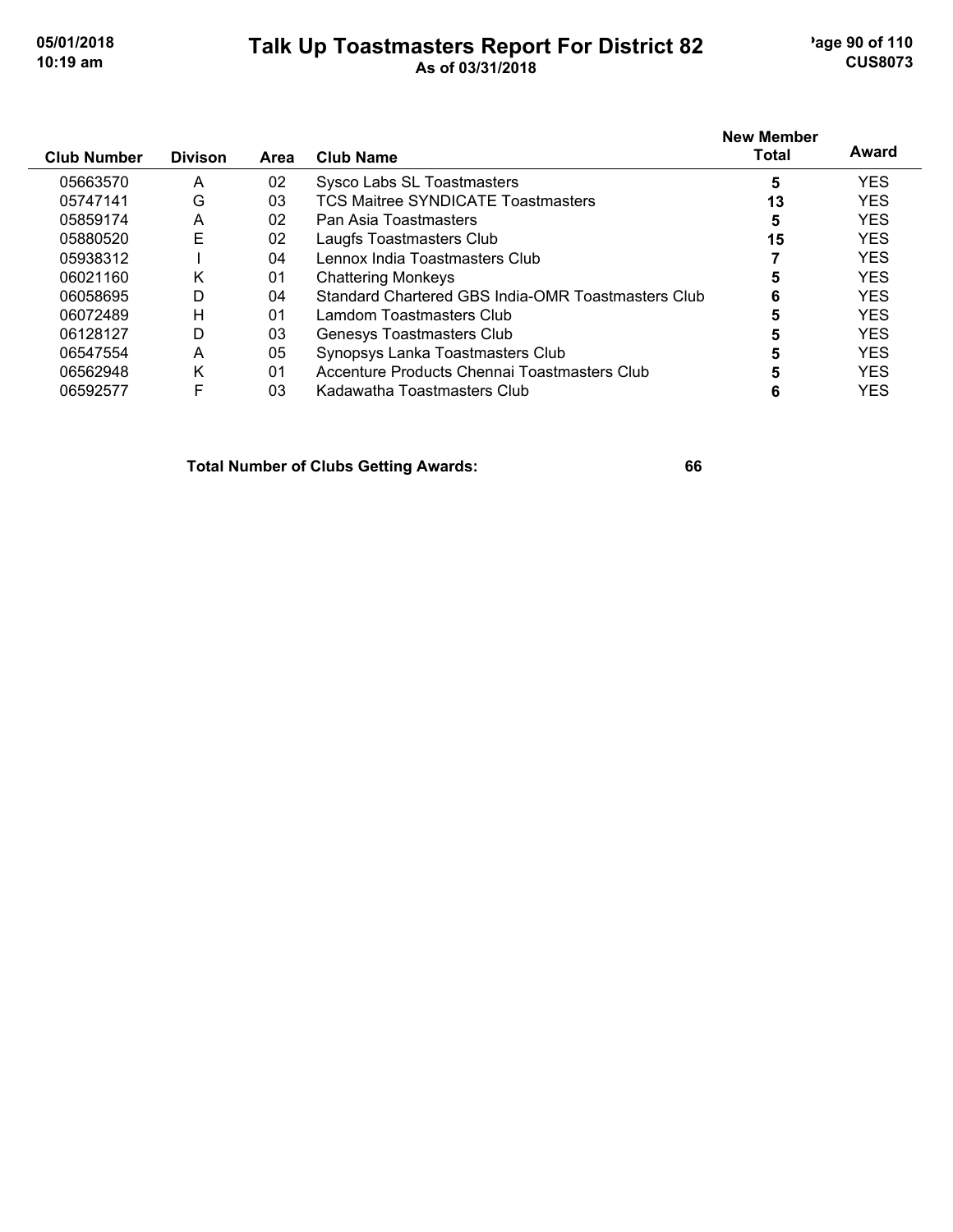## **Talk Up Toastmasters Report For District 83** age 91 of 110 **10:19 am As of 03/31/2018 CUS8073**

| <b>Club Number</b> | <b>Divison</b> | Area | Club Name                          | <b>New Member</b><br>Total | Award      |
|--------------------|----------------|------|------------------------------------|----------------------------|------------|
| 00001781           | Е              | 53   | <b>Summit Toastmasters</b>         | 5                          | <b>YES</b> |
| 00002581           |                | 91   | <b>Bergen Toastmasters</b>         | 5                          | <b>YES</b> |
| 00002634           | F              | 62   | AT&T Middletown Toastmasters       | 5                          | <b>YES</b> |
| 00002664           | H              | 83   | Clifton Toastmasters Club          | 13                         | <b>YES</b> |
| 00004646           | D              | 42   | <b>Brunswick Toastmasters Club</b> | 6                          | <b>YES</b> |
| 00005272           | Н              | 81   | Gateway 2 Toastmasters Club        | 5                          | <b>YES</b> |
| 00006445           | G              | 74   | Union City Club                    | 5                          | <b>YES</b> |
| 00007733           | G              | 72   | Jersey Toastmasters Club           | 5                          | <b>YES</b> |
| 00692522           | G              | 74   | Toastmasters en Español Club       | 5                          | <b>YES</b> |
| 01358967           | B              | 22   | Northern Stars Advanced Club       | 6                          | <b>YES</b> |
| 03234498           | н              | 82   | <b>Actuarially Speaking</b>        |                            | YES        |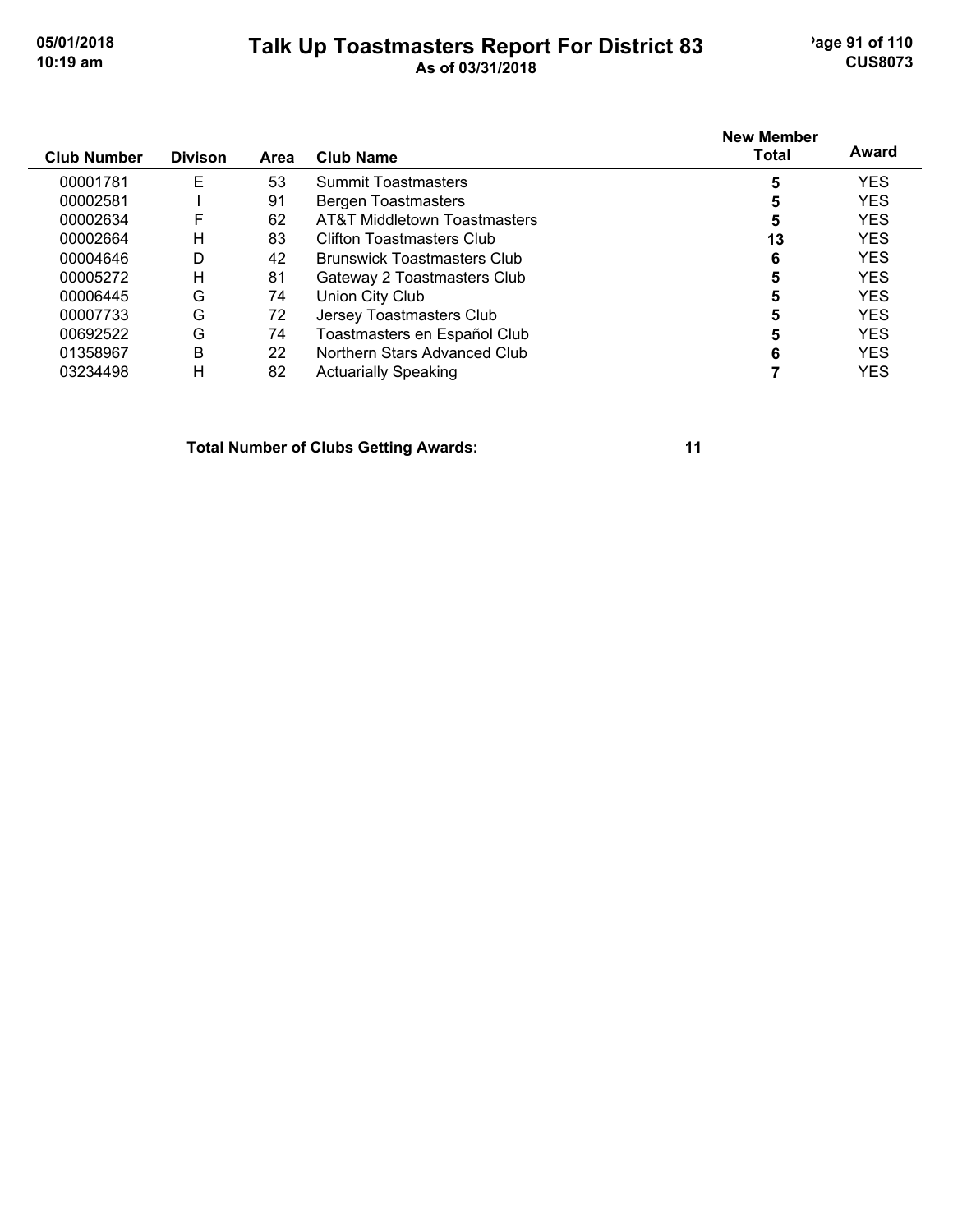## **Talk Up Toastmasters Report For District 84** age 92 of 110 **10:19 am As of 03/31/2018 CUS8073**

|                    |                |             |                                      | <b>New Member</b> |            |
|--------------------|----------------|-------------|--------------------------------------|-------------------|------------|
| <b>Club Number</b> | <b>Divison</b> | <b>Area</b> | <b>Club Name</b>                     | <b>Total</b>      | Award      |
| 00000028           | C              | 30          | Orlando Toastmasters Club            | 5                 | <b>YES</b> |
| 00000363           | B              | 23          | Harris Communicators Club            | 6                 | <b>YES</b> |
| 00000546           | F              | 61          | Southside Club                       |                   | <b>YES</b> |
| 00001841           | E              | 50          | Osceola Club                         | 5                 | <b>YES</b> |
| 00002138           |                | 91          | <b>West Volusia Toastmasters</b>     | 5                 | <b>YES</b> |
| 00002262           | E              | 54          | <b>Lakeland Toastmasters</b>         | 5                 | <b>YES</b> |
| 00006831           | H              | 81          | Garnet & Gold Toastmasters Club      | 6                 | <b>YES</b> |
| 00007250           | E              | 52          | Vista Toastmasters Southwest Orlando | 9                 | <b>YES</b> |
| 00007911           | F              | 62          | Speak Up America Club                | 6                 | <b>YES</b> |
| 00692958           | Н              | 81          | Leadership Toastmasters              | 5                 | <b>YES</b> |
| 00838510           | F              | 62          | <b>Mandarin Toastmasters</b>         | 5                 | <b>YES</b> |
| 01314871           | F              | 64          | World Golf Village Toastmasters      | 5                 | <b>YES</b> |
| 01554913           |                | 92          | The Negotiators                      | 5                 | <b>YES</b> |
| 01580631           | A              | 14          | Toast to DB                          | 5                 | <b>YES</b> |
| 01948459           | G              | 73          | <b>Clermont Toastmasters</b>         | 5                 | <b>YES</b> |
| 02525706           | F              | 60          | Florida Blue Toastmasters Club       | 5                 | <b>YES</b> |
| 03345475           | D              | 42          | <b>Lakeview Toastmasters</b>         | 6                 | <b>YES</b> |
| 03612641           | B              | 24          | Florida International Talkers        | 5                 | <b>YES</b> |
| 06011950           |                | 93          | Orlando Deloitte Toastmasters        | 5                 | <b>YES</b> |
| 06059821           | B              | 21          | <b>Peace Talkers</b>                 | 5                 | <b>YES</b> |
| 06643774           | D              | 40          | ADP Orlando Toastmasters             | 5                 | <b>YES</b> |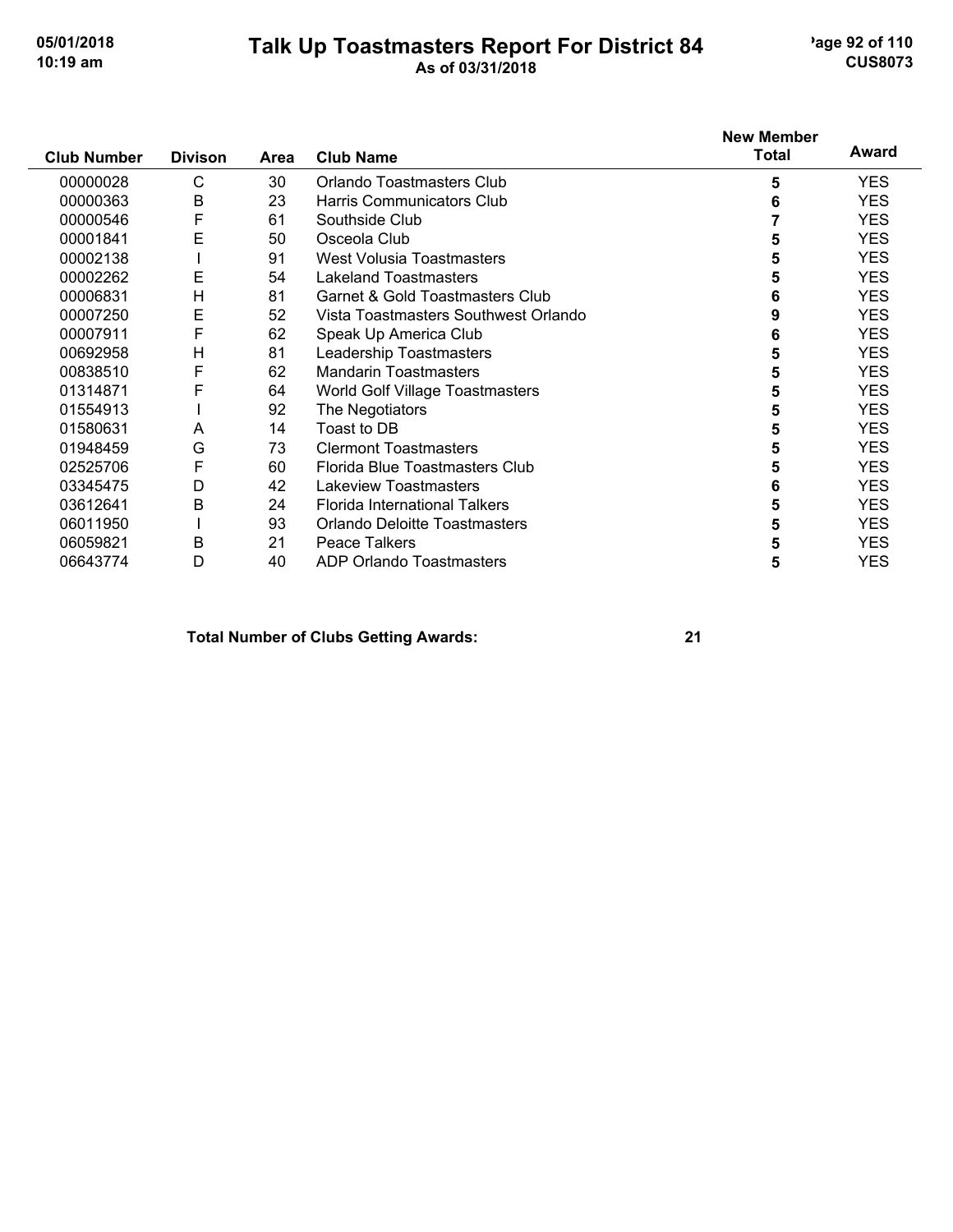## **Talk Up Toastmasters Report For District 85** age 93 of 110 **10:19 am As of 03/31/2018 CUS8073**

| <b>Club Number</b> | <b>Divison</b> | Area | <b>Club Name</b>                          | <b>New Member</b><br>Total | Award      |
|--------------------|----------------|------|-------------------------------------------|----------------------------|------------|
|                    |                |      |                                           |                            |            |
| 00817728           | U              | 01   | Shanghai Dynamic Mandarin Club            | 10                         | <b>YES</b> |
| 01012036           | O              | 03   | Shanghai Talent Discovery Bilingual TMC   | 5                          | <b>YES</b> |
| 01273965           |                | 01   | Wuhan No.1 Toastmasters Club              | 5                          | <b>YES</b> |
| 02164490           |                | 05   | Nanjing HROP Toastmasters Club            | 5                          | <b>YES</b> |
| 02478206           | Y              | 01   | Ningbo No. 1 Toastmasters Club            | 6                          | <b>YES</b> |
| 03924700           | $\checkmark$   | 03   | WKU Toastmasters Club                     | 23                         | <b>YES</b> |
| 04398123           | S              | 02   | Suzhou Bilingual Toastmasters Club        | 10                         | <b>YES</b> |
| 05530286           |                | 03   | <b>ZTE NJ Pegasus Toastmasters</b>        | 8                          | <b>YES</b> |
| 05879449           | N              | 01   | <b>Toastmasters Campus To Career</b>      | 5                          | <b>YES</b> |
| 05934694           | R              | 04   | Linde Bilingual Toastmasters Club         | 5                          | <b>YES</b> |
| 05944226           | S              | 03   | Infineon Wuxi Toastmasters Club           |                            | <b>YES</b> |
| 06588791           | S              | 01   | Dance & Drama Toastmasters Club           | 6                          | <b>YES</b> |
| 06654600           | U              | 01   | JiaDing IMAGINE Toastmasters Club         | 5                          | <b>YES</b> |
| 06655863           | S              | 01   | Tourism Advanced Toastmasters Club Suzhou |                            | <b>YES</b> |
| 06723065           |                | 05   | Nanjing TTT Toastmasters Club             | 5                          | <b>YES</b> |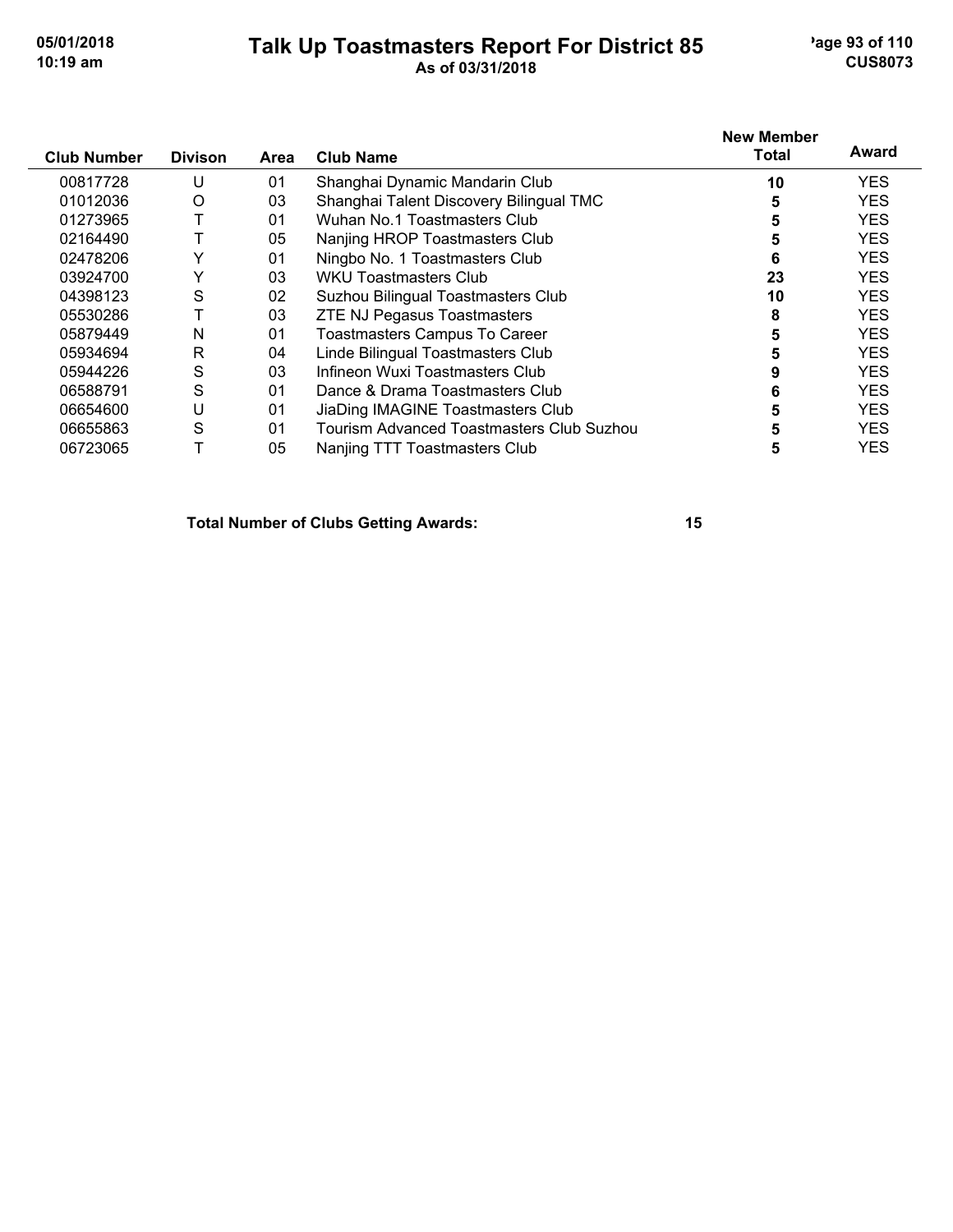### **Talk Up Toastmasters Report For District 86** age 94 of 110 **10:19 am As of 03/31/2018 CUS8073**

|                    |                |      |                                      | <b>New Member</b> |            |
|--------------------|----------------|------|--------------------------------------|-------------------|------------|
| <b>Club Number</b> | <b>Divison</b> | Area | <b>Club Name</b>                     | Total             | Award      |
| 00002245           | D              | 87   | First Oakville Toastmasters Club     | 6                 | <b>YES</b> |
| 00002432           | W              | 63   | Kitchener-Waterloo Toastmasters      |                   | <b>YES</b> |
| 00002580           |                | 51   | <b>Brant Toastmasters</b>            | 6                 | <b>YES</b> |
| 00002735           |                | 93   | Royal City Toastmasters              |                   | <b>YES</b> |
| 00003206           |                | 94   | <b>Guelph Public Speakers</b>        | 5                 | <b>YES</b> |
| 00004782           | A              | 22   | Markham Toastmasters Club            |                   | <b>YES</b> |
| 00004826           | W              | 65   | <b>Energetics Toastmasters Club</b>  |                   | <b>YES</b> |
| 00005139           | В              | 37   | <b>Risky Business Club</b>           |                   | <b>YES</b> |
| 00007976           |                | 53   | <b>Stoney Creek Toastmasters</b>     |                   | <b>YES</b> |
| 00008517           | A              | 25   | <b>Thornhill Club</b>                |                   | <b>YES</b> |
| 00009024           | A              | 22   | <b>IBM Toronto Lab Club</b>          | 10                | <b>YES</b> |
| 00583417           | B              | 31   | <b>Region of Peel Toastmasters</b>   | 5                 | <b>YES</b> |
| 00585043           | С              | 45   | Meadowyale Toastmasters Club         | 5                 | <b>YES</b> |
| 01415201           |                | 53   | Grimsby                              | 5                 | <b>YES</b> |
| 01448795           | A              | 27   | Advanced Speakers on the Hill        | 5                 | <b>YES</b> |
| 01484647           | W              | 61   | <b>DiverseCity Toastmasters</b>      | 5                 | <b>YES</b> |
| 01600536           | С              | 46   | Soar To Excellence Toastmasters Club |                   | <b>YES</b> |
| 01697108           | A              | 24   | <b>Hilltop Toastmasters</b>          | 5                 | <b>YES</b> |
| 02908806           | W              | 62   | <b>Progressive Toastmasters</b>      | 6                 | <b>YES</b> |
| 04437661           | A              | 27   | <b>Feel Good Toastmasters</b>        | 6                 | <b>YES</b> |
| 06829384           | D              | 84   | Desjardins Mississauga Toastmasters  | 8                 | <b>YES</b> |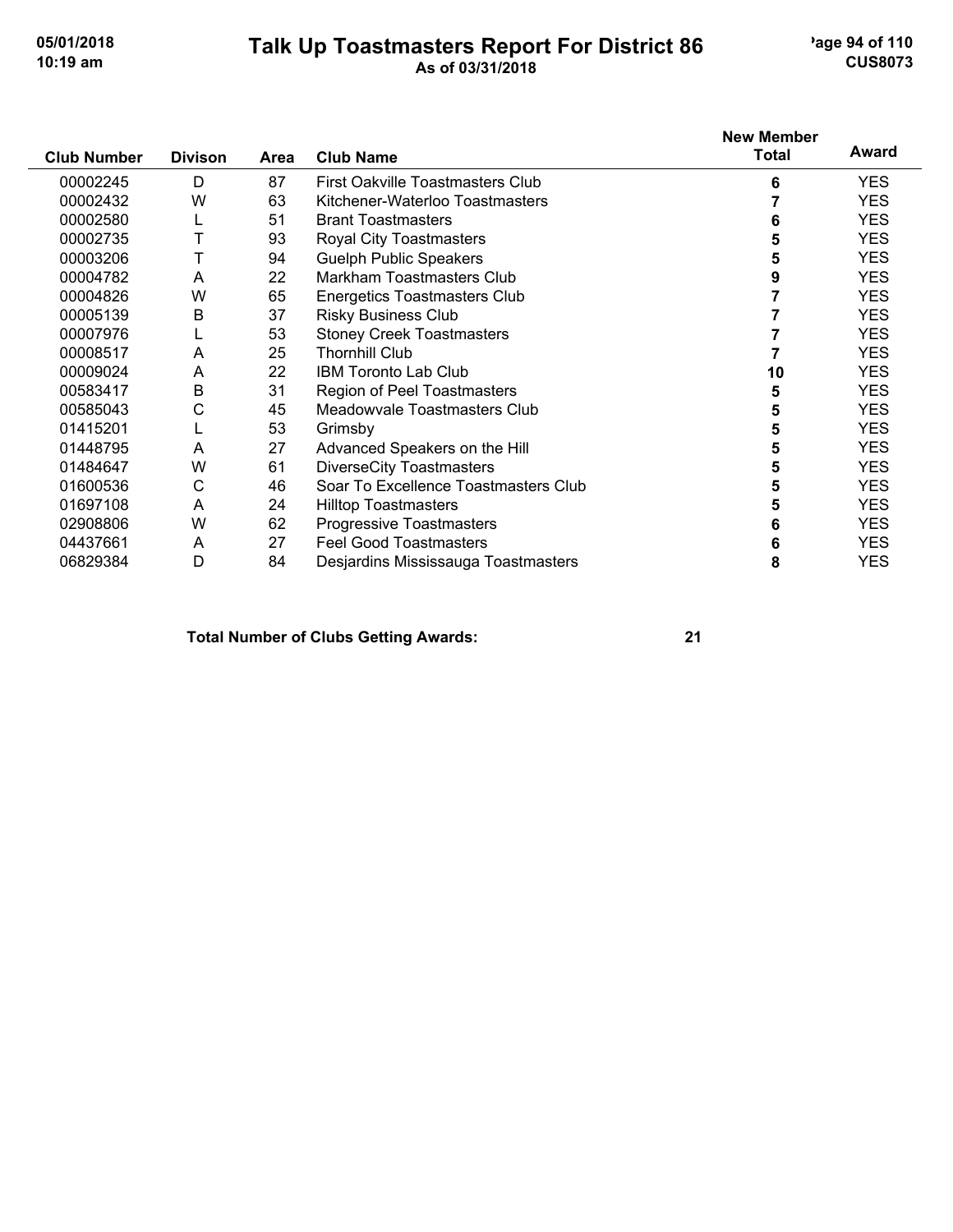# **Talk Up Toastmasters Report For District 87** age 95 of 110 **10:19 am As of 03/31/2018 CUS8073**

| <b>Club Number</b> | <b>Divison</b> | Area | Club Name                               | <b>New Member</b><br>Total | Award      |
|--------------------|----------------|------|-----------------------------------------|----------------------------|------------|
| 00004067           |                | 01   | Jakarta Toastmasters Club               | 5                          | <b>YES</b> |
| 00008651           | κ              | 05   | Sandakan Mandarin Toastmasters Club     | 5                          | <b>YES</b> |
| 00009747           | B              | 01   | Metropolitan Club                       | 5                          | <b>YES</b> |
| 01197998           | B              | 04   | Universitas Indonesia Toastmasters Club | 6                          | <b>YES</b> |
| 05432728           | в              | 01   | Pediatric CIPTO Toastmasters Club       | 5                          | <b>YES</b> |
| 05867234           |                | 01   | Empowerment Toastmasters Club           | 17                         | <b>YES</b> |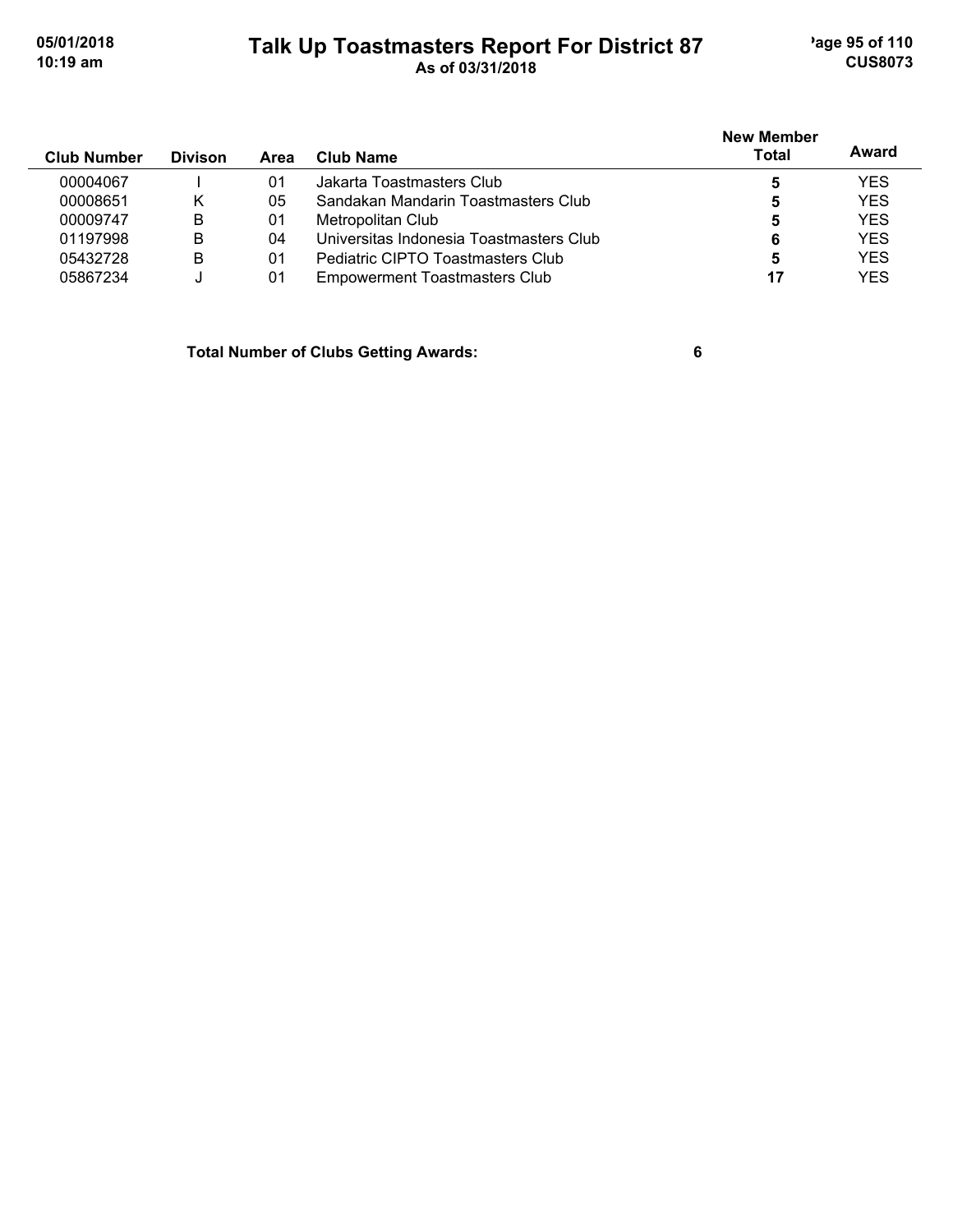## **Talk Up Toastmasters Report For District 88** age 96 of 110 **10:19 am As of 03/31/2018 CUS8073**

| <b>Club Number</b> | <b>Divison</b> | Area | <b>Club Name</b>                           | <b>New Member</b><br>Total | Award      |
|--------------------|----------------|------|--------------------------------------------|----------------------------|------------|
| 01377165           | D              | 03   | Lenovo Northstar                           |                            | <b>YES</b> |
| 01600441           | G              | 01   | Alcatel-Lucent Qingdao Toastmasters Club   |                            | <b>YES</b> |
| 02798285           | A              | 03   | Golden Time Toastmasters                   | 5                          | <b>YES</b> |
| 02833642           | H              | 04   | Xi'an Toastmasters Club                    | 5                          | <b>YES</b> |
| 03029655           | A              | 01   | ShareWithU                                 | 8                          | <b>YES</b> |
| 03071732           | G              | 01   | Qingdao No. 1 Mandarin Toastmasters        | 5                          | <b>YES</b> |
| 04144284           | D              | 03   | Thomson Reuters Toastmasters @ Beijing     | 5                          | <b>YES</b> |
| 04679646           | H              | 01   | Xi'an Hi-Tech Toastmasters Club            | 6                          | <b>YES</b> |
| 04912628           | G              | 01   | Qingdao Leaders Mandarin Toastmasters Club |                            | <b>YES</b> |
| 05629122           | G              | 04   | A.A.C.T.P Qingdao Toastmasters Club        | 8                          | <b>YES</b> |
| 05934768           | C              | 03   | <b>HJ Toastmasters Club</b>                | 5                          | <b>YES</b> |
| 06046137           | H              | 01   | A.A.C.T.P Xi'an Toastmasters Club          | 5                          | <b>YES</b> |
| 06493160           | D              | 01   | Mind Keys Bilingual Toastmasters Club      | 10                         | <b>YES</b> |
| 06542047           | G              | 03   | Yantai Chinese Toastmasters Club           | 5                          | <b>YES</b> |
| 06559909           | H              | 04   | A.A.C.T.P. Taiyuan Toastmasters Club       | 5                          | <b>YES</b> |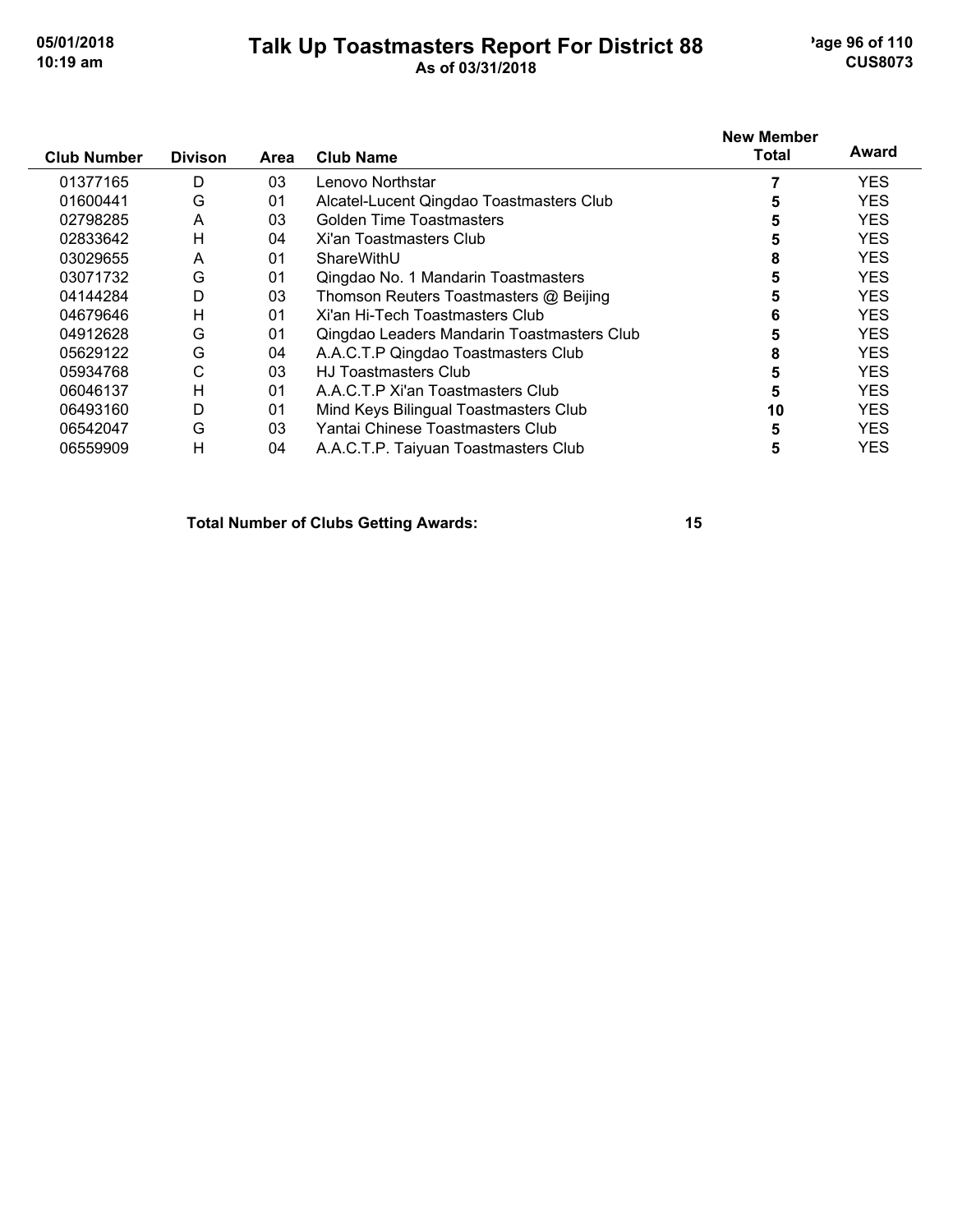## **Talk Up Toastmasters Report For District 89** age 97 of 110 **10:19 am As of 03/31/2018 CUS8073**

|                    |                |      |                                          | <b>New Member</b> |            |
|--------------------|----------------|------|------------------------------------------|-------------------|------------|
| <b>Club Number</b> | <b>Divison</b> | Area | <b>Club Name</b>                         | <b>Total</b>      | Award      |
| 00004278           | Н              | 03   | Lingnan University Toastmasters Club     | 5                 | <b>YES</b> |
| 00992873           | N              | 02   | <b>GZ Galaxy Toastmasters Club</b>       | 5                 | <b>YES</b> |
| 00997786           | M              | 01   | CCB Xiamen Toastmasters Club             | 5                 | <b>YES</b> |
| 01645167           | P              | 03   | Chengdu WExpress Toastmasters Club       | 6                 | <b>YES</b> |
| 03363648           |                | 02   | S-Mart Toastmasters Club                 | 5                 | <b>YES</b> |
| 03700392           | S              | 05   | Presidents Advanced Toastmasters Club    |                   | <b>YES</b> |
| 03745998           | P              | 04   | ANZ Chengdu Toastmasters Club            | 5                 | <b>YES</b> |
| 04206559           | ĸ              | 02   | <b>GIA Toastmasters Club</b>             | 5                 | <b>YES</b> |
| 04708101           | $\Omega$       | 04   | Fung Academy Toastmasters Club Hong Kong | 5                 | <b>YES</b> |
| 05950184           | Y              | 03   | Mountain City                            |                   | <b>YES</b> |
| 05954043           | S              | 03   | AACTP Dongguan Toastmasters Club         | 5                 | <b>YES</b> |
| 05954048           | E              | 06   | Earth Chinese Toastmasters Club          |                   | <b>YES</b> |
| 06583848           |                | 03   | CBD Toastmasters Club                    |                   | <b>YES</b> |
| 06751521           | Е              | 03   | Guangzhou Elite Philobiblic Speakers     | 5                 | <b>YES</b> |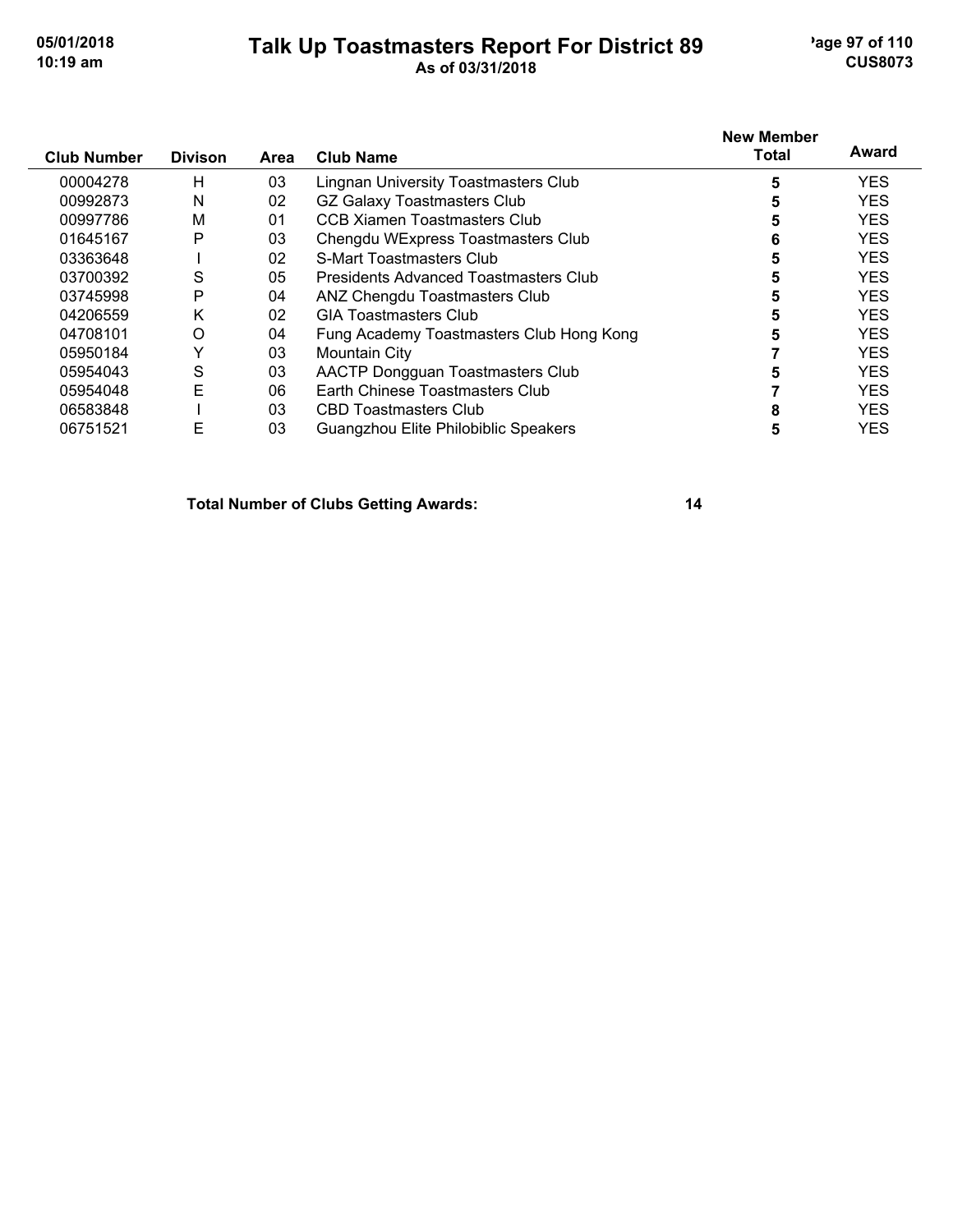# **Talk Up Toastmasters Report For District 90** age 98 of 110 **10:19 am As of 03/31/2018 CUS8073**

| <b>Club Number</b> | <b>Divison</b> | Area | Club Name                            | <b>New Member</b><br>Total | Award      |
|--------------------|----------------|------|--------------------------------------|----------------------------|------------|
| 00004140           | M              | 16   | <b>Hornsby District Toastmasters</b> | 5                          | <b>YES</b> |
| 00007577           | н              | 22   | Forestville Club                     | 6                          | <b>YES</b> |
| 01174948           | M              | 03   | Yes Toastmasters Club                |                            | <b>YES</b> |
| 03240661           | M              | 03   | Macquarie Park Toastmasters          | 9                          | <b>YES</b> |
| 05892120           | н              | 06   | Oracle Sydney Toastmasters           |                            | <b>YES</b> |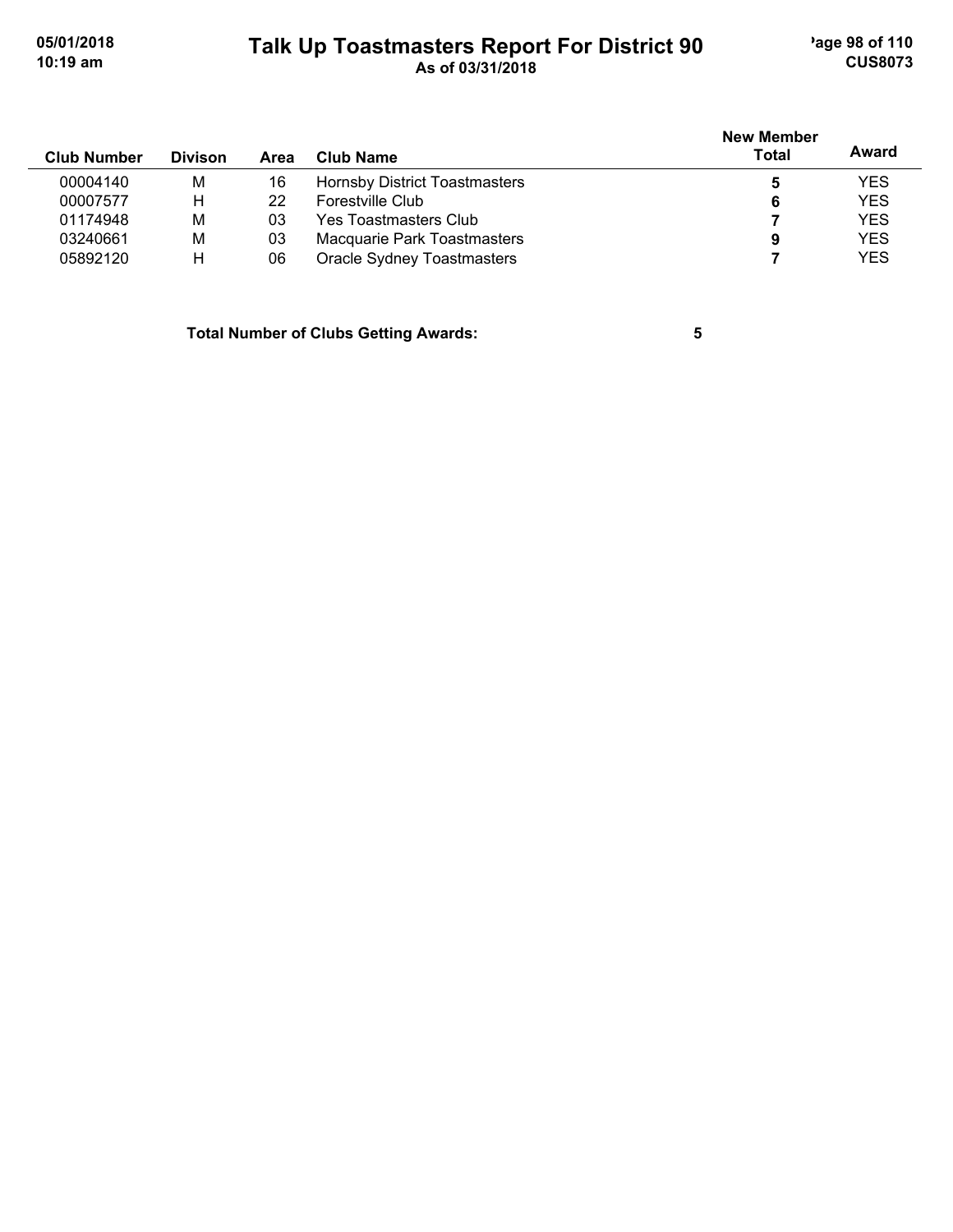## **Talk Up Toastmasters Report For District 91** age 99 of 110 **10:19 am As of 03/31/2018 CUS8073**

| <b>Club Number</b> | <b>Divison</b> | <b>Area</b> | <b>Club Name</b>                            | <b>New Member</b><br><b>Total</b> | Award      |
|--------------------|----------------|-------------|---------------------------------------------|-----------------------------------|------------|
| 00002027           | Κ              | 58          | City of London Toastmasters Club            | 6                                 | <b>YES</b> |
| 00002731           | B              | 29          | <b>Riverside Communicators</b>              | 6                                 | <b>YES</b> |
| 00003149           | C              | 02          | <b>Holborn Speakers</b>                     | 5                                 | <b>YES</b> |
| 00003297           | J              | 07          | <b>Oxford Speakers Club</b>                 | 5                                 | <b>YES</b> |
| 00004824           |                | 47          | London Business School Public Speaking Club | 11                                | <b>YES</b> |
| 00007365           | B              | 06          | London Athenian Speakers Toastmasters Club  | 6                                 | <b>YES</b> |
| 00007951           | B              | 06          | <b>London Corinthians Toastmasters</b>      | 5                                 | <b>YES</b> |
| 00008580           | Α              | 62          | Northavon Speakers Toastmasters Club        | 6                                 | <b>YES</b> |
| 00008923           | Κ              | 31          | <b>Wharf Speakers</b>                       | 8                                 | <b>YES</b> |
| 00009079           | L              | 09          | <b>Excalibur Speakers</b>                   | 6                                 | <b>YES</b> |
| 00009834           | A              | 14          | <b>Guildford Speakers Club</b>              | 7                                 | <b>YES</b> |
| 00760422           | Κ              | 03          | MLP London Bridge Speakers                  | 6                                 | <b>YES</b> |
| 00762850           | Κ              | 59          | Meridian Speakers Club                      | 7                                 | <b>YES</b> |
| 00778270           | Κ              | 31          | Canary Wharf Communicators Club             | 6                                 | <b>YES</b> |
| 00840230           | Н              | 35          | <b>Croydon Communicators Club</b>           | 8                                 | <b>YES</b> |
| 00907029           | A              | 62          | South West Speakers                         | 6                                 | <b>YES</b> |
| 01045890           | J              | 07          | <b>Oxford Orators Club</b>                  | 5                                 | <b>YES</b> |
| 01053038           | J              | 04          | <b>Berkhamsted Speakers Club</b>            | 5                                 | <b>YES</b> |
| 01095711           | B              | 52          | Polish Your Polish                          | 5                                 | <b>YES</b> |
| 01348895           | A              | 46          | Microsoft Speakers Club                     | 15                                | <b>YES</b> |
| 01376237           | Κ              | 58          | 1st London Toastmasters                     | 13                                | <b>YES</b> |
| 01592500           | B              | 08          | <b>Phoenix Speakers</b>                     | 5                                 | <b>YES</b> |
| 02277701           | B              | 52          | <b>Kings Speakers</b>                       | 6                                 | <b>YES</b> |
| 04138266           | B              | 08          | <b>London Victorians</b>                    | 12                                | <b>YES</b> |
| 04169140           | C              | 05          | <b>City Limits Speakers</b>                 | 5                                 | <b>YES</b> |
| 04413554           | C              | 34          | <b>Kings Cross Speakers</b>                 | 9                                 | <b>YES</b> |
| 05042742           | L              | 56          | Deutsche Bank Toastmasters London           | $\overline{7}$                    | <b>YES</b> |
| 05492830           | H              | 32          | <b>Gatwick Communicators</b>                | 5                                 | <b>YES</b> |
| 05513601           | $\mathsf{H}$   | 35          | <b>Clapham Connectors</b>                   | 6                                 | <b>YES</b> |
| 06451860           | C              | 02          | <b>Blue Fin Speakers</b>                    | 5                                 | <b>YES</b> |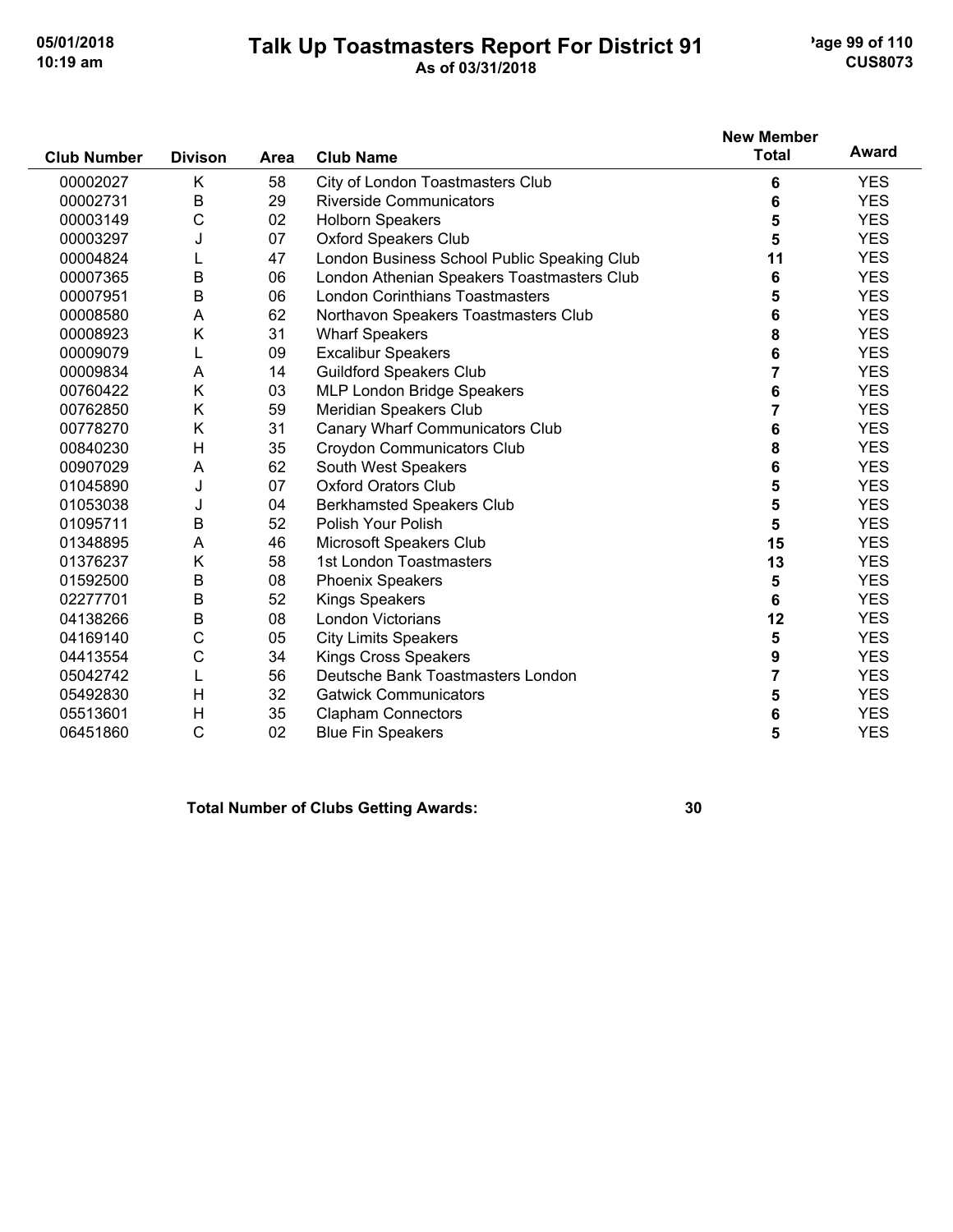## **Talk Up Toastmasters Report For District 92** and the 100 of 110 **10:19 am As of 03/31/2018 CUS8073**

|                    |                |             |                                               | <b>New Member</b> |            |
|--------------------|----------------|-------------|-----------------------------------------------|-------------------|------------|
| <b>Club Number</b> | <b>Divison</b> | <b>Area</b> | <b>Club Name</b>                              | <b>Total</b>      | Award      |
| 00000547           | $\mathsf{C}$   | 05          | Deejays Toastmasters                          | 10                | <b>YES</b> |
| 00001766           | B              | 05          | Daffodils Toastmasters Club                   | 5                 | <b>YES</b> |
| 00003698           | F              | 03          | <b>Winners Club</b>                           | 5                 | <b>YES</b> |
| 00009206           | D              | 05          | <b>BANGALORE TOASTMASTERS CLUB</b>            | 15                | <b>YES</b> |
| 00009496           | J              | 04          | LA Nineteen Twenty-Four Club                  | 5                 | <b>YES</b> |
| 00009639           |                | 02          | <b>Mecon Communication Club</b>               | 5                 | <b>YES</b> |
| 00009688           |                | 01          | Infosys Toastmasters, Bangalore               | 8                 | <b>YES</b> |
| 00585650           | F              | 02          | Mangalore Club                                | 5                 | <b>YES</b> |
| 00691074           | G              | 02          | Kochi Club                                    | 7                 | <b>YES</b> |
| 00848580           | J              | 02          | <b>Smedley Speakers Society</b>               | 6                 | <b>YES</b> |
| 00874671           | Ε              | 02          | Honeywell Toastmasters Club, Bangalore        | 6                 | <b>YES</b> |
| 01077961           | E              | 03          | <b>ORA*TORS CLUB</b>                          | 5                 | <b>YES</b> |
| 01139415           | F              | 04          | Infosys Toastmasters, Mysore                  | 8                 | <b>YES</b> |
| 01364680           | D              | 04          | Caterpillar Bangalore Toastmasters Club       | 5                 | <b>YES</b> |
| 01379339           | H              | 03          | <b>TCS Maitree Toastmasters Club: Kochi</b>   | 10                | <b>YES</b> |
| 01384796           | С              | 04          | Cisco-Vani                                    | 14                | <b>YES</b> |
| 01389390           | $\mathsf C$    | 02          | <b>IIMB Orators Club</b>                      | 5                 | <b>YES</b> |
| 01434790           | D              | 03          | TCS Maitree - Bangalore Toastmasters Club     | 7                 | <b>YES</b> |
| 01449300           | F              | 04          | <b>Mysore Toastmasters</b>                    | 6                 | <b>YES</b> |
| 01522721           | G              | 03          | Kerala Toastmasters                           | 5                 | <b>YES</b> |
| 01548643           | D              | 04          | Express2Lead Toastmasters Club                | 9                 | <b>YES</b> |
| 01593046           | G              | 03          | <b>Chartered Toast Masters</b>                | 5                 | <b>YES</b> |
| 02102647           | A              | 03          | Dell Sukti Toastmasters Club                  | 5                 | <b>YES</b> |
| 02177847           | $\mathsf C$    | 04          | Thomson Reuters Toastmasters Club Bangalore   | 5                 | <b>YES</b> |
| 02188958           | A              | 01          | Koramangala Toastmasters Club                 | 7                 | <b>YES</b> |
| 02379914           | $\mathsf B$    | 03          | <b>Beechi Toastmasters Club</b>               | 8                 | <b>YES</b> |
| 02389985           | G              | 01          | <b>Trivandrum Toastmasters</b>                | 9                 | <b>YES</b> |
| 02518988           | $\mathsf B$    | 03          | Wordly-Wise Toastmasters                      | 6                 | <b>YES</b> |
| 02818428           | F              | 01          | Milagres Toastmasters, Mangalore              | 5                 | <b>YES</b> |
| 02870184           | $\mathsf B$    | 02          | <b>Talkmagic Toastmasters Club</b>            | 5                 | <b>YES</b> |
| 02995796           | D              | 04          | <b>Netapp Toastmasters Club</b>               | 5                 | <b>YES</b> |
| 03602666           |                | 02          | Yokogawa India Toastmasters Club              | 5                 | <b>YES</b> |
| 03803102           | Β              | 03          | <b>RESONANCE</b>                              | 5                 | <b>YES</b> |
| 03859695           | E              | 02          | <b>IBC Titans Toastmasters Club</b>           | 6                 | <b>YES</b> |
| 03900632           | F              | 03          | Manipal-Udupi Toastmasters Club               | 8                 | <b>YES</b> |
| 03926170           | Ε              | 04          | <b>Textron India Toastmasters Club</b>        | 9                 | <b>YES</b> |
| 03977461           | D              | 05          | Novozymes Toastmasters Club                   | 5                 | <b>YES</b> |
| 03984104           | H              | 01          | <b>Calicut Toastmasters</b>                   | 6                 | <b>YES</b> |
| 04184180           | В              | 05          | Deshpande Educational Trust Toastmasters Club | 8                 | <b>YES</b> |
| 04194984           | E              | 04          | Mindtree Bangalore Toastmasters Club          | 5                 | <b>YES</b> |
| 04304110           |                | 03          | Siemens Bangalore Toastmasters Club           | 5                 | <b>YES</b> |
| 04410336           | Ε              | 01          | <b>Dhwani Toastmasters</b>                    | 5                 | <b>YES</b> |
| 04412996           | C              | 05          | <b>Cisco Xpressions</b>                       | 5                 | <b>YES</b> |
| 04703229           | D              | 01          | <b>PSN Toastmasters Club</b>                  | 5                 | <b>YES</b> |
| 04716011           |                | 04          | TechMahindra Bangalore Toastmasters Club      | 5                 | <b>YES</b> |
| 04754691           | J              | 02          | Morgan Stanley Bengaluru Orators              | 5                 | <b>YES</b> |
| 04833954           | A              | 01          | <b>Tavant Bangalore Toastmasters Club</b>     | 11                | <b>YES</b> |
| 05044336           | G              | 01          | The Quilon Toastmasters                       | 5                 | <b>YES</b> |
| 05089624           | $\mathsf{C}$   | 01          | <b>Stagecoach Bangalore Toastmasters</b>      | 5                 | <b>YES</b> |
| 05185978           | I.             | 04          | <b>Electronics City Toastmasters Club</b>     | 6                 | <b>YES</b> |
| 05342790           | H              | 02          | <b>Tripunithura Toastmasters</b>              | 5                 | <b>YES</b> |
| 05359247           | $\mathsf C$    | 03          | Mu Sigma Toastmasters                         | 5                 | <b>YES</b> |
| 05729476           | J              | 01          | Shell We Talk                                 | 7                 | <b>YES</b> |
| 05843268           | Α              | 04          | Rock the Talk                                 | 6                 | <b>YES</b> |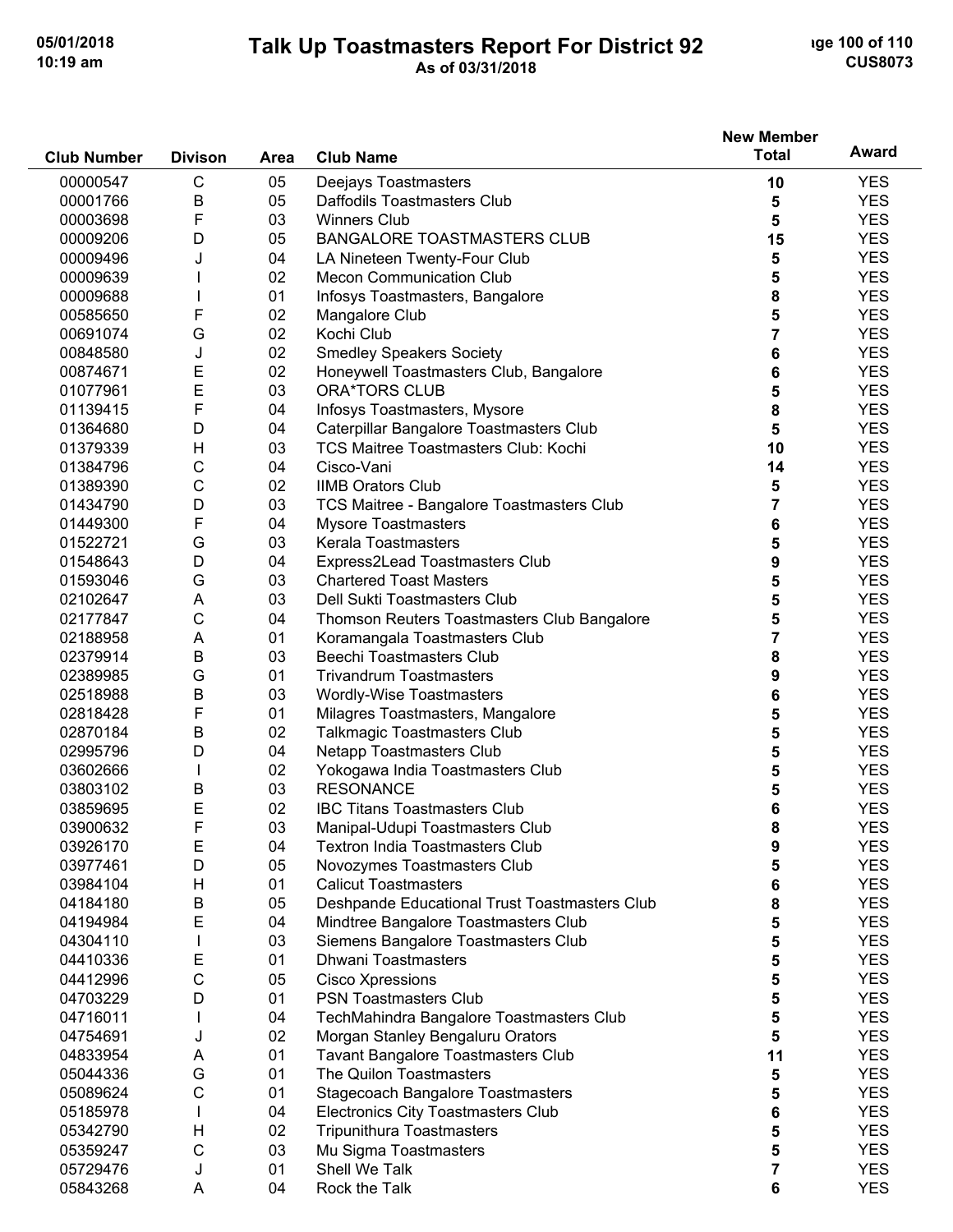## **Talk Up Toastmasters Report For District 92** and the 101 of 110 **10:19 am As of 03/31/2018 CUS8073**

| <b>Club Number</b> | <b>Divison</b> | <b>Area</b> | <b>Club Name</b>                    | <b>New Member</b><br><b>Total</b> | Award      |
|--------------------|----------------|-------------|-------------------------------------|-----------------------------------|------------|
| 05868577           |                | 05          | <b>Bosch MM Testmasters</b>         |                                   | <b>YES</b> |
| 05893220           | н              | 03          | UST Global Kochi Toastmasters       | 5                                 | <b>YES</b> |
| 05947684           | D              | 03          | <b>Chevy Orators</b>                | 6                                 | <b>YES</b> |
| 06110289           | F              | 02          | NITK Toastmasters Club              | 5                                 | <b>YES</b> |
| 06479232           | F              | 04          | <b>Mphasis Speech Crafters</b>      | 5                                 | <b>YES</b> |
| 06513267           | С              | 02          | Samsung Bangalore Toastmasters Club | 5                                 | <b>YES</b> |
| 06636162           |                | 02          | <b>BTM Toastmasters Club</b>        | 5                                 | <b>YES</b> |
| 06808086           | B              | 03          | Cerner BLR Constellate              | 5                                 | <b>YES</b> |
| 06849306           | D              | 01          | <b>MicroMasters</b>                 |                                   | YES        |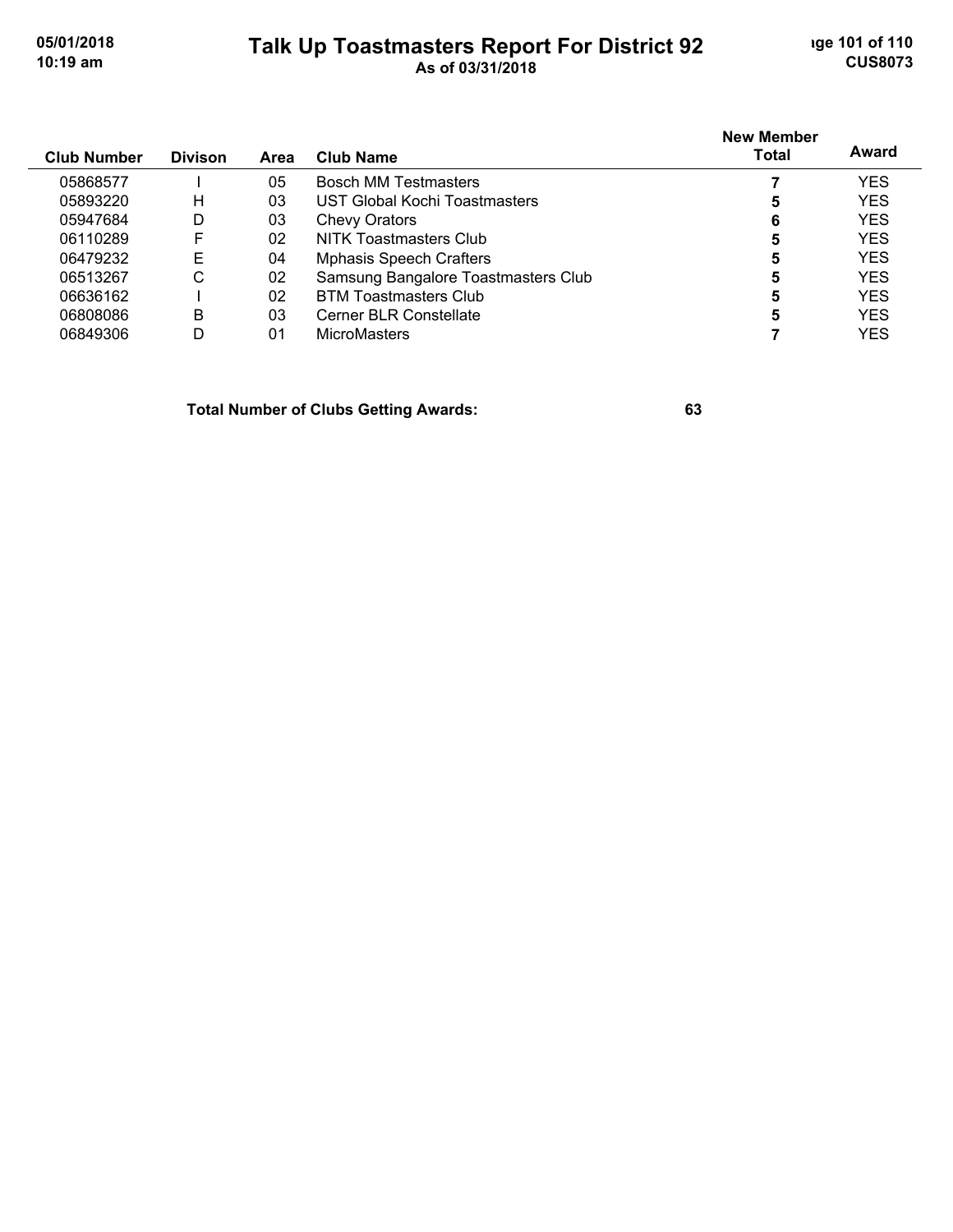#### **Talk Up Toastmasters Report For District 93** and the 102 of 110 **10:19 am As of 03/31/2018 CUS8073**

#### **Club Number Divison Club Name New Member Total Award Area** A 10 Seoul Toastmasters Club **5** YES B 30 South River Toastmasters Club **5** YES B 21 Pacific Sunset Toastmasters **7** YES B 21 Roastmasters **7** YES B 34 Gyodae Toastmasters **5** YES C 61 Go-Getters Toastmasters **5** YES B 31 Japanese English Bilingual Toastmasters **5** YES D 41 Mustang Mumblers **8** YES 03267519 A 12 Signature Toastmasters Club 5 5 YES A 12 Chinese English Bilingual Toastmasters **5** YES D 32 Gangnam Newbie Toastmasters **6** YES D 33 Jamsil Brunch Toastmasters **5** YES B 31 Seoul Professional Toastmasters **5** YES

C 51 Ulsan Leaders Toastmasters **5** YES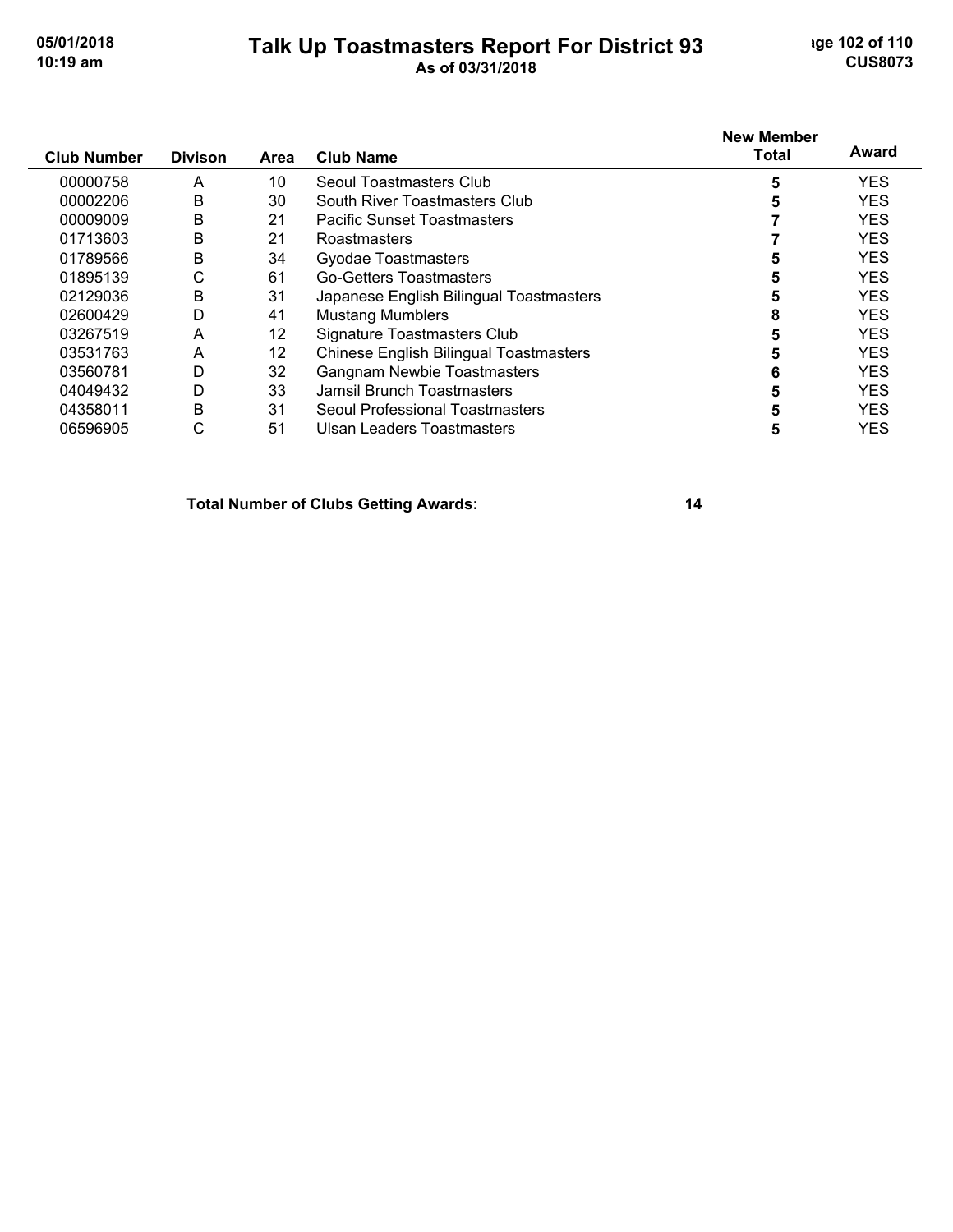## **Talk Up Toastmasters Report For District 94** and the 103 of 110 **10:19 am As of 03/31/2018 CUS8073**

| <b>Club Number</b> | <b>Divison</b> | Area | <b>Club Name</b>                         | <b>New Member</b><br>Total | Award      |
|--------------------|----------------|------|------------------------------------------|----------------------------|------------|
| 00670876           | C              | 07   | <b>Ouaga Forum Toastmasters Club</b>     |                            | <b>YES</b> |
| 00855814           | F              | 17   | Eagle Club                               | 5                          | <b>YES</b> |
| 01161374           | F              | 19   | <b>Surulere Toastmasters Club</b>        | 6                          | <b>YES</b> |
| 01417499           | F              | 17   | DA Toastmasters                          |                            | <b>YES</b> |
| 02860859           | F              | 18   | Seaside                                  | 5                          | <b>YES</b> |
| 03268833           | B              | 06   | <b>GALAXIE</b>                           | 5                          | <b>YES</b> |
| 03574628           | G              | 31   | US Embassy Accra-Gladiator Club          | 5                          | <b>YES</b> |
| 03584204           | С              | 29   | <b>IAM LIGHT</b>                         | 10                         | <b>YES</b> |
| 03643551           | A              | 20   | <b>Star Toastmasters Club</b>            |                            | <b>YES</b> |
| 03687091           | С              | 08   | Cristal                                  | 5                          | <b>YES</b> |
| 04454813           | F              | 18   | <b>GE AAF Toastmasters Club</b>          | 11                         | <b>YES</b> |
| 04788058           | A              | 02   | Abidjan Ocean Toastmasters Club          | 10                         | <b>YES</b> |
| 05580648           | С              | 07   | <b>ISPP Excellence Toastmasters Club</b> | 5                          | <b>YES</b> |
| 05607361           | F              | 23   | <b>Sterling Toastmasters Club</b>        | 10                         | <b>YES</b> |
| 06536796           | G              | 31   | Perissos Horizon Toastmasters Club       | 8                          | <b>YES</b> |
| 06546713           | E              | 13   | <b>APO Hill Diamonds</b>                 | 8                          | <b>YES</b> |
| 06558208           | F              | 28   | <b>RusselSmith Toastmasters Club</b>     | 5                          | <b>YES</b> |
| 06773641           | G              | 31   | <b>Stanbic Heights Toastmasters</b>      | 5                          | <b>YES</b> |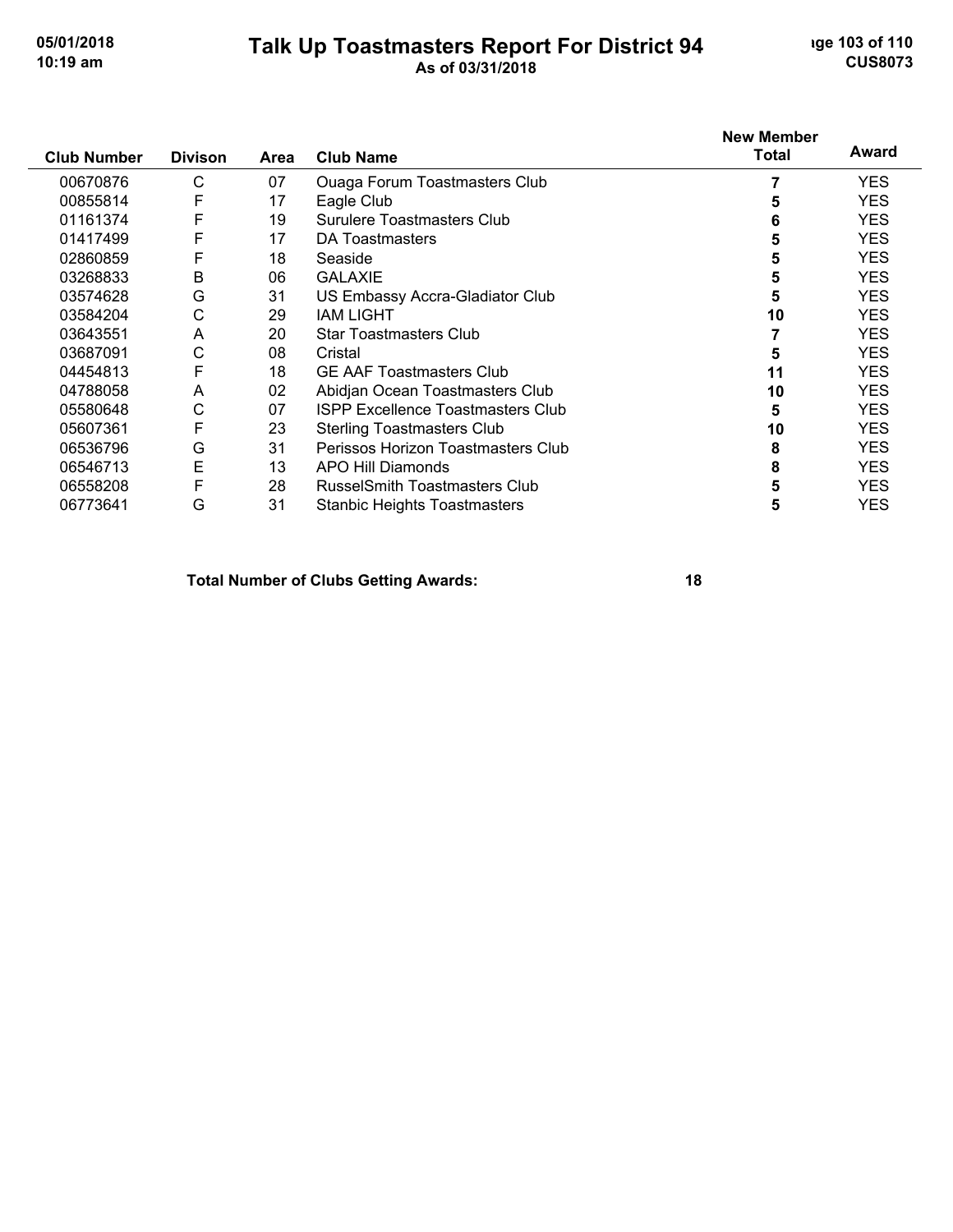### **Talk Up Toastmasters Report For District 95 10:19 am As of 03/31/2018 CUS8073**

|                    |                |             |                                             | <b>New Member</b> |            |
|--------------------|----------------|-------------|---------------------------------------------|-------------------|------------|
| <b>Club Number</b> | <b>Divison</b> | <b>Area</b> | <b>Club Name</b>                            | <b>Total</b>      | Award      |
| 00001548           | J              | 01          | <b>Toastmasters Polska SA</b>               | 8                 | <b>YES</b> |
| 00003871           | G              | 05          | Copenhagen Toastmasters Club                | 7                 | <b>YES</b> |
| 00005571           | A              | 03          | Hannover Speakers Club                      | 5                 | <b>YES</b> |
| 00006390           | D              | 01          | V.I.C. Toastmasters Club                    | 5                 | <b>YES</b> |
| 00006409           | F              | 04          | <b>Rhetorik Club Frankfurt</b>              | 12                | <b>YES</b> |
| 00009730           | F              | 03          | Famous Wiesbaden Toastmasters Club          | 5                 | <b>YES</b> |
| 00009754           | A              | 04          | <b>Cologne Toastmasters</b>                 | 7                 | <b>YES</b> |
| 00009867           |                | 01          | Munich Prostmasters Toastmasters Club       | 5                 | <b>YES</b> |
| 00610734           | A              | 05          | Rheinredner Club                            | 6                 | <b>YES</b> |
| 00641931           | A              | 02          | HanseRedner Club                            | 5                 | <b>YES</b> |
| 00680945           | A              | 04          | <b>Duesseldorfer Toastmasters</b>           | 8                 | <b>YES</b> |
| 00736935           | Κ              | 01          | Helsinki Toastmasters Club                  | 5                 | <b>YES</b> |
| 00765092           | L              | 01          | Prague Speakers Club                        | 10                | <b>YES</b> |
| 00891042           | M              | 02          | Arttalkers                                  | 8                 | <b>YES</b> |
| 00906542           | J              | 04          | <b>Top Careers Toastmasters Club</b>        | 9                 | <b>YES</b> |
| 01138065           | Е              | 05          | <b>Toastmasters Poznan</b>                  | 6                 | <b>YES</b> |
| 01171916           | $\sf B$        | 05          | <b>WrocLove Toastmasters PL</b>             | 5                 | <b>YES</b> |
| 01174718           | D              | 05          | Vienna Speakers Club                        | 5                 | <b>YES</b> |
| 01231724           | B              | 02          | Krakow Public Speaking Club                 | 5                 | <b>YES</b> |
| 01269633           | H              | 02          | Timisoara Toastmasters Club                 | 5                 | <b>YES</b> |
| 01600517           | F              | 06          | Rednermanufaktur Stuttgart                  | 5                 | <b>YES</b> |
| 01727456           | A              | 05          | Kölner Sprechbar                            | 5                 | <b>YES</b> |
| 01799404           | M              | 05          | Slovenskí Toastmasters                      | $\overline{7}$    | <b>YES</b> |
| 01833481           | J              | 03          | <b>Toastmasters Leaders</b>                 | 10                | <b>YES</b> |
| 02178065           | H              | 01          | <b>Toastmasters Bucuresti</b>               | 9                 | <b>YES</b> |
| 02863131           | H              | 01          | Twenty-Six Spinning Stars Toastmasters Club | 5                 | <b>YES</b> |
| 02884134           | F              | 04          | <b>Business Club Frankfurt Toastmasters</b> | 6                 | <b>YES</b> |
| 03084412           | M              | 02          | Svoya Rubashka                              | 15                | <b>YES</b> |
| 03157539           | B              | 03          | Pionier Rzeszów Toastmasters                | 6                 | <b>YES</b> |
| 03397610           | B              | 02          | <b>Toastmasters PK</b>                      | 8                 | <b>YES</b> |
| 03601575           | D              | 01          | Toastmasters Rhetorikklub NOE               | 5                 | <b>YES</b> |
| 03849853           | J              | 03          | <b>Toastmasters Centrum</b>                 | 7                 | <b>YES</b> |
| 03902057           | J              | 02          | <b>ASBIRO Toastmasters</b>                  | 6                 | <b>YES</b> |
| 04111193           |                | 03          | <b>Professional Toastmasters Praha</b>      | 8                 | <b>YES</b> |
| 04281505           |                | 03          | <b>MSD Prague Toastmasters</b>              | 5                 | <b>YES</b> |
| 04418468           | M              | 05          | <b>IBM Bratislava Toastmasters</b>          | 5                 | <b>YES</b> |
| 04502690           | D              | 05          | Rhetorikclub Toastmasters Salzburg          | 7                 | <b>YES</b> |
| 04507412           | H              | 05          | <b>SIRIUS TOASTMASTERS</b>                  | 6                 | <b>YES</b> |
| 04677551           | G              | 02          | <b>CPH City Toastmasters</b>                | 5                 | <b>YES</b> |
| 05201620           | J              | 02          | <b>House of Toastmasters</b>                | 5                 | <b>YES</b> |
| 05760999           | D              | 05          | Toastmasters Rhetorikclub Innsbruck         | 5                 | <b>YES</b> |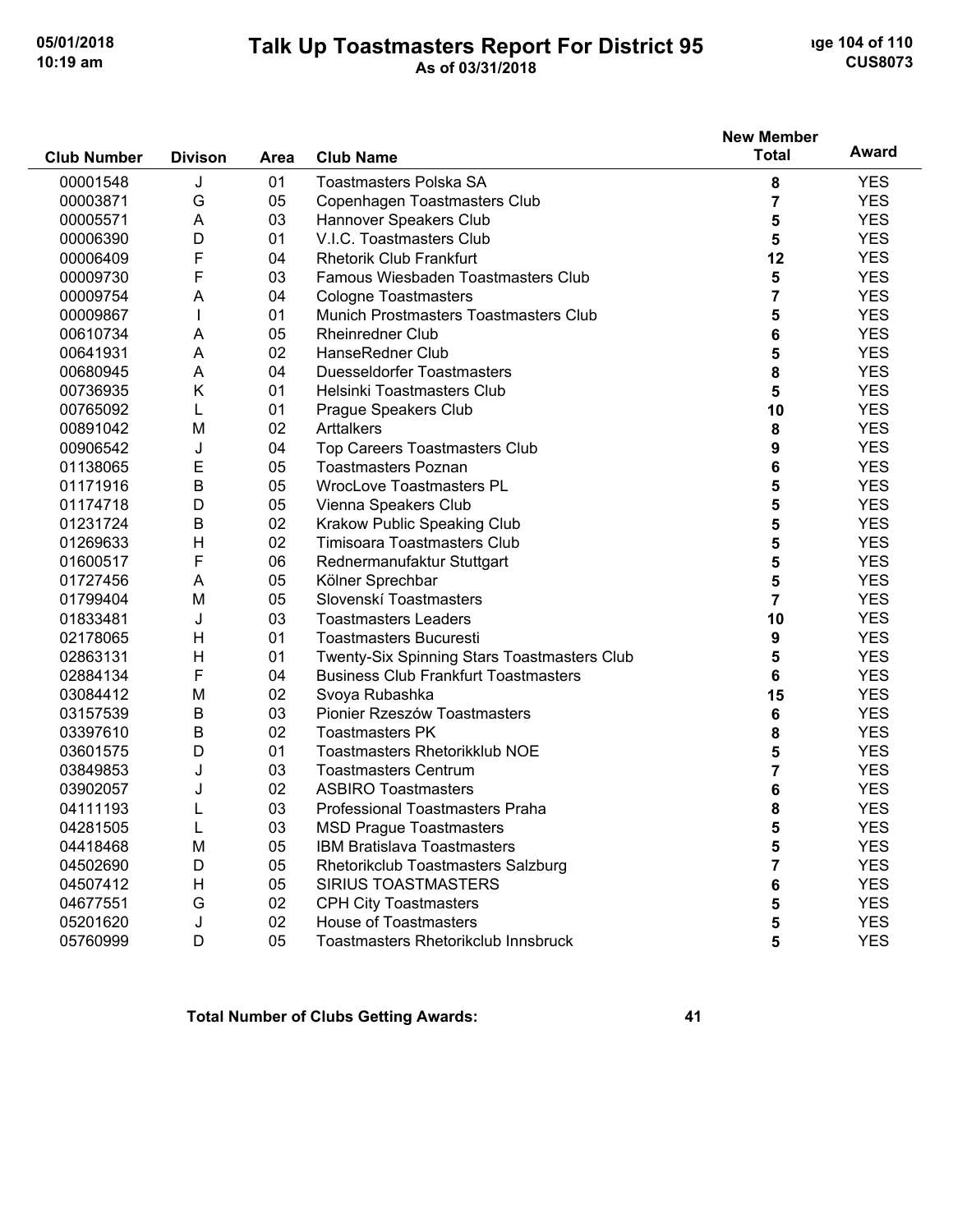## **Talk Up Toastmasters Report For District 96** and the 105 of 110 **10:19 am As of 03/31/2018 CUS8073**

| <b>Club Number</b> | <b>Divison</b> | Area | <b>Club Name</b>                          | <b>New Member</b><br><b>Total</b> | Award      |
|--------------------|----------------|------|-------------------------------------------|-----------------------------------|------------|
| 00001085           | H              | 76   | North Shore Toastmasters 1085             | 5                                 | YES        |
| 00002149           | Ν              | 70   | Vancore Toastmasters                      | 5                                 | <b>YES</b> |
| 00004371           | U              | 86   | Metro Speakers Club                       | 9                                 | <b>YES</b> |
| 00004931           |                | 84   | Salsa Speakers Club                       | 5                                 | <b>YES</b> |
| 00009517           |                | 84   | Golden Speakers Club                      | 5                                 | <b>YES</b> |
| 00009740           | Β              | 21   | Racquenteurs Club                         | 5                                 | <b>YES</b> |
| 00982012           | S              | 26   | Vancouver Entrepreneurs Toastmasters Club | 5                                 | <b>YES</b> |
| 01503295           | M              | 94   | <b>Blue Heron Toastmasters</b>            | 5                                 | <b>YES</b> |
| 03337150           | M              | 92   | Downtown Coquitlam TM Club                |                                   | <b>YES</b> |
| 05700655           | J              | 86   | Be Amazing                                | 6                                 | <b>YES</b> |
| 06655875           | Ν              | 71   | <b>SFU Beedie Toastmasters</b>            |                                   | YES        |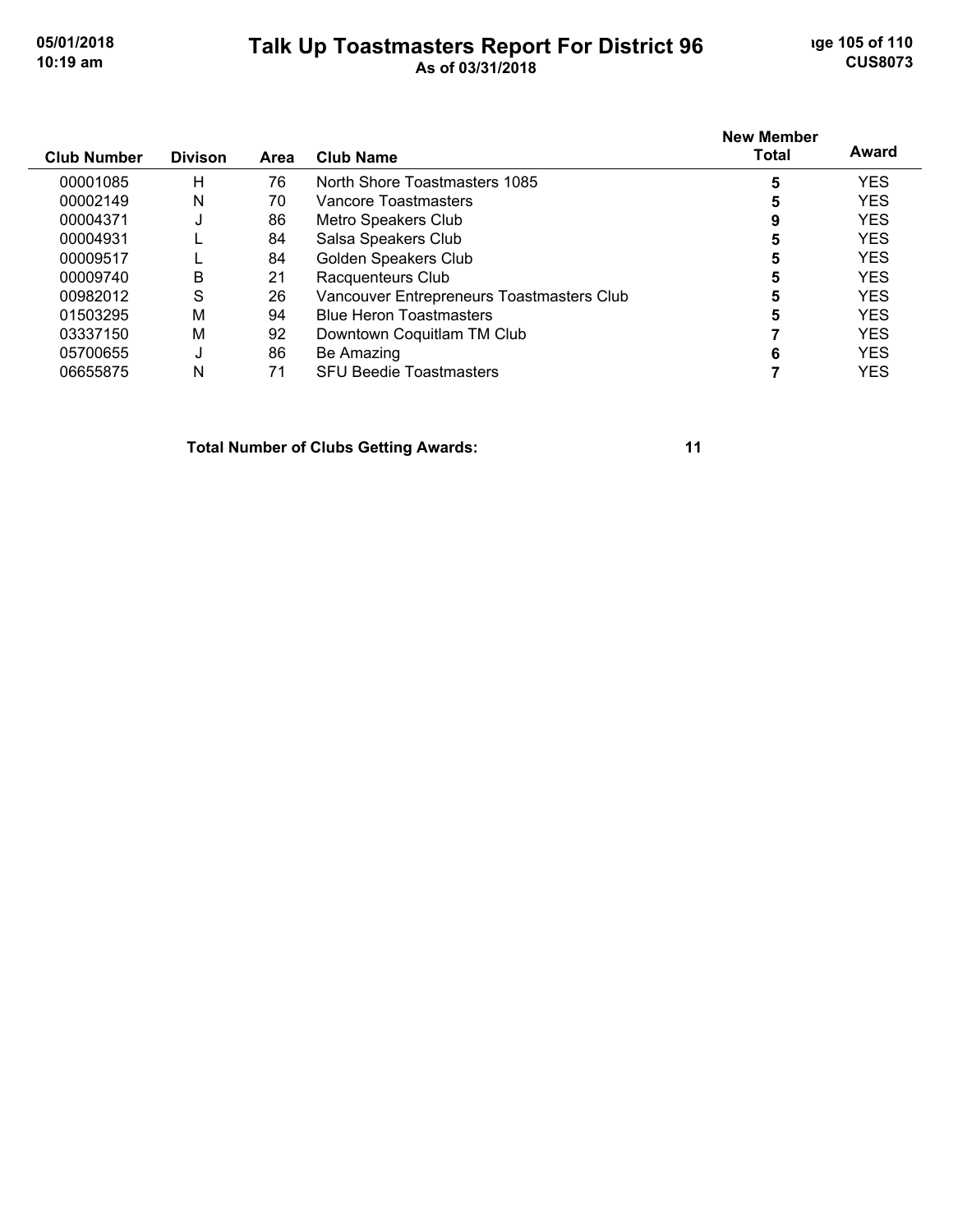# **Talk Up Toastmasters Report For District 97** and the 106 of 110 **10:19 am As of 03/31/2018 CUS8073**

| <b>Club Number</b> | <b>Divison</b> | Area | Club Name                        | <b>New Member</b><br><b>Total</b> | Award      |
|--------------------|----------------|------|----------------------------------|-----------------------------------|------------|
| 00002010           | B              | 02   | Bangkok Club                     | 5                                 | <b>YES</b> |
| 00002092           | А              | 01   | <b>Capitol Toastmasters Club</b> |                                   | <b>YES</b> |
| 00005040           | B              | 01   | Siamtoastmasters Club            | 5                                 | <b>YES</b> |
| 03546902           | С              | 03   | UTCC Toastmasters Club           | 5                                 | <b>YES</b> |
| 05521980           | B              | 04   | Lion Toastmasters Club           | 5                                 | <b>YES</b> |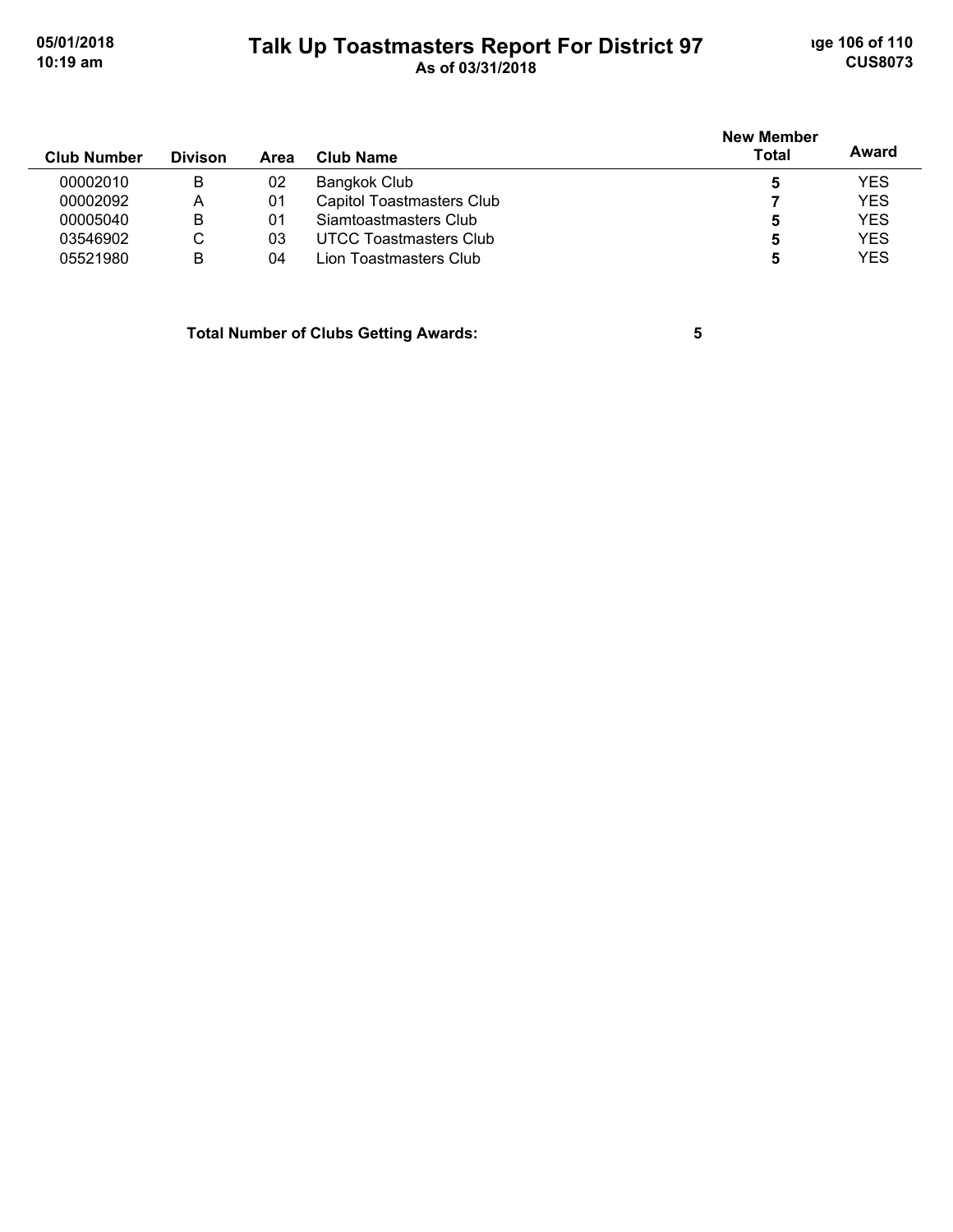## **Talk Up Toastmasters Report For District 98** and the 107 of 110 **10:19 am As of 03/31/2018 CUS8073**

| <b>Club Number</b> | <b>Divison</b> | Area | <b>Club Name</b>                              | <b>New Member</b><br><b>Total</b> | Award      |
|--------------------|----------------|------|-----------------------------------------------|-----------------------------------|------------|
| 00616631           | B              | 05   | <b>TCS Maitree Toastmasters Club</b>          | 37                                | <b>YES</b> |
| 00916446           | $\mathsf{C}$   | 05   | Infosys Pune Toastmasters Club                | 8                                 | <b>YES</b> |
| 00946002           | E              | 01   | <b>Hyderabad Toastmasters</b>                 | $\overline{7}$                    | <b>YES</b> |
| 00993448           | $\mathsf B$    | 04   | Mumbai Toastmasters                           | 27                                | <b>YES</b> |
| 01135184           | A              | 04   | <b>Bombay Toastmasters</b>                    | $\overline{7}$                    | <b>YES</b> |
| 01141787           | P              | 01   | <b>Toastmasters Club of Pune</b>              | 11                                | <b>YES</b> |
| 01534609           | P              | 04   | <b>Toastmasters Club of Pune-West</b>         | 8                                 | <b>YES</b> |
| 01534632           | E              | 04   | TCS Maitree Synergy Park Toastmasters Club    | 6                                 | <b>YES</b> |
| 01543586           | D              | 03   | <b>Toastmasters Club of Pune South East</b>   | 5                                 | <b>YES</b> |
| 02017422           | M              | 03   | <b>Thane Toastmasters Club</b>                | 14                                | <b>YES</b> |
| 02187981           | D              | 05   | <b>JDTCI Toastmasters</b>                     | 10                                | <b>YES</b> |
| 02472534           | A              | 01   | <b>Amdavad Toastmasters Club</b>              | 11                                | <b>YES</b> |
| 02541278           | P              | 02   | <b>Toastmasters Club Of Pune-Central</b>      | $\boldsymbol{9}$                  | <b>YES</b> |
| 02660168           | E              | 03   | <b>TCS Waverock Hyderabad Toastmasters</b>    | $\overline{7}$                    | <b>YES</b> |
| 02669965           | H              | 01   | Infosys Toastmasters, Hyderabad Prakriti      | 10                                | <b>YES</b> |
| 02854357           | B              | 05   | <b>BACI</b>                                   | 6                                 | <b>YES</b> |
| 03217489           | B              | 02   | <b>DADAR Toastmasters Club</b>                | 6                                 | <b>YES</b> |
| 03220784           | A              | 01   | TCS BE@T Gandhinagar                          | $\overline{\mathbf{7}}$           | <b>YES</b> |
| 03484412           | C              | 04   | Syntel Pune Toastmasters Club                 | 5                                 | <b>YES</b> |
| 03492833           | E              | 06   | <b>Waltair Toastmasters Club</b>              | 5                                 | <b>YES</b> |
| 03743725           | E              | 05   | <b>Ben's Toastmasters</b>                     | 5                                 | <b>YES</b> |
| 04167410           | C              | 01   | <b>TCS Maitree Toastmasters Club Pune</b>     | $\overline{\mathbf{7}}$           | <b>YES</b> |
| 04361333           | M              | 05   | <b>Mapusa Toastmasters</b>                    | 5                                 | <b>YES</b> |
| 04421153           | C              | 04   | <b>Toastmasters Club of Pune North West</b>   | 11                                | <b>YES</b> |
| 04486936           | E              | 03   | Hitachi Consulting Toastmasters Club          | 5                                 | <b>YES</b> |
| 05163301           | P              | 03   | Deccan Toastmasters Club                      | 5                                 | <b>YES</b> |
| 05506714           | C              | 03   | <b>Baner Toastmasters Club</b>                | 9                                 | <b>YES</b> |
| 05893739           | H              | 05   | <b>TCS Nagpur Toastmasters Club</b>           | $\overline{7}$                    | <b>YES</b> |
| 05965350           | C              | 04   | Pimpri Toastmasters Club                      | 5                                 | <b>YES</b> |
| 06062133           | A              | 02   | Diamond City Toastmasters Club                | 5                                 | <b>YES</b> |
| 06591375           | E              | 06   | Vizag Toastmasters Club                       | 5                                 | <b>YES</b> |
| 06604804           | P              | 01   | <b>Bibvewadi Toastmasters Club</b>            | 10                                | <b>YES</b> |
| 06642875           | D              | 02   | <b>Toastmasters Club of Pune South</b>        | 5                                 | <b>YES</b> |
| 06662202           | H              | 01   | <b>TCS Maitree Adibatla Toastmasters Club</b> | 5                                 | <b>YES</b> |
| 06716037           | P              | 03   | Aurangabad Toastmasters                       | 6                                 | <b>YES</b> |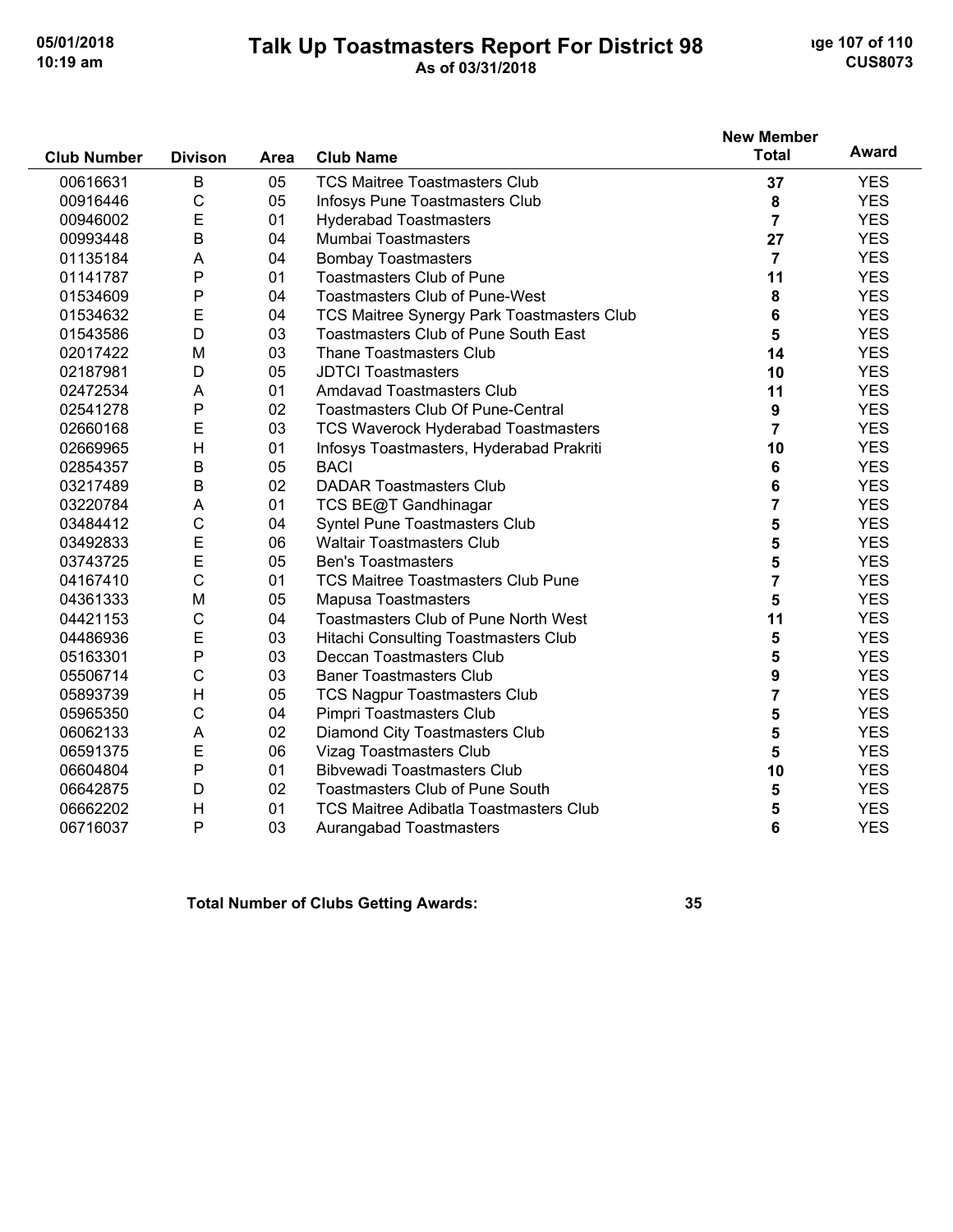# **Talk Up Toastmasters Report For District 99** and the 108 of 110 **10:19 am As of 03/31/2018 CUS8073**

| <b>Club Number</b> | <b>Divison</b> | Area | Club Name                    | <b>New Member</b><br><b>Total</b> | Award      |
|--------------------|----------------|------|------------------------------|-----------------------------------|------------|
| 00004939           | D              | 55   | N'Orators Toastmasters Club  | 6                                 | <b>YES</b> |
| 00006053           |                | 58   | City Lights Club             | 5                                 | <b>YES</b> |
| 00006359           | В              | 31   | Sunrise Toastmasters Club    | 5                                 | <b>YES</b> |
| 04923724           | в              | 09   | <b>BioToast Masters Club</b> | 5                                 | <b>YES</b> |
| 05906504           |                | 22   | <b>AMA Toastmasters</b>      | b                                 | <b>YES</b> |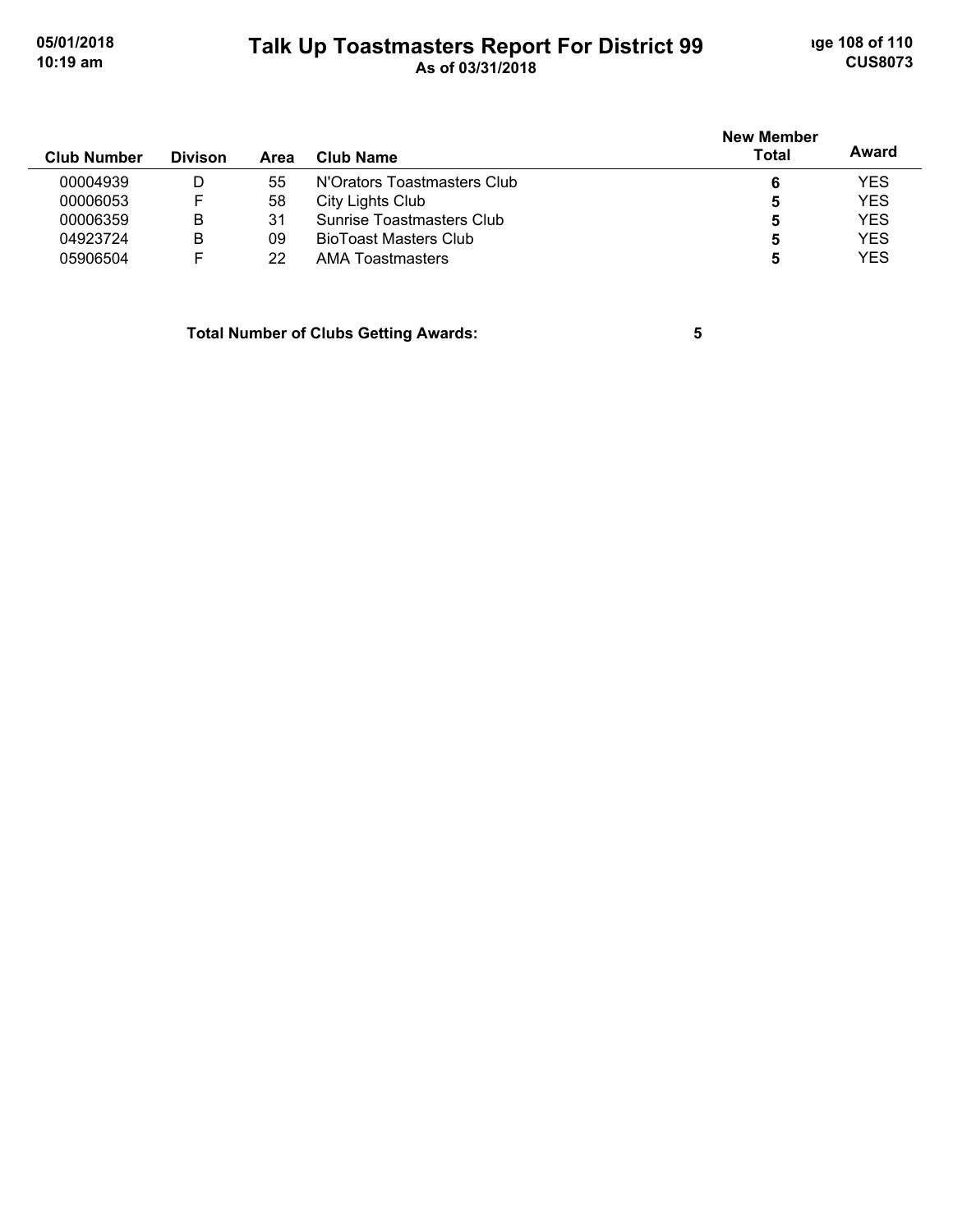## **Talk Up Toastmasters Report For District F** and the 109 of 110 **10:19 am As of 03/31/2018 CUS8073**

| <b>Club Number</b> | <b>Divison</b> | Area | Club Name                           | <b>New Member</b><br><b>Total</b> | Award      |
|--------------------|----------------|------|-------------------------------------|-----------------------------------|------------|
| 00002657           | G              | 04   | Saddleback Valley Toastmasters Club |                                   | <b>YES</b> |
| 00005228           | G              | 04   | <b>Tongue Tamers Club</b>           | 5                                 | <b>YES</b> |
| 00006570           | С              | 03   | Surf City Speak 'N' Lead            | 6                                 | <b>YES</b> |
| 00007368           | G              | 01   | <b>Possibilities Unlimited Club</b> | 5                                 | <b>YES</b> |
| 00009661           | G              | 03   | <b>UniMasters</b>                   | 5                                 | <b>YES</b> |
| 03019911           | В              | 03   | <b>Behr Toastmasters</b>            | 5                                 | <b>YES</b> |
| 06498713           | А              | 03   | Social Justice Warriors             |                                   | <b>YES</b> |

**Total Number of Clubs Getting Awards: 7**